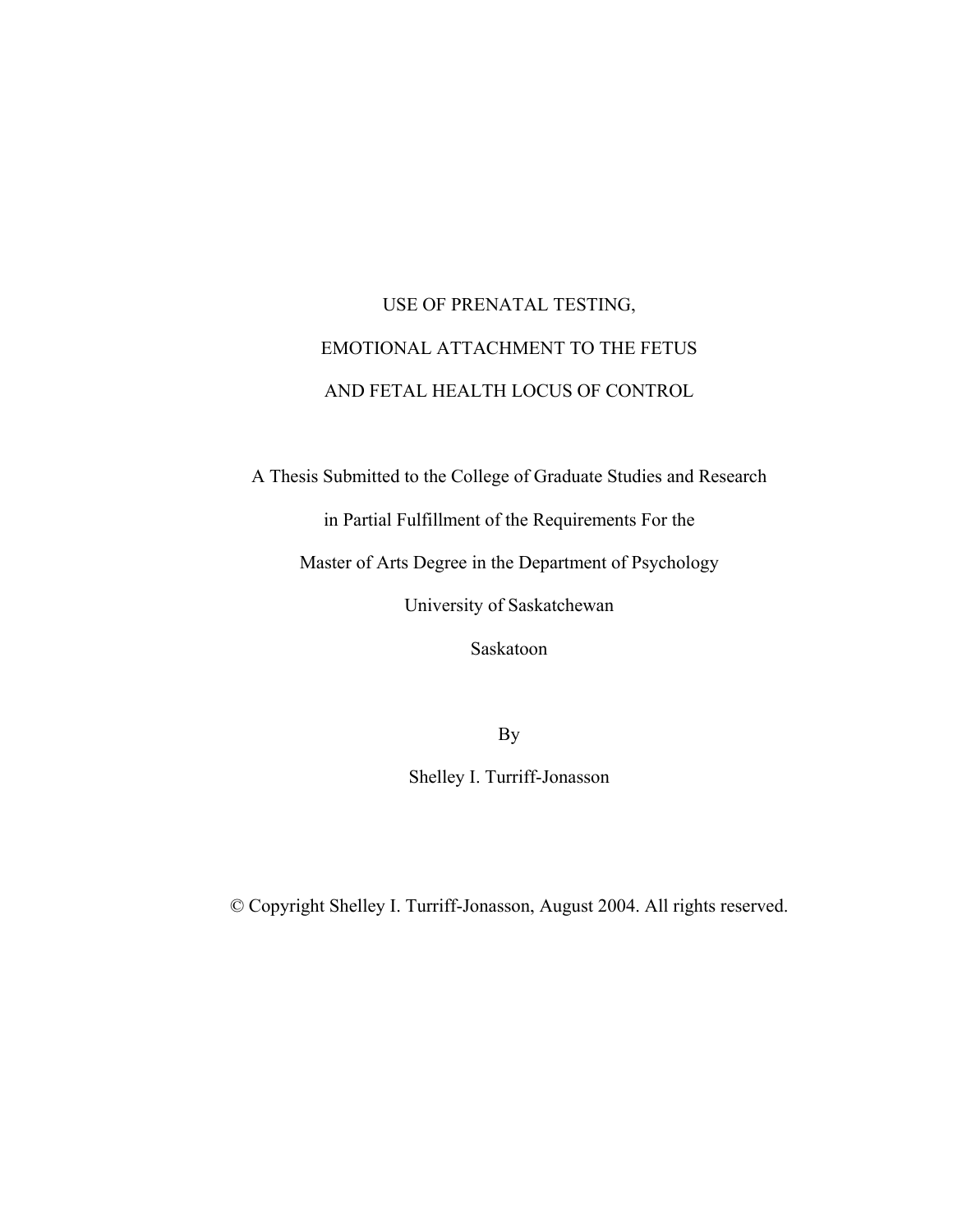### PERMISSION TO USE

In presenting this thesis in partial fulfillment of the requirements for a Postgraduate degree from the University of Saskatchewan, I agree that the Libraries of this University may make it freely available for inspection. I further agree that permission for copying of this thesis in any manner, in whole or in part, for scholarly purposes may be granted by the professor or professors who supervised my thesis work or, in their absence, by the Head of the Department or the Dean of the College in which my thesis work was done. It is understood that any copying or publication or use of this thesis or parts thereof for financial gain shall not be allowed without my written permission. It is also understood that due recognition shall be given to me and to the University of Saskatchewan in any scholarly use which may be made of any material in my thesis.

 Requests for permission to copy or to make other use of material in this thesis in whole or part should be addressed to:

 Head of the Department of Psychology University of Saskatchewan Saskatoon, Saskatchewan S7N 5A5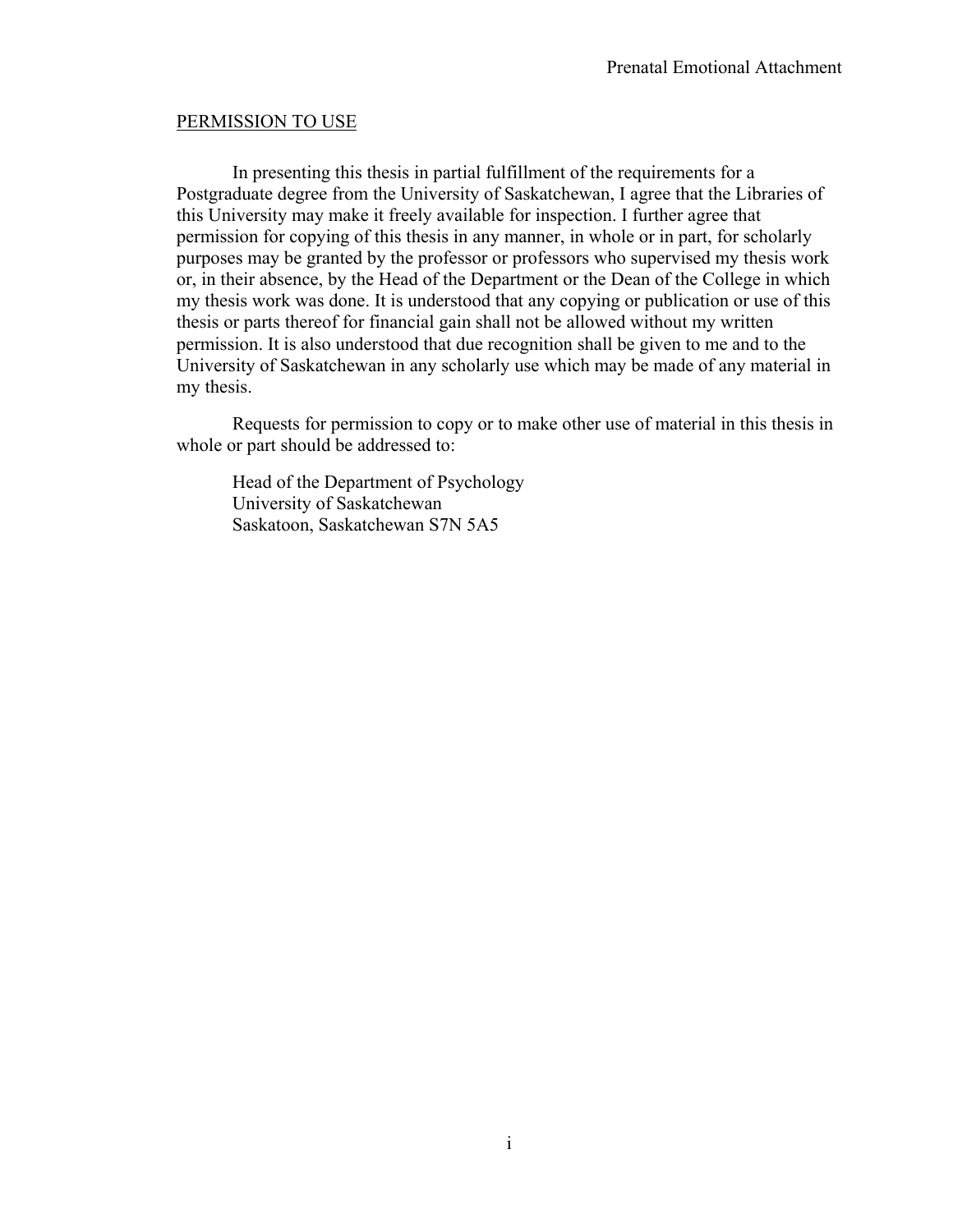#### ABSTRACT

 This study examines the relationship between maternal emotional attachment to the fetus, beliefs about fetal health locus of control, and use of prenatal testing (i.e., amniocentesis and maternal serum screening). To date, no research has directly addressed the link between these psychosocial variables and prenatal testing uptake. Ninety-one pregnant women at risk for fetal abnormalities (i.e., 35 years of age or older) participated in the study, of whom 35 had no testing, 27 had serum screening, and 29 had amniocentesis in their current pregnancy.

 Results of a hierarchical multiple regression partially supported the hypothesis that internal and powerful others Fetal Health Locus of Control (Labs & Wurtele, 1986) and prenatal testing status would be predictive of attachment (Prenatal Attachment Inventory; Muller, 1993) over and above the effects of gestational age, maternal age and attitude toward abortion. Fetal Health Locus of Control beliefs regarding one's own role (FHLC-I) in determining the health of one's fetus were found to be predictive of prenatal attachment. Results failed to support the hypothesis that the role of health professionals (FHLC-P) would be predictive of prenatal attachment. As predicted, women who had not used prenatal testing or who underwent amniocentesis tended to have stronger prenatal attachment than those who underwent serum screening only.

Results supported the hypotheses that stronger attachment to the fetus would be positively correlated with both FHLC-I and FHLC-P scores. Women who had no testing were found to hold less favourable attitudes toward abortion and rate their religious as stronger than those who had amniocentesis. Emotional attachment to the fetus was stronger among women who had previous miscarriages than those who had not, but did not differ between women who had a previous abortion and those who had not.

i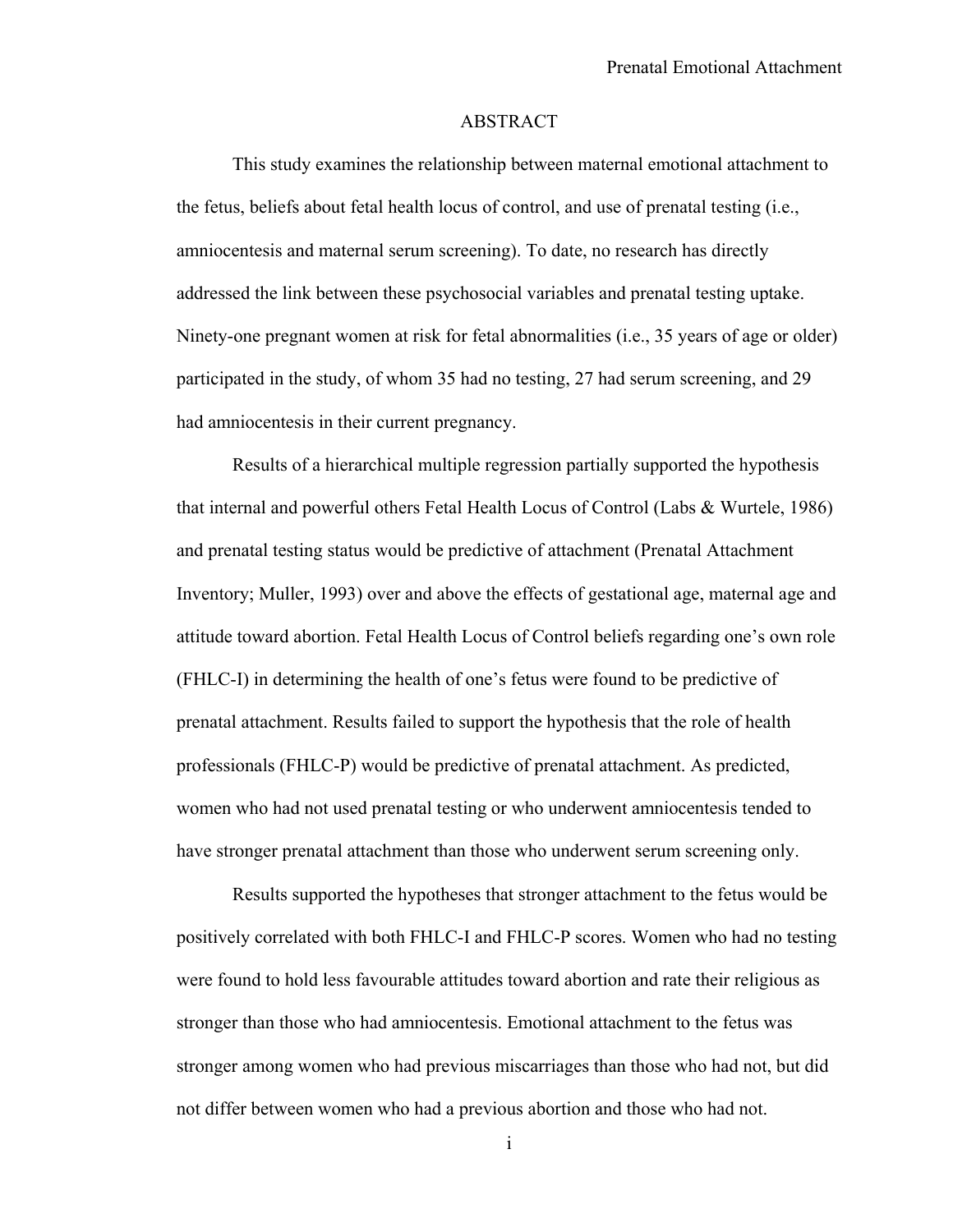# TABLE OF CONTENTS

|                                                                | 2              |
|----------------------------------------------------------------|----------------|
|                                                                | $\overline{4}$ |
|                                                                |                |
|                                                                | - 6            |
|                                                                |                |
|                                                                |                |
|                                                                |                |
| 1.4 Prenatal Testing and Prenatal Emotional Attachment         | 19             |
|                                                                |                |
| 1.5.1 Fetal health locus of control and health behaviours      | 25             |
| 1.5.2 Internal locus of control and prenatal testing           | 28             |
| 1.5.3 Powerful others locus of control and prenatal testing 29 |                |
| 1.5.4 Chance locus of control and prenatal testing             | 30             |
| 1.6 Attitudinal/Demographic Variables and Prenatal Testing     | 30             |
|                                                                | 31             |
|                                                                | 32             |
|                                                                | 33             |
|                                                                | 33             |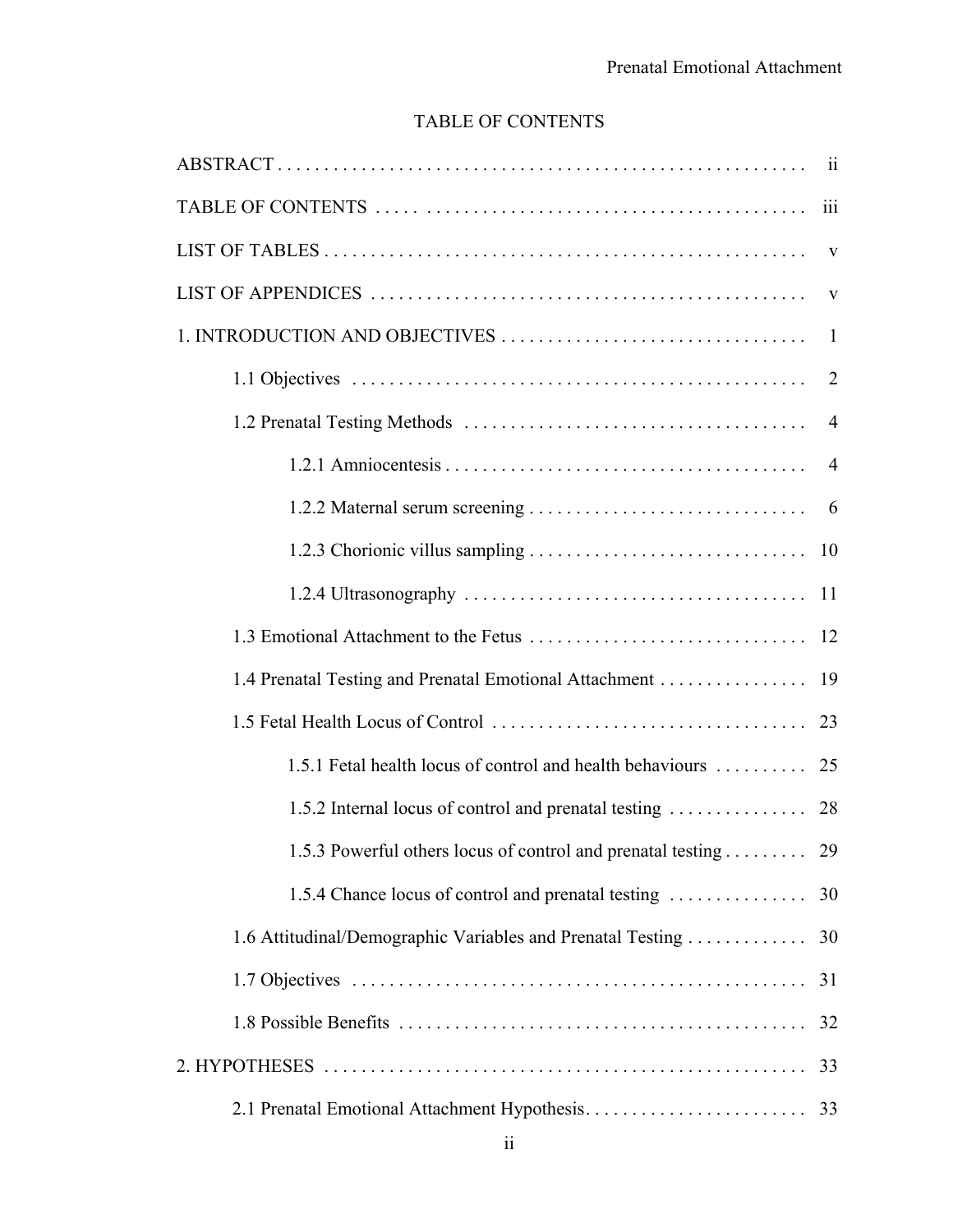| 2.2.1 Internal Fetal Health Locus of Control and prenatal testing 34 |    |
|----------------------------------------------------------------------|----|
| 2.2.2 Powerful Others Fetal Health Locus of Control and prenatal     |    |
| 2.2.3 Chance Fetal Health Locus of Control and prenatal testing  35  |    |
|                                                                      |    |
|                                                                      |    |
|                                                                      |    |
|                                                                      |    |
|                                                                      |    |
|                                                                      |    |
|                                                                      |    |
|                                                                      |    |
|                                                                      |    |
|                                                                      |    |
|                                                                      |    |
|                                                                      | 41 |
|                                                                      | 43 |
|                                                                      | 43 |
|                                                                      | 45 |
| 4.3 Fetal Health Locus of Control and Prenatal Testing               | 48 |
|                                                                      | 48 |
| 4.4.1 Prenatal testing and attitudinal/demographic variables         | 48 |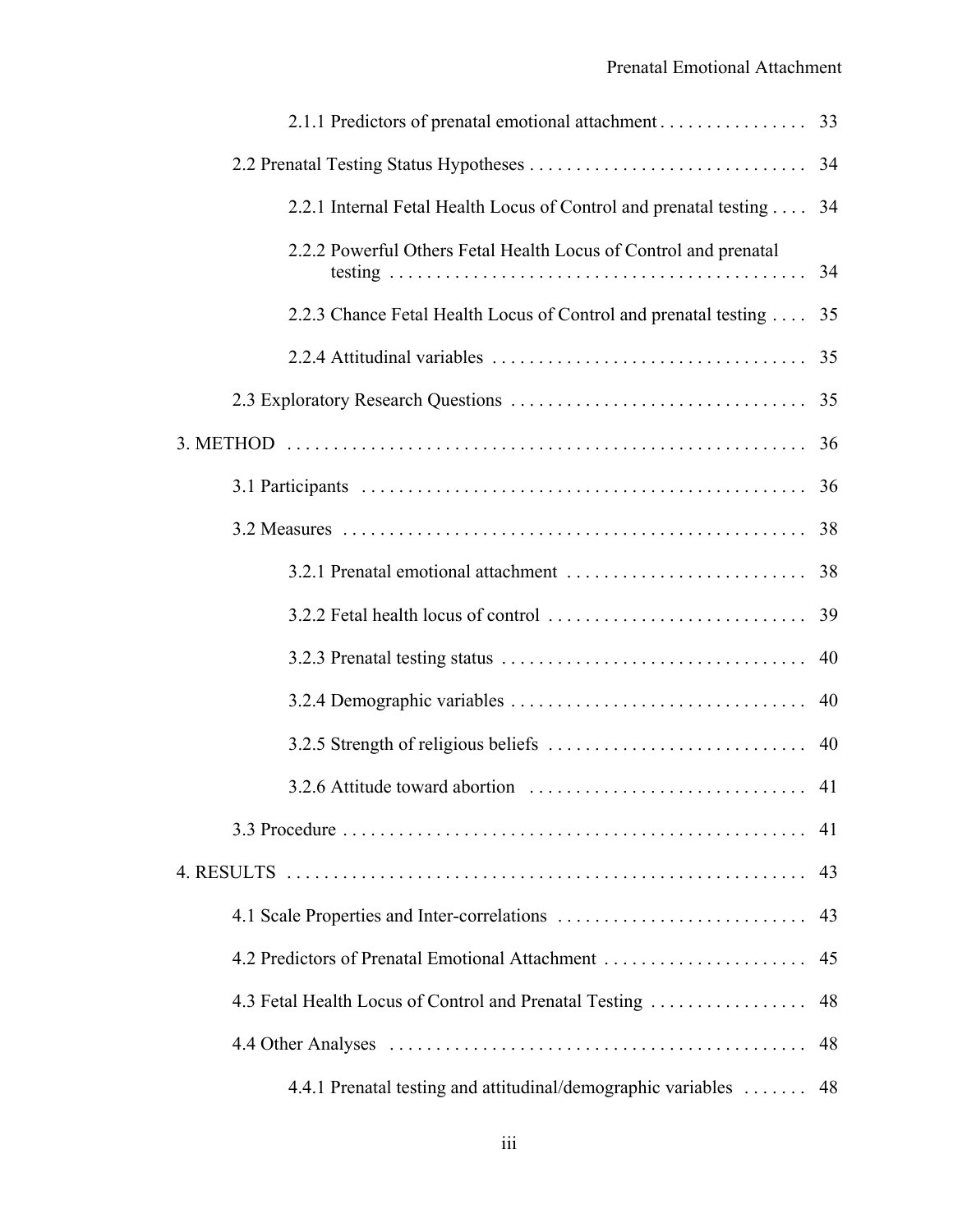|                   |                                                                                                   | 49 |
|-------------------|---------------------------------------------------------------------------------------------------|----|
|                   |                                                                                                   |    |
|                   |                                                                                                   |    |
|                   | 5.1.1 Sample homogeneity and other demographic characteristics                                    | 55 |
|                   |                                                                                                   |    |
|                   | 5.1.3 Fetal Health Locus of Control – internal reliability $\dots \dots$                          | 56 |
|                   |                                                                                                   |    |
|                   | 5.2.1 Measurement of prenatal emotional attachment 57                                             |    |
|                   | $5.2.2$ Longitudinal research $\ldots \ldots \ldots \ldots \ldots \ldots \ldots \ldots \ldots$ 58 |    |
|                   | 5.2.3 Relationship between pre- and post-natal attachment  58                                     |    |
|                   | 5.2.4 Prenatal attachment, fetal health locus of control, and health                              |    |
|                   |                                                                                                   |    |
|                   |                                                                                                   |    |
|                   |                                                                                                   |    |
|                   | <b>LIST OF TABLES</b>                                                                             |    |
| <b>TABLE 1</b>    | Demographic Characteristics by Testing Group 37                                                   |    |
| <b>TABLE 2</b>    | Scale/Item Means and Standard Deviations by Testing Group                                         | 44 |
| <b>TABLE 3</b>    |                                                                                                   | 45 |
| TABLE 4           |                                                                                                   | 47 |
|                   | <b>LIST OF APPENDICES</b>                                                                         |    |
| <b>APPENDIX A</b> | Prenatal Attachment Inventory (Muller, 1993)                                                      | 76 |
| <b>APPENDIX B</b> | Fetal Health Locus of Control Scale (Labs & Wurtele, 1986).                                       | 79 |
| <b>APPENDIX C</b> |                                                                                                   | 83 |
| <b>APPENDIX D</b> |                                                                                                   | 87 |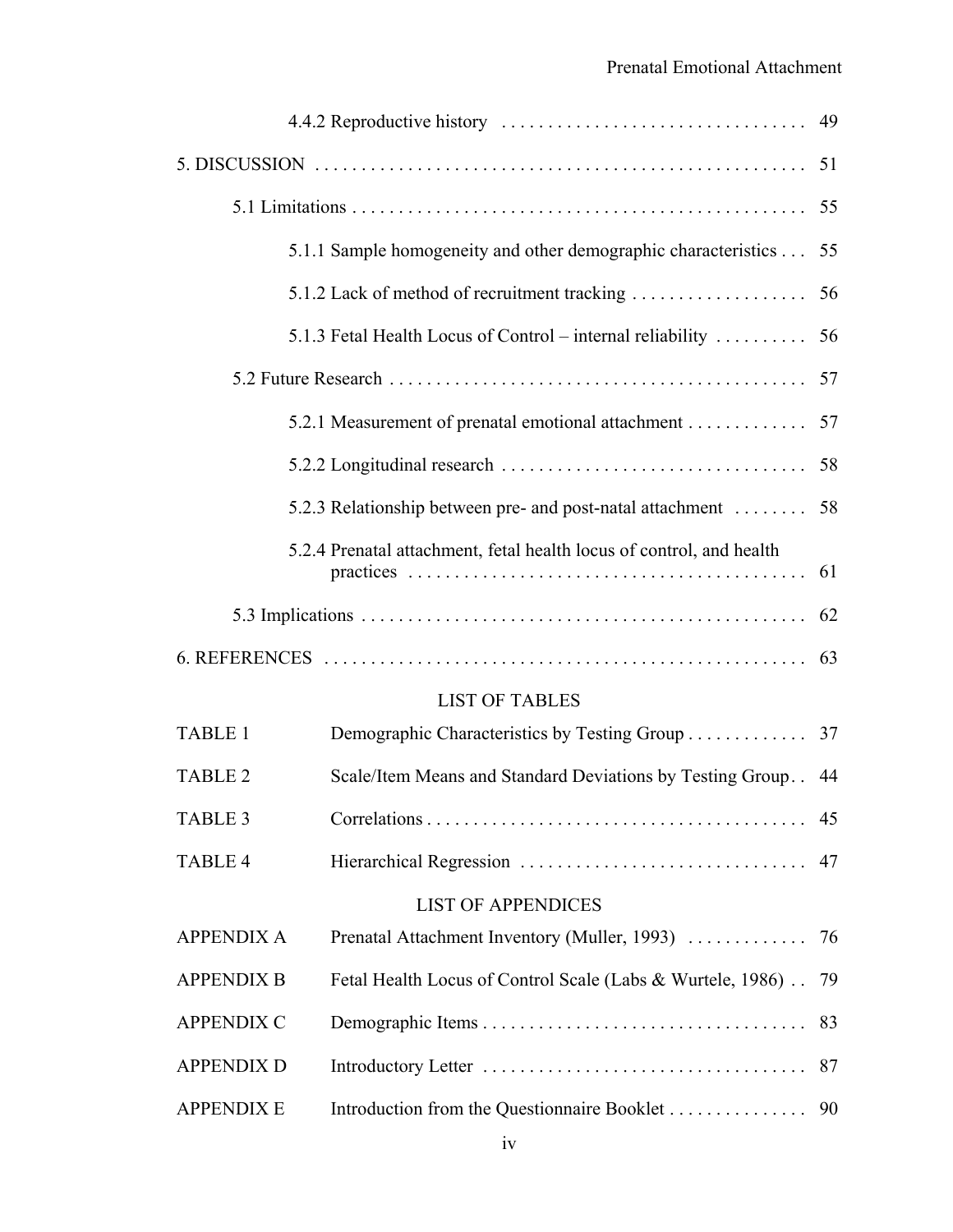### 1. INTRODUCTION AND OBJECTIVES

The development of a wide array of reproductive technologies has rendered procreative decision-making more complicated today than in any preceding era. These medical advancements have bestowed upon women more reproductive choice and control. Prenatal diagnostic screening (e.g., Maternal Serum Triple Marker Screening) and prenatal diagnostic testing (PDT; including amniocentesis and chorionic villus sampling) are advancements that are having a substantial impact on the experience of pregnancy for many women. PDT offers the potential for more control over the birth of a child with a disability by providing information about the genetic and health status of the fetus during pregnancy. However, because there are no therapeutic interventions available for the majority of conditions that testing detects, the options open to women following a positive diagnosis consist of preparing for a life with a child with a disability or terminating the pregnancy (Schwartz-Cowan, 1994). The decision to continue or terminate the pregnancy is made all the more difficult as definitive PDT results are not available until the  $17<sup>th</sup>$  to  $20<sup>th</sup>$  weeks of pregnancy (Canadian College of Medical Geneticists [CCMG] & Society of Obstetricians & Gynaecologists of Canada [SOGC], 2001a).

Research has shown that the process of maternal-fetal bonding, or prenatal emotional attachment, begins as early as ten weeks gestation (Caccia, Johnson, Robinson, & Barna, 1991) and increases rapidly beginning at approximately 16 weeks gestation (Grace, 1989). Therefore, when PDT is utilized the period of uncertainty regarding the future of one's pregnancy overlaps with the period during which maternalfetal bonding typically takes place. Several studies have shown that the use of prenatal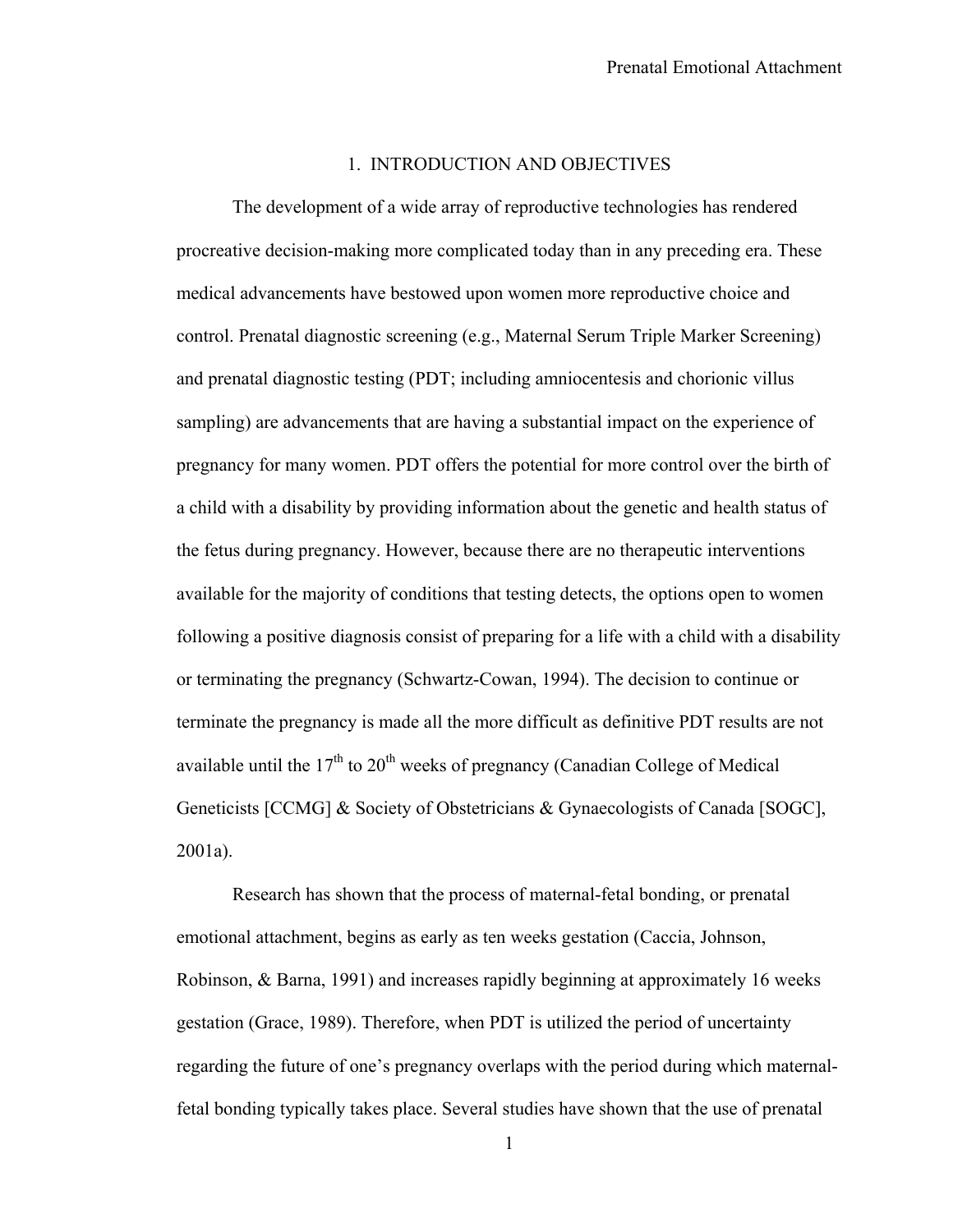testing delays the process of prenatal bonding (Heidrich & Cranley, 1989; Moyer et al., 1999; Rapp, 1999; Silvestre & Fresco, 1980). Katz-Rothman (1993) states, "there are months where women wait in this limbo of 'tentative pregnancy,' unsure whether they are 'mothers' or 'carriers of a defective fetus'" (p. 7). The attachment a woman feels toward her fetus has implications not only for the later maternal-child relationship (Leifer, 1977; Muller, 1996), but also for compliance with various pregnancy-related health practices (Condon, 1988; Lindgren, 2001).

Another key variable that may relate to both maternal-fetal bonding and prenatal testing uptake is Fetal Health Locus of Control (FHLC; Labs & Wurtele, 1986). Past research has found a relationship between compliance with prenatal health care practices and perceived locus of control regarding the health of the fetus. Specifically, women who feel that they (internal FHLC; FHLC-I) or their physician (powerful others FHLC; FHLC-P) control the health of their fetus tend to engage in more positive health practices than those who score lower on these dimensions (Haslam, Lawrence, & Haefeli, 2003; Labs & Wurtele, 1986; Stewart & Streiner, 1994, 1995). Chance FHLC has been associated with engaging in negative health practices (Stewart & Streiner, 1994, 1995). Use of prenatal testing may also be viewed by women as a positive health practice, and thus be associated with FHLC, but such an assumption has not yet been investigated. As well, the literature has not addressed the potential relationship between FHLC and prenatal testing.

### *1.1 Objectives*

The purpose of this study was twofold. While much research attention has been directed toward the medical aspects of prenatal testing, very few studies have examined the psychosocial implications of prenatal testing for women. Especially lacking is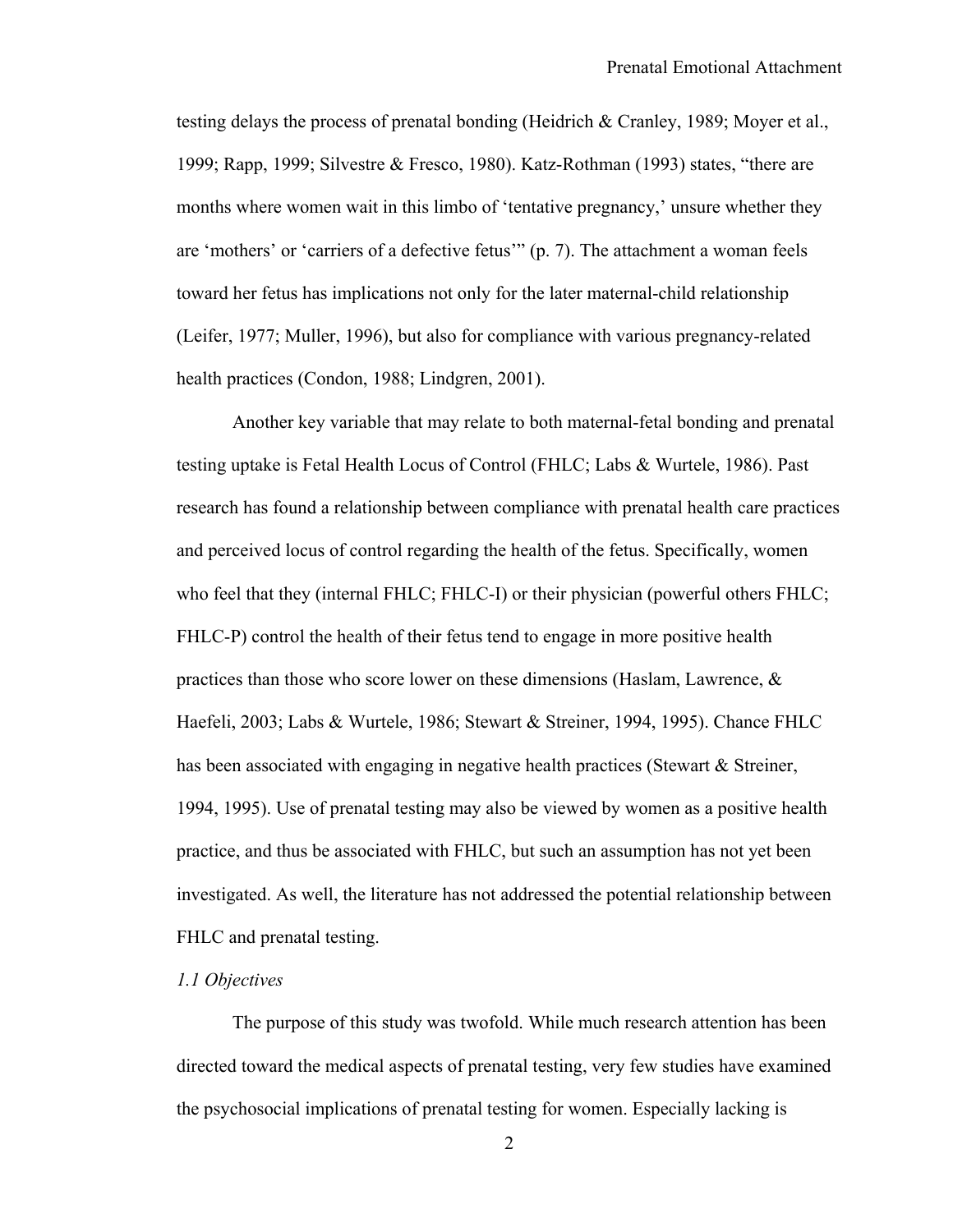detailed information regarding the consequences of testing on women's experience of pregnancy. The following study addresses this gap in the literature by examining how certain psychosocial factors are related to prenatal testing status. Specifically, participants were categorized as having undergone no testing, serum screening, or amniocentesis. These three groups were compared in terms of maternal emotional attachment to the fetus and fetal health locus of control. As well, several demographic and attitudinal variables were examined, such as gestational age, number of previous miscarriages and abortions, number of children, abortion attitudes, and strength of religious beliefs. In the present study, the term "miscarriage" is used to refer to spontaneous abortions, whereas the term "abortion" is used to refer to therapeutic abortions.

The second purpose of this study was to examine the predictors of prenatal attachment, and specifically, to investigate the ability of prenatal screening and diagnostic testing (henceforth referred to as "prenatal testing") and fetal health locus of control to predict maternal bonding with the fetus. Of particular interest was whether prenatal testing status would be predictive of prenatal emotional attachment when the effects of maternal age, gestational age, abortion attitudes, and the FHLC-I and FHLC -P subscales are controlled. Although both prenatal emotional attachment and FHLC have been found to relate to health behaviours, to date no research has examined the link between FHLC and prenatal emotional attachment. Therefore, the following study examines whether one's perceptions of having internal and/or external control over the health of one's fetus, and one's usage of prenatal testing have implications for the maternal-fetal bond.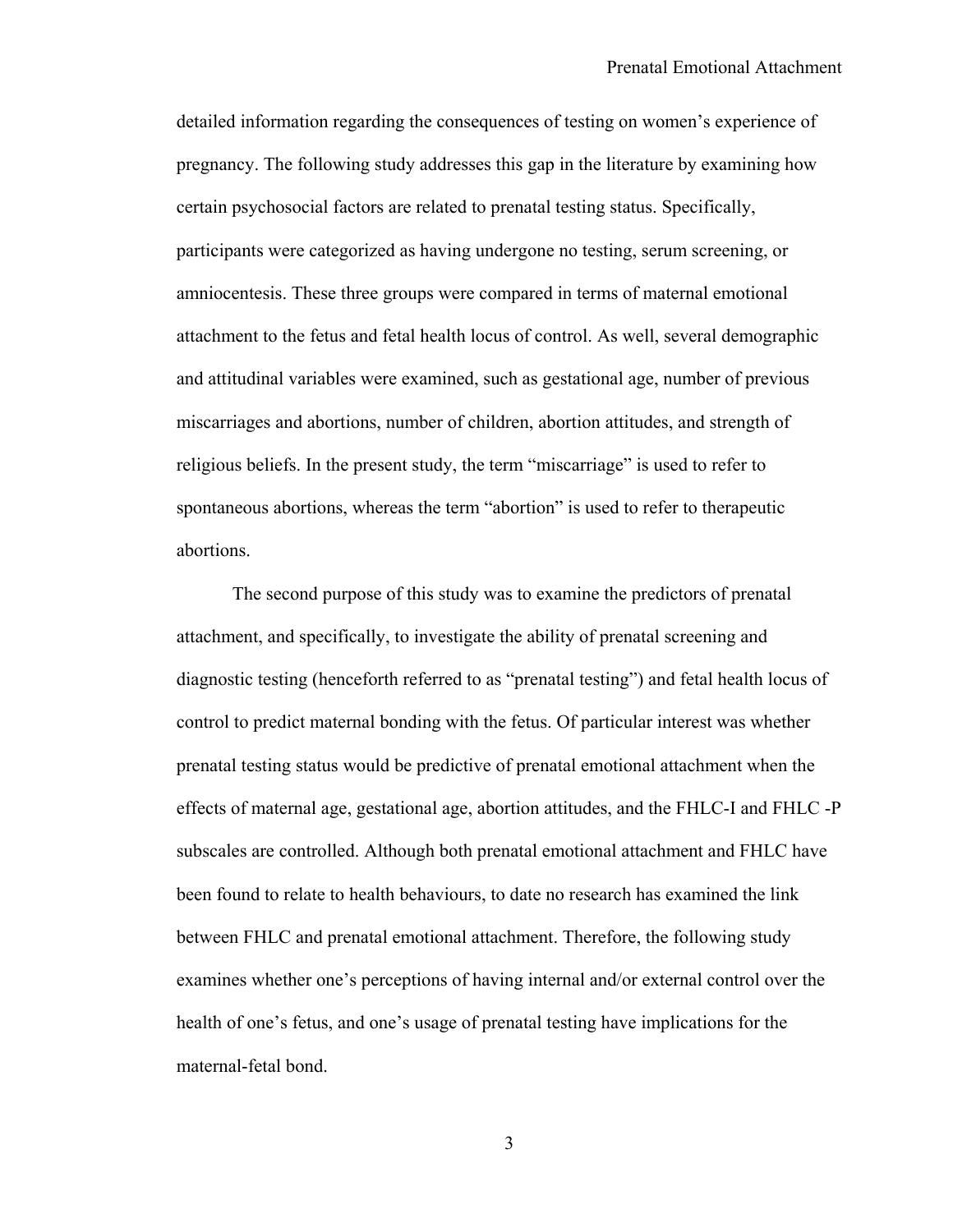This study will focus exclusively on the experience of pregnancy for women. The experience of fathers is beyond the scope of the present research. The FHLC measure has not been adapted for use with fathers. Several studies have investigated paternal-fetal attachment; interested readers may refer to Condon (1985); Condon and Dunn (1988); Condon and Esuvaranathan (1990); Mercer, Ferketich, May, DeJoseph, and Sollid (1988); and Weaver and Cranley (1983).

This paper will first review methods of prenatal testing, followed by discussions of prenatal emotional attachment and the possible impact of prenatal testing on attachment. Health locus of control will be discussed in general terms, followed by a review of fetal health locus of control. Each locus of control will be discussed in terms of its possible relationship with prenatal testing uptake. The possible relationship between attitudinal/demographic variables and prenatal testing uptake will be briefly examined. Finally, the objectives and benefits of the study will be considered. *1.2 Prenatal Testing Methods* 

*1.2.1 Amniocentesis.* Amniocentesis is usually performed between 15 and 17 weeks gestation (CCMG & SOGC, 2001a), though a newer technique referred to as early amniocentesis may be performed between 11 and 14 weeks gestation (Delisle  $\&$ Wilson, 1999). According to Health Canada (2002), amniocentesis is most commonly performed between 15 and 16 weeks gestation. The University of Manitoba Department of Biochemistry and Medical Genetics (2001b) reports that in Manitoba, amniocentesis results are usually available within two to three weeks after testing. Canadian clinical practice guidelines state that results are generally available before the  $20<sup>th</sup>$  week of pregnancy (CCMG  $\&$  SOGC, 2001a). Amniocentesis is performed through the analysis of a sample of amniotic fluid from the amniotic sac. The technician performing the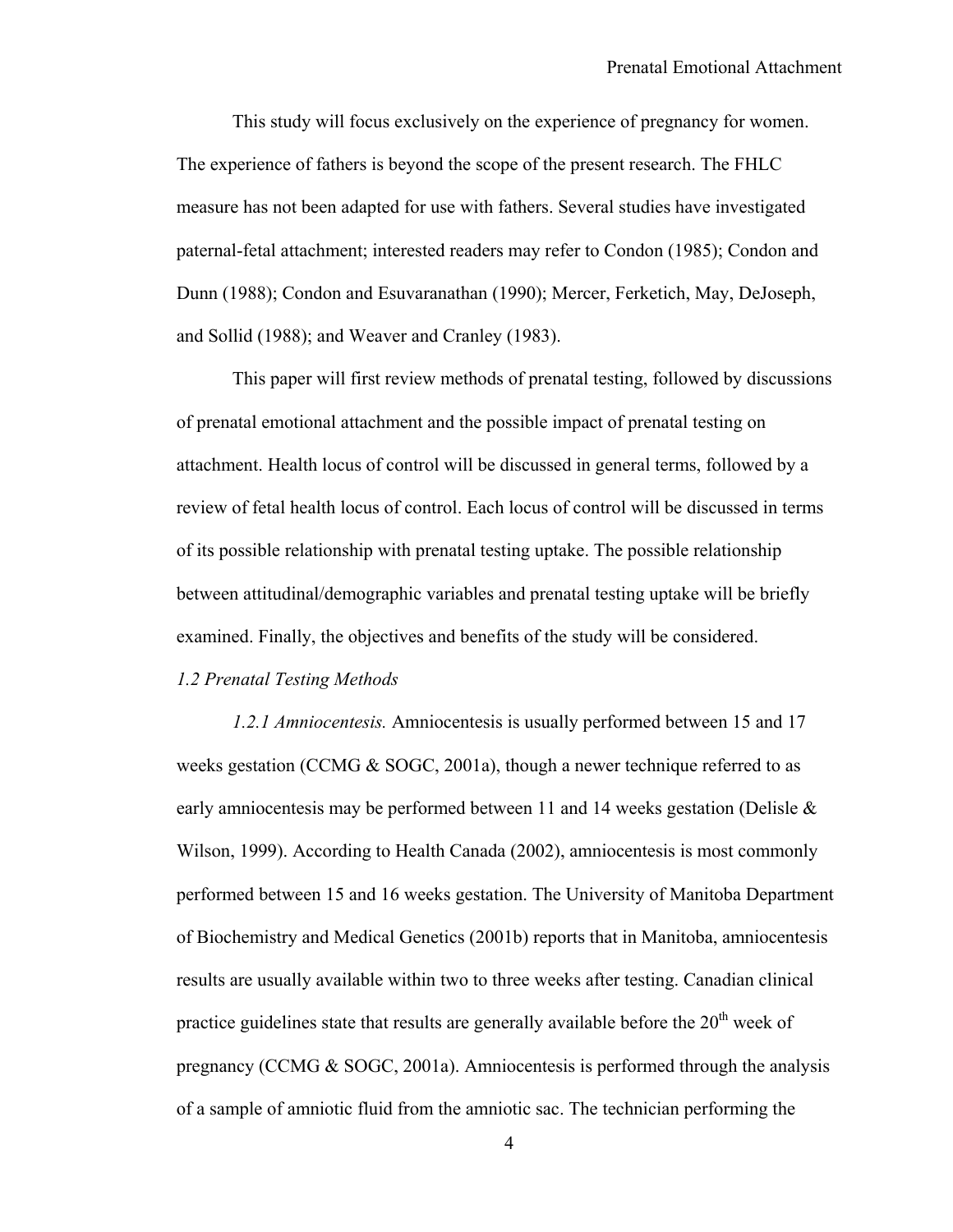procedure uses ultrasound sonography to locate the fetus, then inserts a needle into the amniotic sac (Anderson, 1995; Gosden, Nicolaides, & Whitting, 1994). The fetal cells within the fluid are analysed for various disorders, including chromosomal abnormalities (e.g., Down syndrome and Trisomy 18), and neural tube defects such as anencephaly, encephalocele, spina bifida, and multiple vertebrae defects (Anderson, 1995; CCMG & SOGC, 2001b). Amniocentesis is most often offered to women due to advanced maternal age (i.e., 35 years of age and over), but may also be offered to younger women with a personal or family history of genetic conditions or a serum screen result (see 1.2.2) that indicates increased risk (Heyman & Henriksen, 2001).

A study of women at low risk for having a child with Down syndrome who received amniocentesis found that 0.17% of fetuses were diagnosed with Down syndrome; there were no false positives or false negatives (Tabor et al., 1986, as cited in Dick, 1996). Dick (1996) reports that other, non-randomized studies have reported similar accuracy rates for amniocentesis. Heckerling, Verp, and Hadro (1994) report a 0.07% false-positive rate and a 0.4% false-negative rate for amniocentesis.

Risks to the fetus from amniocentesis include hyaline membrane diseases, miscarriage, and needle piercing of the fetus itself, the umbilical cord, or the placenta (Anderson, 1995). The risk of miscarriage from the procedure has been estimated at between 0.5% and 1% (CCMG & SOGC, 2001a; Delisle & Wilson, 1999; Jones, 2000; University of Manitoba Department of Biochemistry and Medical Genetics, 2001b). Risks to the pregnant woman from amniocentesis include haemorrhage, perforation of the abdominal wall, infection, and vaginal leakage of amniotic fluid and/or minor bleeding (Anderson, 1995). Early amniocentesis has an increased risk of fetal loss, newborn clubfoot, post-procedural amniotic fluid leakage, and cytogenetic culture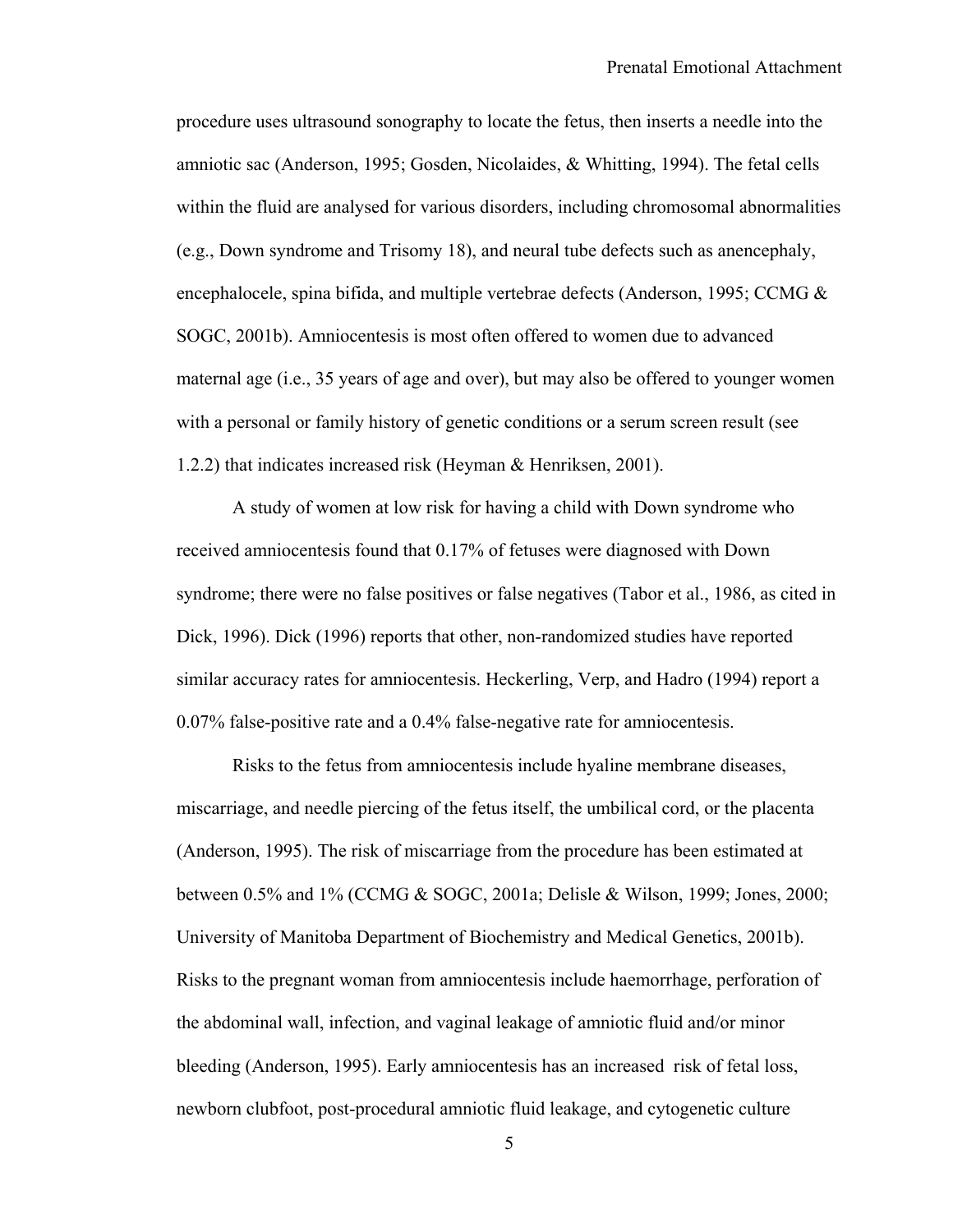failures (thus requiring additional invasive testing), and as such is not recommended for routine prenatal diagnosis (CCMG & SOGC, 2001a).

Early amniocentesis is not currently offered in the Provinces of Saskatchewan or Manitoba. Traditional amniocentesis is the most common form of prenatal diagnostic testing in Canada (Royal Commission on New Reproductive Technologies, 1993). Uptake rates of amniocentesis are quite low, most likely due to the risks and invasive nature of the test (Heyman & Henriksen, 2001). Heyman and Henriksen (2001) report that, overall, 28% of women who are initially offered amniocentesis choose to make use of it. Of those offered amniocentesis and maternal serum screening (to be discussed later), 18% of pregnant women chose to undergo amniocentesis without maternal serum screening, and 37% of those offered only amniocentesis chose to undergo the procedure (Heyman & Henriksen, 2001). Women over the age of 35 are significantly more likely to accept amniocentesis than younger women (Heyman & Henriksen, 2001). Within the present study, use of prenatal testing (i.e., maternal serum screening and amniocentesis) will be analyzed in relation to various psychosocial and demographic variables in order to determine relevant consequences of use.

*1.2.2 Maternal serum screening.* Maternal serum screening involves the analysis of maternal serum collected through a simple blood test. The test is usually performed between 15 and 18 weeks gestation, but may be performed as late as 22 weeks gestation (University of Manitoba Department of Biochemistry and Medical Genetics, 2001a). The Regina-Qu'Appelle Health Region recommends that serum screening be performed just after 15 weeks gestation so that results are received by 16 weeks gestation, which allow amniocentesis to be performed and the results to be made available at 19 weeks gestation (Carson, 2003). Most frequently, screening for alpha-fetoprotein (AFP) is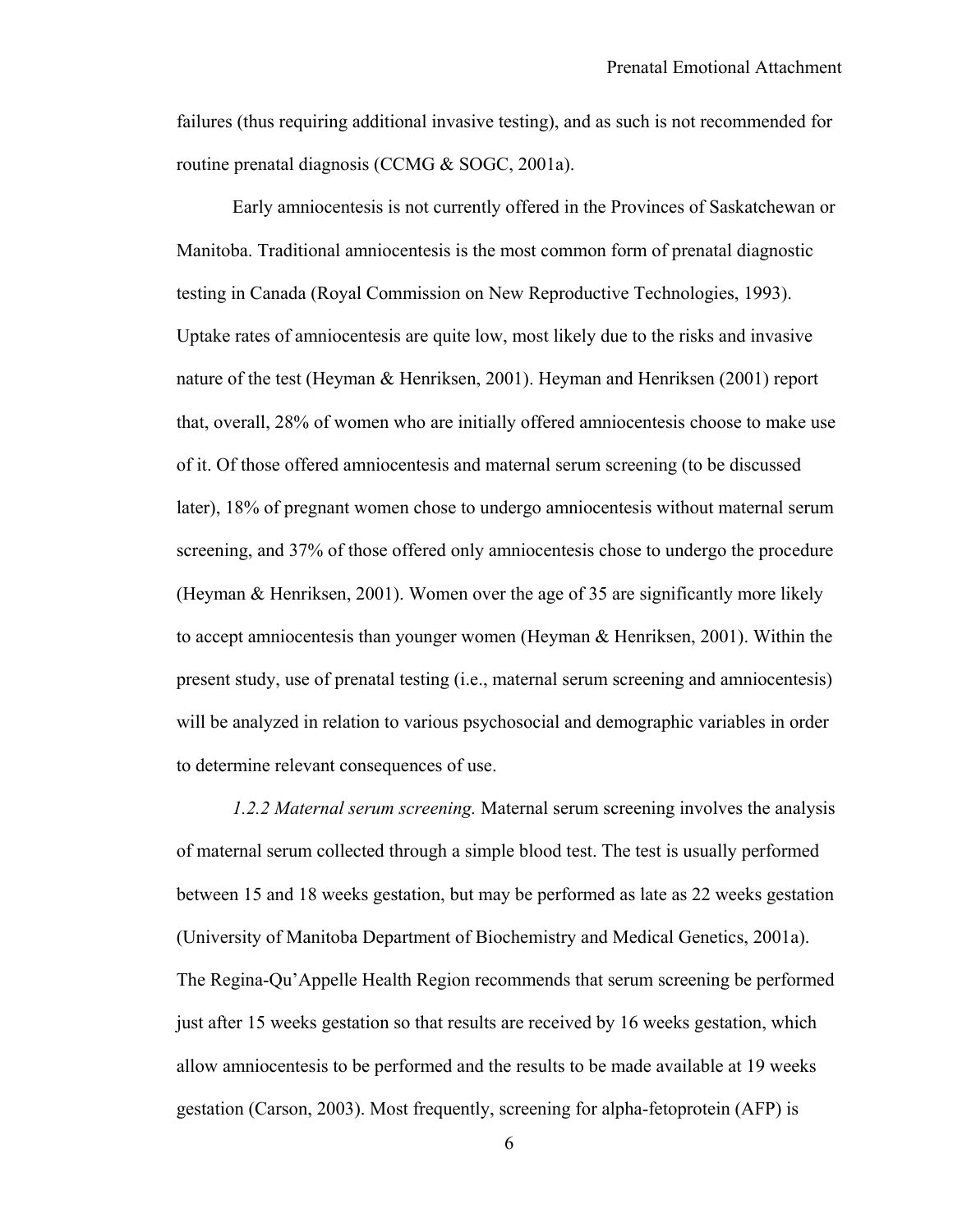performed in conjunction with human chorionic gonadotropin (hCG) and uE3 (unconjugated estriol) screening, which is referred to as Maternal Serum Triple Marker Screening (TMS; Bassett, 2000; Suthers & Haan, 1995). TMS is used most frequently, as no single marker has been found to adequately predict the occurrence of Down syndrome (Suthers & Haan, 1995). TMS may be used to screen for abnormally high or low levels of alpha-fetoprotein (AFP), abnormally high levels of human chorionic gonadotropin (hCG), and abnormally low levels of unconjugated estriol (uE3) within the mother's blood (Bassett, 2000). Low levels of AFP, and high levels of hCG and uE3 may indicate Down syndrome (Bassett, 2000; Gosden et al., 1994). Elevated levels of AFP may be indicative of neural tube disorders (Bassett, 2000). Concurrent low levels of AFP, hCG, and uE3 may indicate the presence of Trisomy 18 (Bassett, 2000). The risks of specific abnormalities are calculated through complex formulae that compare a woman's serum protein level against the median for the population, and take maternal age, gestational age, diabetic status, race, and maternal weight into account (Bassett, 2000).

Results of a pilot project in British Columbia indicate that 8% women who receive TMS screen positive for abnormalities, with approximately 6% screening positive for Down syndrome, and 1-2% screening positive for neural tube disorders (Bassett, 2000). Generally, 3% to 4% of women screened using AFP will receive abnormal results regarding the health of their fetus (Suthers & Haan, 1995; University of Manitoba Department of Biochemistry and Medical Genetics, 2001a). In a review of previous studies, Wald et al. (1998, as cited in Bassett, 2000) found that overall 7.5% of women received abnormal initial results from TMS, but that after adjustment for incorrect gestational age using ultrasound, only 5.7% of women received abnormal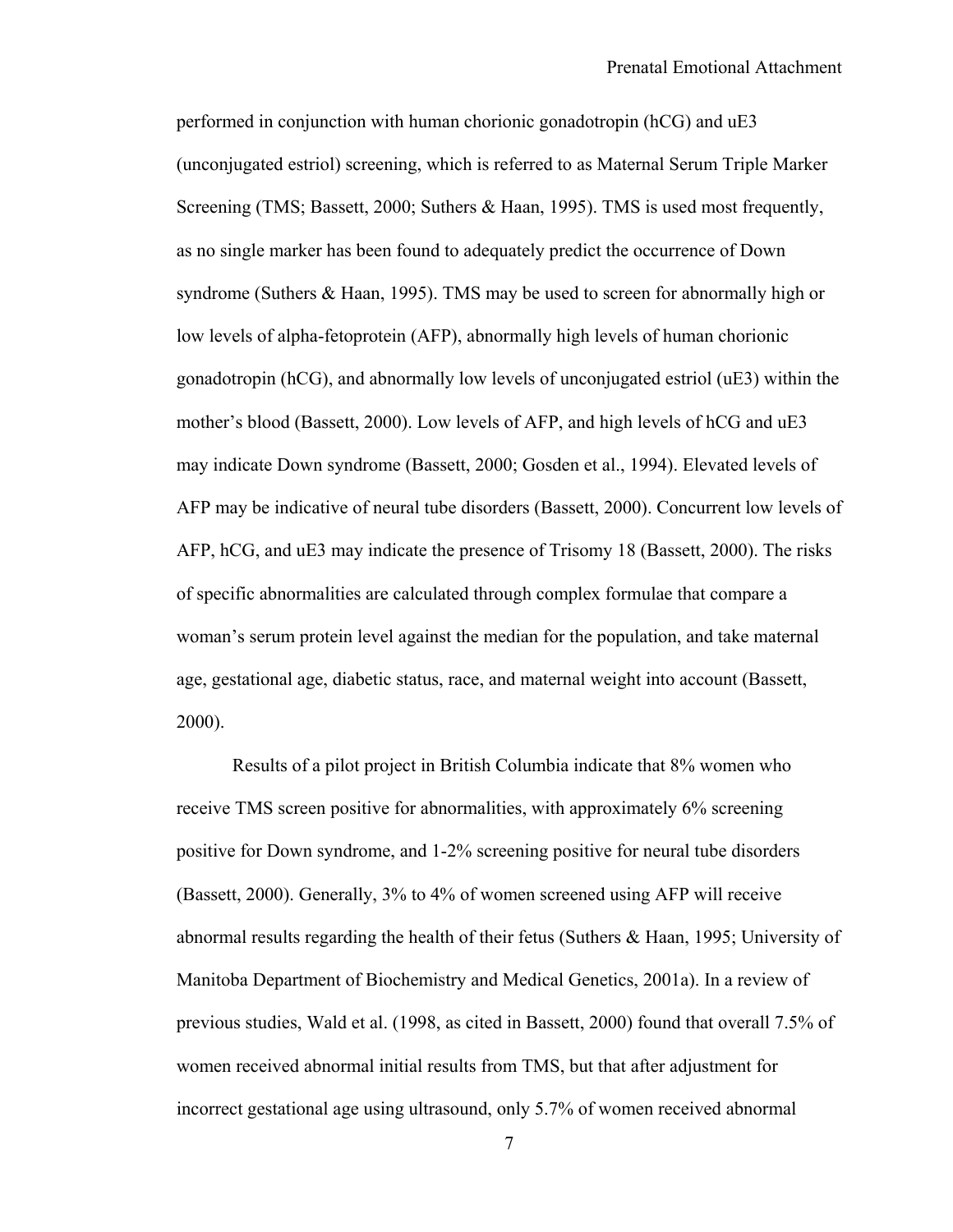results. They also found that 81% of women proceed to have amniocentesis following an abnormal TMS result. Health Canada (2002) reports that 5% to 10% of women receive an 'increased risk result' from TMS, but that of these women, only 1% to 2% of these women are actually carrying a fetus affected by a genetic anomaly. According to Canadian clinical practice guidelines, TMS has a 4% false positive rate for fetal Down syndrome (CCMG & SOGC, 2001b). Due to this margin of inaccuracy, no definitive decisions are made regarding the pregnancy based on the results of TMS. Rather, those identified as at risk for abnormalities are referred for further testing such as ultrasound and amniocentesis (Royal Commission on New Reproductive Technologies, 1993; Suthers & Haan, 1995).

Of the fetuses that screen positive for abnormalities, approximately 75% of the test results will be indicative of Down syndrome (Bassett, 2000). In a meta-analysis, Conde-Agudelo and Kafury-Goeta (1998) found that that the median for false positive results for Down syndrome from TMS ranged from 4 to 8%, and that the sensitivity of the test (true positives) ranged from 67 to 73%. The detection rates for Down syndrome vary according to maternal age; Wald et al. (1992, as cited in Bassett, 2000) report that TMS detects the condition 39% of the time in women under 37 years of age, and 71% of the time in women over 37 years of age. Cheng et al. (1993, as cited in Bassett, 2000) found that TMS detects 67% of Down syndrome cases in women under 30, and 100% of cases in women between 30 and 39 years of age. Overall, TMS detects between 60% and 70% of fetuses with Down syndrome (Bassett, 2000; Cuckle, 1996, as cited in Heyman & Henriksen, 2001; University of Manitoba Department of Biochemistry and Medical Genetics, 2001c).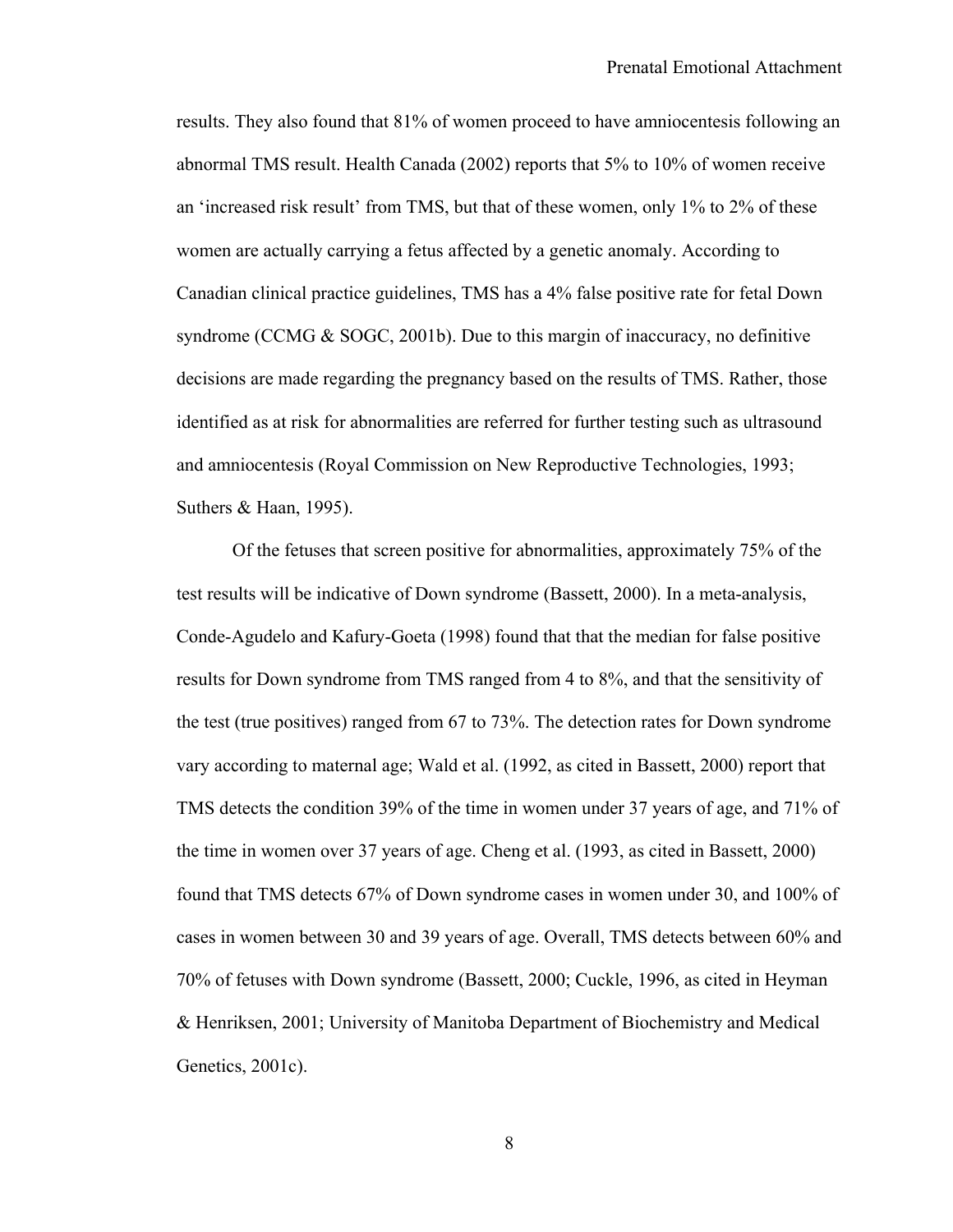TMS can detect between 40% and 60% of fetuses affected by Trisomy 18 (Bassett, 2000; University of Manitoba Department of Biochemistry and Medical Genetics, 2001c). The false positive rate for Trisomy 18 is approximately 0.2% (University of Manitoba Department of Biochemistry and Medical Genetics, 2001c). Closed neural tube defects (i.e., those covered by skin) cannot be detected by TMS (Bassett, 2000). Approximately 12% to 25% of positive screens for abnormalities will indicate a heightened risk for open neural tube defects (e.g., ancephaly and spina bifida). Reported detection rates for open neural tube defects using TMS vary from 70% to 80% (Bassett, 2000; Suthers & Haan, 1995). Approximately 100% of women who are identified through TMS as having fetuses at risk for neural tube defects choose to have ultrasound to confirm the diagnosis (Suthers & Haan, 1995).

Maternal serum screening has only recently begun in Saskatchewan, and it is anticipated that it will be offered to all pregnant women, not only those at risk for abnormalities, though it is not currently a routine, standard component of prenatal care. In Manitoba, serum screening is offered to every pregnant woman, but the test is voluntary and women are to be given the opportunity to decline the test (University of Manitoba, 2001c). Although the uptake rate of this procedure is higher than that of amniocentesis (approximately 73%, Bassett, 2000; 72% Heyman & Henriksen, 2001; approximately 60%, Manitoba Maternal Serum Screening Programme, personal communication, January 16, 2004), there is variability in its usage. Within the present study, participants who underwent prenatal testing will therefore be grouped into either "amniocentesis" or "serum screening," and the relationship between these forms of testing and psychosocial and demographic variables will be analyzed. Serum screening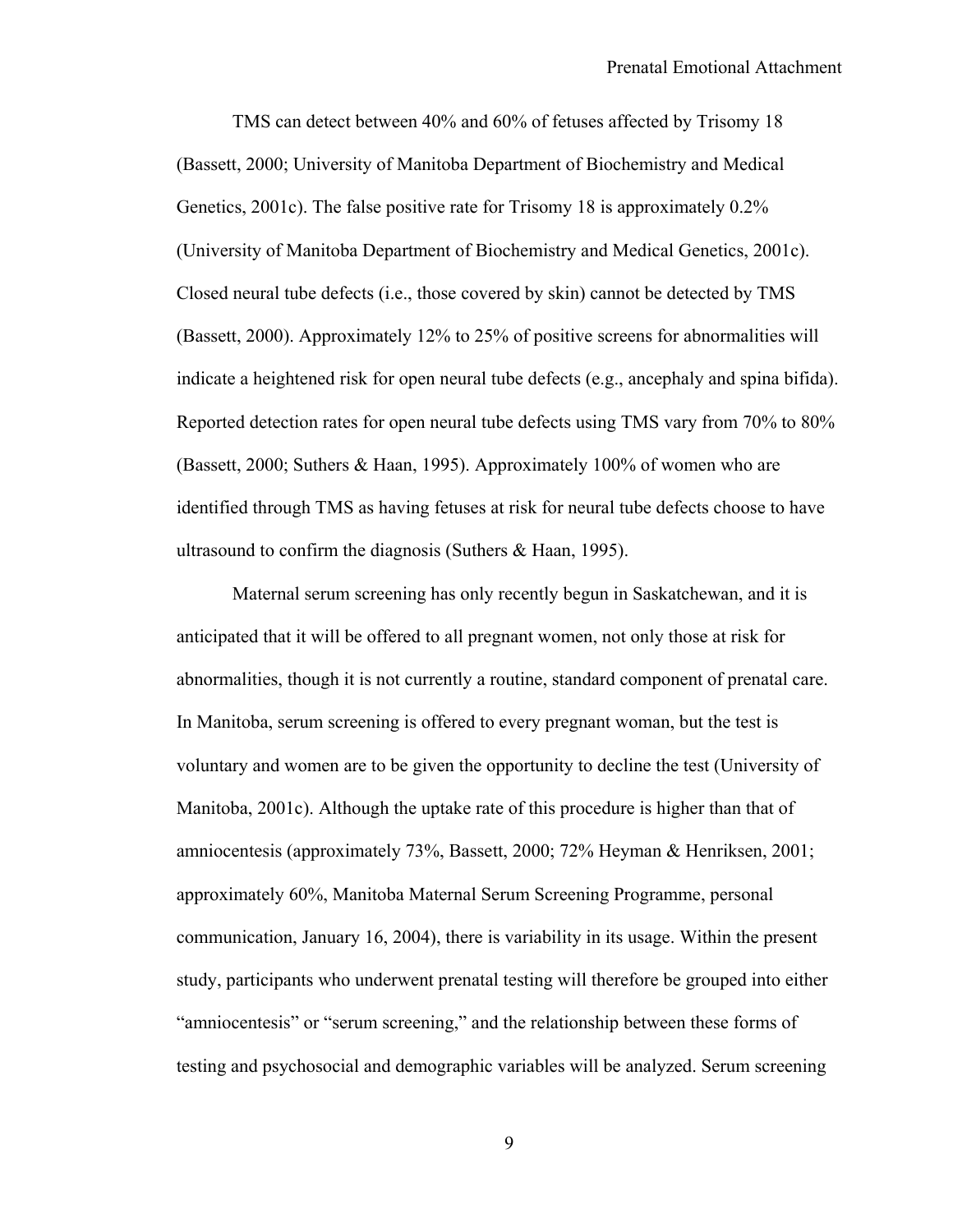has been included as a distinct grouping from amniocentesis given the lack of definitive results provided via this technique.

*1.2.3 Chorionic villus sampling.* Chorionic villus sampling (CVS) is usually performed at 10 to 12 weeks gestation (Anderson, 1995; Gosden et al., 1994; Smith, 1995). It is used to detect chromosomal abnormalities (e.g., Down syndrome and Trisomy 18) and may be used for DNA testing (e.g., to test for Huntington disease or cystic fibrosis), but cannot detect neural tube defects (Anderson, 1995). CVS involves passing a catheter through the cervix (transcervical CVS) or a needle through the abdomen (transabdominal CVS) in order to obtain a sample of the chorionic villi (Anderson, 1995). The chorionic villi are "finger-like projections which surround the embryonic sac in early pregnancy and will later form the placenta" (Smith, 1995, p. 91).

Overall, Dick (1996) reports that CVS accurately diagnoses 99% of fetuses carried by women at high risk for Down syndrome. The false-positive rate for CVS is approximately 0.1%, and the false-negative rate is approximately 0.4% (Heckerling et al., 1994).

The risks associated with CVS are largely dependent upon the level of experience of the person performing the procedure (Jenkins & Wapner, 1999). Generally, the risk of miscarriage for CVS is estimated at approximately 1 - 2% (CCMG & SOGC, 2001). CVS is considered to be safer than early amniocentesis in terms of pregnancy loss and postnatal postural deformity rates (Jenkins & Wapner, 1999). It has been suggested that CVS carries a heightened risk of limb reduction of the fetus. However, Anderson (1995) reports that most studies have not found the rate of limb reduction to be significantly different from the normal rate of such birth defects. Through investigations of an international registry and various collaborative studies, the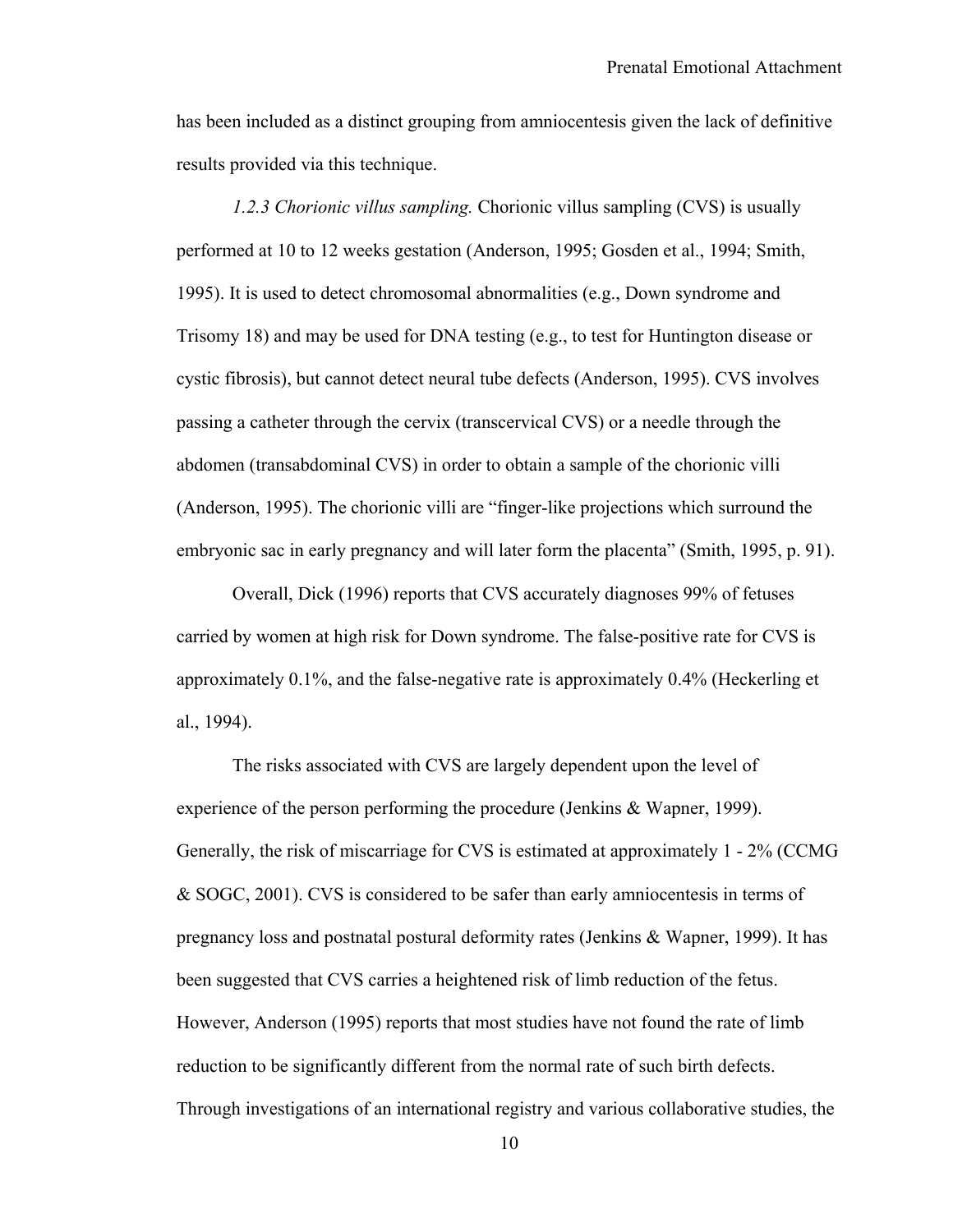World Health Organization (1999, as cited in Jenkins & Wapner, 1999) has concluded that limb reduction is not associated with CVS, provided it is performed after eight weeks gestation. Potential risks to pregnant women receiving CVS include postprocedural bleeding, hematoma, temporary elevations in maternal AFP (which may be associated with miscarriage), infection, and rupture of the chorion membranes, though these risks are thought to be infrequent to rare (Jenkins & Wapner, 1999).

CVS is not currently offered in the Provinces of Saskatchewan or Manitoba. Therefore, use of CVS will not be included as a category in this study.

*1.2.4 Ultrasonography.* Ultrasound is a routine part of prenatal care in Canada (Royal Commission on New Reproductive Technologies, 1993). Ultrasound involves passing an ultrasound transducer that produces high-frequency sound waves over the pregnant woman's abdomen (Gosden et al., 1994). The waves pass through tissue, and the echoes of these waves are reproduced visually on a screen (Royal Commission on New Reproductive Technologies, 1993).

Ultrasound is generally considered a screening test, as women found to be carrying fetuses that appear to have abnormalities are referred for further testing, such as additional ultrasound screening or PDT (Royal Commission on New Reproductive Technologies, 1993). Ultrasound may also be used to provide a decisive diagnosis of fetal abnormalities. In this case, a detailed examination of the fetus is performed which may last as long as one hour (Royal Commission on New Reproductive Technologies, 1993). Scans are typically offered at 12 and 20 weeks gestation (Gosden et al., 1994).

As ultrasonography is a standard part of prenatal care, and therefore is widely utilized, it will not be included as a variable within this study. It is unlikely that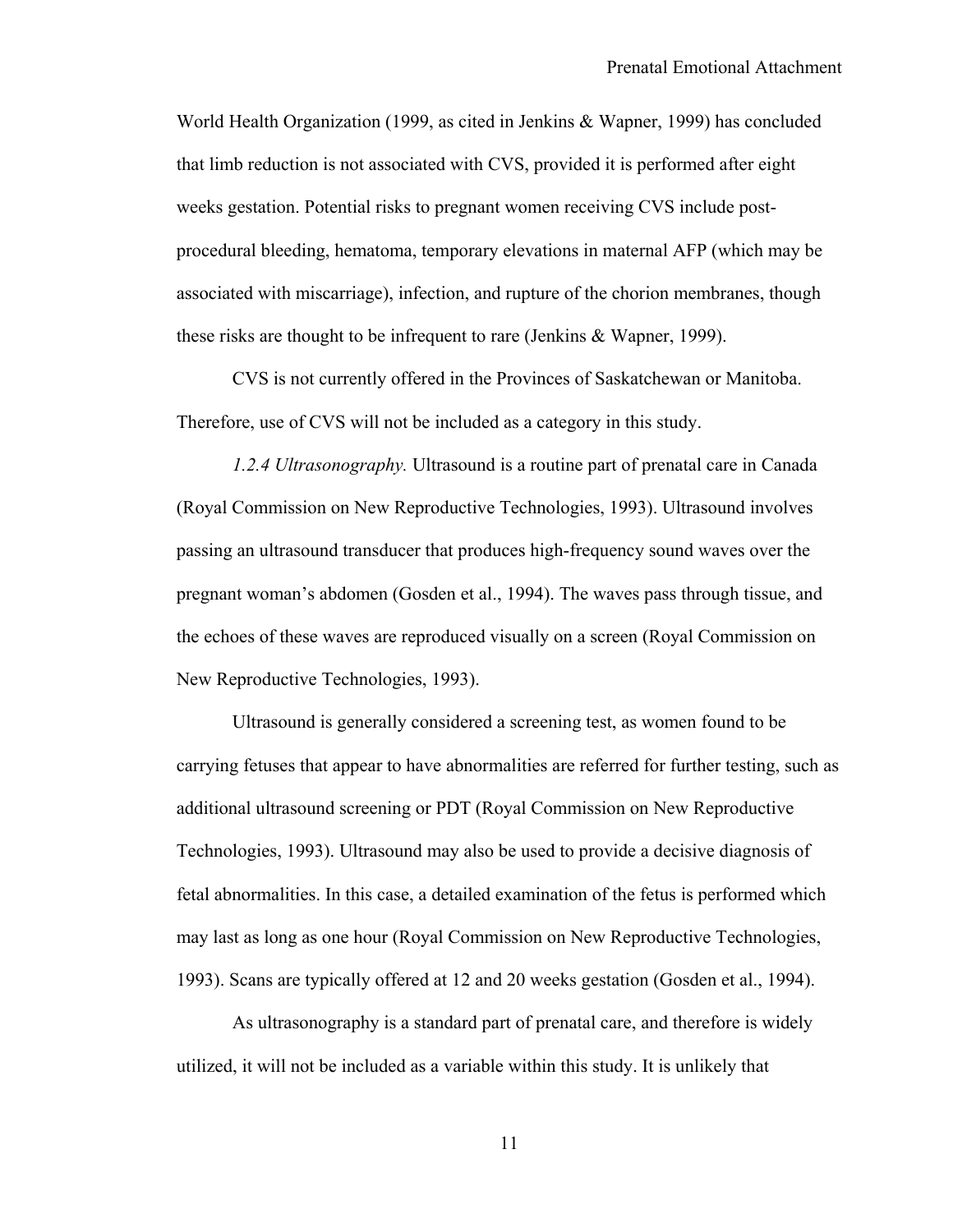sufficient variation in usage among the sample would exist to allow for meaningful statistical analysis.

 Prenatal testing has had an indelible effect on the experience of pregnancy for women. However, little research has examined the psychosocial implications of testing. A review of the concept of maternal-fetal emotional attachment ensues, followed by a discussion of the possible implications of prenatal testing on prenatal attachment.

## *1.3 Emotional Attachment to the Fetus*

 Bowlby (1988) regards the predisposition to form intimate bonds with other individuals as "a basic component of human nature" (p. 120-121). Bowlby (1969) proposed attachment theory in order to account for the affectionate bond that develops between children and their parents, especially their mothers. He states that the goal of the attachment behaviours of infants and young children is to ensure that an adult is in close proximity or is accessible so that protection, comfort, and assistance may be provided as needed (1988). As the child develops, internal representational models are formed of the self, of others, and of the patterns of interaction between them. These attachment experiences of the young child have a profound influence on personality development and on later attachment relationships.

Approximately 90 per cent of attachment research has focused on the attachment of infant to parent, with parent to infant attachment having received much less attention (Condon, 1993). Having received an even smaller amount of attention is the formation of attachment relationships prior to birth. However, the idea of attachment relationships between a woman and her fetus is not a recent development within the psychology of pregnancy. Deutsch (1945, as cited in Condon, 1993) was the first to suggest that attachment may begin during pregnancy. Rubin (1975) proposed four tasks of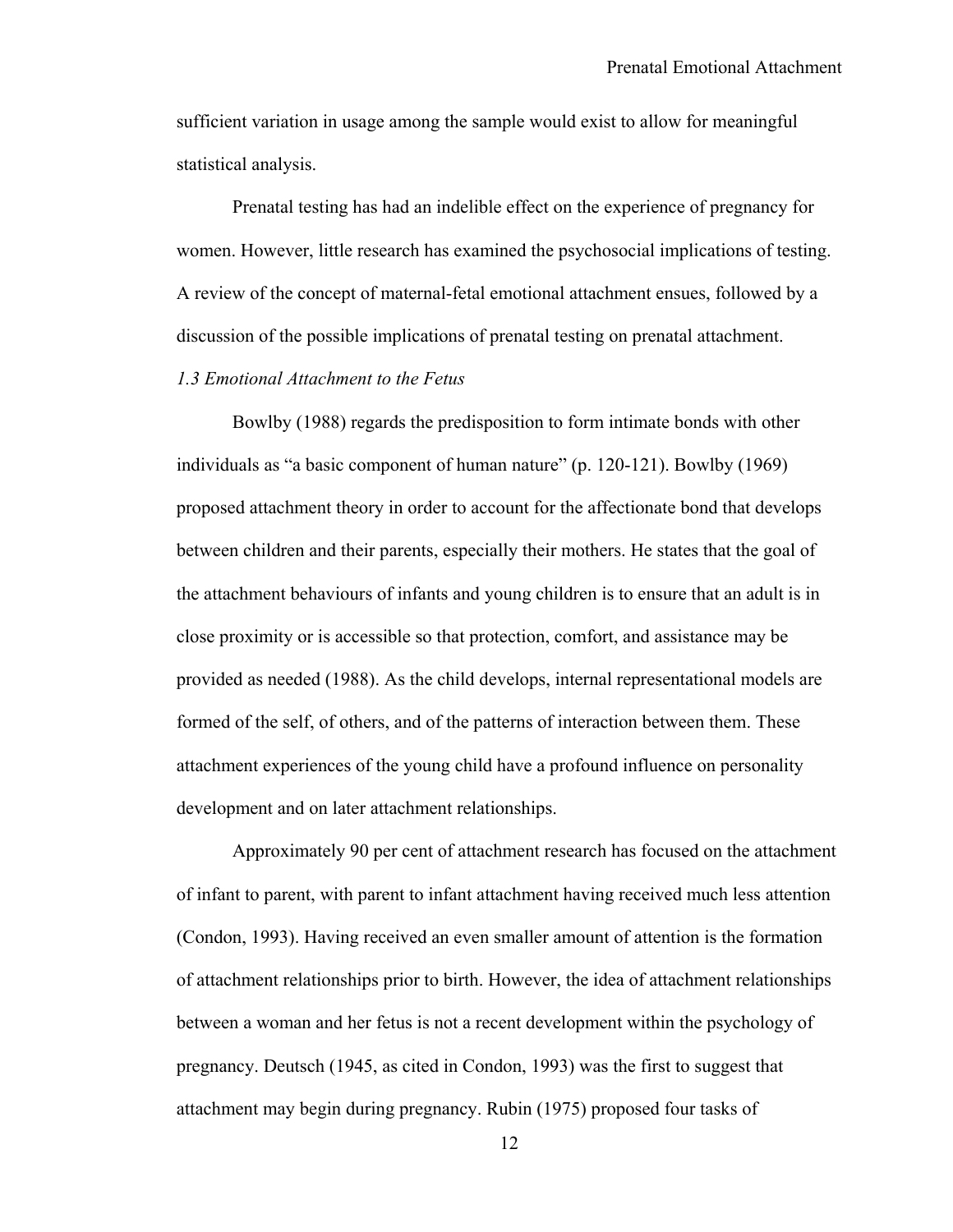pregnancy, which include (1) seeking safe passage for herself and the child, (2) ensuring that the child is accepted by significant others in her family, (3) binding-in to her unknown child, and (4) learning to give of herself. Rubin's conceptualization of "binding in" is quite similar to "bonding," and has evolved into the construct of "prenatal attachment." Within nursing literature, 'prenatal attachment' has been defined as "the unique, affectionate relationship that develops between a woman and her fetus" (Muller, 1993, p. 201).

Katz-Rothman (1993) states that the view of birth, the moment of initial separation, as the point of attachment is the result of a male-dominated worldview; rather, she states that this moment "might be better seen as . . . mother and baby . . . *continuing* and not *establishing* their relationship" (p.115). Cranley (1981) states that "there is a qualitative change in the mother's relationship with her infant at the time of birth, but by no means is it the beginning of their relationship" (p. 281). Despite this view of attachment as a continuous process that begins prior to birth, and although the concept of prenatal attachment originated from attachment theory, it is necessary "to clarify that pre- and post-birth attachments may require slightly different conceptual frameworks" (Laxton-Kane & Slade, 2002, p. 254). Condon (1993), a psychiatrist, has proposed a model of adult attachment and has applied it to maternal prenatal attachment. Condon states that his conceptualization of attachment follows the work of Bretherton (1985), who broadly defines 'attachment' as an emotional tie or psychological bond. Condon's model recognizes five dispositions: to know, to be with and interact with, to avoid separation or loss, to protect, and to gratify needs.

Bowlby (1988) conceptualized attachment as a bi-directional process between child and caregiver. This too requires adjustment for the purpose of examining prenatal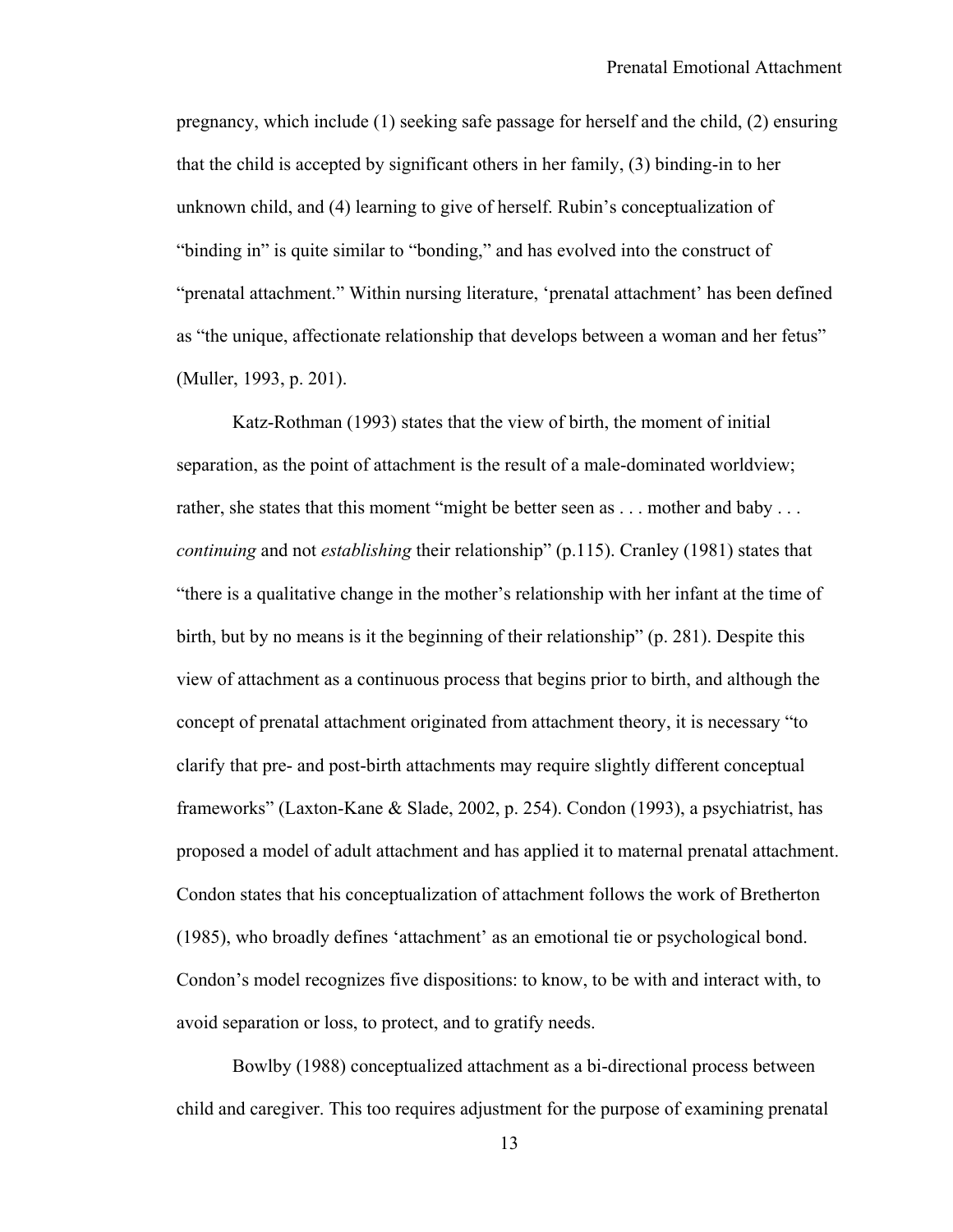emotional attachment. Laxton-Kane and Slade (2002) state that in the context of pregnancy, there are no opportunities for reciprocal interactions. Therefore, categories of maternal postnatal internal representations that relate to the categories of the child's reunion behaviour have not been used within prenatal attachment research, due to the lack of ability to observe the "other" (i.e., the fetus). The authors state that alternatively, prenatal attachment has focused on examining the intensity and quality of the maternalfetal bond. The Prenatal Attachment Inventory (PAI; Muller, 1993; Appendix A) and Maternal-Fetal Attachment Scale (MFAS; Cranley, 1981) both examine prenatal attachment on a unidimensional continuum of more versus less attachment. Laxton-Kane and Slade further state that the mother's own attachment experiences, the impact of other roles and responsibilities which compete with that of 'caregiver,' and the support available during the pregnancy are more influential in determining prenatal attachment due to the lack of reciprocal interactions. Findings from a study by Siddiqui, Hagglof, and Eisemann (2000) support the contention that a woman's perceived attachment experiences from her own childhood impact on her future prenatal attachment. Stronger prenatal emotional attachments were formed among those who experienced emotional warmth from their mothers and rejection from their fathers. A study by Mikulincer and Florian (1999) provides additional support for the contention that women's own attachment experiences impact their prenatal attachment. Using the Adult Attachment Interview (Main, Kaplan, & Cassidy, 1985, as cited in Mikulincer & Florian, 1999) and MFAS (Cranley, 1981), the study found that securely attached women were strongly attached to their fetus from early in the pregnancy. Further, they found that women with an avoidant attachment style showed weak attachment to the fetus in the first and last trimester and stronger prenatal attachment in the second trimester, and that women with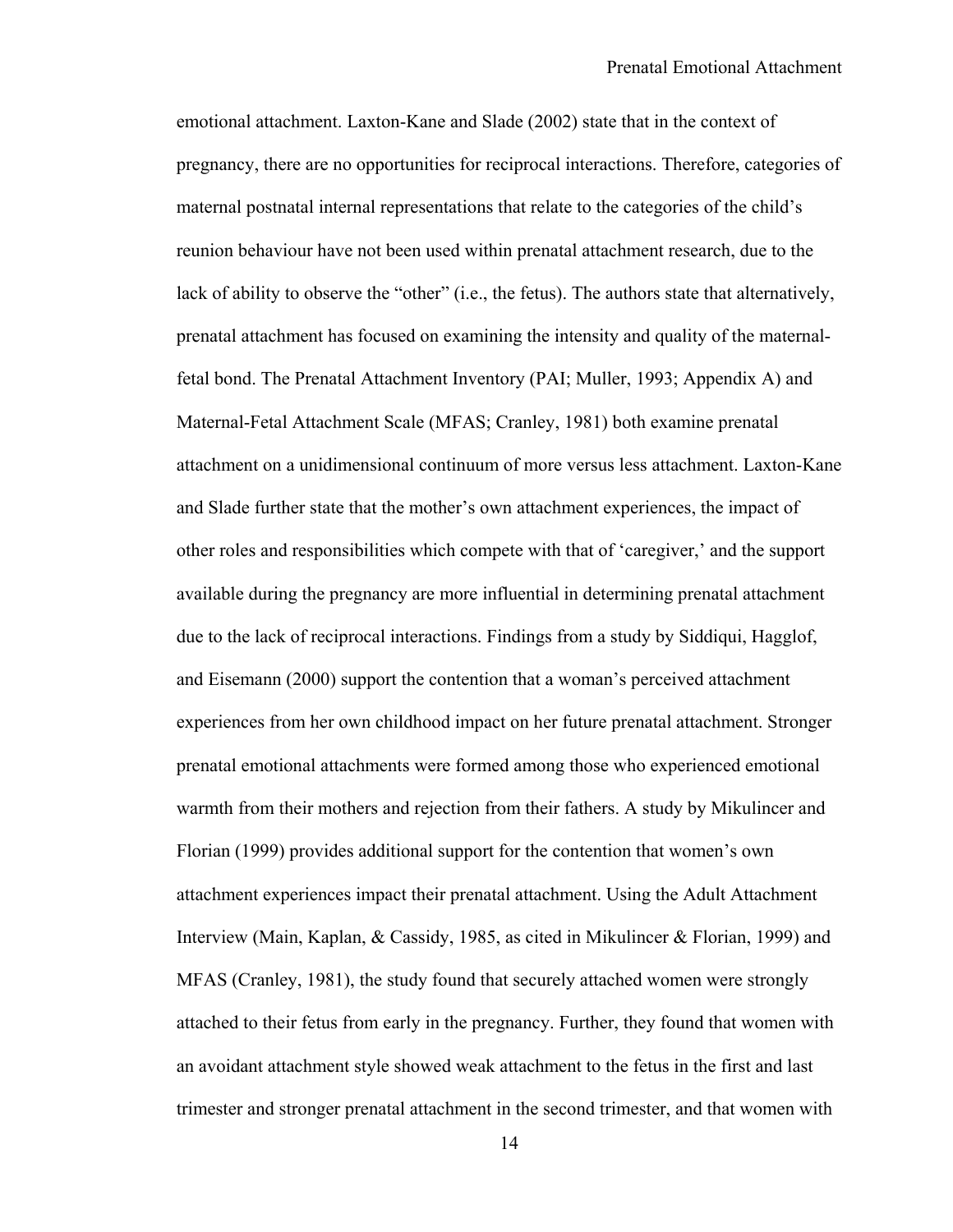an anxious-ambivalent attachment style showed a gradual increase in attachment throughout the pregnancy.

Thus, although the emotional tie that women experience with their fetus might not be considered "attachment" in the traditional sense of the term within the field of psychology (i.e., following in the tradition of Bowlby), it is the term that has been used by those who have operationalized the construct, and has been given credence through the development of theoretical underpinnings and a nomothetic network; therefore the term "attachment" will be used synonymously with "bonding" within this study.

Speckhard (1997) suggests that attachment begins long before birth, that it starts when women begin to form a mental image of their baby and feel the desire to nurture and protect it. Attachment to the fetus begins as early as 10 weeks gestation (Caccia et al., 1991), and increases rapidly beginning at approximately 16 weeks gestation (Grace, 1989). It is well established that maternal-fetal attachment increases significantly through pregnancy (Armstrong, 2002; Caccia et al., 1991; Condon, 1985; Damato, 2000; Grace, 1989; Lindgren, 2001), and with quickening (Bloom, 1995; Damato, 2000; Heidrich & Cranley, 1989). Additionally, Reading, Cox, Sledmere, and Campbell (1984) found that positive feelings toward the fetus are significantly related to fetal movement and gestational age. Rubin (1975) argues that quickening and hormonal changes early in the second trimester result in both the most rapid increase in attachment during pregnancy and in the highest overall level of attachment during pregnancy.

Rubin (1975) outlines the stages of binding in or prenatal emotional attachment; during the first trimester, there is little attachment toward the fetus, rather, the woman is becoming accustomed to and accepting of the state of pregnancy. In the second trimester, quickening and hormonal changes act to make the woman more comfortable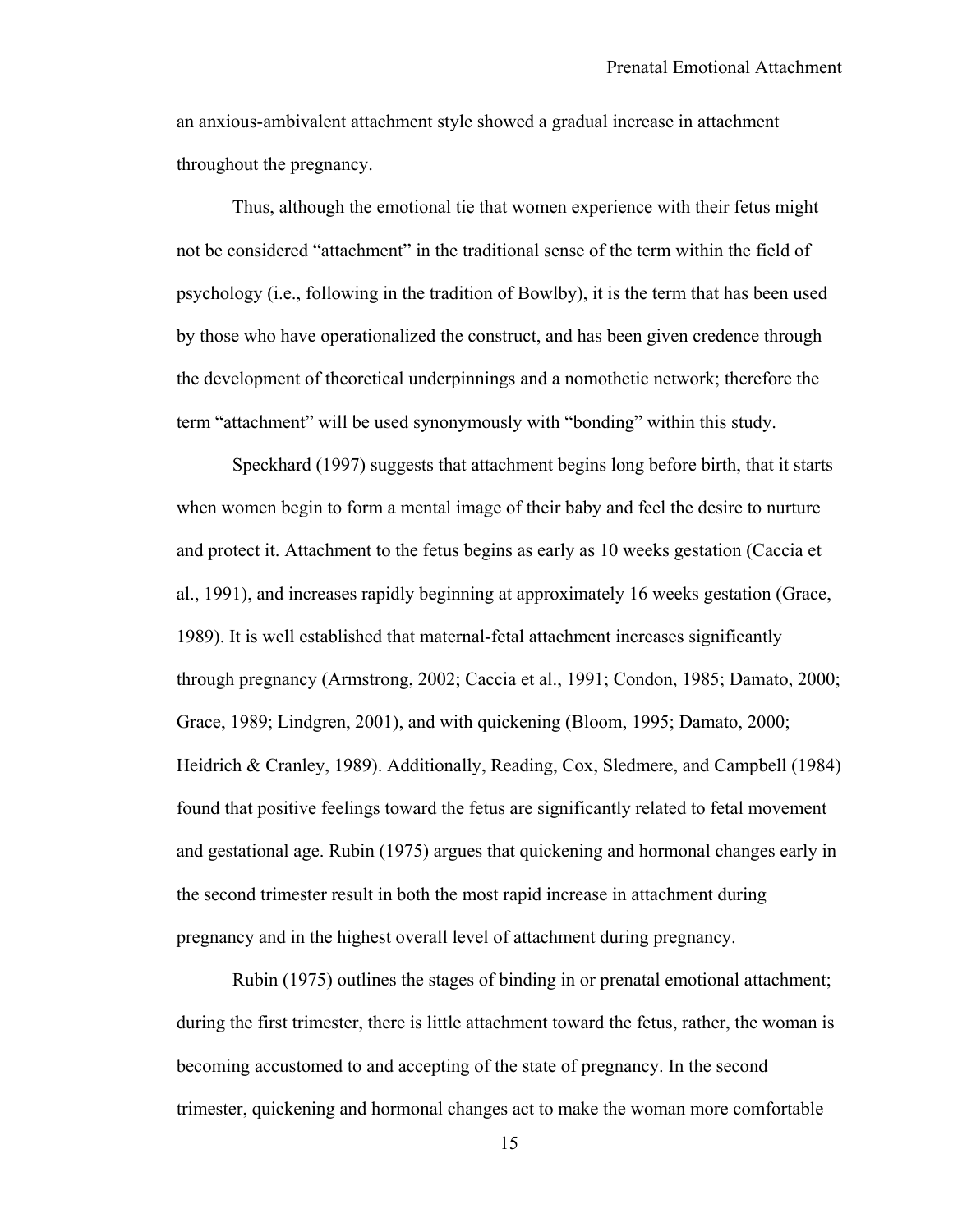with the pregnancy state and focused on providing a good home for the fetus while in utero. During this time, the bond between mother and fetus grows rapidly. In the final trimester, the bond between the mother and fetus persists, but the woman grows tired of the state of pregnancy. The developmental process proposed by Rubin has been supported by research (Condon, 1985; Leifer, 1977). Rubin's assertion that binding in is related to the desire to provide a good home for the fetus is supported by Lindgren's (2001) findings that maternal prenatal attachment was positively correlated to pregnancy-related health practices (e.g., getting adequate sleep, not using illegal drugs or alcohol, receiving prenatal care, eating healthy foods, etc.). As well, Condon (1988) found that among women who acknowledged they had consumed alcohol prior to pregnancy, reduction in alcohol consumption during pregnancy was positively correlated with maternal-fetal attachment. Condon (1986) suggests that women who feel less emotional attachment to their fetus may have more difficulty subjugating their own needs to those of their fetus.

 Stainton (1994) argues that the process of becoming acquainted with one's fetus (i.e., getting to know the fetus as a separate and distinct person) via characteristics that may be known during pregnancy contributes to the attachment process. Rubin (1975) states that at birth, mothers have a sense that they already know the child that is only limited by the inability to perceive the child visually or auditorily during pregnancy. As visualization of the fetus in the form of imagining its characteristics is considered to be an integral component of prenatal attachment (e.g., there are questions on both the PAI [Muller, 1993] and the MFAS [Cranley, 1981] that refer to imagining how the baby looks), one may easily speculate that the ability to actually see the fetus during ultrasound may increase attachment. However, research has consistently failed to find a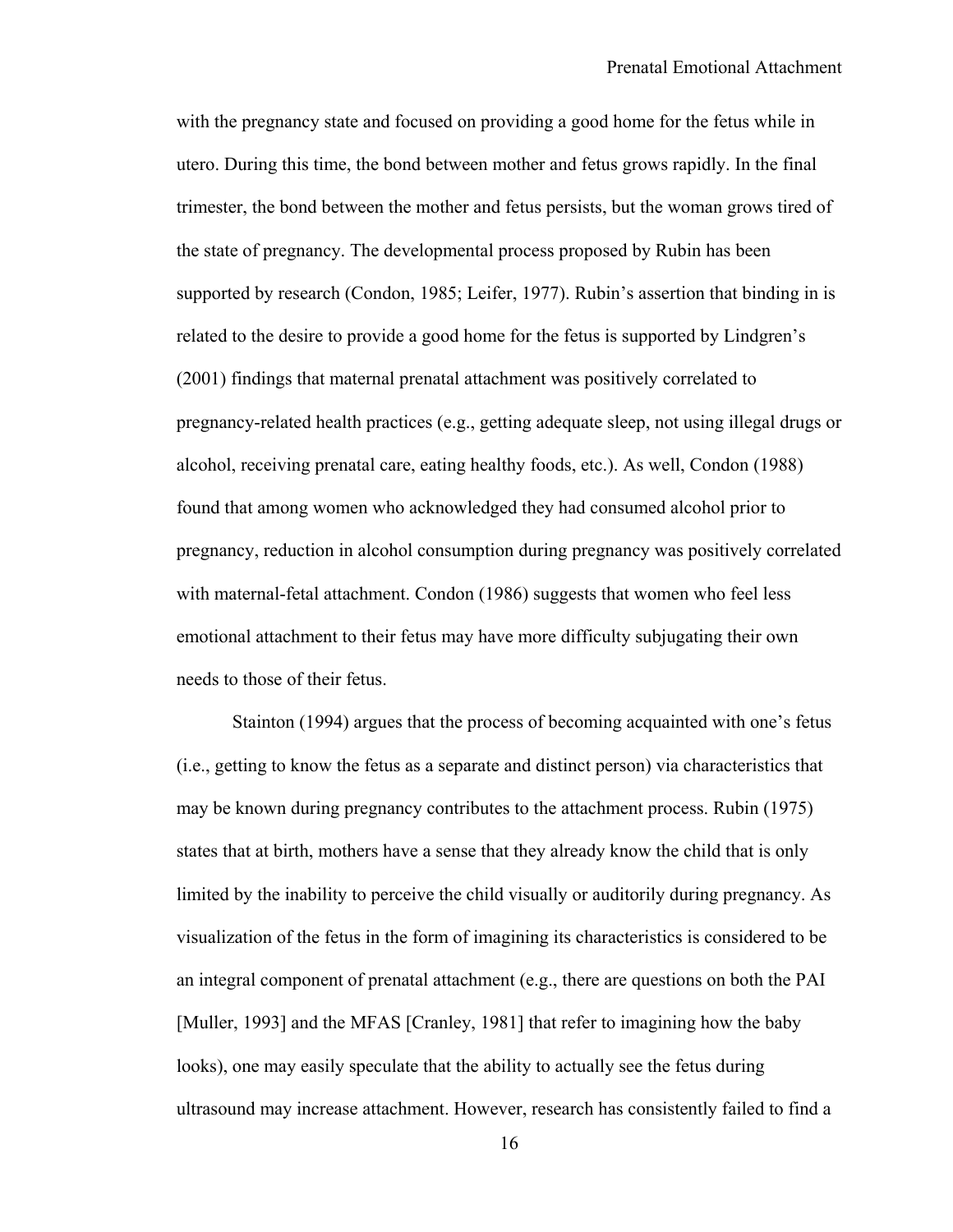relationship between ultrasound usage and prenatal attachment (Heidrich & Cranley, 1989; Kemp & Page, 1987; Reading et al., 1984). This supports the view discussed earlier that within the context of the present study, it is doubtful that analysis of ultrasound use would provide meaningful results.

Health professionals can both assess and encourage women's affective relationship with their fetus (Fuller, 1990). It is this encouragement that demonstrates to women that attachment behaviours are both accepted and valued (Fuller, 1990). Rubin (1977) states that "the bonds created by involvement, identification and commitment formed during pregnancy secure the fabric of the [mother-child] relationship [postnatally]" (p. 69). Failure to interact with the fetus, or denials of an awareness of its movements may be indicative of problems with maternal-fetal attachment, which may lead to problems with maternal-infant attachment postnatally (Fuller, 1990; Leifer, 1977).

A preliminary study found that women who were given 'attachment intervention' designed to promote prenatal attachment exhibited significantly more postnatal attachment behaviours than a control group who only received standard prenatal care (Carter-Jessop, 1981). Mikhail et al. (1991) found that women who were randomly selected to count fetal movements exhibited significantly higher attachment than controls who did not count these movements. However, Davis and Akridge (1987) found no significant differences in pre- or post-natal attachment between women receiving three attachment intervention sessions during pregnancy and a control group.

Leifer (1977) found that women with greater emotional attachment to their fetus were more likely than those who were less attached to perceive the baby as "real" and to make preparations prior to its birth. She also found that this emotional attachment was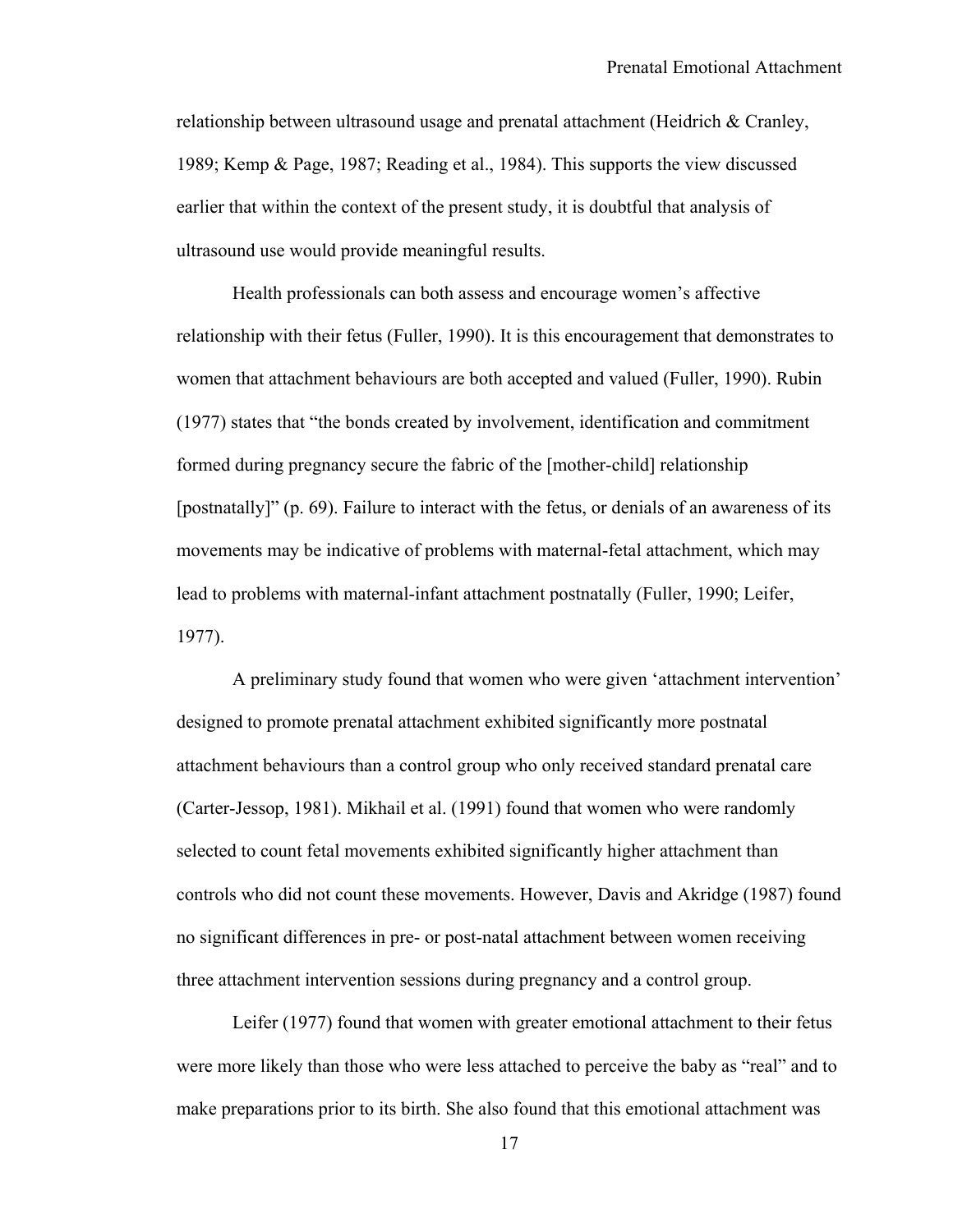predictive of early maternal behaviour and attitudes. Women who developed strong feelings of attachment early in the pregnancy also felt intensely close to their babies postpartum, were responsive to their infants' needs, and enjoyed caring for their infants. Those who developed only minimal attachment to their fetus were more likely to feel detachment and conflicted feelings toward their infant postpartum, and were less likely to breastfeed. However, there are many methodological shortcomings with this study; the lack of statistical analysis and a small sample size makes her conclusions questionable. Muller (1996) found a modest correlation between prenatal attachment scores and postnatal attachment scores as measured by the Maternal Attachment Inventory (Muller, 1994), which Muller designed as a complementary questionnaire to the PAI (Muller, 1993). Muller (1996) also found a significant correlation between PAI scores and postnatal maternal separation anxiety. Muller (1993) found that prenatal attachment correlates with adaptation to pregnancy and with positive attitudes toward the pregnancy and the baby. Bloom (1995) found a modest correlation between prenatal attachment (as measured by the MFAS) and maternal-infant attachment (as measured by Avant's Maternal Attachment Assessment Strategy (Avant, 1982, as cited in Bloom, 1995). Siddiqui and Haeggloef (2000) compared prenatal attachment during the third trimester to behavioural observations of mother-infant interactions approximately 12 weeks after birth that were coded as per Lewis and Lee-Painter's mother-infant dyad coding scheme (1974, as cited in Siddiqui & Haeggloef, 2000). The study found that prenatal attachment positively correlated with involvement during postnatal interaction, mother-to-infant stimulation (generally), mother-to-infant proximal stimulation (e.g., touching, kissing), and mother-to-infant distal stimulation (i.e., vocalization and smiling). Prenatal attachment was also negatively correlated with maternal non-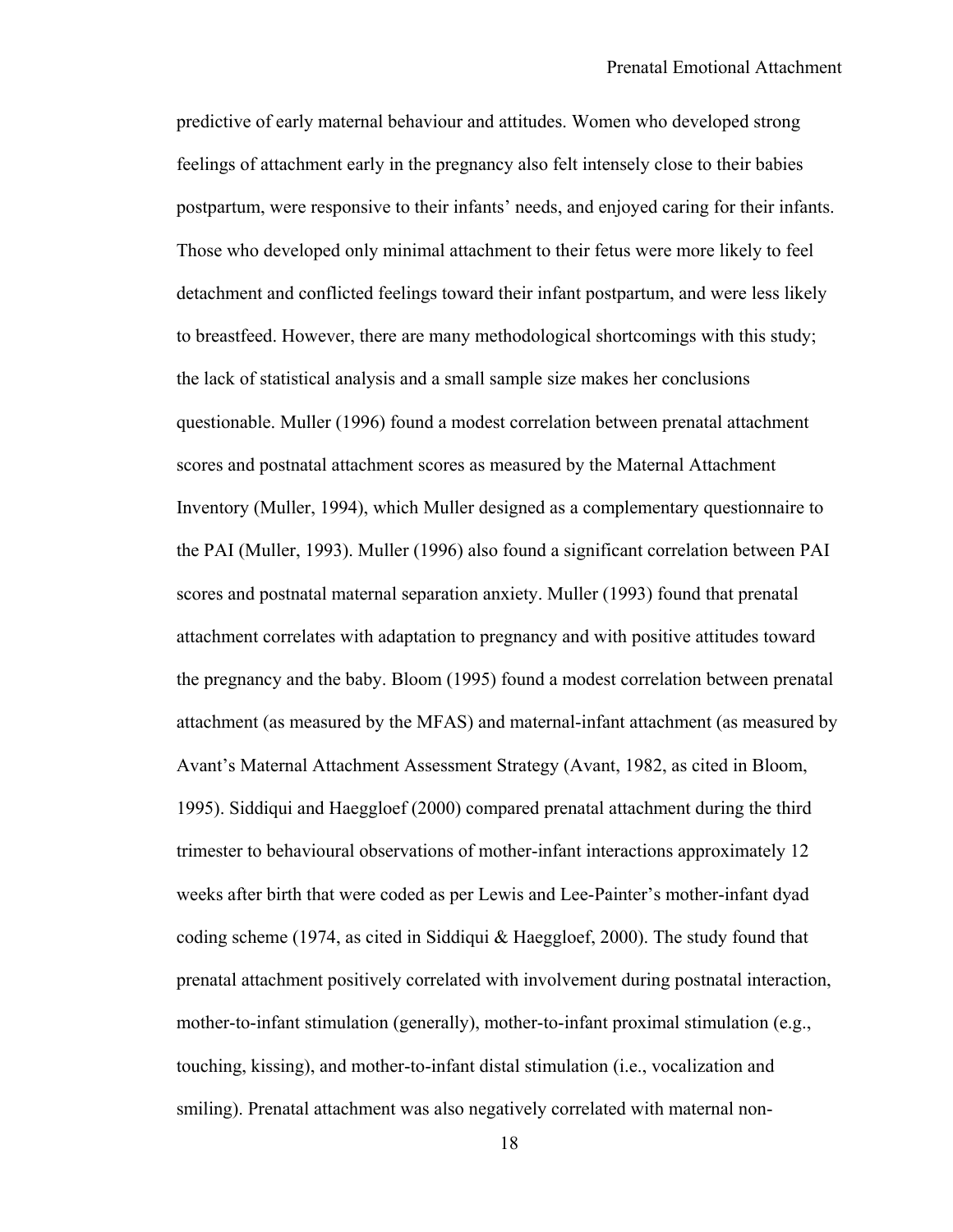involvement behaviours (i.e., looking away and passive attention). Only maternal stimulation executed in response to infant behaviour was not correlated with prenatal attachment.

#### *1.4 Prenatal Testing and Prenatal Emotional Attachment*

 A review of previous studies (Wald et al., 1998, as cited in Bassett, 2000) found that 91% of pregnancies in which a fetal defect was detected via amniocentesis were aborted. As amniocentesis is not available until the 15 to  $17<sup>th</sup>$  week of pregnancy, this willingness to abort extends well into the critical gestational time period for maternalfetal attachment. Katz-Rothman (1993) states that a problem with the use of prenatal testing is that it creates contradictory demands:

It asks women to accept their pregnancies and their babies, to take care of the babies within them, and yet be willing to abort them. We ask them to think about the needs of the coming baby, to fantasize about the baby, to begin to become the mother of the baby, and yet be willing to abort the genetically damaged fetus. At the same time. (p. 6)

The statements that Katz-Rothman (1993) uses to explicate how women are encouraged to "accept their pregnancies" (p. 6) are quite similar to those used within the PAI (Muller, 1993) to measure attachment to one's fetus. Therefore, one may suggest that the use of prenatal testing and selective abortion is placing women into a situation in which incongruous demands are being placed upon them – both to develop an affective bond with their fetus and to be willing to abort it if the fetus is unacceptable. As Katz-Rothman (1993) states, "a woman's commitment to her pregnancy under the conditions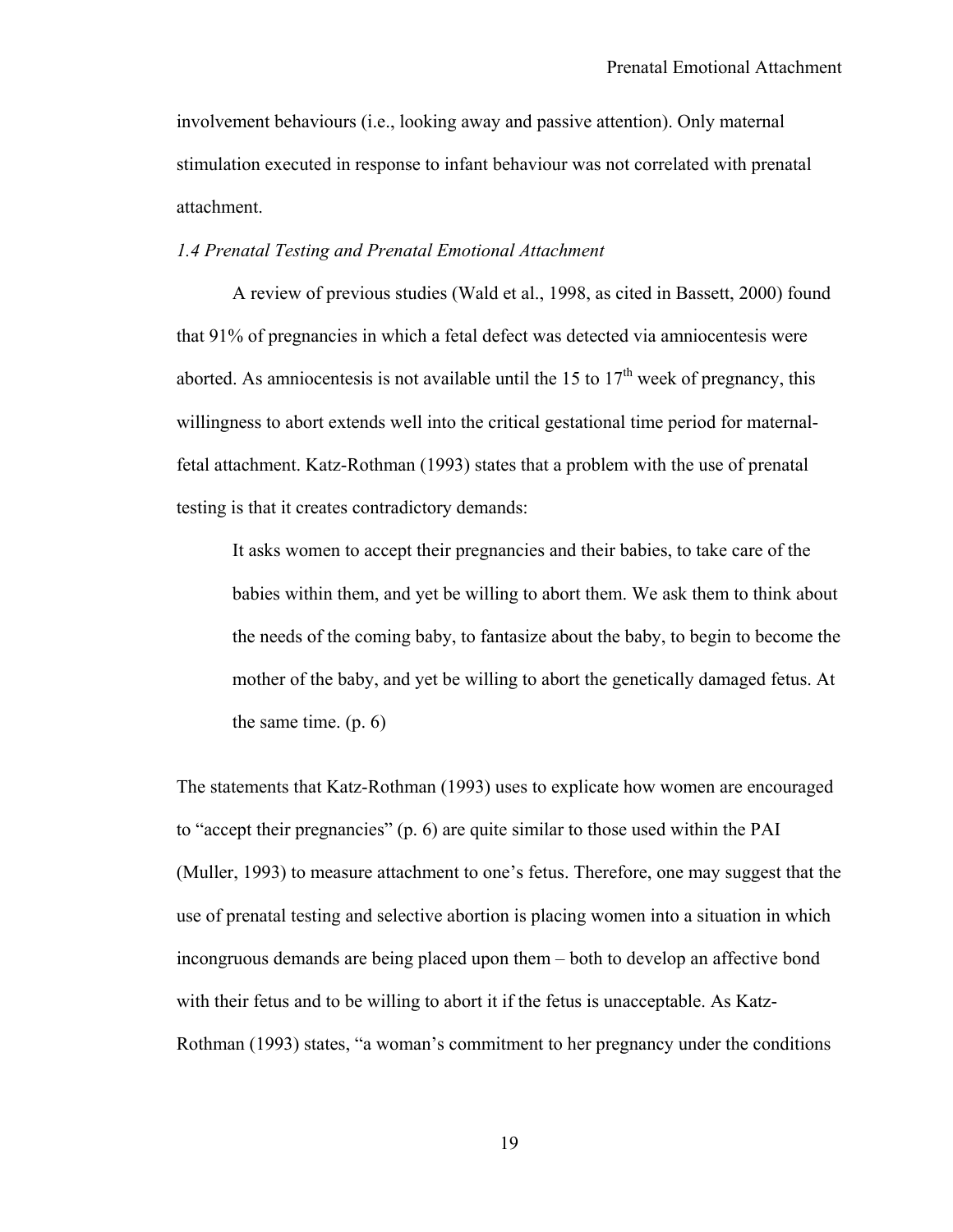imposed by amniocentesis can only be tentative. She cannot ignore it, but neither can she wholeheartedly embrace it" (p. 101).

The 'tentative pregnancy' is a difficult and stressful time for pregnant women. Women who have utilized amniocentesis often report that waiting for the results is the most difficult aspect of the experience (Dixson et al., 1981). Katz-Rothman (1993) states that, "most women manage to keep the anxiety under control, but there is a cost to that. Distance must be maintained" (p. 102). When interviewed, pregnant women often indicate that using prenatal testing prevented them from emotionally investing in their pregnancy and acknowledging it to others (Moyer et al., 1999; Silvestre & Fresco, 1980). Leifer (1977) found that some pregnant women made conscious efforts to avoid emotional attachment to their fetus until late pregnancy or birth. These women often cited reasons such as fear of miscarriage for the avoidance of bonding with their fetus. Armstrong and Hutti (1998) found that women who had experienced a perinatal loss showed significantly lower levels of prenatal attachment compared with a group of primiparous women of a similar gestational age. However, Armstrong (2002) failed to find group differences in terms of prenatal attachment between those women who had experienced a previous miscarriage and no subsequent deliveries of a healthy infant, those who had history of prior successful pregnancies and those who were pregnant for the first time.

Emotional distance may be increasingly difficult to maintain over the course of the pregnancy. For women who are attempting to maintain emotional distance between themselves and their fetus until the receipt of PDT results, the feeling of fetal movement can be unwanted, disturbing, and conflict intensifying (Katz-Rothman, 1993). Katz-Rothman (1993) found that, of those women who had amniocentesis, almost none were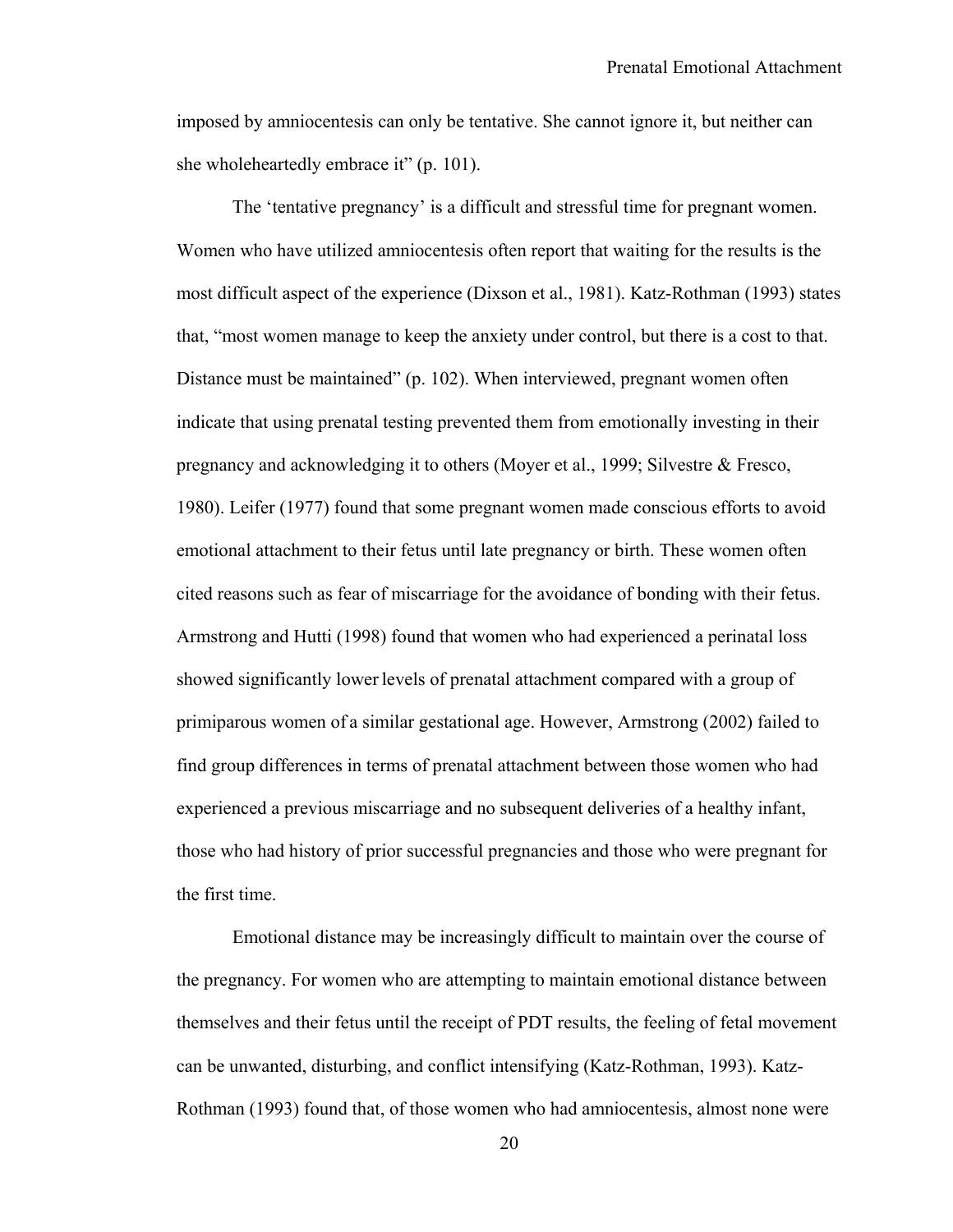reassured by fetal movement. Rather, reassurance was provided by the amniocentesis test report. In contrast, fetal movement was comforting and reassuring for women who did not have amniocentesis. They were able to gain reassurance from "the experience of their own bodies and from their developing relationship with their own babies" (Katz-Rothman, 1993, p. 108). Katz-Rothman (1993) states that for those having amniocentesis, "psychologically well-defended women may not feel movement until the existence of a baby – not a chromosomally damaged fetus, but an acceptable *baby* – has been confirmed" (p. 104). Denes (1976) found that women awaiting abortions claimed that their fetuses had not moved even as late as twenty-four weeks gestation. Denes (1976) argued that these women were not lying to her, but rather were in a state of denial regarding the fetus/baby, while simultaneously acknowledging the pregnancy.

Like fetal movement, ultrasound is often a positive experience; parents often felt excited to see the fetus in utero, and feel emotionally closer to it after the procedure (Katz-Rothman, 1993). However, within the context of prenatal testing, the experience of undergoing ultrasound may result in feelings of anxiety. Rapp (1999) reports that some of the women she interviewed felt that seeing the fetus via ultrasound made it seem 'more real' and more like a person, which made it more difficult to maintain emotional distance. Rapp (1999) states that, "even as the sonogram personifies the fetus, the amniocentesis puts its situation into question. Simultaneously distanced and substantiated, the pregnancy is suspended in time and status, awaiting a medical judgement of quality control" (p. 126).

Heidrich and Cranley (1989) found that prior to amniocentesis, women receiving the procedure were less attached to their fetuses (as measured by the MFAS) than were women who were only receiving ultrasound and those not receiving either procedure.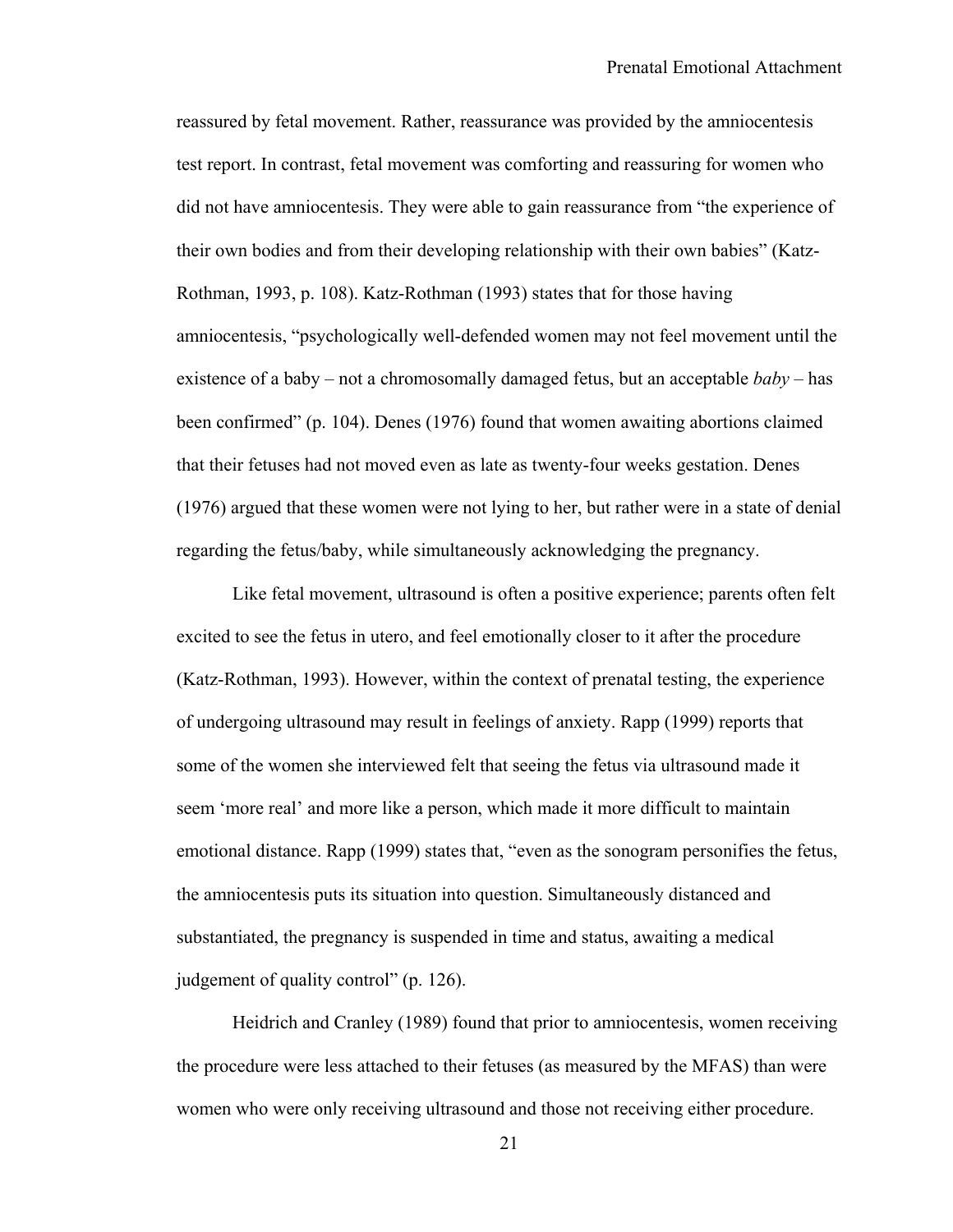There were no significant post-procedure attachment differences between the groups. Berryman and Windridge (1996) found that pregnant women over 35 years of age had lower levels of attachment at mid-pregnancy as compared to their younger counterparts, but that this effect disappeared by late pregnancy. The authors suggest that this finding is a result of older women fearing their increased risk for fetal chromosomal abnormalities and thus they are more 'tentative' in admitting to feelings of attachment to the fetus. Caccia et al. (1991) found a significant increase in MFAS scores from pre- to post-result receipt for amniocentesis and CVS recipients. This increase in bonding occurred approximately five weeks earlier in women undergoing CVS than in those undergoing amniocentesis, which is consistent with the difference in gestational age at which these procedures are performed. The post-result levels of attachment did not differ significantly between those having amniocentesis and those having CVS, despite "postresult" being five to six weeks later in pregnancy for amniocentesis recipients than CVS recipients. Another study has found that pregnant women who use CVS report significantly greater attachment in the second trimester than those who use amniocentesis (Spencer & Cox, 1988). Prior to receiving test results, women who utilized amniocentesis felt that they were less emotionally attached to their fetuses than other women (Spencer & Cox, 1988). Thus, the literature suggests that amniocentesis has a fundamental impact on maternal prenatal attachment, delaying bonding until receipt of definitive test results. The present study is unique in its examination of the relationship between maternal serum screening and prenatal attachment. Women who have serum screening do not receive definitive results, so the question remains as to whether the test puts them into a limbo of tentative pregnancy that the probabilistic results cannot resolve.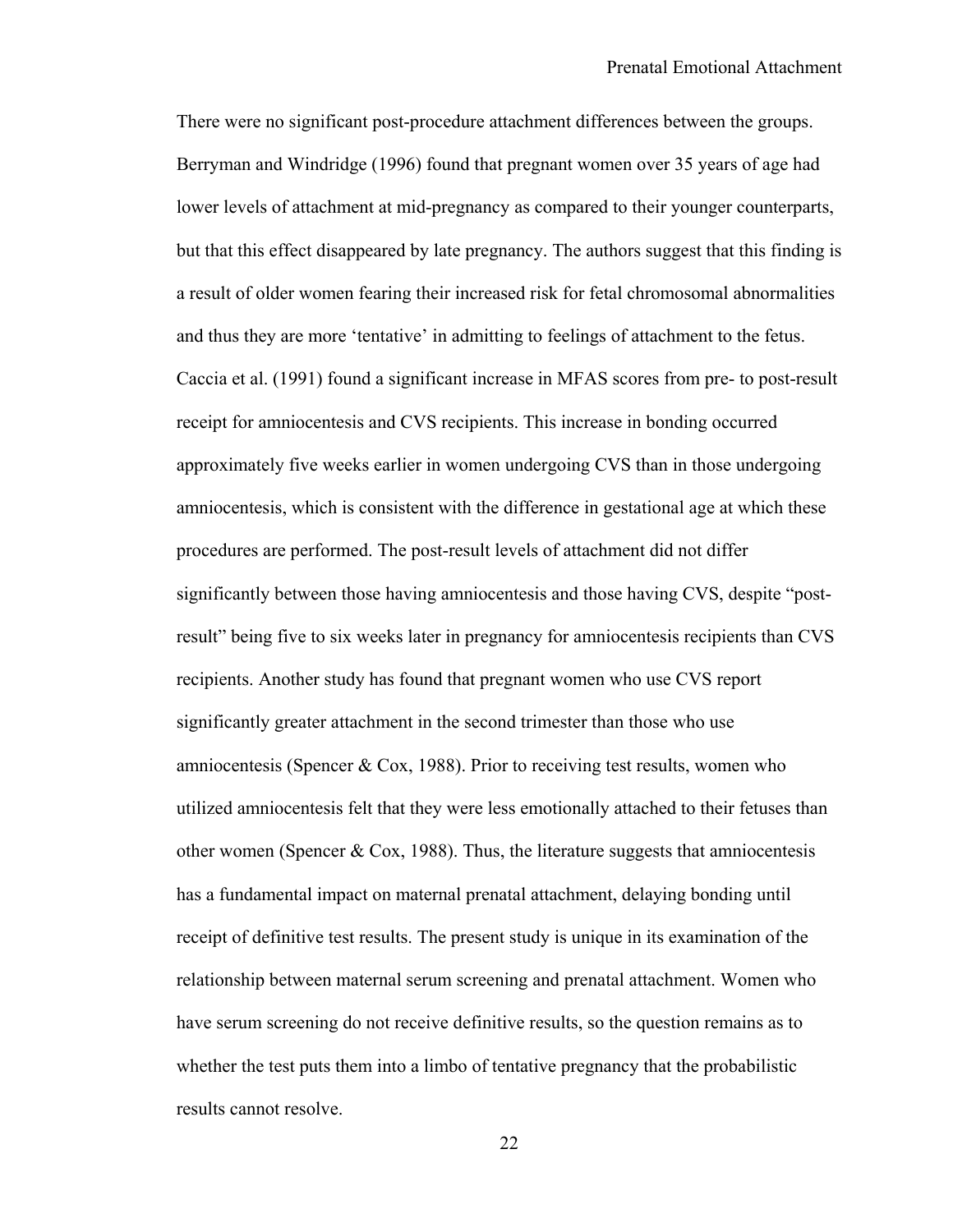Thus, prenatal bonding has proved to be a construct with much to contribute to the literature regarding the psychology of pregnancy. Another construct whose potential remains largely untapped is fetal health locus of control. Preliminary research suggests that both constructs have implications for health practices during pregnancy.

### *1.5 Fetal Health Locus of Control*

 Locus of control has been defined as, "the extent to which people believe they exercise control over their lives (internally controlled) or the degree to which they feel their destinies are beyond their own control and are determined by fate, chance, or powerful others (externally controlled)" (Levenson, 1974, p. 377). Rotter (1966) developed the Internal-External Locus of Control Scale as a unidimensional measure of generalized expectancies regarding locus of control. Early research recognized that generalized measures of locus of control were insufficient for predicting specific behaviours, in particular within the health field (Wallston, Wallston, Kaplan, & Maides, 1976). Therefore, the Health Locus of Control Scale (HLC; Wallston, Wallston et al., 1976) was developed as a unidimensional measure (internal-external) of beliefs regarding the controllability of their one's own health. However, Levenson (1974) proposed a model of locus of control with three dimensions: internal, external-chance, and external-powerful others. Her rationale regarding this distinction was that a person who believes that the world is not ordered (i.e., chance controls their life) will be cognitively and behaviourally different from a person who believes that the world is ordered, but that their life is controlled by others in positions of power. In response to this advancement in theory, Wallston, Wallston, and DeVellis (1978) developed the Multidimensional Health Locus of Control Scale (MHLC) with three subscales: internal, external-powerful others, and external-chance. This scale exhibited improved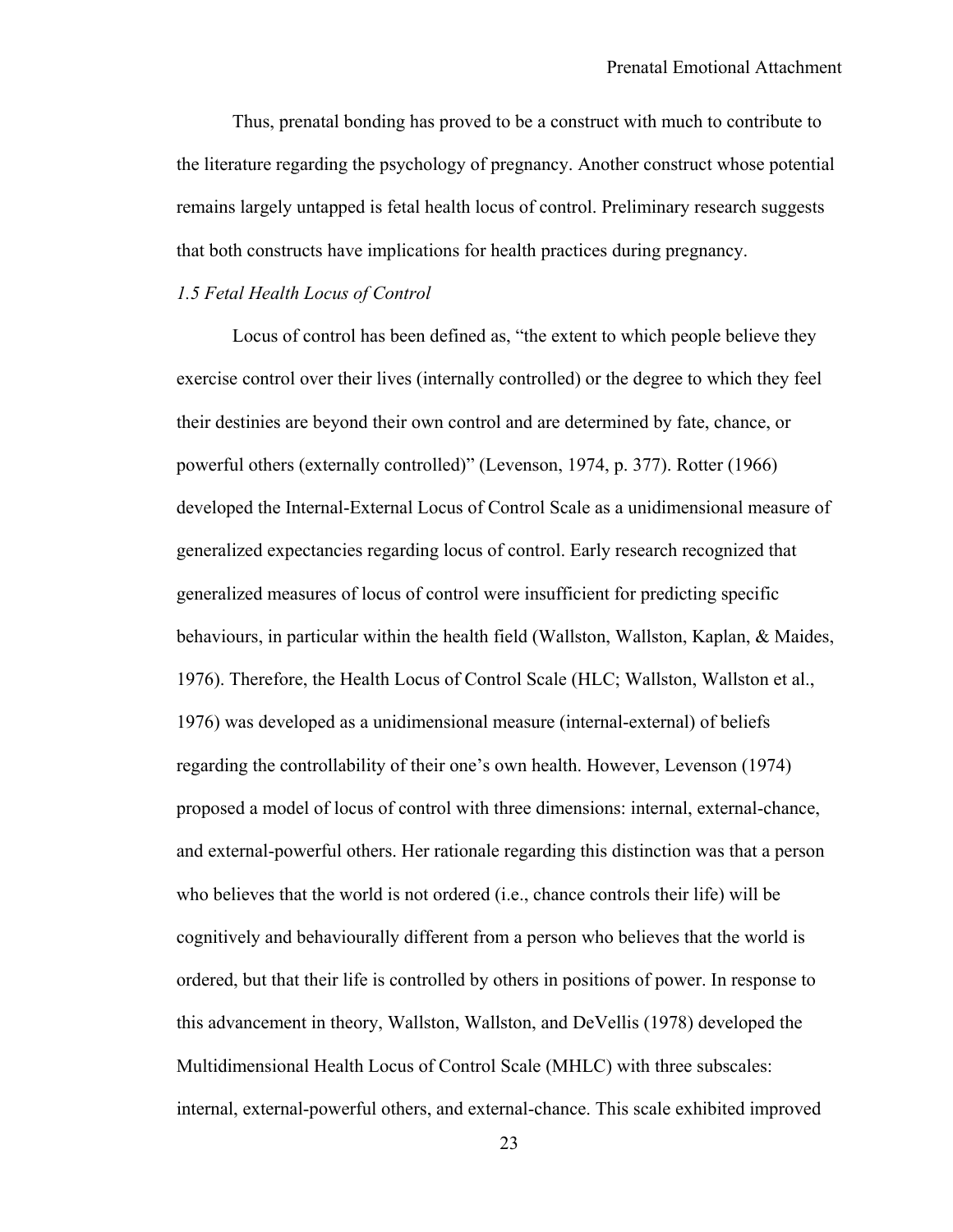psychometric properties over the HLC (Wallston et al., 1978), and has since been used extensively in various areas of health research (e.g., Christensen, Moran, & Wiebe, 1999; Furr & Seger, 1998; Simoni & Ng, 2002).

Health locus of control is related to various health behaviours and attitudes. For example, internal locus of control is positively related to perceived health, positive perceptions of health professionals (McDonald-Miszczak, Maki, & Gould, 2000; Simoni & Ng, 2002), and health-related information seeking (Wallston, Maides, & Wallston, 1976), and negatively related to irrational health beliefs (Christensen et al., 1999) and negative perceptions of health professionals (McDonald-Miszczak et al., 2000). Belief in the control of powerful others over one's health is positively correlated with selfreported medication adherence (McDonald-Miszczak et al., 2000), and negatively correlated with perceived health (Simoni & Ng, 2002) and negative perceptions of health professionals (McDonald-Miszczak et al., 2000). Franco et al. (2000) found that women at risk for ovarian cancer who scored high on the powerful others subscale of the MHLC scale were more likely to comply with their doctors' recommendations. As well, higher scores on the powerful others subscale predicted compliance with doctors' recommendations regarding having a mammogram. Chance locus of control has been found to positively correlate with irrational health beliefs (Christensen et al., 1999) and self-reported medication adherence (McDonald-Miszczak et al., 2000). Results obtained by Steptoe and Wardle (2001) suggest that unhealthy lifestyles may be associated with a greater sense of powerlessness over one's health, as exhibited by beliefs in the roles of chance and powerful others in determining one's health. Thus, research generally seems to support internal health locus of control as being the most adaptive. However,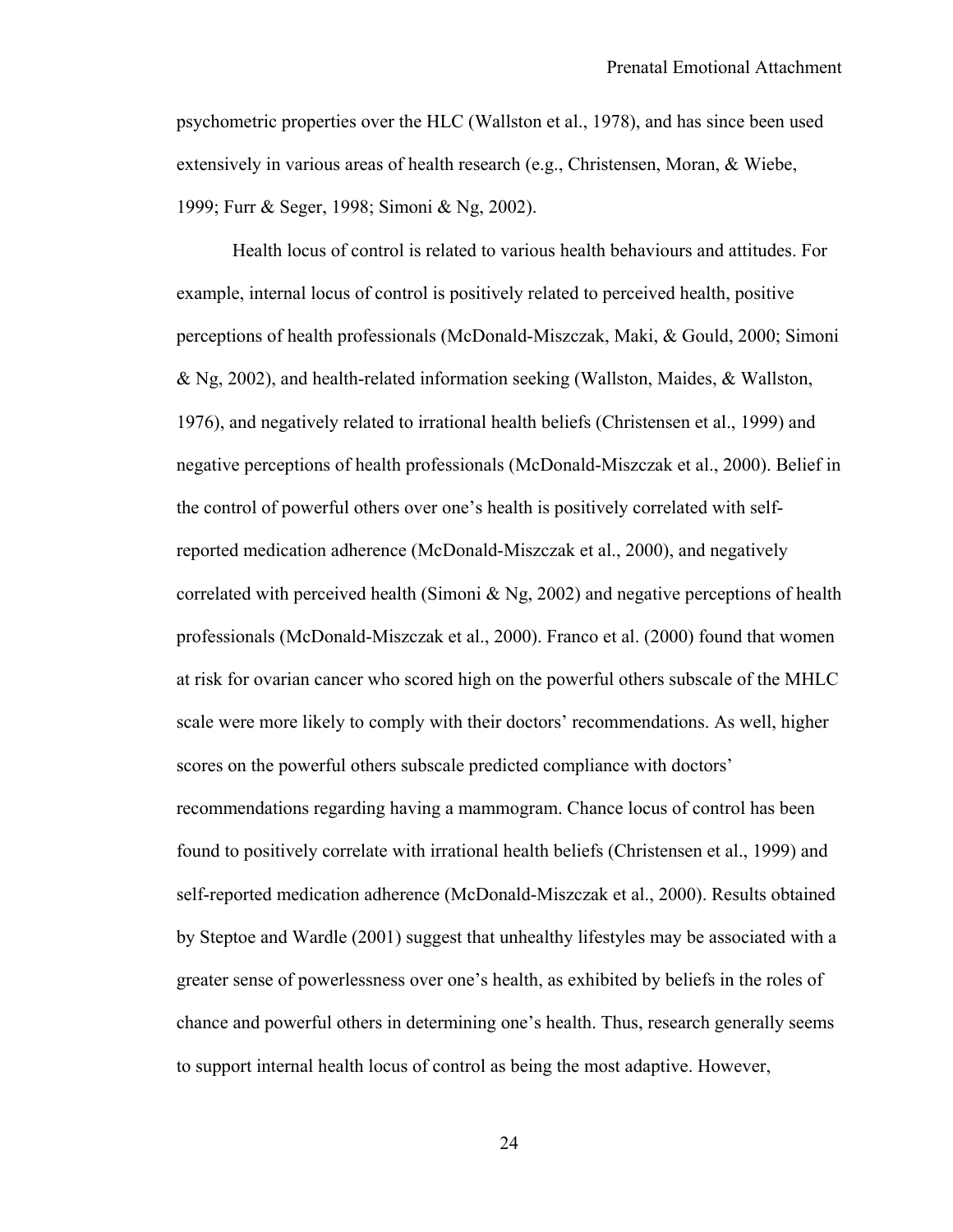powerful others locus of control has been found to be positively correlated with compliance with medical recommendations.

Health locus of control has also been examined in relation to attitudes regarding use of prenatal testing. Using a random sample from the general population, Furr and Seger (1998) utilized the MHLC chance and internal subscales in an investigation of the relationship between health locus of control and whether participants would use prenatal genetic testing if they or their partner were pregnant. Furr and Seger found that when demographic characteristics were controlled, locus of control significantly increased the ability to predict prenatal genetic testing attitudes. In particular, the chance subscale was positively associated with stated willingness to undergo testing, and the internal subscale was not significantly related to stated willingness to undergo testing. These counterintuitive results are attributed to the low reliability of the MHLC scale exhibited in the study. Another explanation could be that just as Wallston, Wallston et al. (1976) found that a more specific measure of locus of control was needed for health behaviours, perhaps a more specific measure is needed for pregnancy behaviours. Labs and Wurtele (1986) report that a limitation of general health locus of control scales is that they relate to personal expectancies regarding one's own health. Pregnancy is quite different in this respect, and requires an examination of pregnant women's expectancies regarding the health of their fetuses. Therefore, Labs and Wurtele (1986) developed the Fetal Health Locus of Control Scale (FHLC; Appendix B), which measures internal (FHLC-I), external-chance (FHLC-C), and external-powerful others (FHLC-P) dimensions of locus of control as they relate to maternal health behaviour.

*1.5.1 Fetal health locus of control and health behaviours.* It is well recognized that a pregnant woman's health related behaviours (e.g., consumption of alcohol, drug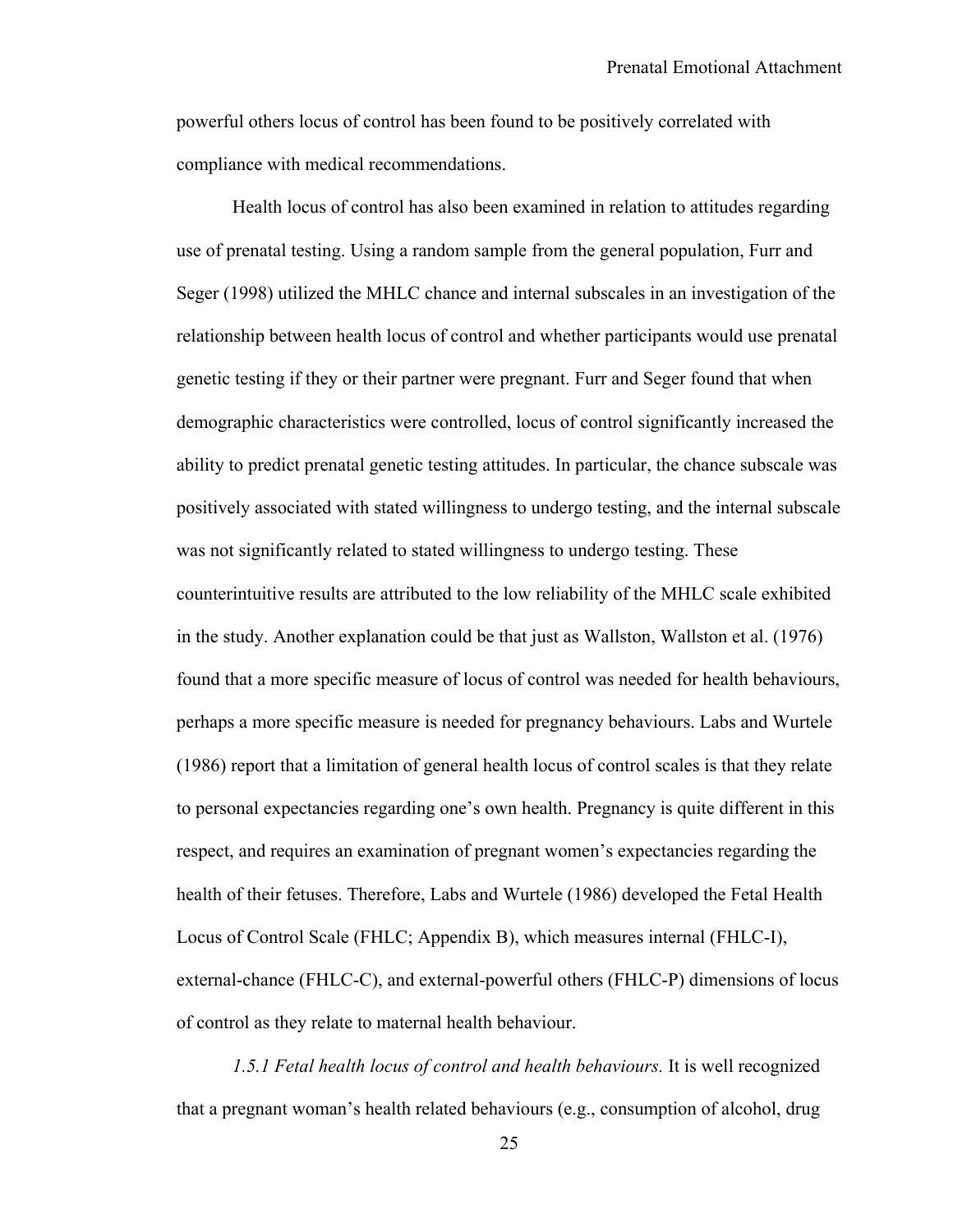use, nutrition, etc.) can have a substantial impact on the health of her future child (Moore & Persaud, 1998). Labs and Wurtele (1986) report that the FHLC scale may be helpful in identifying "patients who do not have strong beliefs concerning their personal role in determining the health of their unborn children" (p. 818). Labs and Wurtele (1986) suggest that women lacking strong internal beliefs may put the health of their unborn children at risk. This proposition has been supported by subsequent research.

Tinsley, Trupin, Owens, and Boyum (1993) used the Pregnancy Belief Scales that they developed based on the MHLC to investigate the relationship between health behaviours and locus of control. They found that internal locus of control was negatively correlated with use of street drugs, cigarettes, use of non-prescription drugs, and protein intake among pregnant women as reported by physicians. In a later study (Reisch  $\&$ Tinsley, 1994) using the same measure, number of prenatal visits was found to be negatively correlated with internal maternal locus of control and positively with external-powerful others maternal locus of control among a sample of impoverished women. The authors argue that these findings are congruent with the notion that people who are unable to escape poverty may, in reality, face a lack of personal control over their environment, and therefore, their only source of control is through the influence of powerful others.

Generally, the FHLC-I has been found to be positively related to positive health behaviours and negatively related to negative health behaviours. The FHLC-P has exhibited either positive associations with positive health behaviours or non-significant correlations with health behaviours. The FHLC-C has generally exhibited either nonsignificant correlations with health behaviours or has been positively associated with negative health behaviours. Using the FHLC scale, Stewart and Cecutti (1993) found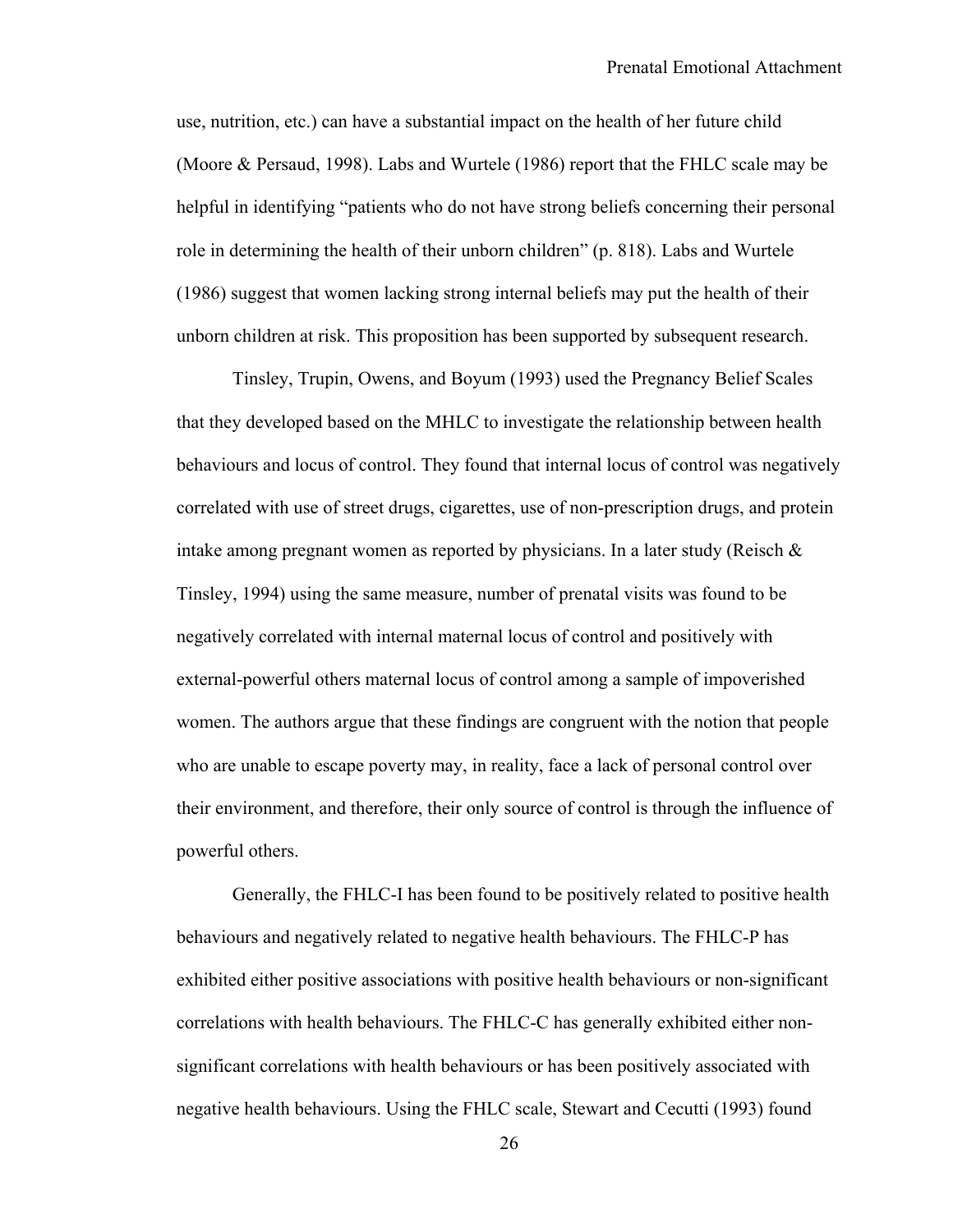that abused women were more likely than non-abused women to think that chance affected their fetuses' health and less likely to believe in the effect of their own internal control. Walker, Cooney, and Riggs (1999) report that the FHLC-I is predictive of women's first-trimester scores on the Self Care Inventory (Pardine, n.d.; as cited in Walker et al., 1999), which measures both positive and negative health behaviours (e.g., substance abuse, healthy eating, recklessness, hygiene, sleep/rest, and exercise). Haslam et al. (2003) found those who scored higher on the FHLC-I were more likely to take vitamin/iron supplements and to breastfeed postpartum. Labs and Wurtele (1986) have found that pregnant women with a more internal fetal health locus of control are more likely to attend childbirth classes. Those with higher internal FHLC have also been found to be less likely to smoke (Haslam et al., 2003; Labs & Wurtele, 1986) and consume caffeine (Labs & Wurtele, 1986). Stewart and Streiner (1995) found that all three subscales of the FHLC were predictive of cigarette smoking; smokers were more likely to believe in chance, and less likely to believe that internal control or powerful others affected their fetuses' health. Stewart and Streiner (1994) report that women who drank more than seven standard drinks per week were more likely to score higher on the FHLC-C and lower on the FHLC-I and FHLC-P than those who drank less. Stewart and Streiner (1995) state that "these attitudes clearly do not facilitate good health in general . . . and it would be helpful if techniques could be found to modify these beliefs" (p. 605). However, Stewart and Cecutti (1993) also state that a woman who believes that her behaviour has little effect on the health of her fetus, and rather that it is controlled by chance, will have low motivation to change these maladaptive behaviours. This is of particular concern as previous research has found belief in the role of chance to be significantly higher among women who have experienced miscarriages (Bielawska-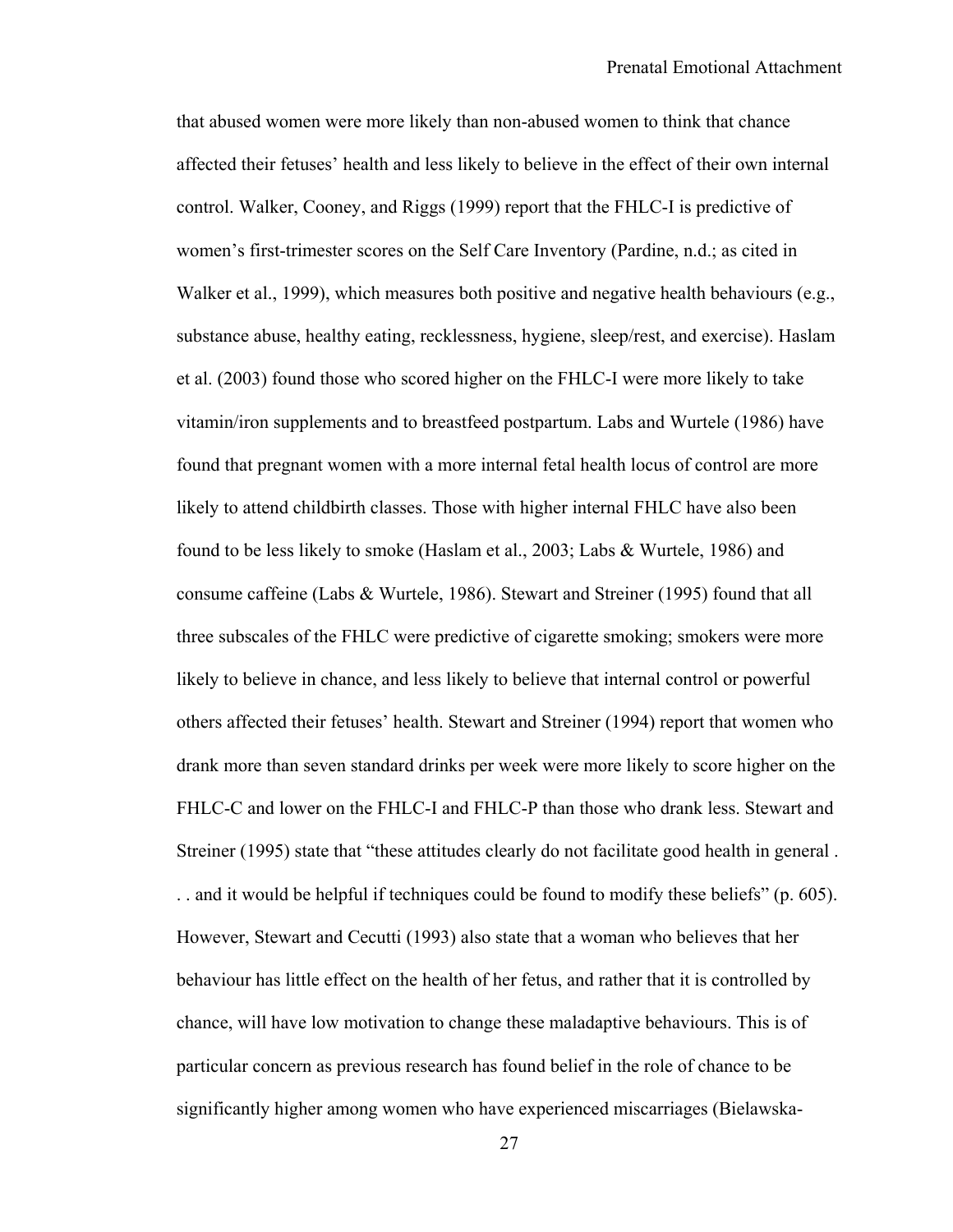Batorowicz, 1993), delivery complications, or medical complications during pregnancy (Reisch & Tinsley, 1994; Spirito, Ruggiero, McGarvey, Coustan, & Low, 1990) than among those who have not. Perhaps such complications reinforce the lack of control that exists over the final outcome of a pregnancy, thus supporting an attitude of learned helplessness.

The encouragement of an internal locus of control, rather than of total reliance on health professionals as experts may be beneficial. Fuller (1990) states that the instruction given to prospective parents by health professionals often creates an atmosphere of the professional as "expert," and the mother as not knowing or understanding her child's characteristics and capabilities. She suggests that discussions should, rather, be based upon the mother as having unique knowledge of the child, as she has developed a relationship with the child over the course of pregnancy and childbirth.

To date, no studies have examined the relationship between FHLC and prenatal testing use or willingness to use prenatal testing. However, anecdotal accounts from women support the existence of, and illustrate in practical terms, these alternate loci of control in that while waiting for their PDT results, "some women . . . bargain with themselves, some with their gods or fate, and some with their doctors" (Katz-Rothman, 1993, p. 265).

*1.5.2 Internal locus of control and prenatal testing.* As discussed previously, women who believe that they control the health of their fetus are more likely to engage in a variety of health-related behaviours. Prenatal testing may be seen by these women as a part of prenatal care, and thus be perceived as a health promoting behaviour. Lawson and Stolz (2002) found that endorsement of reproductive autonomy values (as opposed to values which favour public health needs) is strongly predictive of willingness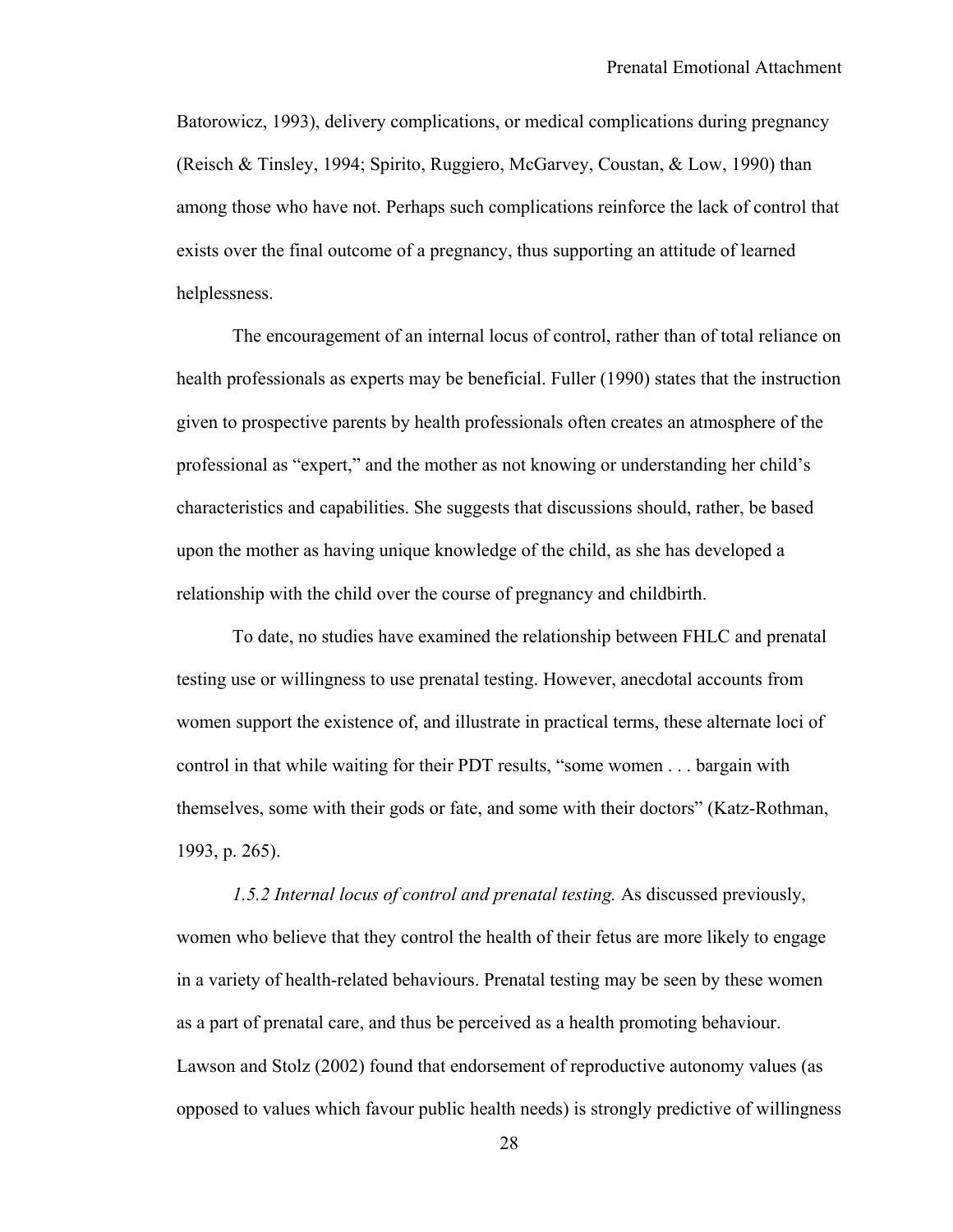to use prenatal testing. As it is likely that women who strongly believe in their own control over their fetus' health will also tend to believe in the value of independent decision making regarding prenatal testing, one could postulate that women who have utilized prenatal testing would score higher on the FHLC-I than those who have not.

*1.5.3 Powerful others locus of control and prenatal testing.* Bielawska-Batorowicz (1993) found that the number of elective abortions a pregnant woman had previously was positively correlated with beliefs in the role of powerful others in their fetus' health. This finding was contrary to the study's hypothesis that women who had previous abortions would score higher on the FHLC-I than those who had not. Bielawska-Batorowicz (1993) suggests that although the women decided to abort, medical professionals 'made things happen,' and thus powerful others control the process. This suggests that although women may choose whether or not to undergo prenatal testing, medical professionals control the procedure, and thus use of prenatal testing may be positively related to a powerful others fetal health locus of control.

Previous research has found that medical professionals are almost always in favour of prenatal testing, and may not even present it as a choice for high-risk women, but rather as a necessity or a standard part of prenatal care (Katz-Rothman, 1993; Marteau, Plenicar, & Kidd, 1993). In fact, one study that purports to explore "decision making regarding amniocentesis" states that by being aware of the characteristics that differentiate women who want, do not want, or are unsure whether they want amniocentesis, genetic counsellors can "focus on the factors that might help the No/Unsure individuals to more accurately consider genetic amniocentesis" (French, Kurczynski, Weaver, & Pituch, 1992, p. 183). The assumption is implicit – women who have chosen not to undergo prenatal testing are obviously making a faulty decision.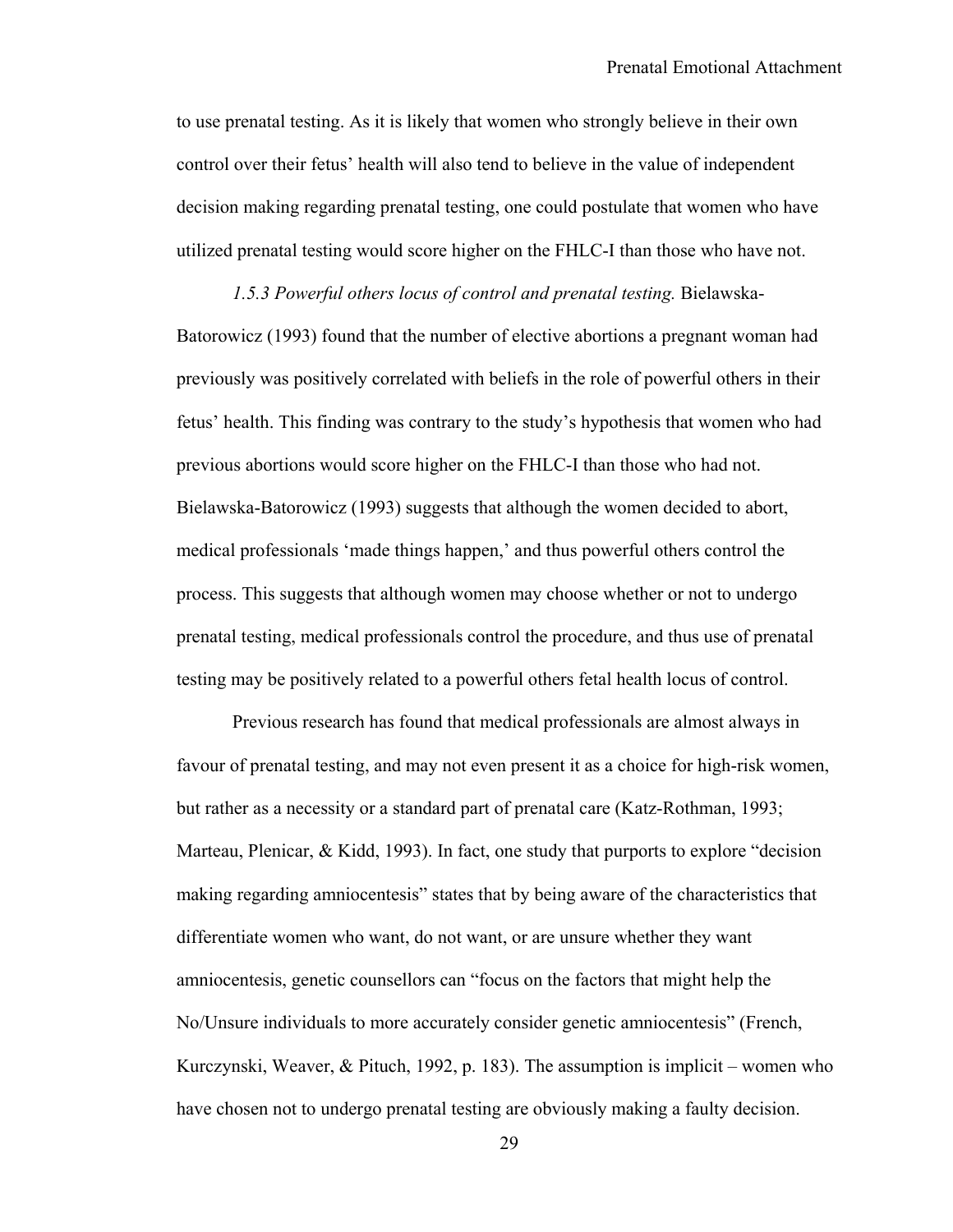French et al. (1992) found that women's health beliefs regarding amniocentesis were more predictive of uptake than their level of knowledge about the procedure. These authors state that a physician's attitude toward prenatal testing is important in the formation of these health beliefs. Thus, it is likely that women who feel that their physician controls the health of their fetus would undergo prenatal testing.

*1.5.4 Chance locus of control and prenatal testing.* Among community samples, self-defined religiosity has been found to be predictive of willingness to use PDT in the event of a future pregnancy (Furr & Seger, 1998; Lawson, 2001). Those who perceived themselves as more religious were less likely to indicate a willingness to use PDT. As the FHLC-C subscale measures belief in the role of chance, fate, and God in determining the health of one's fetus, it is likely that those who score high on this subscale are more religious, and thus less likely to use prenatal testing.

Through the use of qualitative interviews, Rice and Naksook (1999) found that some Thai women felt that they should not receive ultrasound scans because they felt that their pregnancy's outcome would be decided by fate and nature, known as *wenkam*  in Thai culture. Women who believed in wenkam but decided to make use of ultrasound felt that they would not terminate the pregnancy even if the results showed an abnormality. This suggests that women who believe in chance may believe that nature and fate alone control the health of their unborn child, and therefore it is futile to undergo prenatal testing.

### *1.6 Attitudinal/Demographic Variables and Prenatal Testing*

 In addition to the previously discussed psychological constructs, research has shown that certain attitudinal and demographic variables are related to prenatal testing use or stated willingness to use prenatal testing. As discussed previously, studies using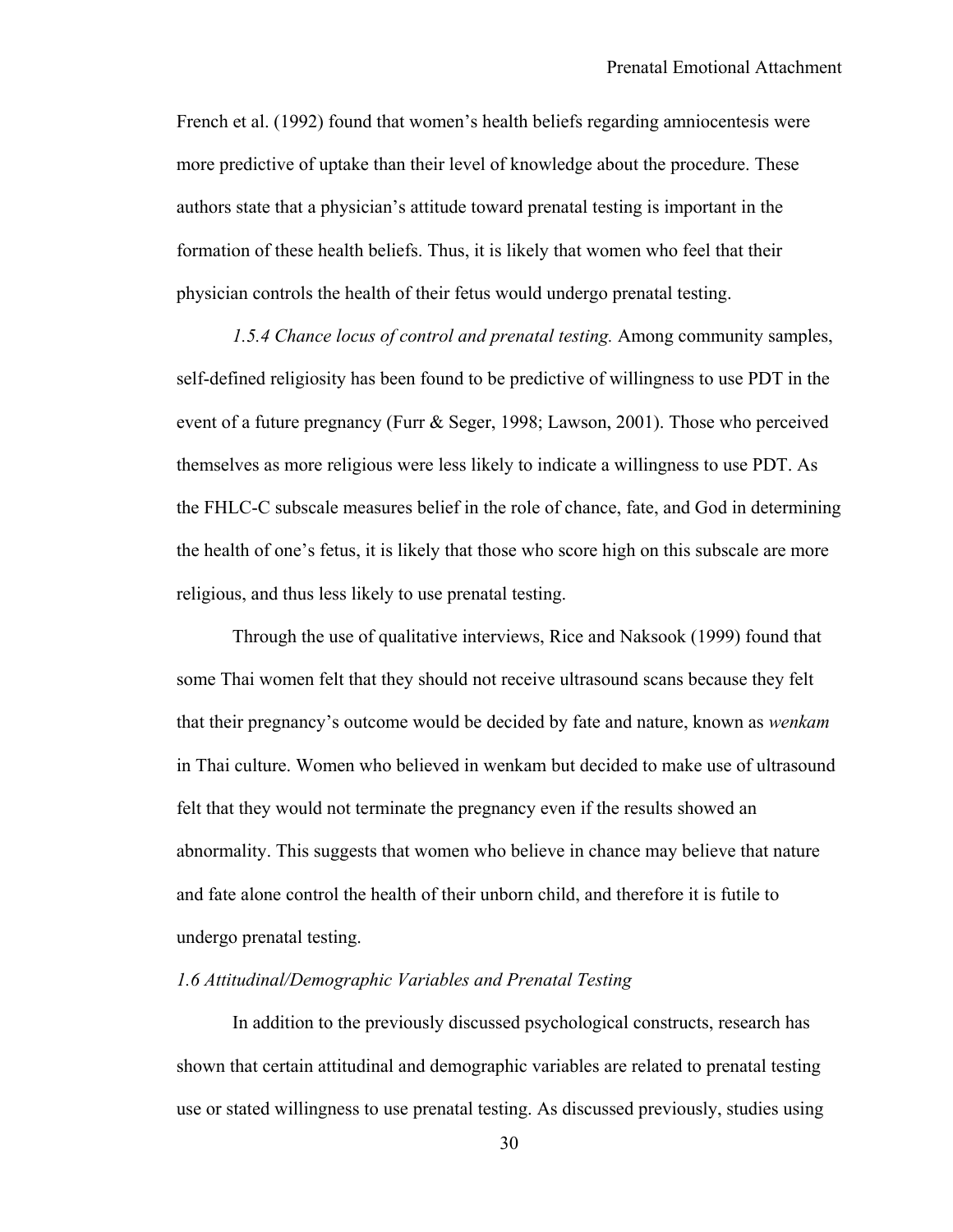community samples have found self-defined religiosity to be predictive of willingness to use PDT in the event of a future pregnancy. Those who perceived themselves as more religious were less likely to indicate a willingness to use PDT. Attitude toward abortion has been a consistent predictor of attitudes toward prenatal genetic testing (Browner, Preloran, & Cox, 1999; Furr & Seger, 1998; Singer, 1991; Wertz, Janes, Rosenfield, & Erbe, 1992), with those less accepting of abortion being less likely to intend to use PDT.

Browner et al. (1999) failed to find a relationship between previous obstetrical history and use of PDT; however, their study involved a very specific sub-sample of the American population (women of Mexican origin). Halliday, Lumley, and Watson (1995) found that women in their fourth or subsequent pregnancy were less likely than those in their first, second, or third pregnancy to accept amniocentesis or CVS. Heyman and Henriksen (2001) found that women of lower parity were less likely to accept amniocentesis. Although these results may seem contradictory at first glance, it is possible that they are not. These studies indicate that perhaps there is a relationship between pregnancy success and use of prenatal testing. Women who have had more difficulty carrying a pregnancy to term, or who have undergone previous abortions (i.e., several pregnancies but few children) may be less willing to use prenatal testing, which would involve risking the pregnancy and risking being put in a position whereby they must choose whether or not to terminate it.

#### *1.7 Objectives*

The two central objectives of this study were (a) to examine how prenatal attachment, fetal health locus of control, and various attitudinal and demographic variables are related to prenatal testing status (i.e., no testing, serum screening, or amniocentesis); and (b) to examine the impact of prenatal testing status and fetal health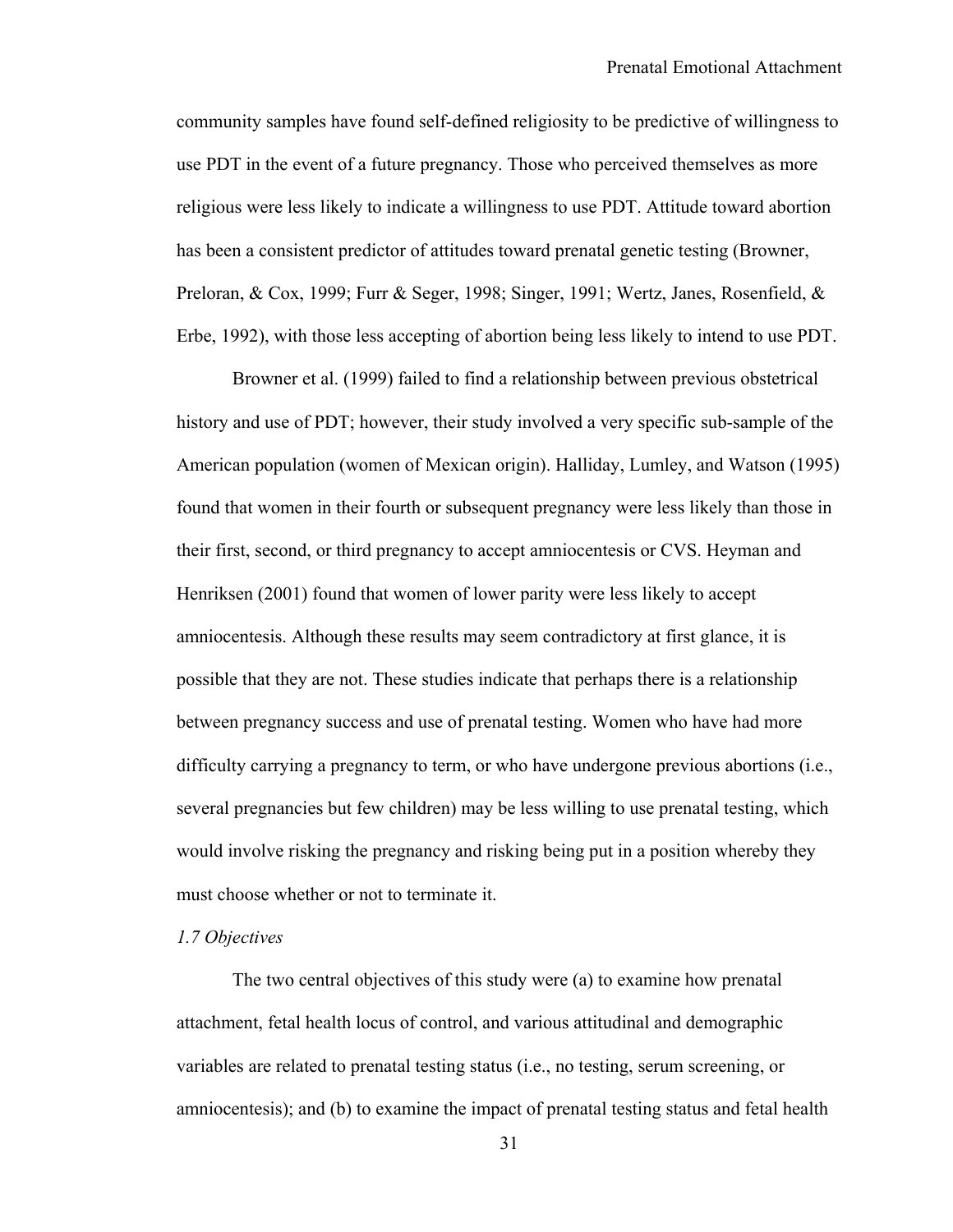locus of control on prenatal emotional attachment. Additionally, it was hoped that this research would provide additional evidence of the reliability of the FHLC subscales and the PAI.

# *1.8 Possible Benefits*

The objective of this research is to provide concrete data relating to the psychosocial implications of prenatal testing in order to guide future research, the design of counselling protocols for use in clinics offering prenatal testing, and the development of future policies regarding prenatal testing. The multi-factorial approach of the study will enable the identification of relationships between several aspects of women's views of their relationship with their unborn child and prenatal testing use. The study also aims to provide insight into the association between attachment to the fetus and health beliefs as encompassed by the Fetal Health Locus of Control Scale (Labs & Wurtele, 1986). This may assist in future initiatives designed to promote health behaviours among pregnant women. Additionally, this research forms the basis for future studies to investigate the relationship between prenatal attachment, fetal health locus of control, and prenatal testing in more detail.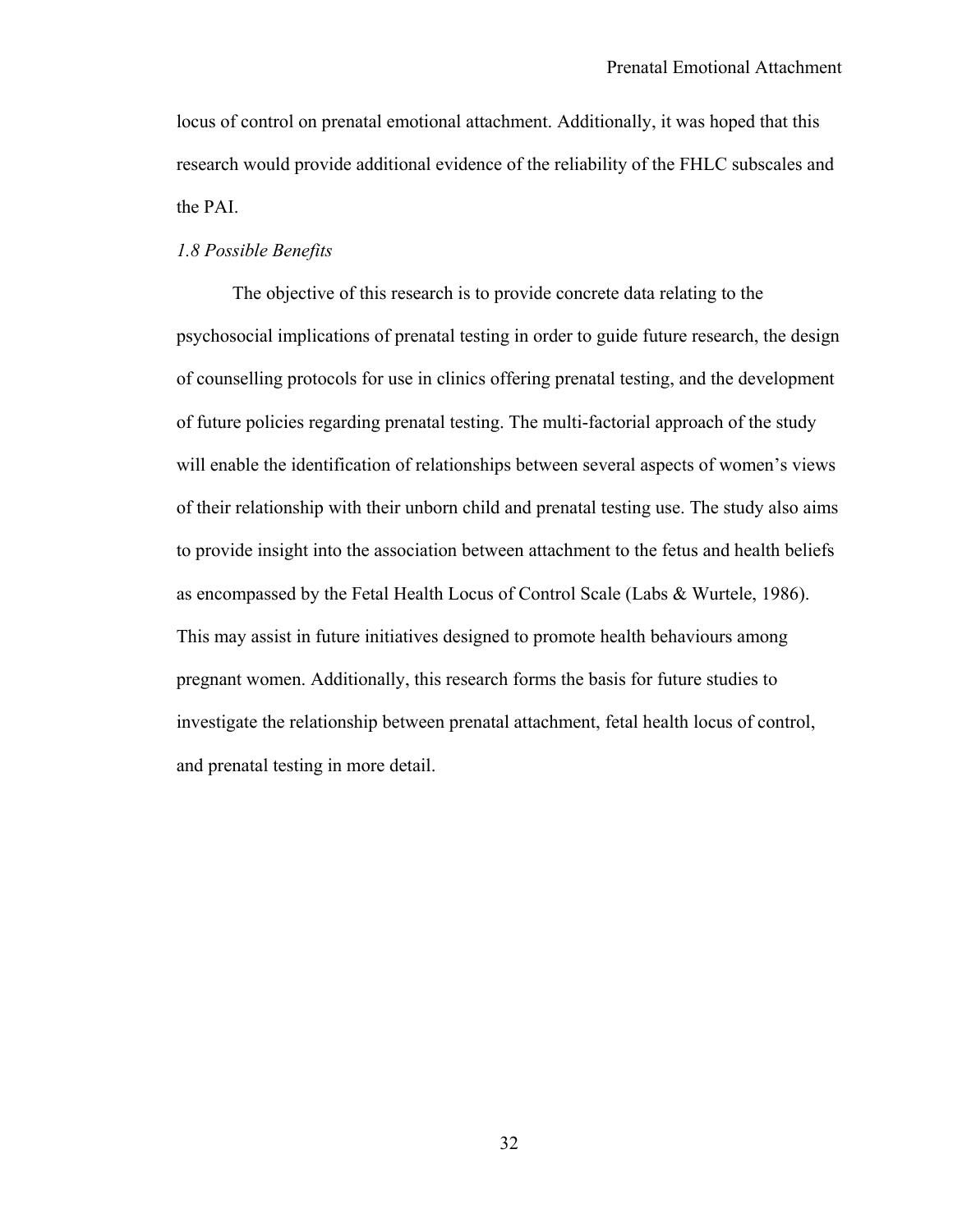## 2. HYPOTHESES

## *2.1 Prenatal Emotional Attachment Hypothesis*

*2.1.1 Predictors of prenatal emotional attachment* 

**1. Prenatal testing status, Internal Fetal Health Locus of Control and Powerful Others Fetal Health Locus of Control will be related to and predictive of prenatal emotional attachment (PAI).** 

 As discussed previously, Katz-Rothman (1993) argues that women undergoing prenatal testing must maintain emotional distance from their fetus in order to ensure that they are prepared to abort, should abnormalities be found. The relationship between delayed bonding until the receipt of definitive PDT results (i.e., through amniocentesis or CVS) has been supported by quantitative research (Caccia et al., 1991; Heidrich  $\&$ Cranley, 1989). Women who have solely undergone serum screening have only ambiguous information regarding the presence of genetic or neural tube abnormalities of their fetus. Therefore, it is hypothesized that women who have not utilized prenatal testing or who have undergone amniocentesis and received favourable results will tend to have stronger emotional attachment to the fetus (PAI) than those who have undergone serum screening only.

To date, there have been no studies that directly link prenatal emotional attachment and fetal health locus of control. Thus, this portion of the hypothesis is largely exploratory. However, as discussed previously, internal and powerful others fetal health loci of control (e.g., Labs & Wurtele, 1986; Stewart & Streiner, 1994) and maternal-fetal prenatal attachment (Condon, 1988; Lindgren, 2001) have been found to correlate with positive health behaviours during pregnancy. Thus, it is predicted that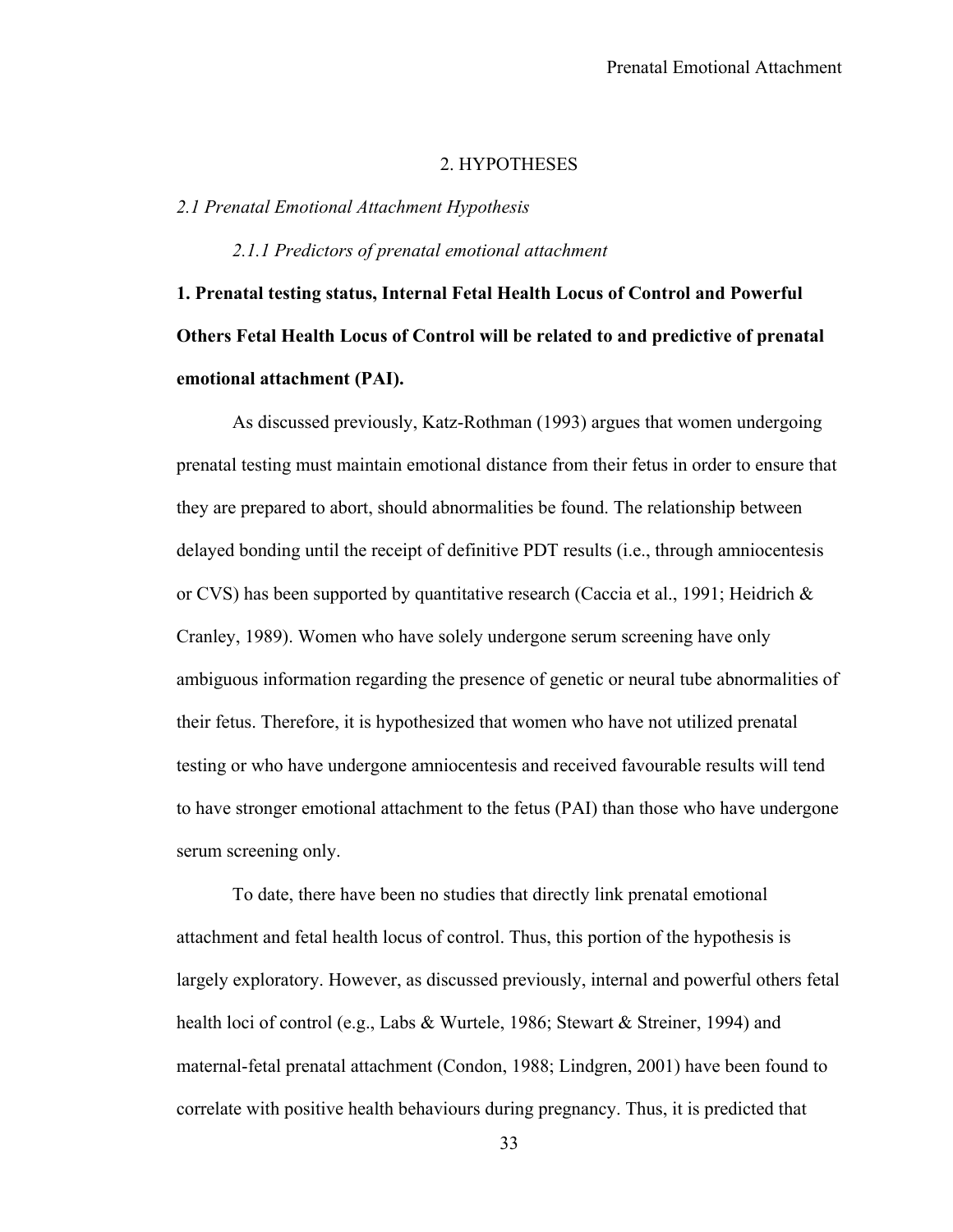internal and powerful others locus of control will be positively correlated with and predictive of maternal-fetal emotional attachment.

## *2.2 Prenatal Testing Status Hypotheses*

*2.2.1 Internal Fetal Health Locus of Control and prenatal testing* 

**2. Women who have undergone amniocentesis and/or serum screening will tend to have stronger beliefs in their own role (FHLC-I) in determining the health of their fetus than those who have not undergone prenatal testing.** 

As discussed previously, no studies have directly examined the relationship between use of prenatal testing and internal locus of control. Thus, this hypothesis is largely exploratory. It is expected that women with stronger beliefs in their own role in determining the health of their fetus will undergo prenatal testing, having perceived it as part of prenatal care and thus a health promoting behaviour. Thus, it is predicted that women who have undergone prenatal testing will score higher on the FHLC-I than those who have not.

#### *2.2.2 Powerful Others Fetal Health Locus of Control and prenatal testing*

**3. Women who have undergone amniocentesis and/or serum screening will tend to have stronger beliefs in the role of health professionals (FHLC-P) in determining the health of their fetus than those who have not undergone prenatal testing.** 

Previous research that shows that powerful others orientation is related to adherence with physicians' recommendations (Franco et al., 2000; McDonald-Miszczak et al., 2000), and that physicians are likely to recommend prenatal testing to high-risk women (Katz-Rothman, 1993; Marteau et al., 1993). Thus, it is hypothesized that women who believe that their physician controls the health of their child (FHLC-P) will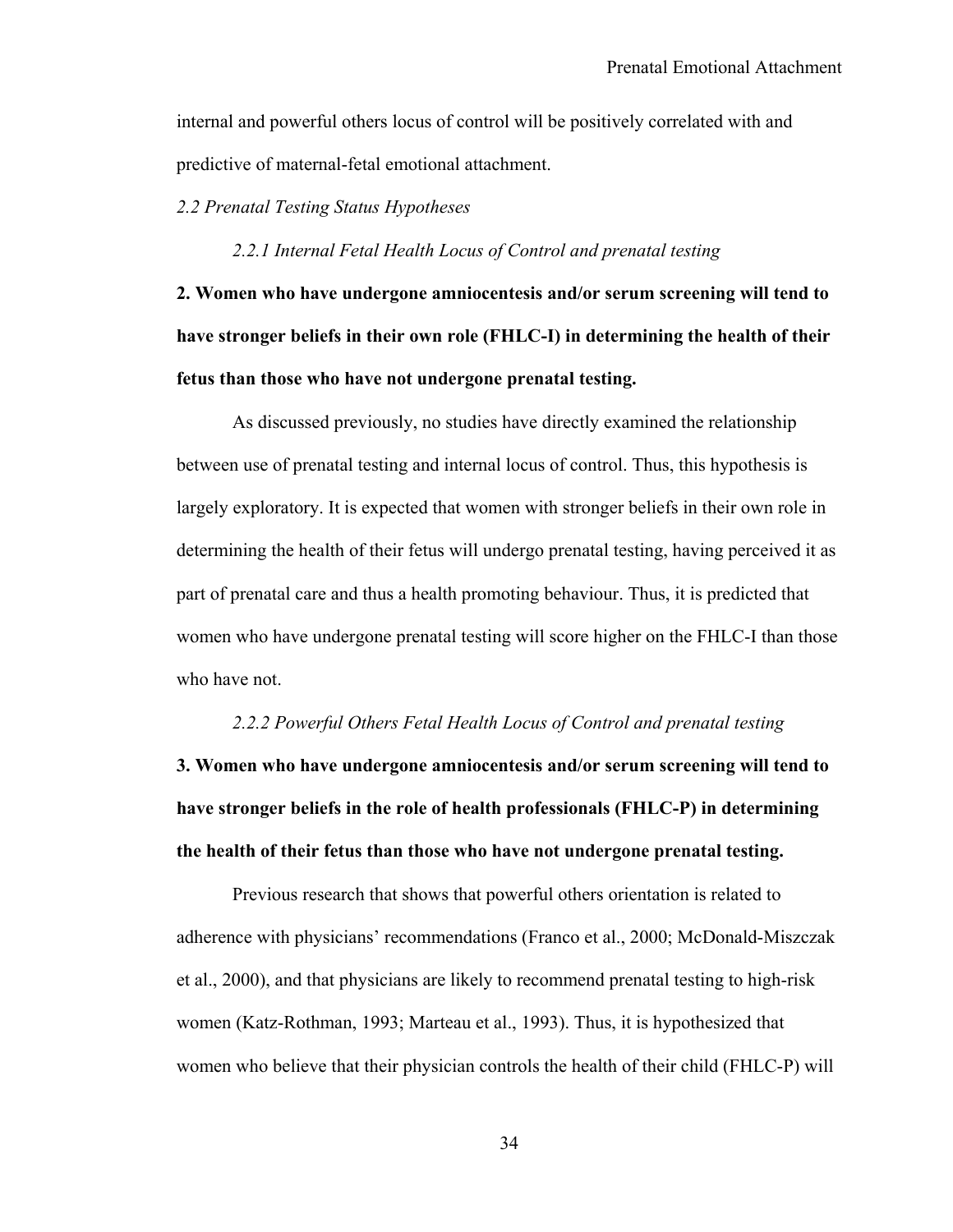be more likely to undergo prenatal testing (i.e., amniocentesis or maternal serum screening).

# *2.2.3 Chance Fetal Health Locus of Control and prenatal testing*

 Due to the lack of research regarding the relationship between chance locus of control and medical testing, the relationship between these variables will be examined in an exploratory fashion.

## *2.2.4 Attitudinal variables*

Based on previous research, it is hypothesized that:

- (a) Those who have not undergone prenatal testing will tend to have a less favourable attitude toward abortion than those who have undergone prenatal testing (i.e., those in the amniocentesis and serum screening groups); and
- (b) Those who have not undergone prenatal testing will tend to rate their religious beliefs as stronger than those who have undergone prenatal testing (i.e., those in the amniocentesis and serum screening groups).
- *2.3 Exploratory Research Questions*
- (a) Does having experienced a previous miscarriage or abortion relate to prenatal testing use in one's current pregnancy?
- (b) Does having experienced a previous miscarriage or abortion relate to prenatal emotional attachment in one's current pregnancy?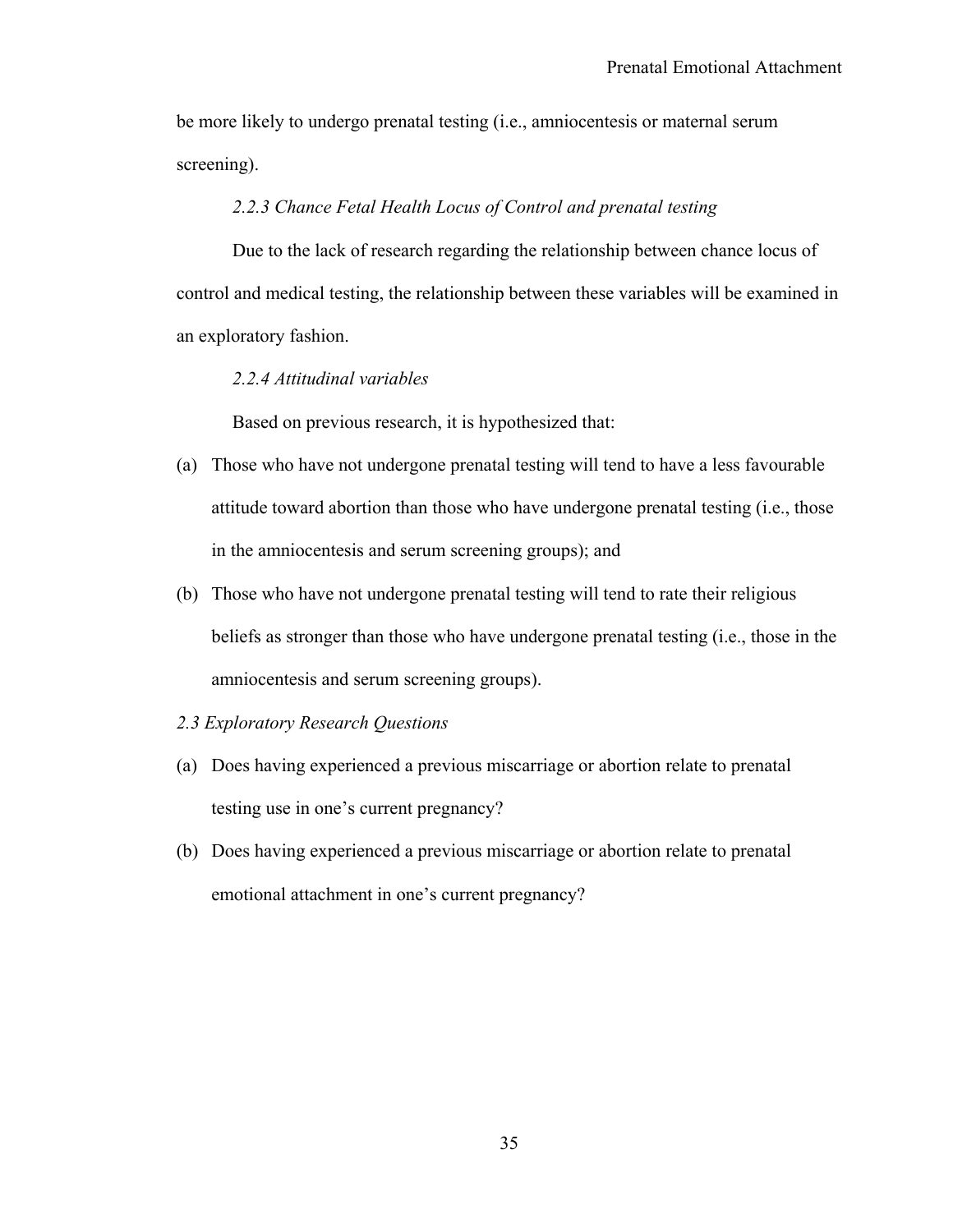## 3. METHOD

## *3.1 Participants*

The participants in this study were pregnant women who, due to advanced maternal age (i.e., 35 years of age or older at the time of delivery) are categorized as high risk for fetal anomaly, and thus were eligible for prenatal testing. Participants were invited to participate any time after the first fifteen weeks of their pregnancy.

Ninety-one pregnant women participated in the study, 95.6% of whom were married or common-law. See Table 1 for further demographic information.

In their current pregnancy, 35 participants (38.5%) had no testing, 27 participants (29.7%) had serum screening, and 29 participants (31.9%) had amniocentesis. Women who had no testing had no plans to have prenatal testing during their current pregnancy. Women in the serum screening group had no plans to have amniocentesis during their current pregnancy. It is likely that all participants would have had a routine ultrasound as part of their prenatal care.

Eighty-three participants selected "yes" in response to the question, "Have you and your physician discussed the option of prenatal testing?". In order to ensure that the remaining eight women had self-selected into each of the three testing groups, and as such were informed of their options, their qualitative responses to questions regarding the information provided by their physician were examined. The responses of seven of these women revealed that a discussion had in fact taken place with their physician (which the participant may or may not have perceived as being satisfactory), and/or the women had researched prenatal testing on their own, and had made their decision prior to meeting with their physician. One woman failed to respond.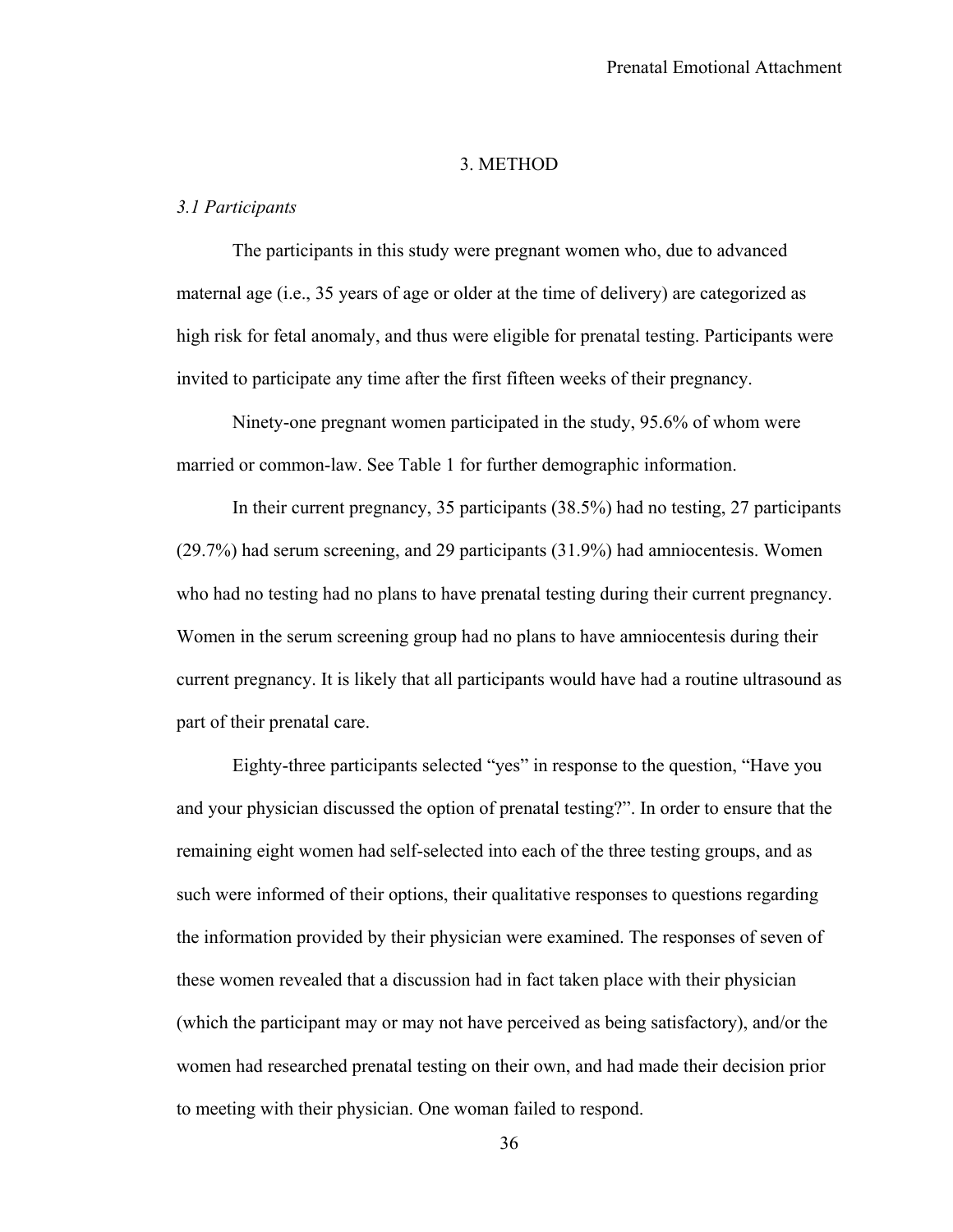The questionnaire did not include an item that asked whether women who underwent amniocentesis or serum screening were in receipt of their test results. However, participants who underwent serum screening ranged from 16 weeks gestation to full term, and thus likely would have all received results prior to completing the questionnaire. Participants who underwent amniocentesis ranged from 17 weeks gestation to full term, and thus were all at or beyond the gestational age at which results may be available.

#### Table 1

|                                      |              | No testing   |                  | Serum<br>screening |              | Amniocentesis | Significance* |
|--------------------------------------|--------------|--------------|------------------|--------------------|--------------|---------------|---------------|
| Characteristic                       |              | $n = 35$     |                  | $n = 27$           |              | $n = 29$      | $(p=)$        |
| Age (years)                          |              |              |                  |                    |              |               |               |
| M(SD)                                |              | 35.9 $(2.9)$ |                  | 36.3 $(2.2)$       |              | 38.2 $(2.1)$  | .001          |
| Gestation (weeks)                    |              |              |                  |                    |              |               |               |
| M(SD)                                |              | 28.3(5.9)    |                  | 27.3(7.8)          |              | 28.1(7.1)     | .859          |
| Race                                 |              |              |                  |                    |              |               |               |
| Caucasian                            | 32           | (91%)        | 25               | (93%)              | 27           | (93%)         |               |
| Asian                                | $\mathbf{1}$ | (3%)         | $\overline{2}$   | (7%)               | $\theta$     |               |               |
| <b>First Nations</b>                 | $\mathbf{1}$ | (3%)         | $\boldsymbol{0}$ |                    | 1            | (3%)          |               |
| Other                                | $\mathbf{1}$ | (3%)         | $\boldsymbol{0}$ |                    | $\mathbf{1}$ | (3%)          |               |
| Number of<br>children                |              |              |                  |                    |              |               |               |
| M(SD)                                | 0.9          | (1.1)        | 0.9              | (0.9)              | 1.0          | (1.1)         | .900          |
| Number of<br>previous<br>pregnancies |              |              |                  |                    |              |               |               |
| M(SD)                                | 1.9          | (1.8)        | 1.6              | (1.7)              | 1.6          | (1.5)         | .754          |

## *Demographic Characteristics by Testing Group*

Note: Due to rounding error percentages may not add to 100.

\*One-way ANOVAs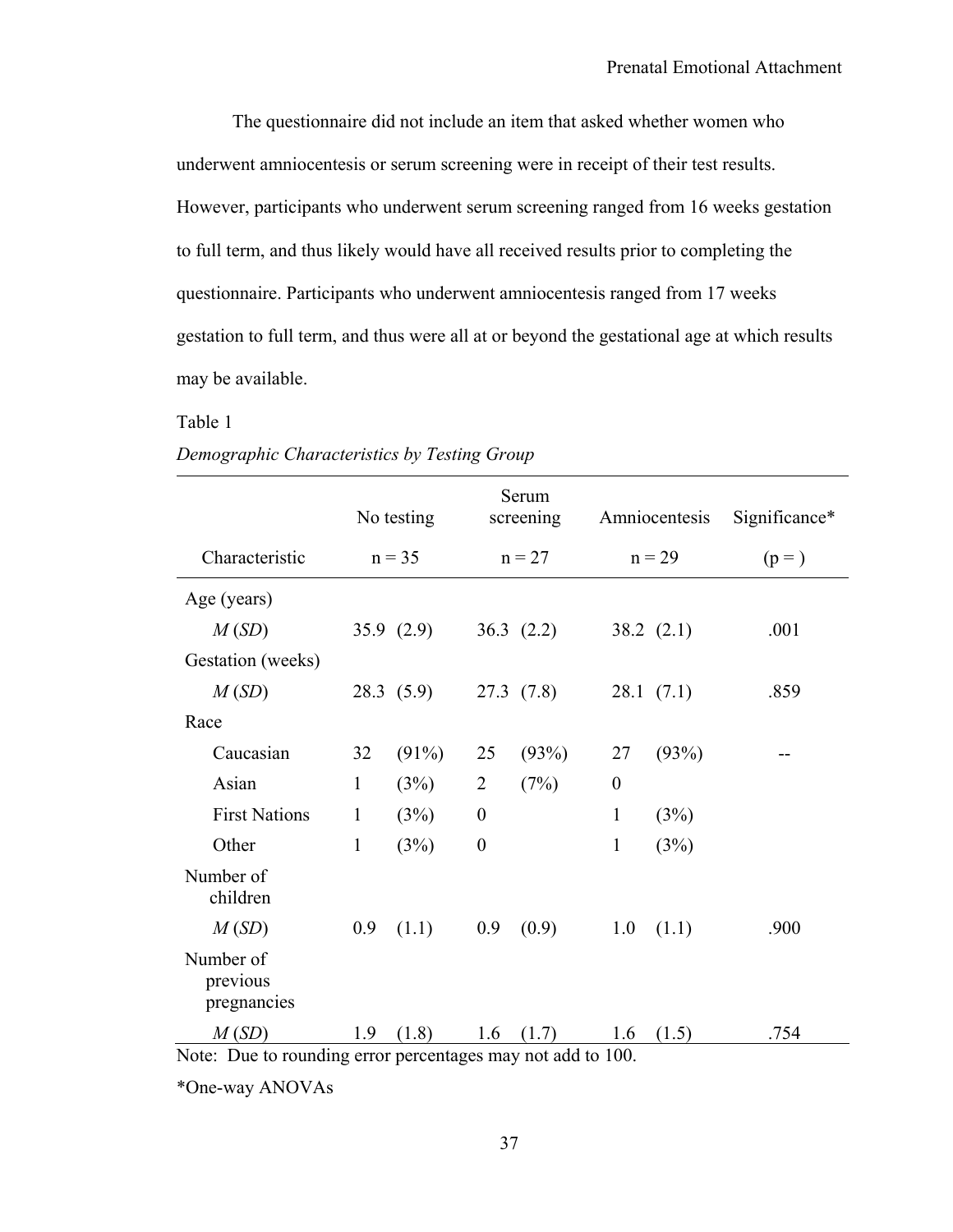# *3.2 Measures*

The following measures were part of a larger questionnaire examining women's attitudes and experiences of prenatal testing. Two versions of the questionnaire were utilized; after the first printing, additional demographic questions were added as described below (see Appendix C). Fourteen participants (15%) responded using the first version.

*3.2.1 Prenatal emotional attachment.* Emotional attachment to the fetus was examined using the 21-item Prenatal Attachment Inventory (PAI; Muller, 1993; Appendix A). This scale is designed to assess "the unique, affectionate bond that develops between a woman and her fetus" (Muller, 1993, p. 201). Responses to the PAI are made on a four-point likert scale, and scores may range from 21 to 84 with higher scores indicating increased attachment quality/intensity. Total PAI scores for each respondent are calculated by summing the responses to each question. None of the items are reverse scored.

Cronbach's alpha values for the total scale have ranged from .85 (Muller, 1996), to .86 (Siddiqui & Haeggloef, 2000; Siddiqui, Haeggloef, & Eisemann, 1999), to .89 (Gau & Lee, 2003). A study using confirmatory factor analysis supported the unidimensional structure of the PAI (Gau  $\&$  Lee, 2003). In the present study, Cronbach's alpha for the PAI was .86. The PAI has been shown to have concurrent validity with a previously developed measure of maternal prenatal attachment, the MFAS (*r* = .72, Muller, 1993; Damato, 2000), and with midwives' ratings of overall prenatal attachment (Siddiqui et al., 1999). Damato (2000) has found significant correlations between PAI scores and gestational age  $(r = .30)$  and fetal movement  $(r = .30)$ .28), suggestive of construct validity. Within the present study, prenatal emotional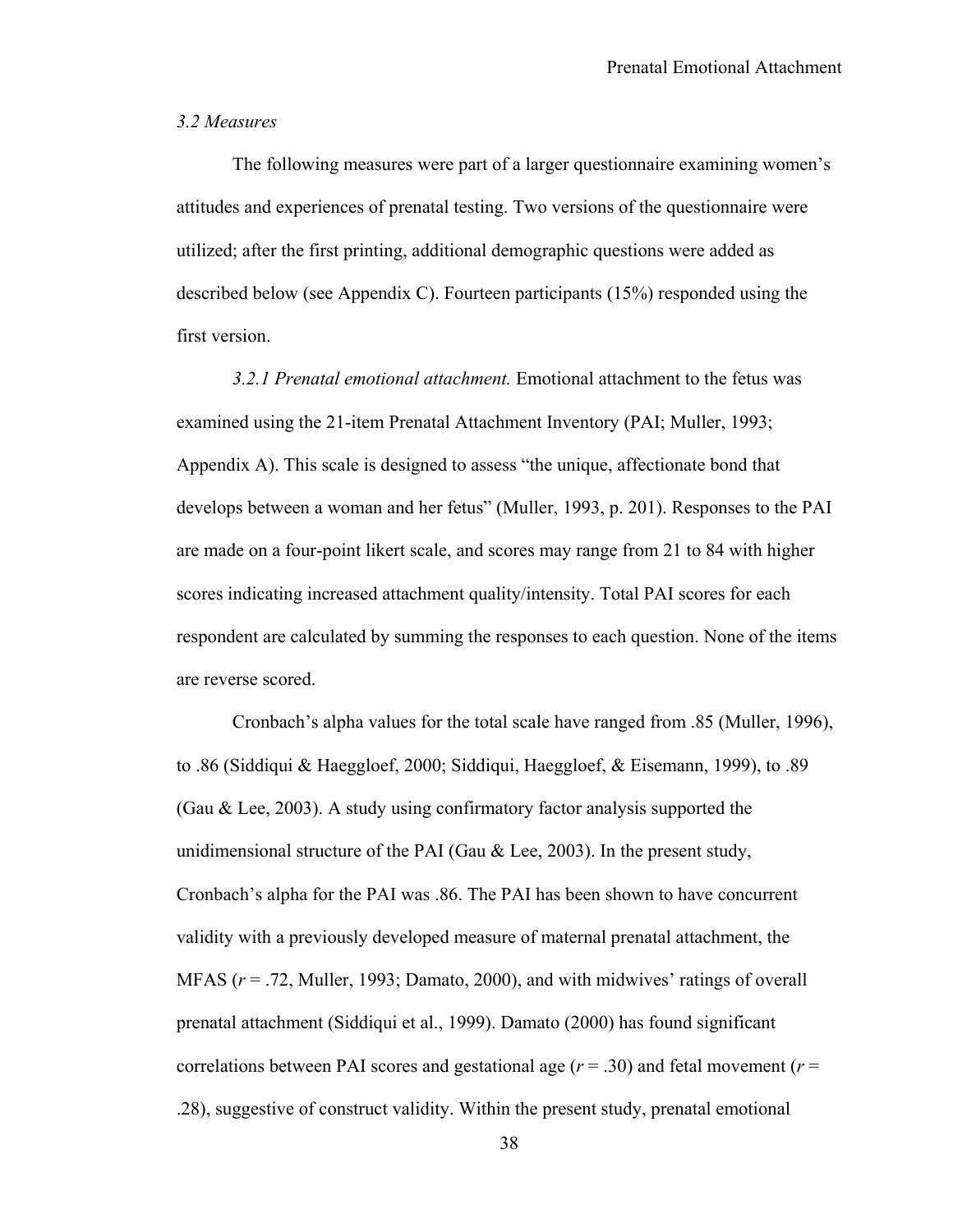attachment to the fetus and gestational age were significantly positively correlated, *r*  $(91) = 0.25, p = 0.017.$ 

*3.2.2 Fetal health locus of control.* The Fetal Health Locus of Control Scale (FHLC; Labs & Wurtele, 1986; Appendix B) was used to examine an internal dimension, women's beliefs regarding their own responsibility for the health of the unborn child (FHLC-I), as well as two external dimensions – chance factors (FHLC-C) and the role of health professionals (FHLC-P). Responses to each question are made on a nine-point likert scale, and scores on each subscale may range from 0 to 54 with higher scores indicating stronger belief in the respective locus of control. Total scores are calculated for each FHLC subscale by summing the responses to the questions on each respective subscale. None of the items on the FHLC are reverse scored. Labs and Wurtele (1986) found that in a sample of pregnant women, all of the scale's 18 items (six items per dimension) had factor loadings of at least .50 on their respective factors (i.e., dimension). Using a sample of introductory psychology students, Labs and Wurtele found test-retest reliabilities over a two-week interval of .80 for the FHLC-I, .86 for the FHLC-C, and .67 for the FHLC-P. Using the same sample, Cronbach's alpha coefficients were .88 for the FHLC-I, .83 for the FHLC-C, and .76 for the FHLC-P. Using a sample of pregnant women, Walker et al. (1999) report Cronbach's alphas for the internal, chance, and powerful others subscales of .75, .80, and .76, respectively. Within the present study, Cronbach's alpha coefficients for each subscale were .65 for the FHLC-I, .73 for the FHLC-C, and .78 for the FHLC-P. Also within the present study, FHLC-C was significantly correlated with religiosity,  $r(90) = .28$ ,  $p = .007$ , which is suggestive of construct validity.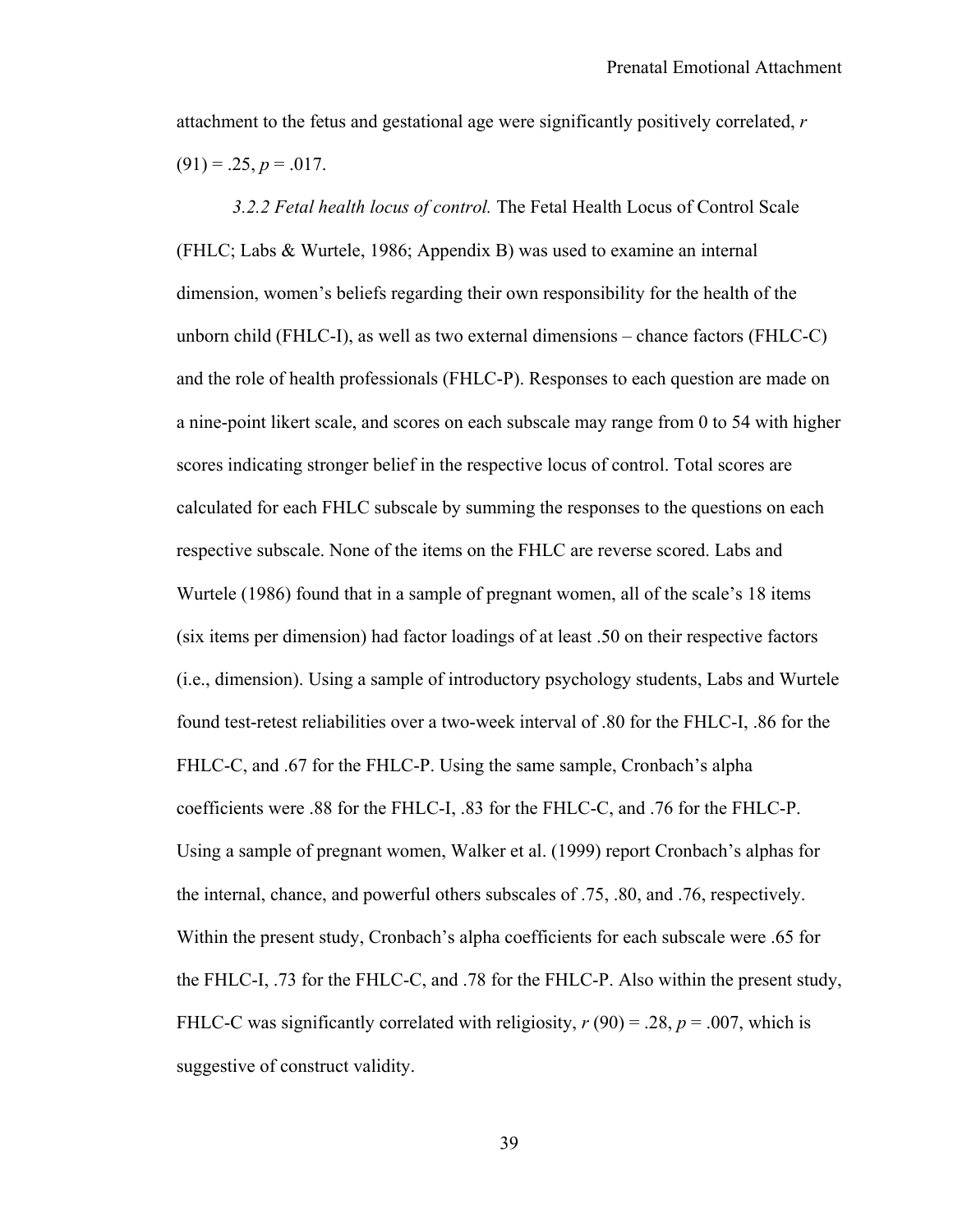*3.2.3 Prenatal testing status.* Women completing the questionnaire were asked to indicate whether they had undergone prenatal testing in their current pregnancy, and based on their responses, they were classified into one of three groups: those who underwent amniocentesis, those who underwent serum screening, and those who received no testing. Women who indicated that they had only received "ultrasound" or "blood work" were included in the no testing category.

Participants also supplied information regarding their past history with prenatal testing. Specifically, they were asked what types of prenatal testing, if any, they received during previous pregnancies. Participants completing the second version of the questionnaire were also asked whether they received a diagnosis via testing and, if so, to indicate the outcome of the pregnancy.

*3.2.4 Demographic variables.* Participants were asked to supply information on various demographic variables such as maternal age, gestational age (in weeks), marital status, race, number of previous pregnancies, and number of children. Subjective importance of parenting was answered using a five-point likert scale ranging from "not at all" to "extremely." Participants completing the second version of the questionnaire were also asked to indicate number of previous abortions and miscarriages.

*3.2.5 Strength of religious beliefs.* Strength of religious beliefs was a one-item measure, "Please rate the strength of your religious beliefs", which was answered using a five-point likert scale ranging from "not at all" to "extremely." This item was selected to measure religiosity based on the seeming face validity of the item. Additional evidence of the item's validity is evident in that it exhibited a positive correlation with less favourable attitudes toward abortion,  $r(90) = .69$ ,  $p = .000$ , and with the Chance subscale of the FHLC,  $r(90) = .28$ ,  $p = .007$ .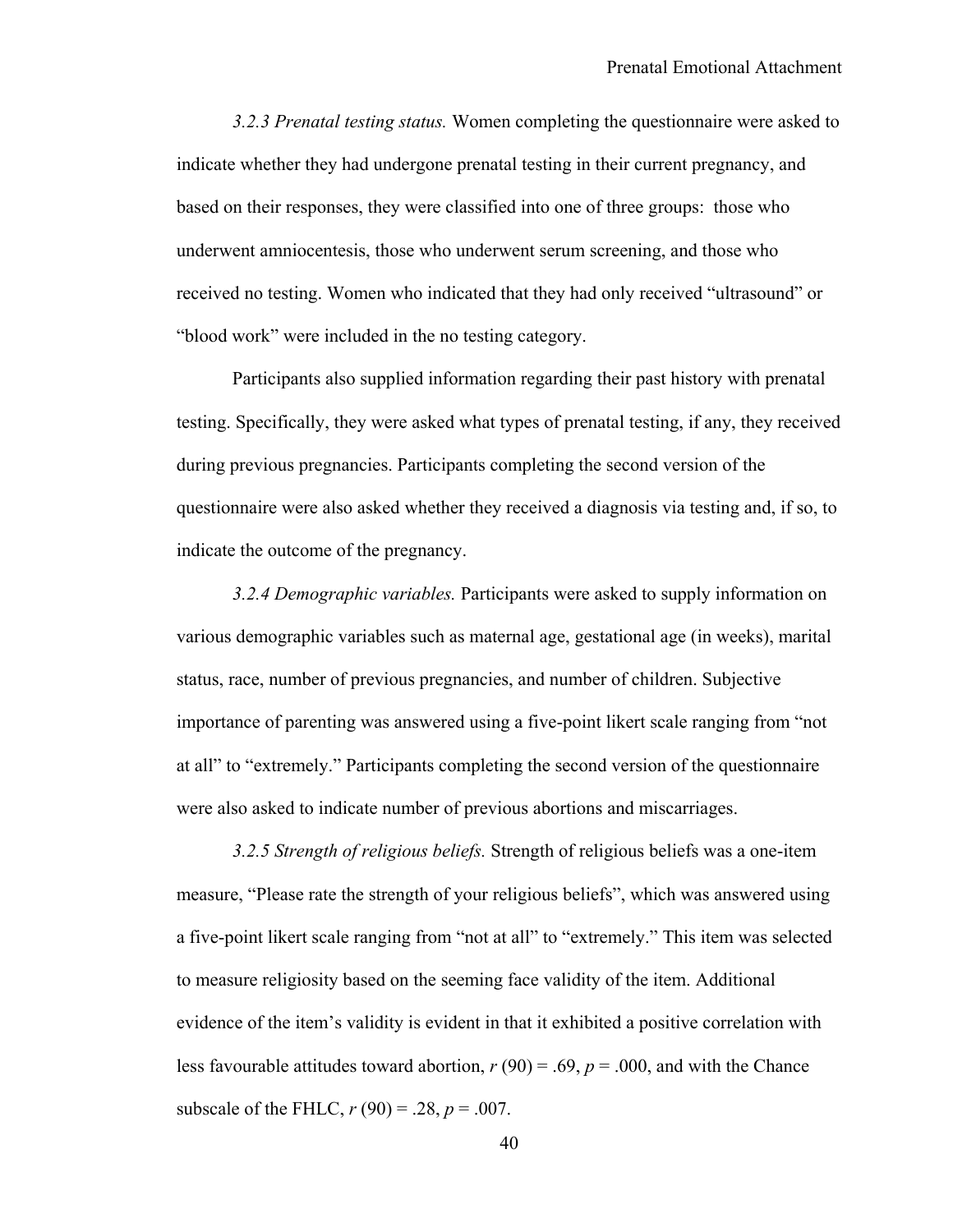*3.2.6 Attitude toward abortion.* Attitude toward abortion was comprised of four questions that were answered in a five-point likert scale ranging from "strongly disagree" to "strongly agree." Attitude toward abortion was calculated as the sum of four questions: two reverse scored items ("it is a woman's choice whether or not to continue a pregnancy" and "abortion is a personal decision") and two non-reverse scored items ("a woman should never have an abortion" and "abortion is wrong in any circumstance"). Therefore, higher scores reflect a less favourable attitude toward abortion. In the present study the Cronbach's alpha coefficient for the Attitude toward Abortion Scale was .83.

## *3.3 Procedure*

Initially, physicians in Saskatoon and Regina were recruited to distribute questionnaires to their patients who met the study criteria. However, due to the slow rate of response achieved by this methodology, the recruitment strategy was altered. Informational posters were placed in physician offices (including General Practitioners and Obstetricians/Gynecologists), testing labs and various community locations (e.g., health centres, maternity stores, gyms) in Saskatoon, Regina, and Winnipeg. Women who were interested in participating contacted the researcher, and a survey package was mailed to them if they met the criteria for participation. The survey package contained a letter introducing the study (Appendix D), a questionnaire booklet (see Appendix E for the questionnaire booklet introduction), and a stamped self-addressed return envelope. Women were provided with a \$10 honorarium for their participation. As women who responded via the latter methodology self-selected at the point of viewing the poster, the response rate was high; of 74 surveys mailed, 71 were returned (96%). As surveys were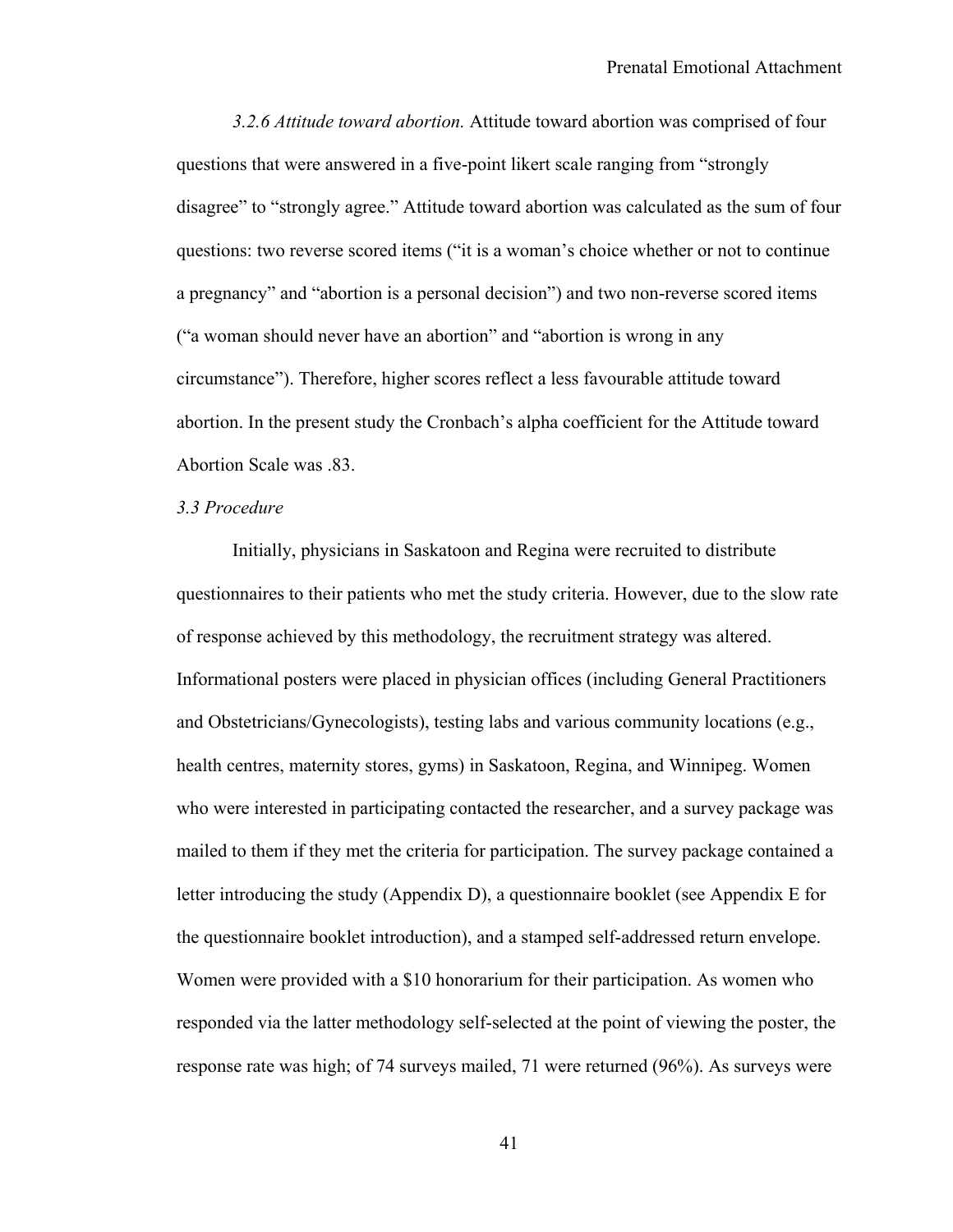returned anonymously by mail, the researchers were unable to determine which women had self-selected for participation versus those who were recruited by their physicians.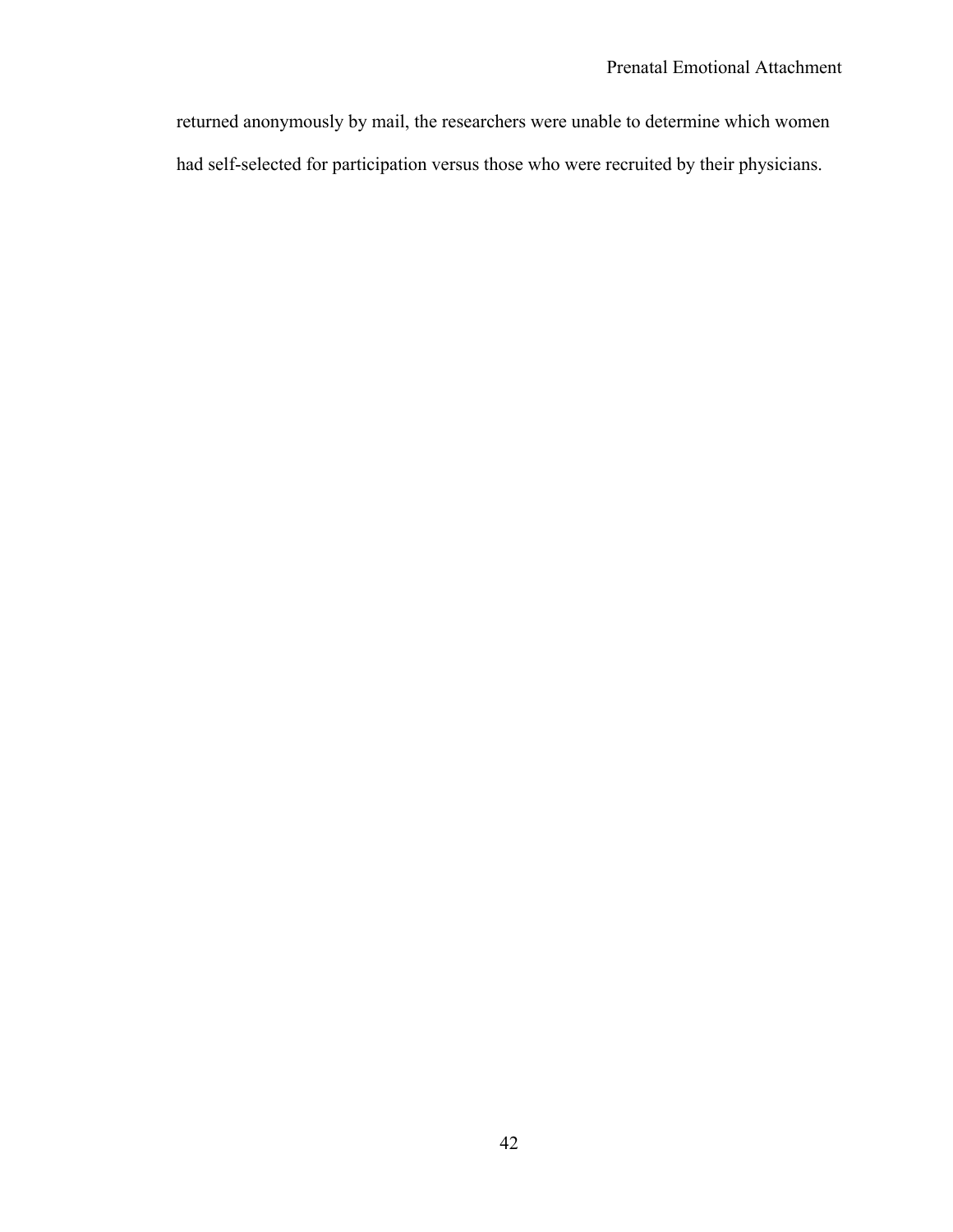## 4. RESULTS

## *4.1 Scale Properties and Inter-correlations*

Table 2 contains scale and item means and standard deviations for each respective prenatal testing group. Additionally, analyses were conducted to ensure that the differences observed between the testing groups in terms of prenatal attachment were consistent with the present study's hypothesis, namely that the only groups that would not differ significantly would be the amniocentesis and no testing groups. The omnibus test of group differences did not reveal significant between group differences, *F* (2, 88)  $= 2.32$ ,  $p = .104$ . However, Howell (1997) argues that an insignificant omnibus test need not be prohibitive of performing individual comparisons. He states that the omnibus *F* distributes between group differences across the number of degrees of freedom for groups, which in effect dilutes the overall F in situations where several group means are equal to each other (i.e., the amniocentesis and no testing groups) but different from some other mean (i.e., the serum screening group). Howell further argues that requiring overall significance results in overly conservative comparisons (i.e., reduction of the familywise error rate), as the tests were designed and their significance levels established without regard for overall F. Based on these arguments, and previous research that supports the hypothesis that the amniocentesis and no testing groups would not differ, individual t-tests were used to compare the amniocentesis and no testing groups,  $t(62) = .61$ ,  $p = .546$ ; amniocentesis and serum screening groups,  $t(54) = -1.93$ ,  $p = .059$ ; and serum screening and no testing groups,  $t(60) = -1.76$ ,  $p = .084$ . Thus, consistent with expectations, marginally significant differences were observed between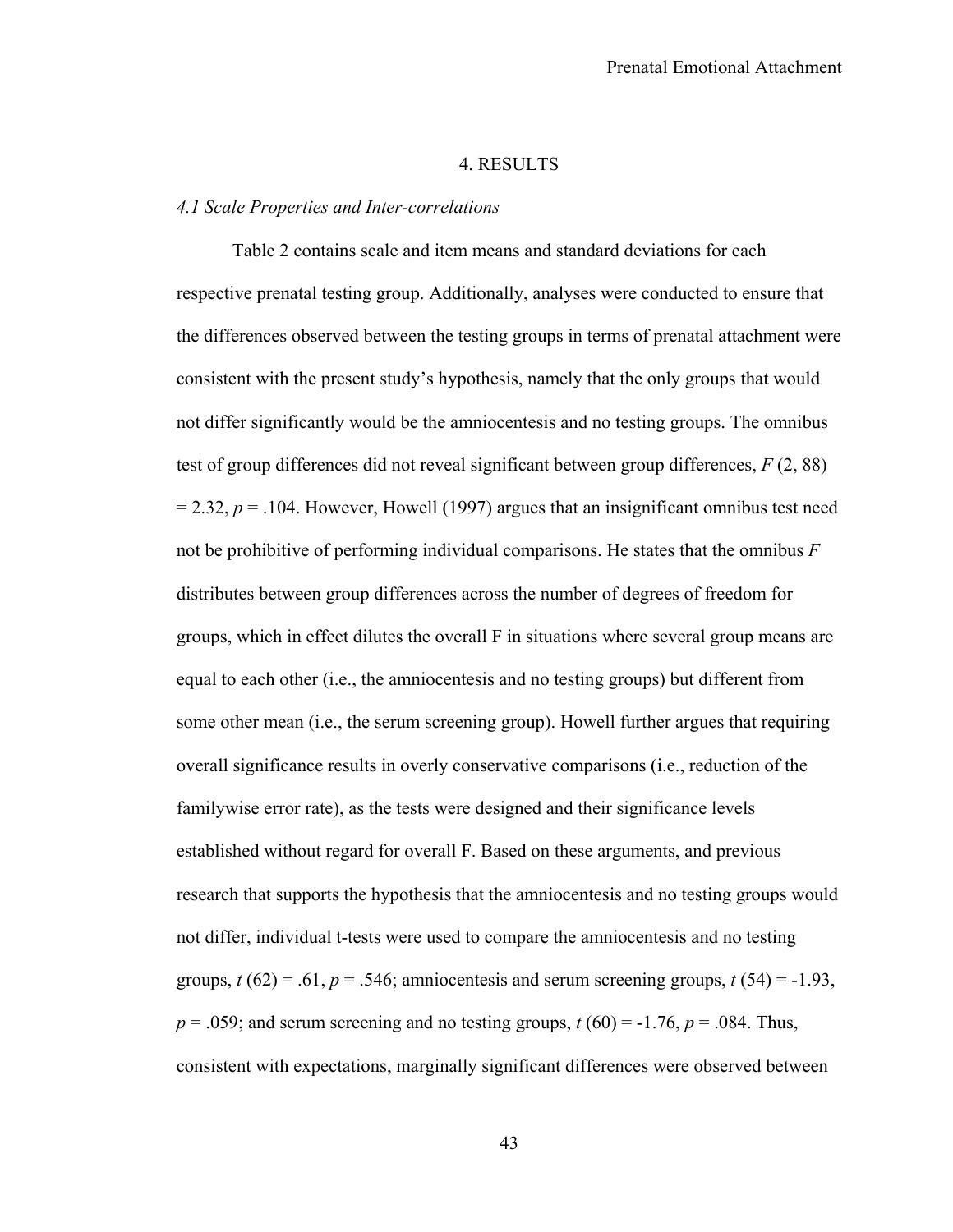the serum screening group and both the amniocentesis and no testing groups. No such differences were observed between the amniocentesis and no testing group.

# Table 2

|                                          | No testing    | Serum screening | Amniocentesis  |  |
|------------------------------------------|---------------|-----------------|----------------|--|
| Scale                                    | $n = 35$      | $n = 27$        | $n = 29$       |  |
| PAI                                      |               |                 |                |  |
| M(SD)                                    | 57.1<br>(7.7) | 53.5<br>(8.7)   | (10.8)<br>58.6 |  |
| FHLC-I                                   |               |                 |                |  |
| M(SD)                                    | 42.5<br>(6.3) | 43.2<br>(6.2)   | 44.2<br>(7.0)  |  |
| FHLC-C                                   |               |                 |                |  |
| M(SD)                                    | 30.2 $(9.8)$  | 28.7<br>(8.9)   | 28.1<br>(11.8) |  |
| FHLC-P                                   |               |                 |                |  |
| M(SD)                                    | 19.9 (9.5)    | 18.0<br>(8.3)   | 19.1<br>(9.7)  |  |
| Subjective<br>importance of<br>parenting |               |                 |                |  |
| M(SD)                                    | 4.8<br>(0.5)  | 4.6<br>(0.5)    | 4.7<br>(0.5)   |  |
| Religiosity                              |               |                 |                |  |
| M(SD)                                    | 3.4<br>(1.1)  | 2.9<br>(1.2)    | 2.7<br>(1.2)   |  |
| Attitude toward<br>abortion              |               |                 |                |  |
| M(SD)                                    | 9.7<br>(4.5)  | 8.0<br>(4.5)    | 7.0<br>(3.5)   |  |

| Scale/Item Means and Standard Deviations by Testing Group |
|-----------------------------------------------------------|
|-----------------------------------------------------------|

 Table 3 contains the correlations between each respective scale. Results supported the hypothesis that internal fetal health locus of control (FHLC-I) and prenatal bonding, as measured by the PAI, are significantly correlated,  $r(91) = .46$ ,  $p = .000$ . Results also supported the hypothesis that scores on the Powerful Others subscale of the FHLC and PAI scores would be significantly correlated,  $r(91) = .37$ ,  $p = .000$ . An exploratory correlational analysis was conducted to investigate the relationship between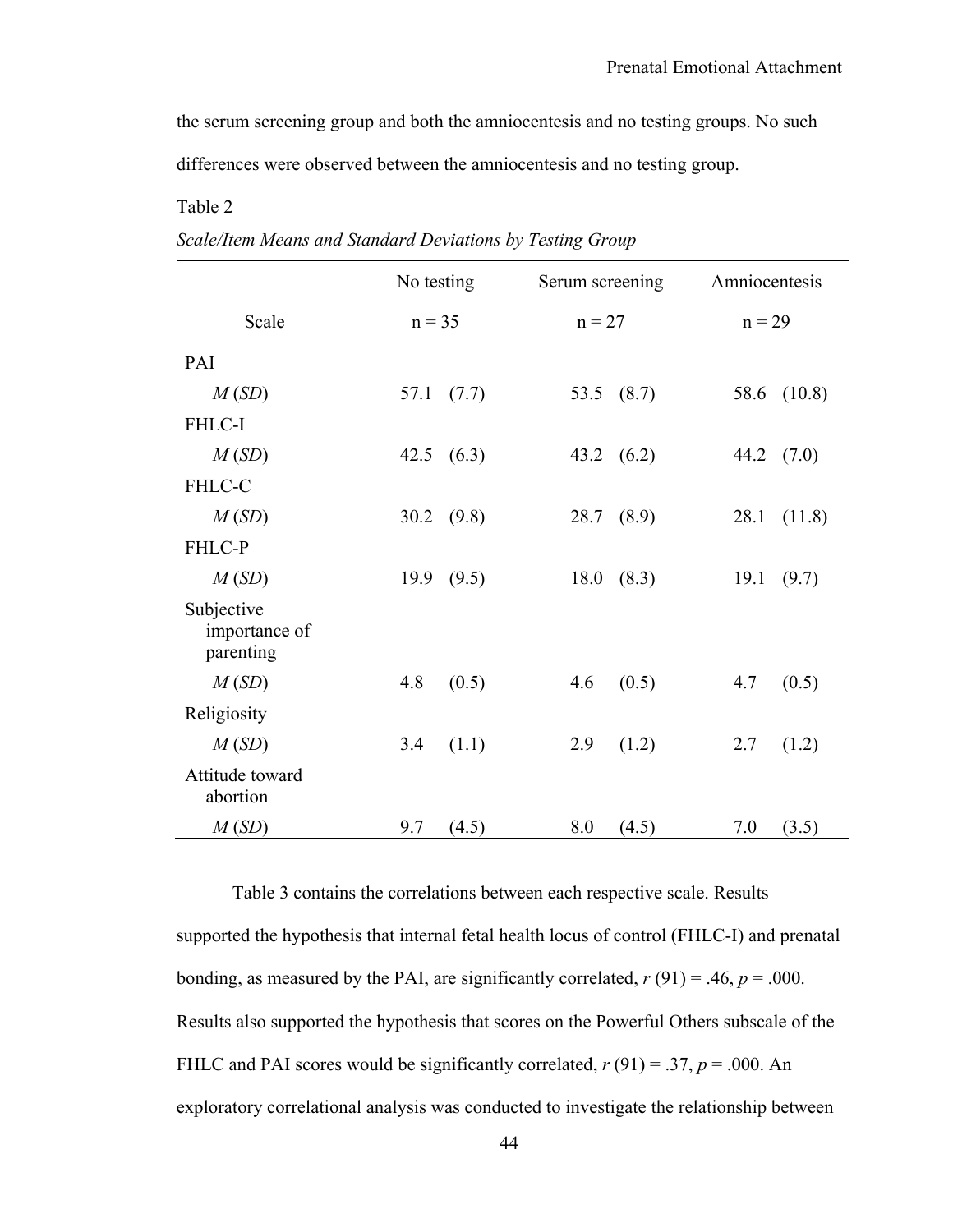prenatal bonding and chance fetal health locus of control. PAI scores were marginally correlated with scores on the FHLC Chance subscale,  $r(91) = .20$ ,  $p = .058$ .

Unlike Labs and Wurtele (1986) who found no significant intercorrelations between the FHLC subscales, in the present study FHLC-P scores were significantly correlated with both FHLC-I,  $r(91) = .44$ ,  $p = .000$ , and FHLC-C scores,  $r(91) = .32$ ,  $p$  $= .002.$ 

Table 3

*Correlations* 

|                                          | PAI                       | <b>FHLC-I</b>                                  | FHLC-C   | FHLC-P  | Subjective<br>importance<br>of parenting Religiosity |          |
|------------------------------------------|---------------------------|------------------------------------------------|----------|---------|------------------------------------------------------|----------|
| PAI                                      |                           |                                                |          |         |                                                      |          |
| FHLC-I                                   | .459**                    |                                                |          |         |                                                      |          |
| FHLC-C                                   | .199                      | $-.049$                                        |          |         |                                                      |          |
| FHLC-P                                   | $.366**$                  | $.441**$                                       | $.317**$ |         |                                                      |          |
| Subjective<br>importance<br>of parenting | .089                      | $-.069$                                        | .149     | $-.006$ |                                                      |          |
| Religiosity                              | $.269*$                   | .087                                           | $.283**$ | $.228*$ | $.219*$                                              |          |
| Attitude<br>toward<br>abortion           | $.242*$<br>$\cdot$ $\sim$ | $-.002$<br>$1/2$ $1/3$ $0/2$ $1/2$ $1/3$ $1/1$ | $.410**$ | .188    | .259*                                                | $.694**$ |

\* Correlation is significant at the 0.05 level (2-tailed).

\*\* Correlation is significant at the 0.01 level (2-tailed).

*4.2 Predictors of Prenatal Emotional Attachment.*

A hierarchical regression was conducted in which age, gestational age, abortion attitudes, the Fetal Health Locus of Control-Internal and Powerful Others subscales, and testing status were regressed on Prenatal Attachment Inventory scores (see Table 4). As previously discussed (see section 4.1), between group differences in prenatal emotional attachment only exist for the serum screening group versus the other two testing groups;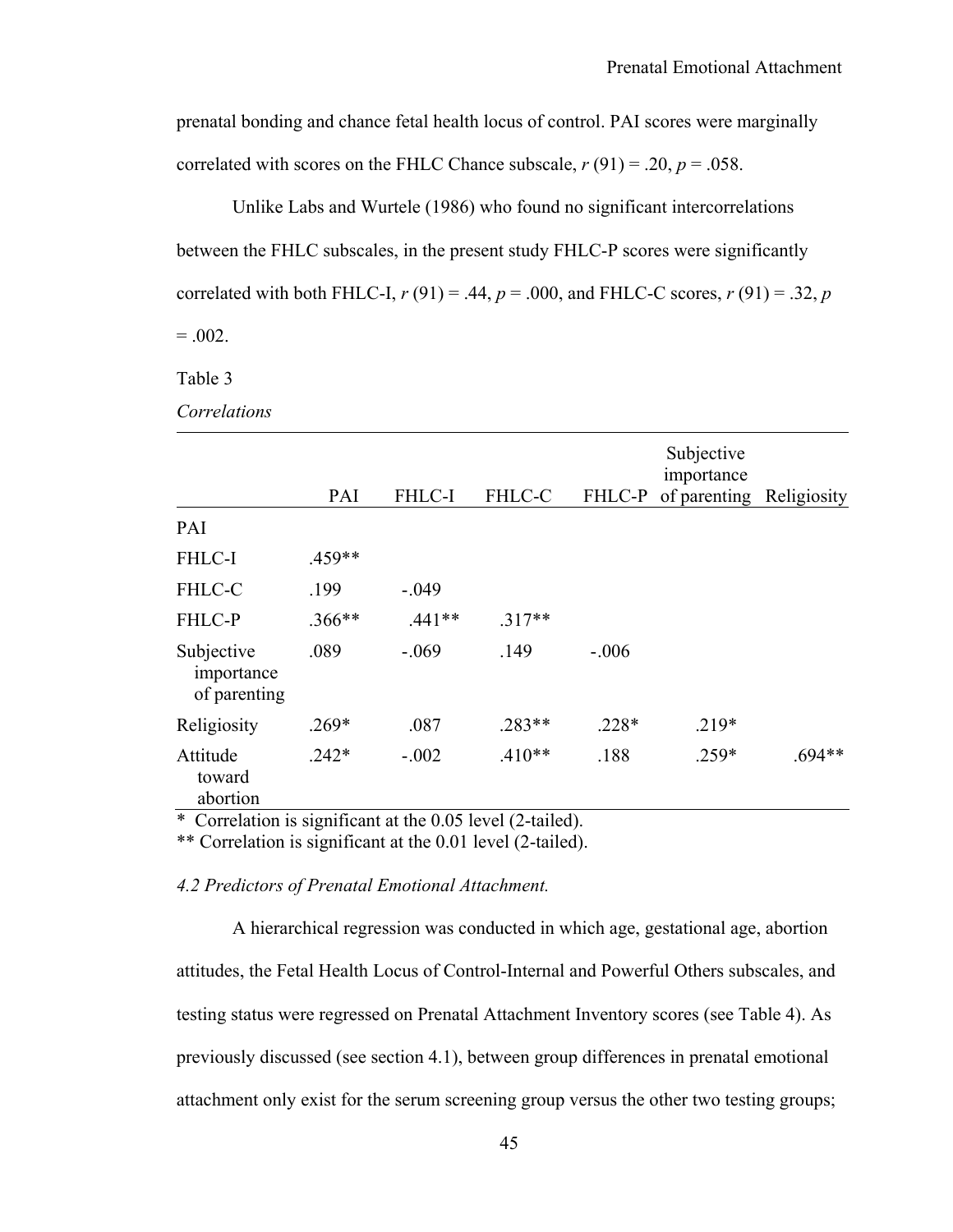therefore the amniocentesis and no testing groups were collapsed for the purpose of this analysis. Religiosity was not included within the analysis due to its potential collinearity with abortion attitudes,  $r(90) = .69$ ,  $p = .000$ .

After the final step, with all the variables in the equation,  $R = .594$ ,  $F(6, 84) =$ 7.62,  $p = 0.000$ . Given that the relationship between gestational age and prenatal emotional attachment has already been established, and given the limited practical utility of predicting prenatal emotional attachment based on gestational age, this variable was entered in the first step of the regression. Maternal age was also entered into the first step of the regression to control for between group differences in maternal age. Attitude toward abortion was entered in the first step of the regression in order to control for any effects the variable may have on prenatal emotional attachment before the introduction of testing status in step three. Following the introduction of gestational age, attitude toward abortion, and maternal age, *R* was significantly different from zero,  $R^2 = .117$ , *F*  $(3, 87) = 3.83$ ,  $p = .013$ . However, an examination of the beta weights revealed that none of the variables alone were significant predictors; gestational age and less favorable attitudes towards abortion were only marginally related to higher levels of prenatal attachment,  $p = .067$  and  $p = .067$ , respectively, and maternal age did not significantly predict prenatal attachment, *p* = .206.

The addition of FHLC-I and FHLC-P on the second step resulted in a significant increase in R,  $R^2_{chg}$  = .203,  $F_{chg}$  (2, 85) = 12.67,  $p = .000$ . An examination of the beta weights revealed that FHLC-I was significantly positively predictive of prenatal attachment  $p = .001$ , and that FHLC-P was only marginally positively predictive of prenatal attachment  $p = .099$ .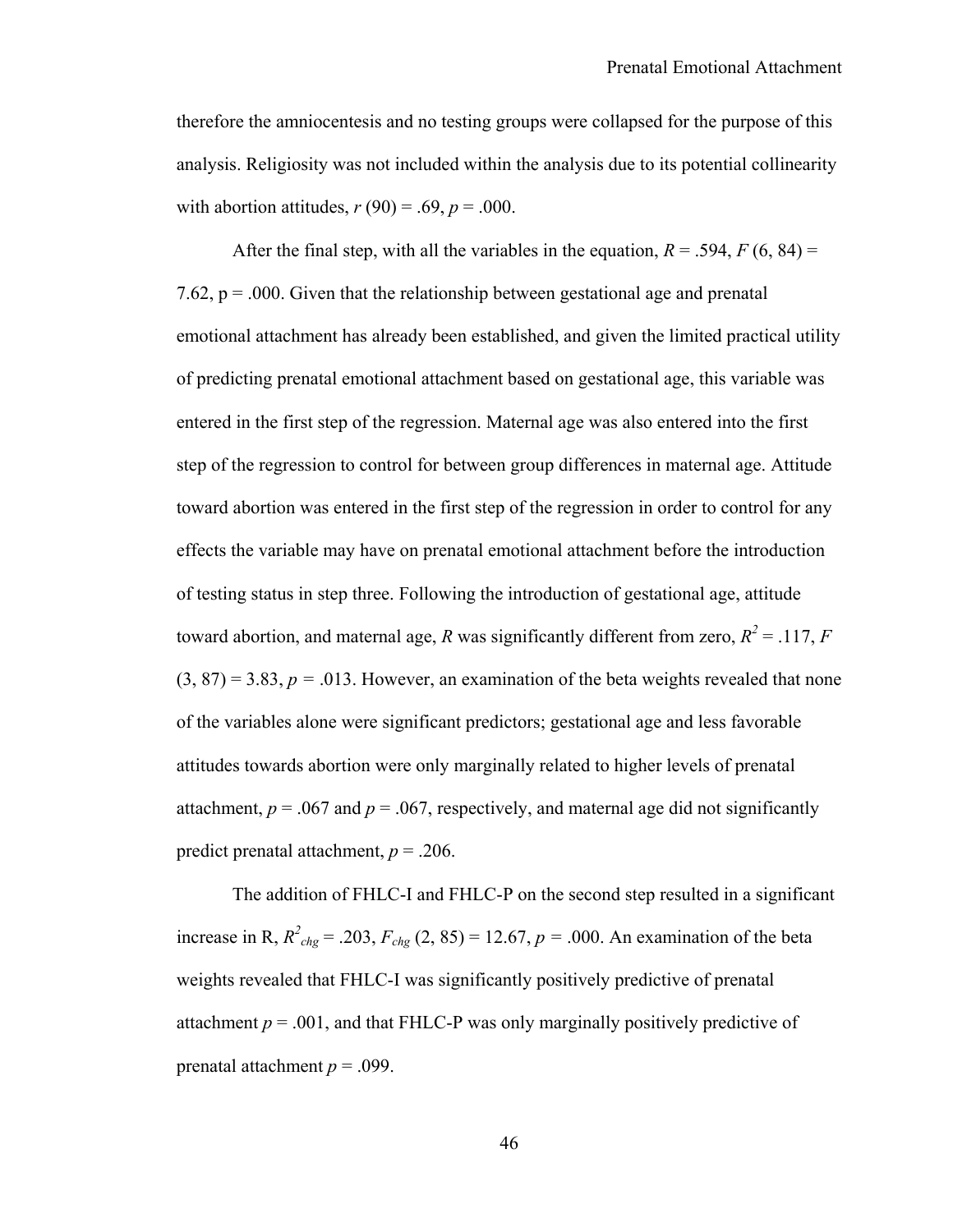The addition of testing status (serum screening vs. amniocentesis and no testing) on the third step resulted in a significant increase in R,  $R^2_{chg} = .033$ ,  $F_{chg}$  (1, 84) = 4.31, *p =* .041. Specifically, women who underwent serum screening evidenced lower levels of attachment to the fetus than women who had either amniocentesis or no testing. Thus, results suggest that participants who received definitive information regarding their fetus' health (i.e., through amniocentesis) or no information (i.e., no testing) felt more prenatal emotional attachment to their fetus than those who had only received partial information (i.e., through serum screening). In the final regression analysis Fetal Health Locus of Control-Internal ( $sr^2 = .100$ ) and current testing status ( $sr^2 = .033$ ) contributed significantly toward the prediction of prenatal emotional attachment.

#### Table 4

|                          | $\boldsymbol{B}$ | β        | $sr^2$                                           |
|--------------------------|------------------|----------|--------------------------------------------------|
| STEP 1                   |                  |          |                                                  |
| Weeks gestation          | .261             | .193     | n.s.                                             |
| Attitude toward abortion | .409             | .191     | n.s.                                             |
| Age                      | .451             | .130     | n.s.                                             |
| STEP <sub>2</sub>        |                  |          |                                                  |
| FHLC-I                   | .526             | $.371**$ | .100                                             |
| FHLC-P                   | .172             | .171     | n.s.                                             |
| STEP 3                   |                  |          |                                                  |
| Testing status           | 3.698            | $.184*$  | .033                                             |
|                          |                  |          | $R^2 = .35$<br>Adjusted $R^2$ = .31<br>$R = .59$ |

*Hierarchical Regression* 

\* Significant at the 0.05 level.

\*\* Significant at the 0.01 level.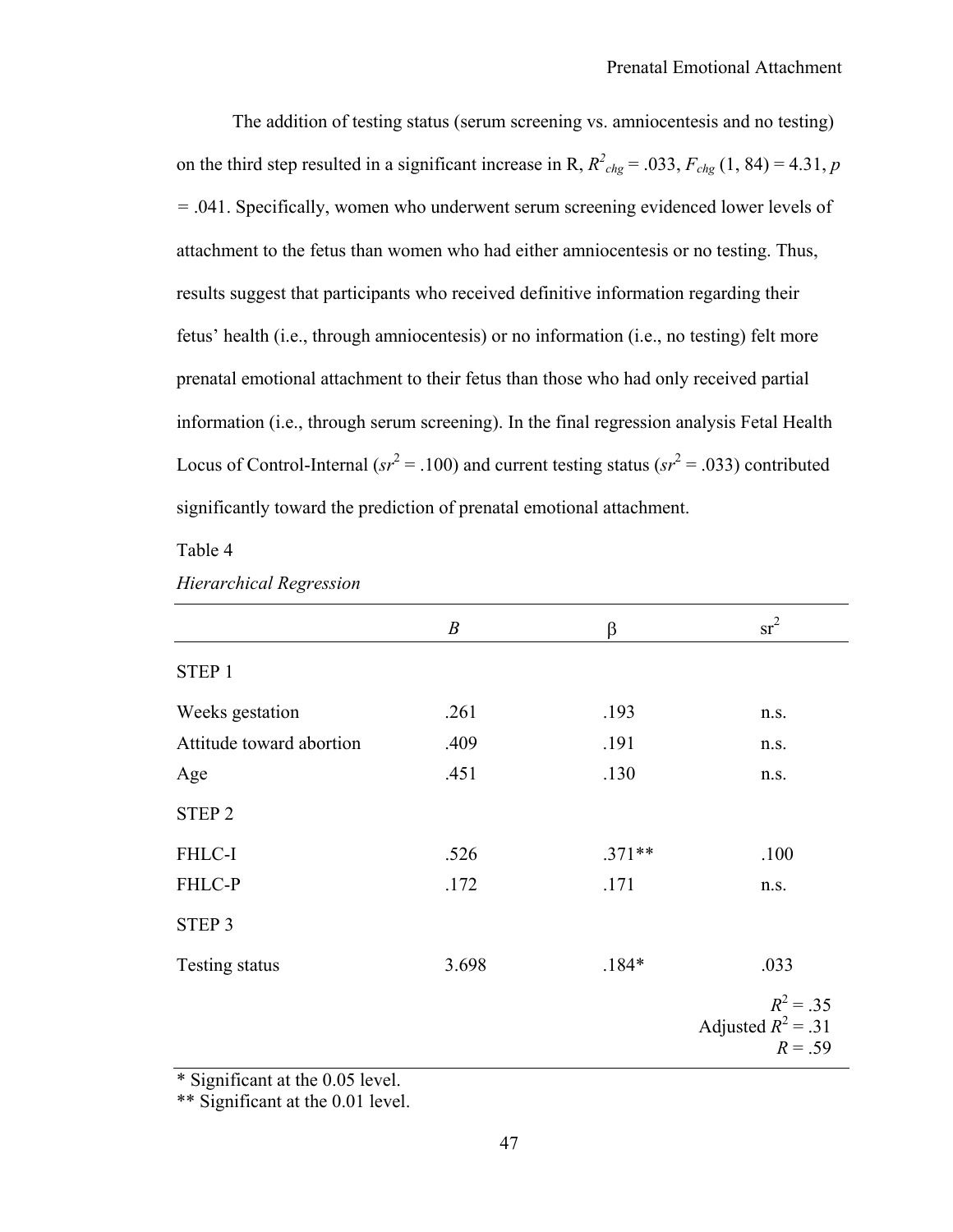# *4.3 Fetal Health Locus of Control and Prenatal Testing*

Stronger beliefs in one's own role (FHLC-I) and the role of health professionals (FHLC-P) in determining the health of one's fetus were predicted to be positively related to prenatal testing uptake. These hypotheses were not supported. ANOVAs revealed that FHLC-I scores did not differ significantly between the no testing  $(M = 42.5)$ , serum screening ( $M = 43.2$ ), and amniocentesis groups ( $M = 44.2$ ),  $F(2, 88) = .55$ ,  $p = .578$ ; and FHLC-P scores did not differ significantly between the no testing  $(M = 19.9)$ , serum screening ( $M = 18.0$ ), and amniocentesis groups ( $M = 19.1$ ),  $F(2, 88) = .30$ ,  $p = .740$ . The relationship between the role of chance/fate in determining the health of one's fetus (FHLC-C) and prenatal testing was examined in an exploratory fashion. FHLC-C scores did not differ significantly between the no testing  $(M = 30.2)$ , serum screening  $(M = 10^{-4}$ 28.7), and amniocentesis groups (*M* = 28.1), *F* (2, 88) = .33, *p* = .721.

*4.4 Other Analyses* 

# *4.4.1 Prenatal testing and attitudinal/demographic variables.* Significant between group differences were found in terms of attitude toward abortion,  $F(2, 88) =$ 3.33, *p* = .041. Less favourable attitudes toward abortion were found among participants who had not undergone prenatal testing  $(M = 9.7)$  than among those who underwent amniocentesis ( $M = 7.0$ ),  $p = .039$ . Attitudes toward abortion did not differ significantly between the serum screening group ( $M = 8.0$ ) and the no testing and amniocentesis groups. Thus, the hypothesis that those who had not undergone prenatal testing would tend to have a less favourable attitude toward abortion than those who had undergone prenatal testing was partially supported.

The hypothesis that those who had not undergone prenatal testing would tend to rate their religious beliefs as stronger than those who had undergone prenatal testing was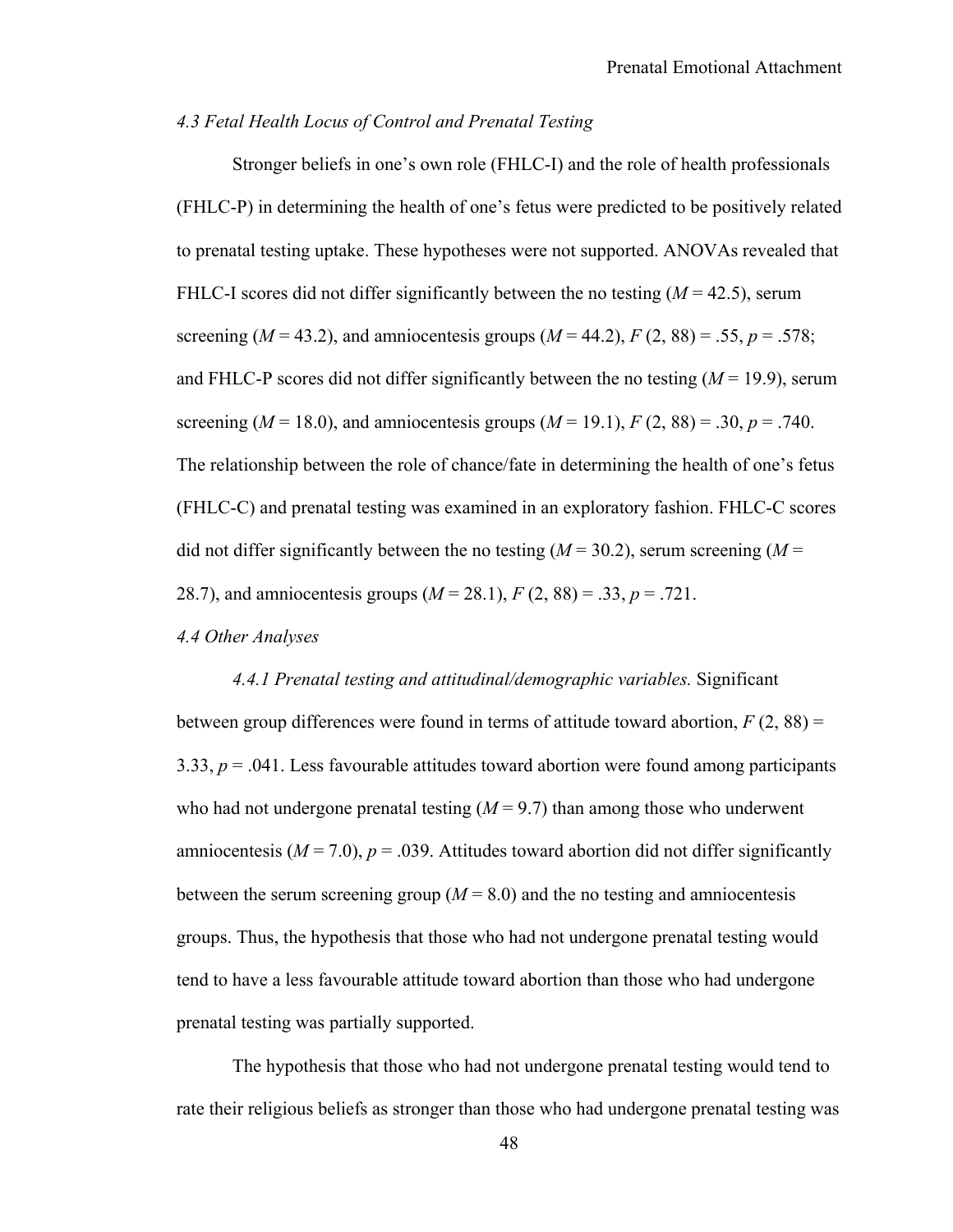also partially supported. The testing groups differed significantly in terms of their selfdefined religiosity,  $F(2, 87) = 3.27$ ,  $p = .043$ , with the no testing group having marginally stronger religious beliefs ( $M = 3.4$ ) than the amniocentesis group ( $M = 2.7$ ), *p* = .058. Religiosity did not differ between the serum screening group and both the no testing and amniocentesis groups.

Significant between group differences were also found in terms of maternal age,  $F(2, 88) = 7.17, p = .001$ . Women who underwent amniocentesis were older  $(M = 38.2)$ than either those who underwent serum screening  $(M = 36.3)$ ,  $p = .018$  or no testing (*M*  $= 35.9$ ),  $p = .001$  who did not differ significantly from one another.

Significant differences were not found between the no testing, serum screening, and amniocentesis groups in terms of gestational age,  $F(2, 88) = .15$ ,  $p = .859$ ; importance of parenting,  $F(2, 87) = 1.35$ ,  $p = .264$ ; and number of children,  $F(2, 87) =$  $.11, p = .900.$ 

*4.4.2 Reproductive history.* Seventeen participants reported undergoing prenatal testing in a previous pregnancy, 10 of whom had amniocentesis and 7 of whom had serum screening. Two participants received a diagnosis of fetal disease or disability in a previous pregnancy and both of these women terminated the pregnancy. All women who had prenatal testing in a previous pregnancy had prenatal testing again in their current pregnancy.

Seventy-seven participants completed the second version of the questionnaire, which included items regarding miscarriages and abortions. Of these participants, 12 (16%) indicated they had a previous abortion; nine participants had one previous abortion, and three participants had two or three abortions. Twenty-six participants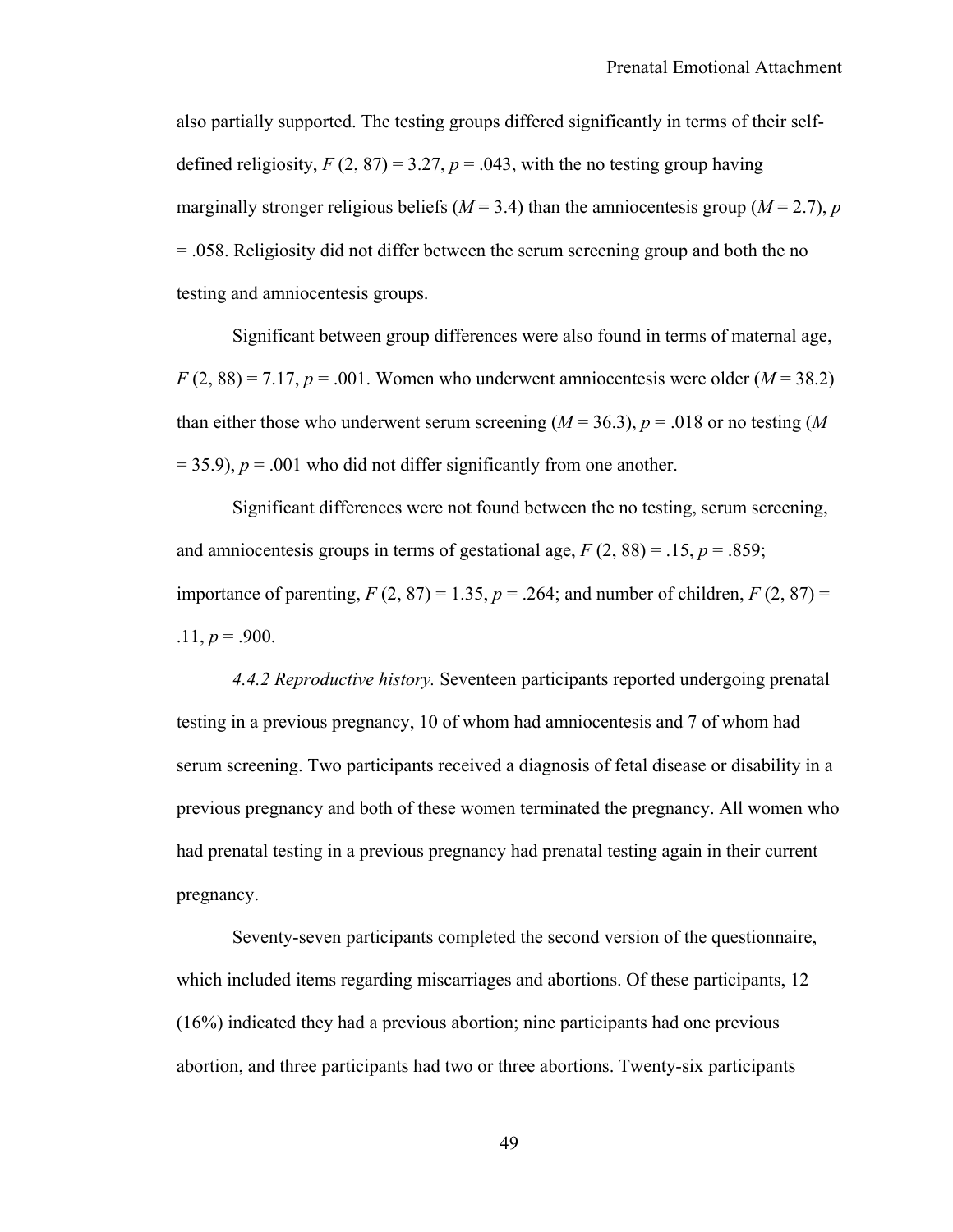(35%) indicated they had a previous miscarriage; 13 participants had one, 10 had two, and 2 had three or four miscarriages.

Two separate 2 x 3 chi-squares were used to test the relationship between reproductive history (previous miscarriage or abortion) and current testing status; no significant relationships were found,  $\chi^2$  (2, *N* = 75) = .81, *p* = .666 and  $\chi^2$  (2, *N* = 77) = .09,  $p = 0.954$ , respectively. Thus, in response to the research question regarding the impact of previous miscarriages or abortions on prenatal testing uptake, the present study failed to find a relationship between these variables.

 The research question regarding the nature of the relationship between previous miscarriages or abortions and prenatal emotional attachment produced interesting findings. Women who had previous miscarriages were found to have significantly higher PAI scores (*M* = 59.3) than those who had not (*M* = 54.4), *t* (73) = -2.19, *p* = .032. PAI scores did not differ based on whether participants had a previous abortion,  $t(75) = .43$ ,  $p = 0.672$ . The relationship between the FHLC subscales and previous unsuccessful pregnancies was examined in an exploratory fashion. FHLC-I, FHLC-P, and FHLC-C scores did not differ based on whether participants had a previous miscarriage, *t* (73) = - 0.26,  $p = .794$ ;  $t(73) = -1.02$ ,  $p = .310$ ; and  $t(73) = -1.26$ ,  $p = .213$ , respectively. FHLC-I, FHLC-P, and FHLC-C scores also did not differ based on whether participants had a previous abortion, *t* (75) = 0.15, *p* = .883; *t* (75) = -0.04, *p* = .965; and *t* (75) = 0.02, *p* = .982, respectively.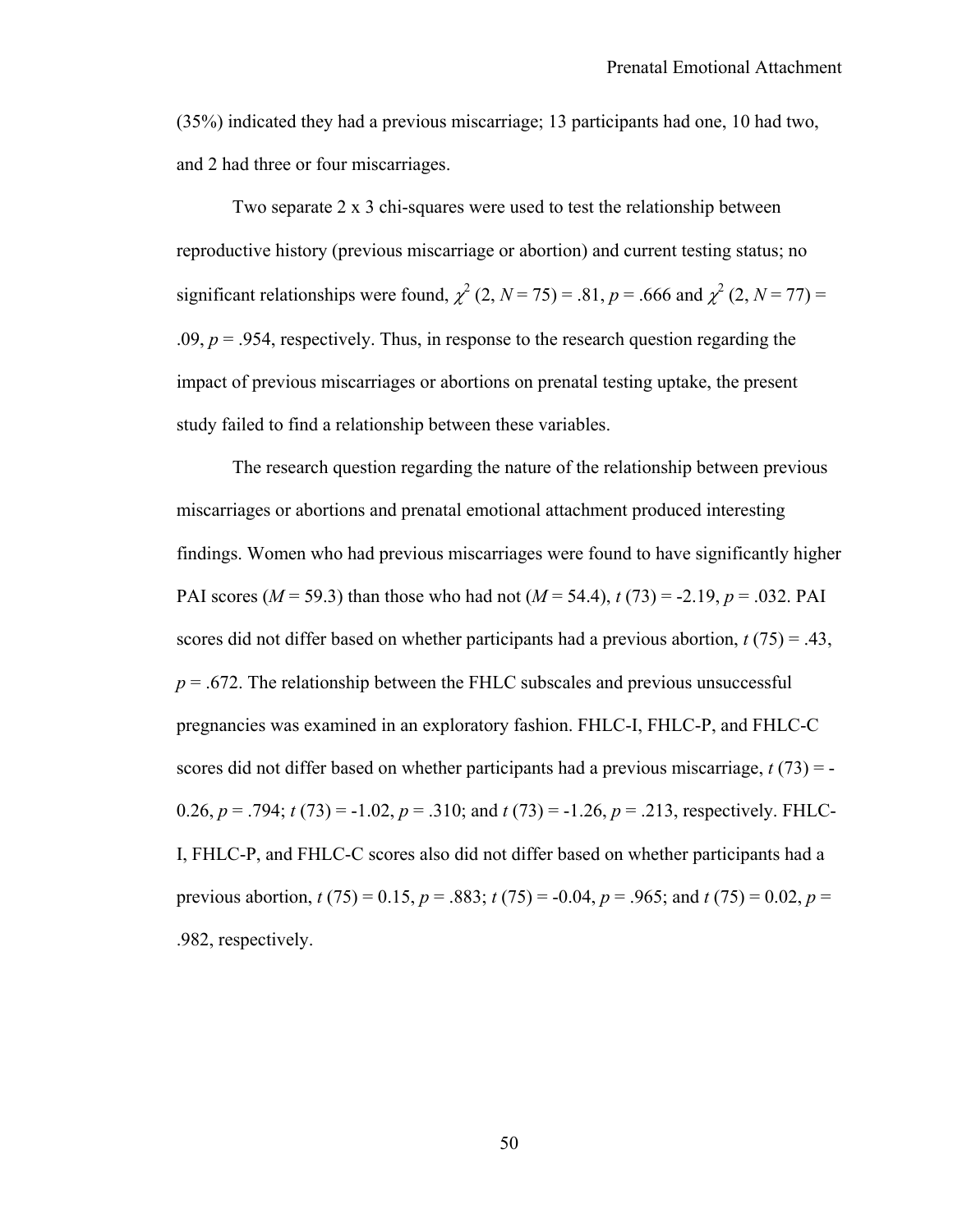#### 5. DISCUSSION

*The technological revolution in reproduction is forcing us to confront the very meaning of motherhood, to examine the nature and origins of the mother-child bond* (Katz-Rothman, 1993, p.3)

The main purpose of this study was to examine the relationship between prenatal testing status (i.e., no testing, serum screening or amniocentesis), prenatal attachment, and fetal health locus of control. Taken together, clinically relevant results emerged from the analysis of predictors of prenatal attachment in that prenatal testing status and beliefs about one's own role in determining the health of the fetus were predictive of prenatal attachment scores.

The finding that prenatal testing status was a significant predictor of prenatal emotional attachment lends additional support to the contention that prenatal testing does in fact alter maternal-fetal bonding and the experience of pregnancy. Those who underwent amniocentesis or no prenatal testing tended to exhibit stronger emotional attachment to their fetuses than those who underwent serum screening. Those who have only undergone serum screening are in the midst of what Katz-Rothman (1993) would term a "tentative pregnancy," having not received definitive information regarding the health of their fetus and therefore delaying feelings of emotional attachment. Both women who receive maternal serum screening and those who receive amniocentesis are placed in the situation of having to contemplate the possibility that their child has a disability, but serum screening does not provide the conclusive results needed to move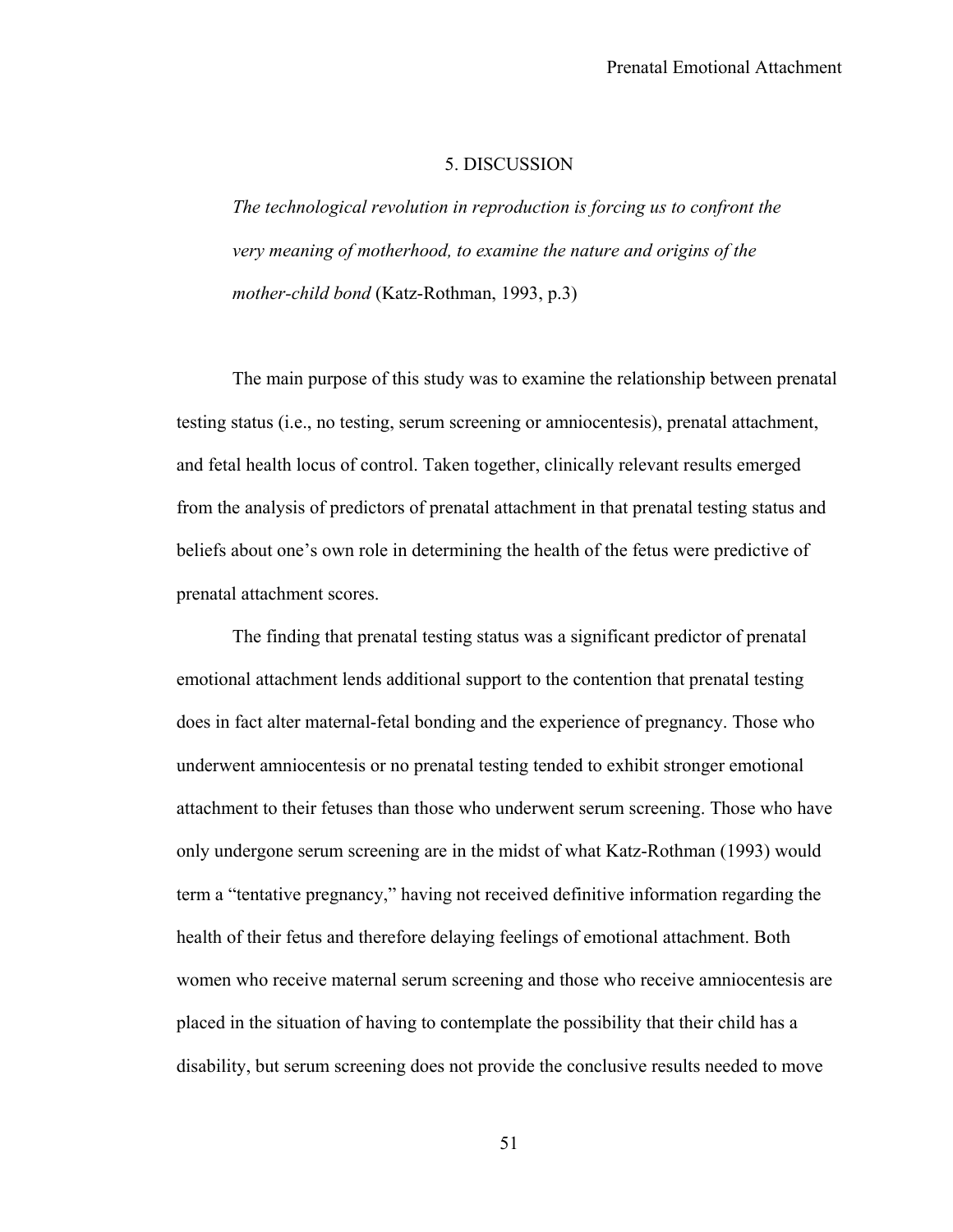women beyond the need to maintain emotional distance. Katz-Rothman states that prenatal testing has enormous repercussions for the mother-fetus relationship:

A diagnostic technology that pronounces judgments halfway through the pregnancy makes extraordinary demands on women to separate themselves from the fetus within. Rather than moving from complete attachment through the separation that only just begins at birth, this technology demands that we begin with separation and distancing. Only after an acceptable judgment has been declared, only after the fetus is deemed worthy of keeping, is attachment to begin. (p. 114)

Although amniocentesis can provide 'an acceptable judgment,' serum screening cannot supply such a declaration. Thus there is no judgment that deems the fetus worthy of keeping and so attachment is further delayed.

The present study raises the question: does undergoing only serum screening have long-term repercussions for the mother-fetus relationship? The questionnaire did not include an item that asked whether women were in receipt of their test results, but judging by the average gestational age, both participants who underwent serum screening and those who underwent amniocentesis would have received results prior to completing the questionnaire. Therefore, given that these women were still exhibiting a lower level of prenatal bonding and gestational age was controlled for across the three testing groups, there may be post-result implications for women who choose not to proceed with more invasive forms of prenatal testing (i.e., amniocentesis). If low levels of prenatal attachment persist post-serum screen result, this has much larger implications for the field of obstetrics than if levels approach those of the other groups once results are received. Undergoing serum screening may have serious negative consequences for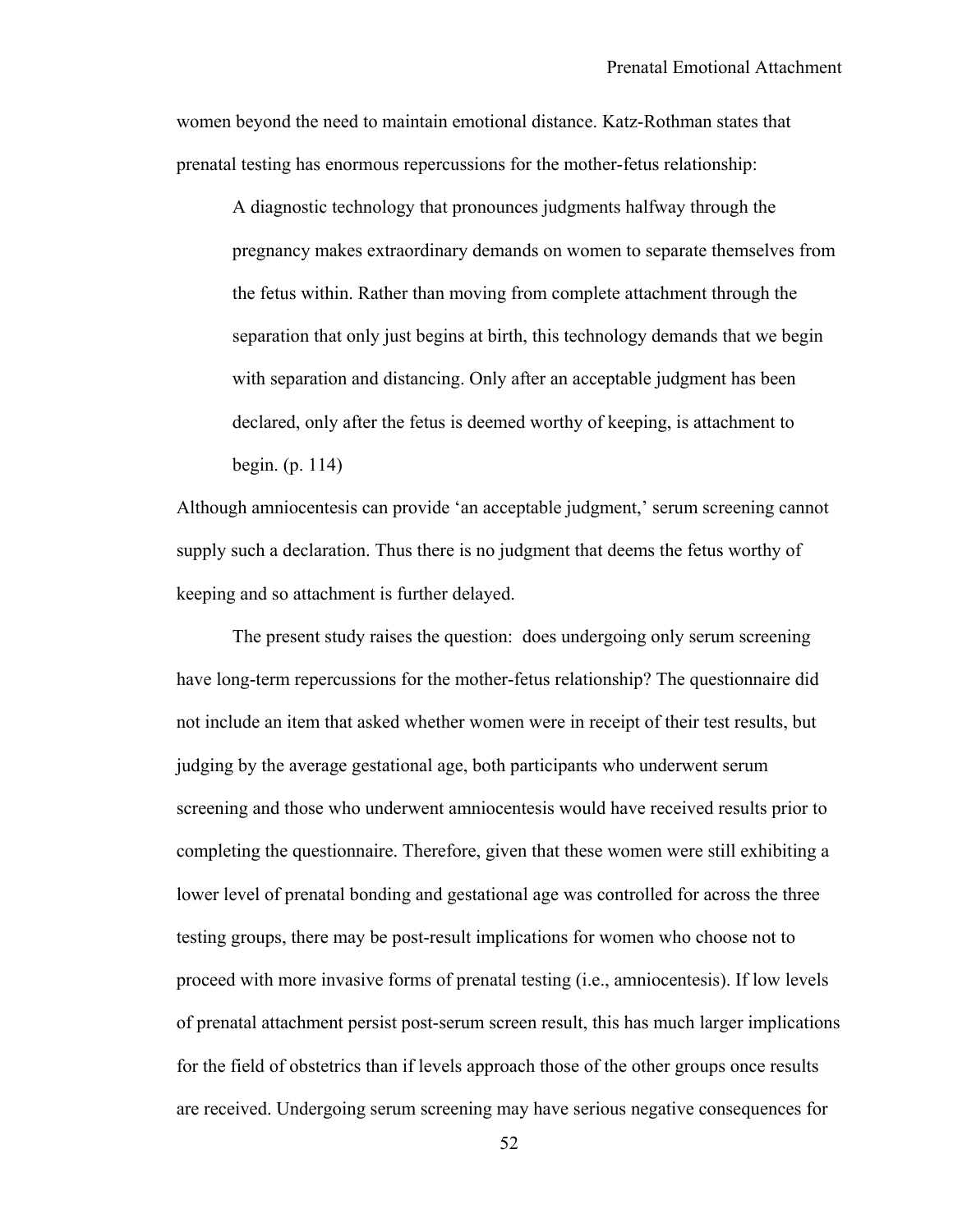the prenatal attachment experience, and perhaps for future mother-infant attachment. Having undergone only serum screening, women are left with uncertain and partial information. Further research is required to determine how long into pregnancy these effects persist, and whether there are implications for the mother-infant bond and for bonding in subsequent pregnancies.

Feelings of personal control over the health of one's fetus were also predictive of prenatal bonding; women who felt personal control over the health of their fetus were more likely to begin to build a close, affective relationship with their fetus during pregnancy. Perhaps feelings of self-efficacy as reflected by an internal locus of control extend beyond the "fetal health" sphere, and into one's ability to interact with the baby while in utero.

Relationships between traditional measures of "adult attachment" and locus of control have been suggested, but little empirical evidence of the association exists. Ainsworth (1991, as cited in Crowell & Treboux, 1995) suggests that secure attachment relationships in adult life facilitate competence and mastery outside the relationship. Weiss (1982, p. 173, as cited in Crowell & Treboux, 1995, p. 298) suggests "that attachment figures in adult life need not be protective figures, but rather they can be seen as 'fostering the attached individual's own capacity for mastering challenge'" (p. 173). These statements are suggestive of a relationship between secure attachment and internal locus of control, both of which may be viewed as promoting resilience. This suggests that maternal-fetal attachment would facilitate feelings of personal control over the pregnancy.

In addition to internal fetal health locus of control, a positive correlation was also found between powerful others fetal health locus of control and prenatal attachment.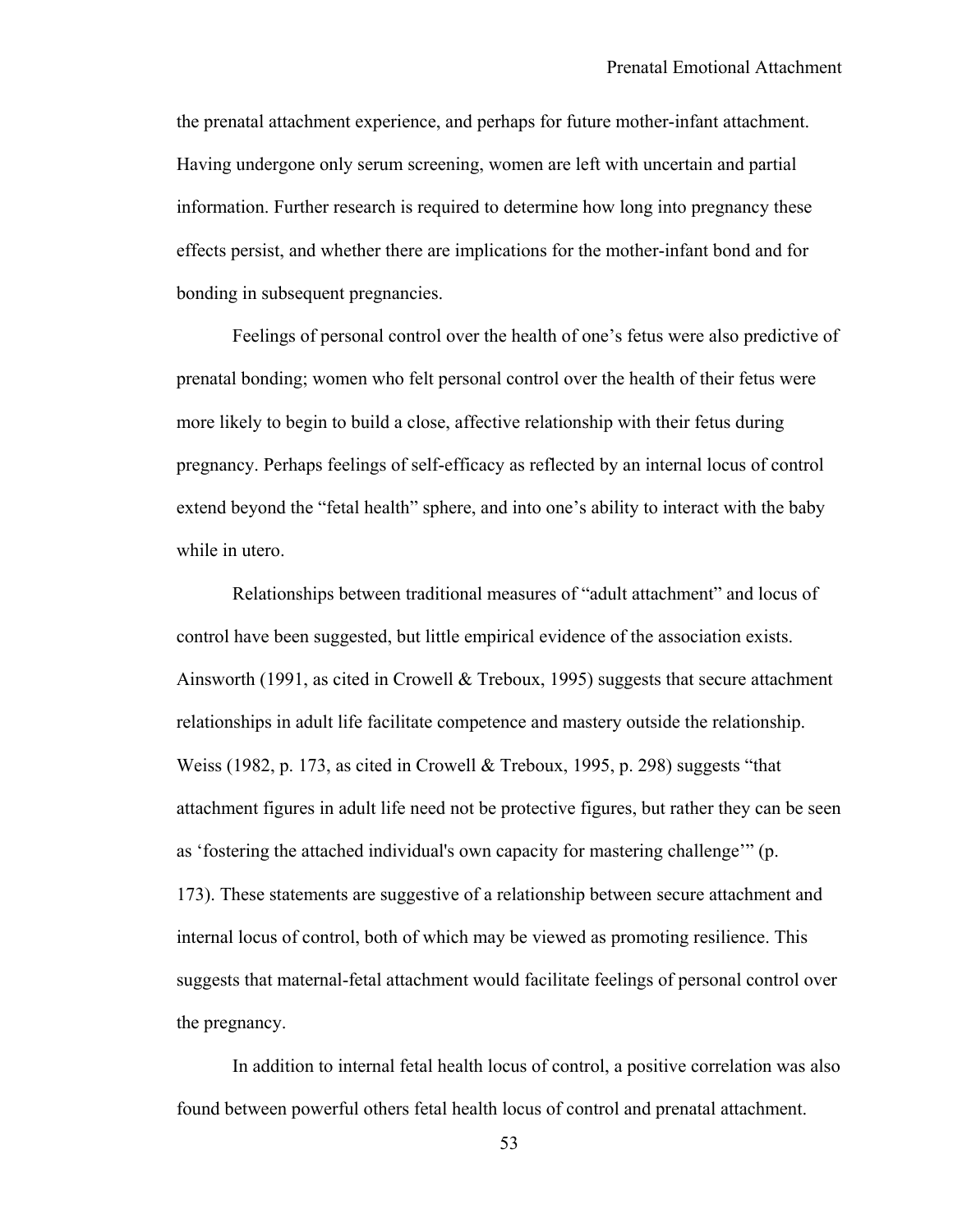However, it is important to note that FHLC-P was only marginally predictive of attachment in the regression after gestational age, attitude toward abortion, and maternal age had been controlled for. Past research has found that both prenatal attachment and internal and powerful others FHLC correlate with healthier lifestyles during pregnancy (Attachment: Condon, 1988; Lindgren, 2001; FHLC: Haslam et al., 2003; Labs & Wurtele, 1986; Stewart & Streiner, 1994, 1995; Walker et al., 1999). Condon (1986) suggests that women who feel less emotional attachment to their fetus may have more difficulty subjugating their own needs to those of their fetus. The items on the FHLC-I subscale reflect personal practices that by their very nature reflect subjugation of personal needs over those of the pregnancy/fetus, or at least an expenditure of effort. For example, if one were to acknowledge that dietary practices affect the health of the baby, this would likely necessitate ensuring health dietary practices during the pregnancy. Women who are less attached to their fetus may have more difficulty following through on these pregnancy-related health practices, and thus may place more emphasis on the role of powerful others and chance on determining the outcome of their pregnancy.

Contrary to expectations, the FHLC subscales did not exhibit significant relationships with prenatal testing. This result was surprising in that the FHLC-I, in particular, has been linked to many pregnancy-related health behaviours. The lack of findings with regard to FHLC-I is likely due to the poor reliability the measure exhibited in the present study (see section 5.1.3 for a psychometric analysis). As well, the FHLC scale has not been used extensively, and likely requires additional work to ensure adequate psychometric performance. Further research is needed to determine whether a relationship exists between fetal health locus of control and prenatal testing status.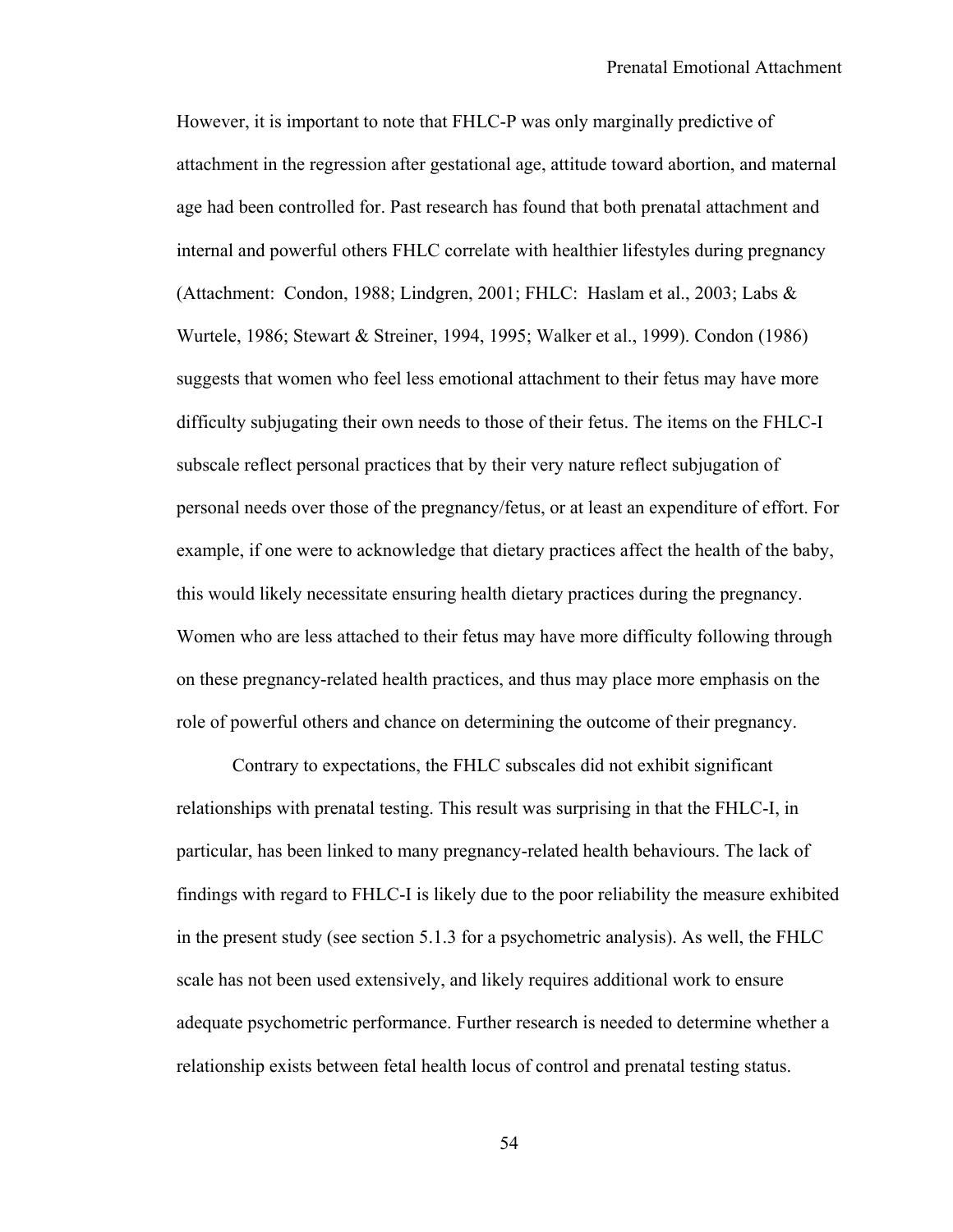In the present study, participants who had a previous miscarriage were found to have increased prenatal emotional attachment, which suggests that women who have had a miscarriage are more heavily invested in subsequent pregnancies. This finding was of particular interest because past literature would suggest that these women should either have lower levels of prenatal attachment (Armstrong & Hutti, 1998), or that attachment should not differ between the groups (Armstrong, 2002). Theory would suggest that women who have had miscarriages would delay bonding, much like those waiting for prenatal testing results. Of the 120 women interviewed by Katz-Rothman (1993), only 13 did not feel fetal movement until after the eighteenth week of pregnancy. Eleven of these women were awaiting amniocentesis results. One of the other women had experienced a miscarriage in the fifth month of pregnancy during the previous year, and the other had spent eight and a half years trying to get pregnant and stated, "I don't think I'll really believe this is for real until I'm holding the baby" (p. 105). These results support the contention that women who have had previous miscarriages experience 'tentative pregnancies,' and thus delay maternal-fetal bonding. Therefore, the present study's finding of increased attachment among women who have had previous miscarriages conflicts with previous research and theory. Thus, this finding requires replication to determine whether women who have had previous miscarriages are in fact more invested, and thus more bonded in their subsequent pregnancies, or whether the results were spurious.

## *5.1 Limitations*

*5.1.1 Sample homogeneity and other demographic characteristics.* Ninety-three percent of the sample were Caucasian and 96% of the sample were married or common law. Therefore, further research is required to determine whether the effects observed in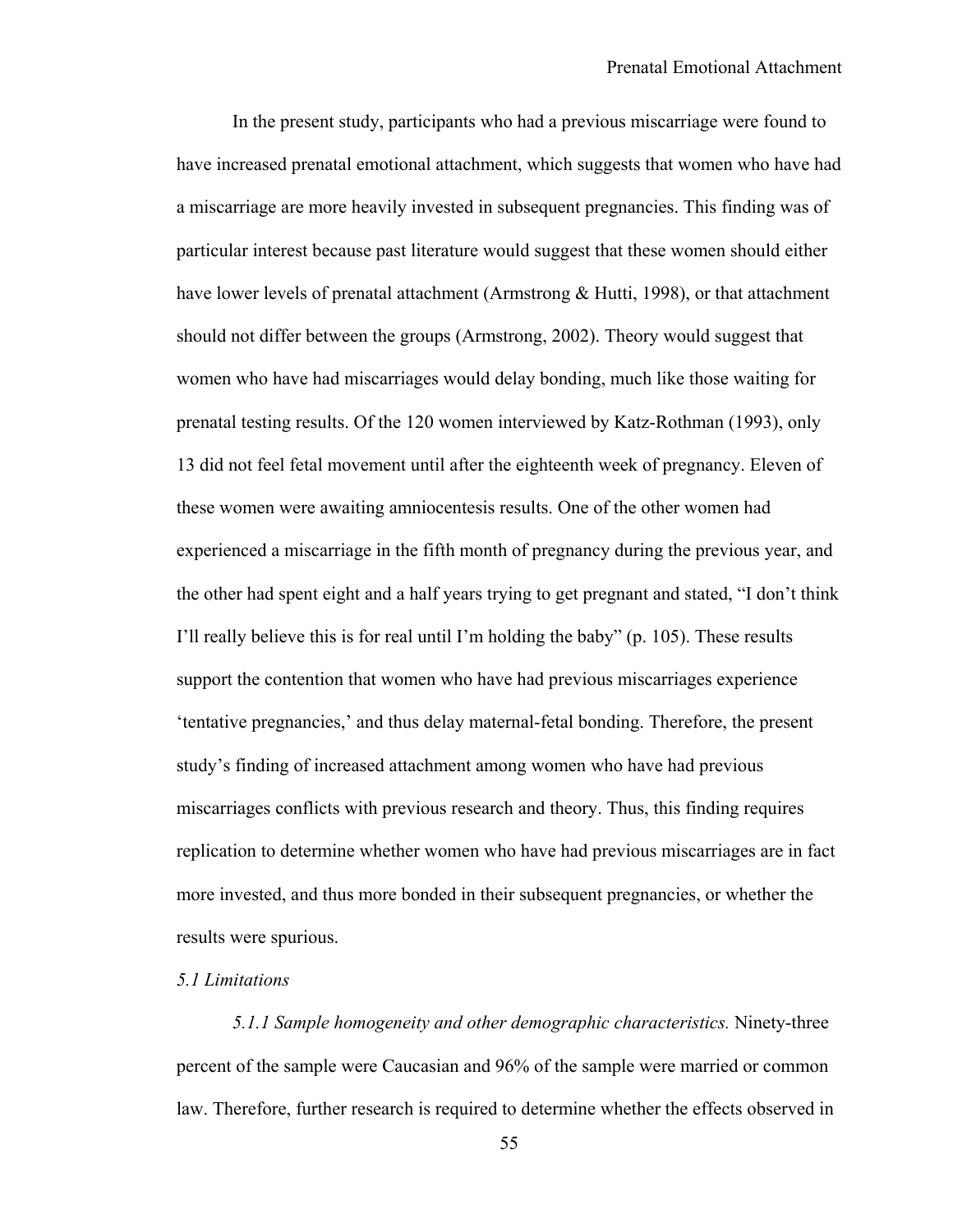the present study would hold across marital status groups (e.g., single, divorced/ separated, and widowed) and ethnic/cultural groups.

Demographic information was not collected regarding the socio-economic status of participants. Thus, future research is required to determine whether the observed results vary according to income, education, and employment status of participants.

*5.1.2 Lack of method of recruitment tracking.* Due to the shift in methodology, some women self-selected for participation and some were recruited by their physicians. As both methodologies allowed for women to submit their completed survey by mail, the researchers were unable to track which women were recruited by each respective methodology. A comparison of participants recruited via each respective methodology on key variables, such as age, gestational age, PAI scores, and scores on each respective FHLC subscale would have provided evidence regarding the similarity (or lack of) of the two groups.

*5.1.3 Fetal Health Locus of Control – internal reliability.* An aim of the present research was to provide additional evidence of the reliability of the FHLC subscales and the PAI. The PAI achieved a high level of reliability, and construct validity was evidenced by the significant positive correlation between PAI scores and gestational age. However, the FHLC subscales did not fare as well. The FHLC-C and FHLC-P achieved reasonable levels of reliability, while the reliability FHLC-I was low.

Due to the low Cronbach's alpha value found for the FHLC-I, an item analysis was performed. All items on this subscale had sufficient positive corrected item-total correlations, ranging from .30 to .57. All inter-item correlations were positive. As well, deletion of any of the items would result in a decrease in the reliability of the total scale. Thus, the low reliability seems to be unrelated to individual item properties. The low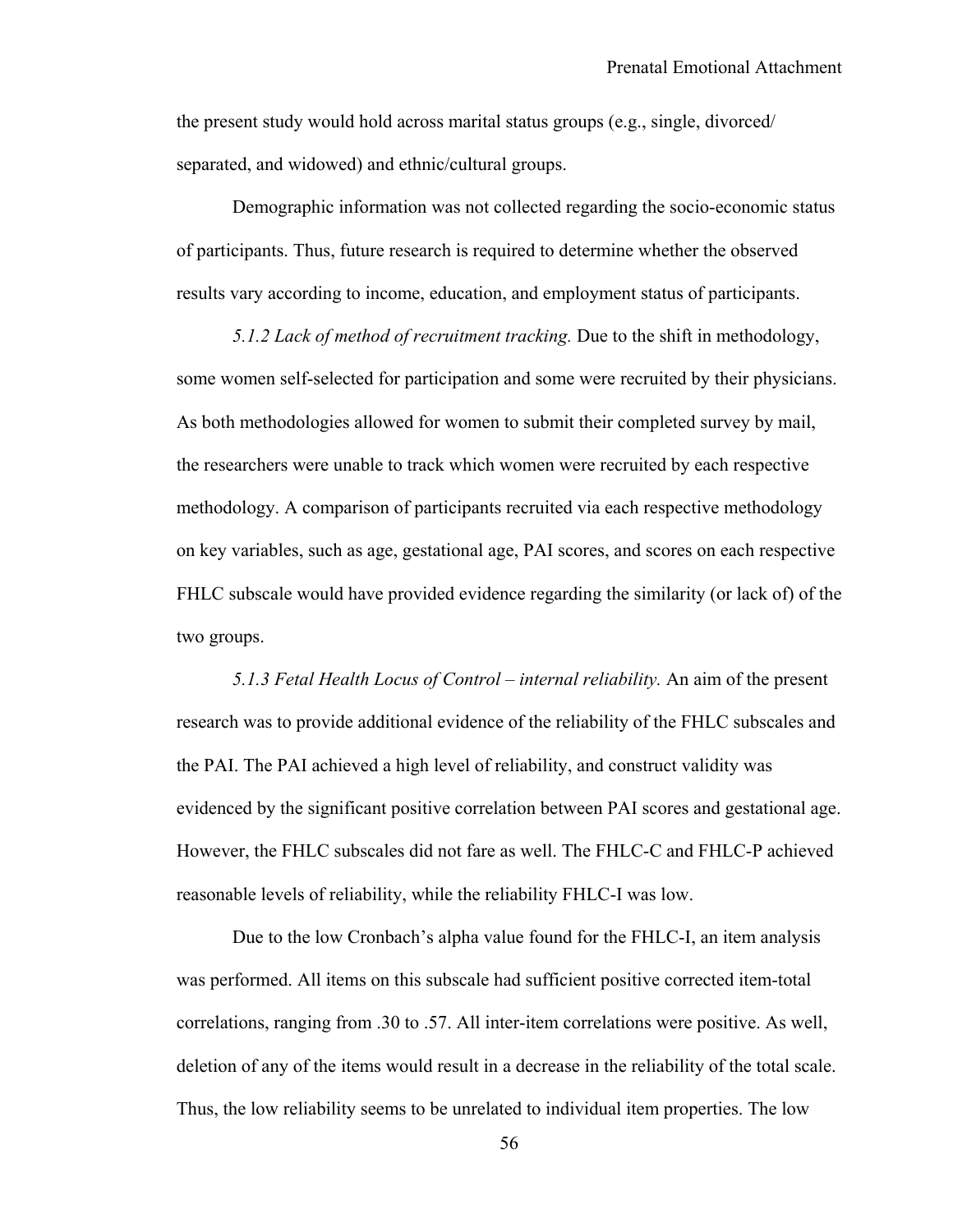reliability found within the present study is either an abnormally low result found by chance, or an actual psychometric shortcoming of the FHLC-I subscale. The latter is quite possible, as there is a scarcity of studies that have examined this scale's psychometric properties using pregnant women. Even the article that reports on the development and validation of the scale (Labs & Wurtele, 1986) fails to report reliabilities for the pregnant women who completed the measure; rather the article reports reliabilities for the initial sample of introductory psychology class whose responses were used for item selection.

# *5.2 Future Research*

*5.2.1 Measurement of prenatal emotional attachment.* Sluckin, Herbert, and Sluckin (1983) criticize the measurement of mother-to-infant attachment on the grounds that it has not been measured using multiple criteria. The same criticism may easily be levelled against the maternal-fetal attachment literature. Muller (1993) examined the concurrent validity of the PAI against the MFAS (another scale measuring maternal-fetal attachment; Cranley, 1981). Further exploration is needed in terms of the association between closed-ended scales and qualitative measurement of prenatal attachment. Laxton-Kane and Slade (2002) suggest that qualitative studies may assist in further development of prenatal attachment as a construct, which would in turn lead to improvements in the quantitative measurement tools. Another potential means of prenatal attachment measurement triangulation is third party reports. For example, Siddiqui et al. (1999) correlated midwives' ratings of overall prenatal attachment with PAI scores. There may also be some utility in considering observational measures of prenatal attachment.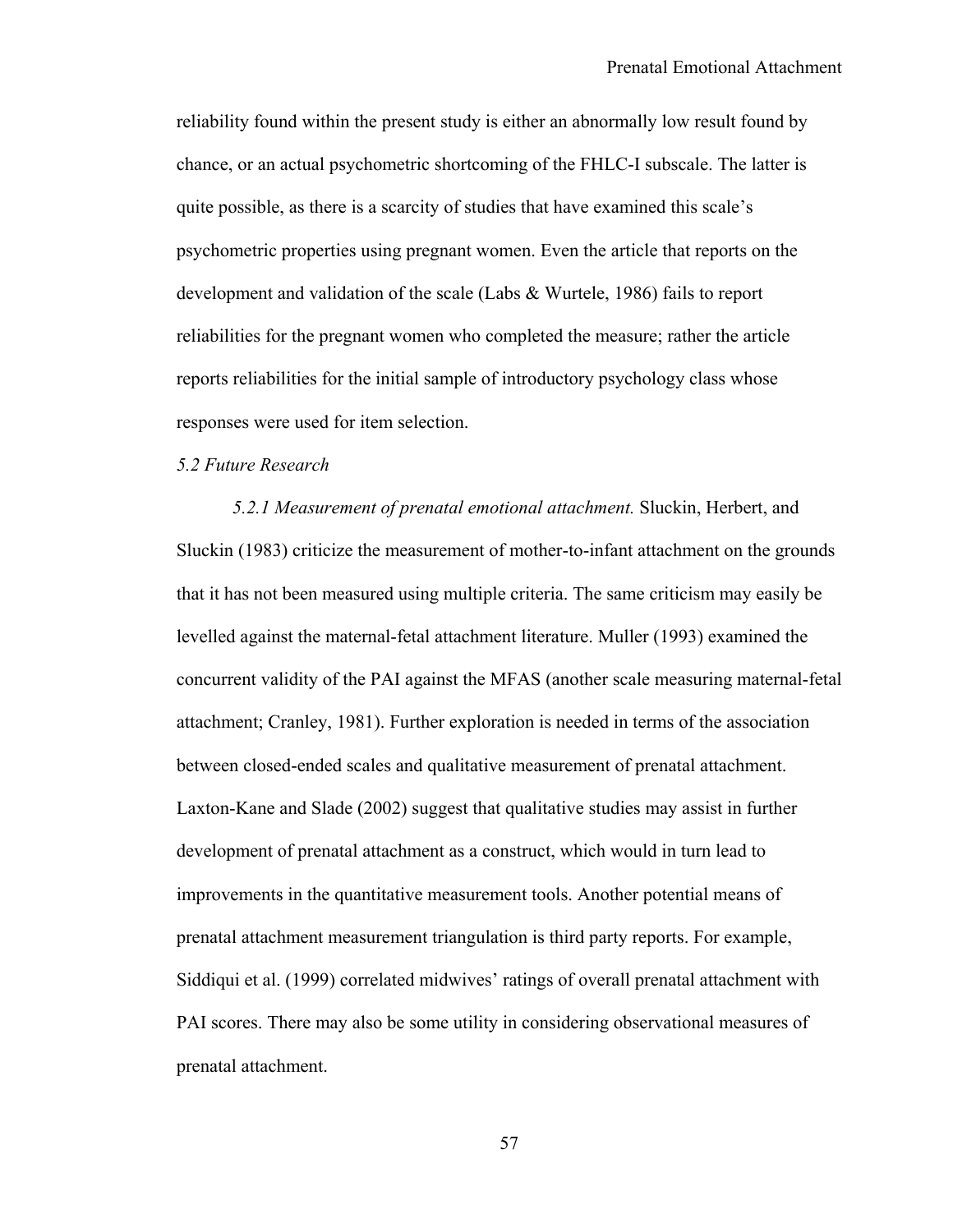*5.2.2 Longitudinal research.* Although research has established that prenatal attachment is positively correlated with gestational age (Armstrong, 2002; Condon, 1985; Damato, 2000; Lindgren, 2001), few have tracked attachment longitudinally over the course of pregnancy (Bloom, 1995; Caccia et al., 1991; Grace, 1989). Grace's article focused solely on the nature of the increase in maternal-fetal attachment across gestation. Bloom also focused on the nature of the increase, but in addition, incorporated a post-natal attachment measurement into her study. Caccia et al. evaluated bonding at pre- and post-PDT result. Doan and Zimerman (2003) suggest that the development and interaction of a variety of constructs that may be pertinent to prenatal and postnatal attachment should be studied from prior to pregnancy through to the postnatal period. They suggest that cognitive skills to formulate abstractions, emotional skills, and attachment to one's own parents should be investigated prior to pregnancy; that life style changes, fantasies about the fetus/child, internal representations of the fetus, and prenatal attachment be investigated during pregnancy; and that the development of attachment promoting behaviours and postnatal attachment, congruence between the fantasy and reality baby, maternal sensitivity to the infant's cues, and maternal attunement to the infant's affect regulation be examined after birth. Longitudinal studies that both examine an increased number of variables and gather data at an increased number of intervals are needed in order to expand knowledge regarding the factors that predict and impact prenatal emotional attachment at the various stages of pregnancy. Currently, it is not known whether the impact of prenatal testing on prenatal attachment has lasting effects post-result, post-partum, and in subsequent pregnancies.

*5.2.3 Relationship between pre- and post-natal attachment.* It is surprising how few studies have compared prenatal and postnatal maternal-fetus/infant attachment.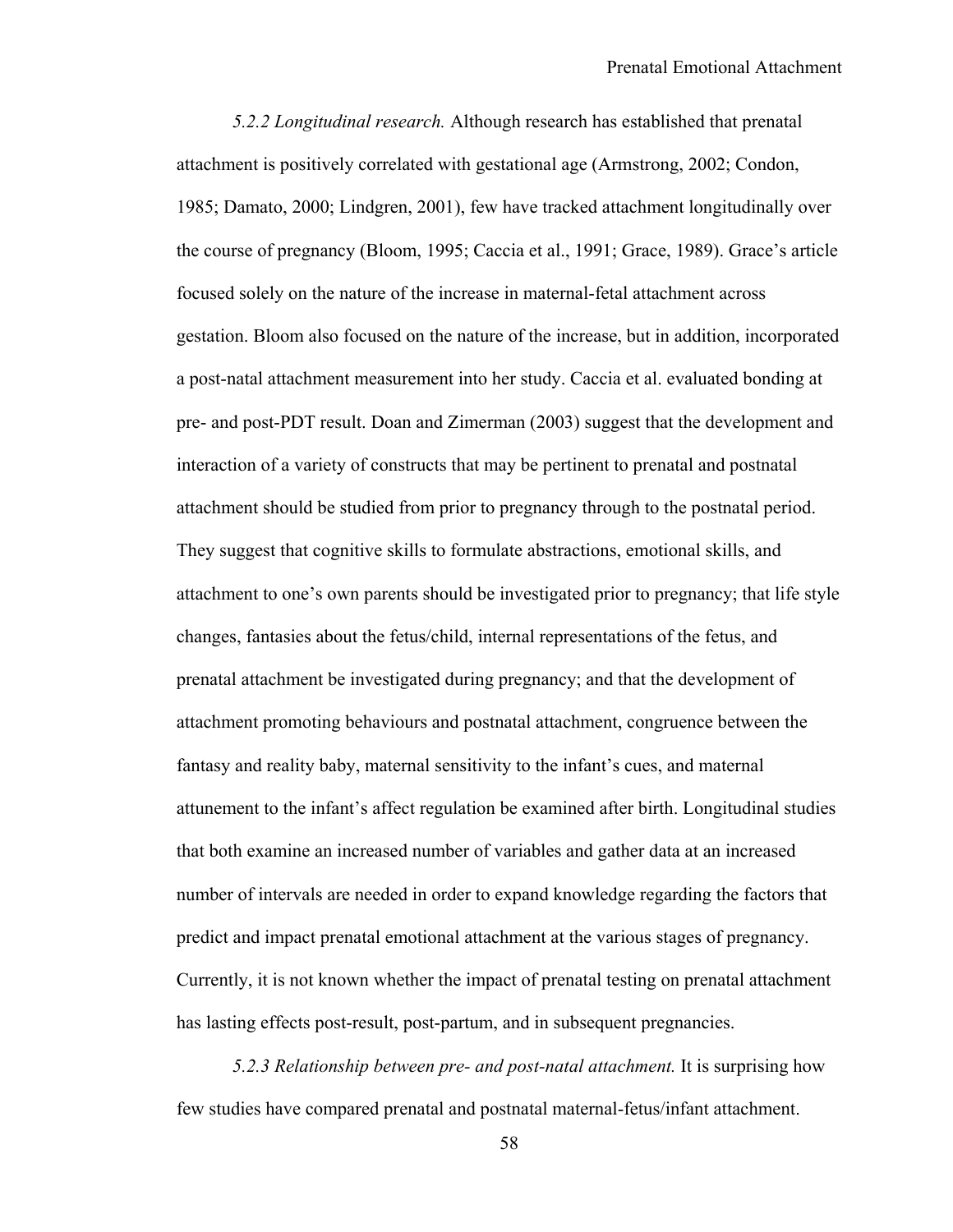Even more surprising is the failure of these studies to use traditional measures of postnatal attachment. In order for the concept of prenatal attachment to become more widely accepted, it is necessary for studies to establish the construct's association with postnatal attachment, and to do so using measures used by mainstream attachment researchers.

Muller (1994), for example, created her own measure of postnatal maternalinfant attachment (the Maternal Attachment Inventory, MAI) in order to "avoid the confusion that is sometimes generated when scores from a questionnaire are correlated with scores from observing behaviors" (Muller, 1996, p. 163). The MAI is focused on the feelings, thoughts, and actions of mothers toward their infants, and thus easily lends itself to comparison with the PAI, which examines women's feelings toward their fetuses. During construction of the MAI, Muller correlated the new measure with "How I Feel About the Baby Now" (Leifer, 1977), the first subscale of the Maternal Separation Anxiety Scale (Hock, McBride, & Gnezda, 1989, as cited in Muller, 1994), and the Maternal Attitudes and Maternal Adjustment Scale (Kumar, Robson, & Smith, 1984, as cited in Muller, 1994). These measures are, no doubt, important to establish the nomothetic network of constructs linked to attachment, but none of these questionnaires measure attachment and therefore cannot provide evidence of concurrent validity or of the relationship between Muller's conceptualization of attachment and traditional attachment measures.

In terms of mainstream attachment measures, it is likely that PAI scores would be more strongly related to measures of adult attachment than to measures of childmother attachment. Measures of child-mother attachment (e.g., Attachment Behavior Qset, Ainsworth's Strange Situation) focus on the attachment of infants to their mother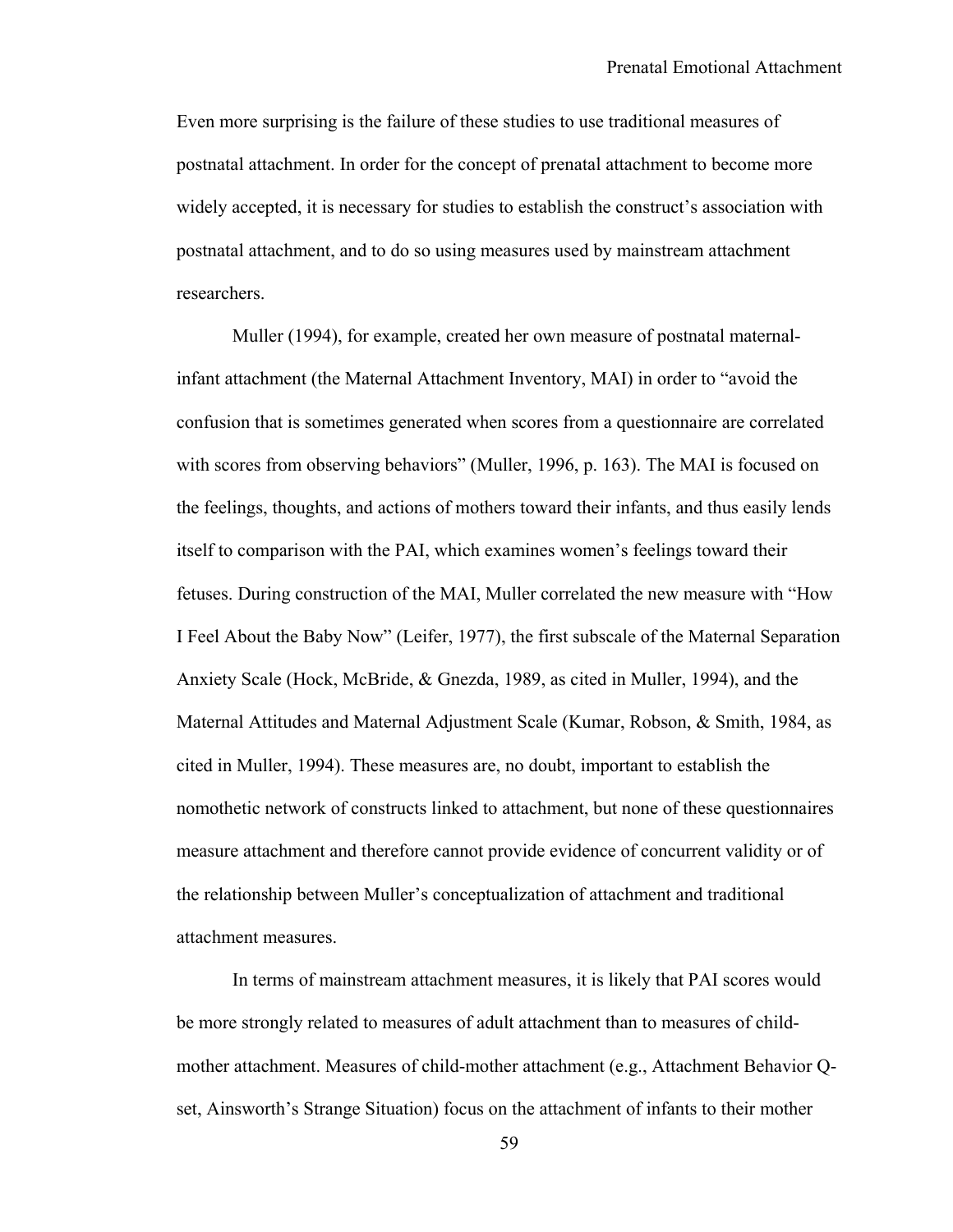figures (Ainsworth, Blehar, Waters, & Wall, 1978), whereas measures of adult attachment classify adults in terms of attachment styles (e.g., Adult Attachment Interview [AAI], Main & Goldwyn, 1994, as cited in Crowell & Treboux, 1995). Research has shown that maternal attachment styles are associated with their behaviour toward their infants. For example, more securely attached mothers have been found to be more responsive, sensitive, and understanding to their infants at one and two years of age (Grossman, Fremmer-Bombik, Rudolph, & Grossman, 1988, as cited in Crowell & Treboux, 1995). The PAI focuses on a mother's attachment toward her fetus, and thus it is likely that her own attachment style would impact on her relationship with her fetus. A preliminary study suggests that this is in fact the case. Mikulincer and Florian (1999) found that securely attached women were strongly attached to their fetus from early in the pregnancy, and tended to report using support seeking as a coping strategy. Women with an avoidant attachment style showed weak attachment to the fetus in the first and last trimester and stronger prenatal attachment in the second trimester, and reported using distancing as a coping strategy. Women with an anxious-ambivalent attachment style showed a gradual increase in attachment throughout the pregnancy, and reported using an emotion-focused coping style.

Maternal attachment styles have also been associated with child attachment status. For example, Ward & Carlson (1995) found that prenatal AAI classifications of adolescent mothers predicted maternal sensitivity assessed at three and nine months and child attachment status at 15 months. In a meta-analysis of adult attachment measures, Crowell and Treboux (1995) report that most studies find approximately an 80% correspondence between parental AAI classifications and infant Strange Situation classifications. Assuming maternal attachment styles are associated with maternal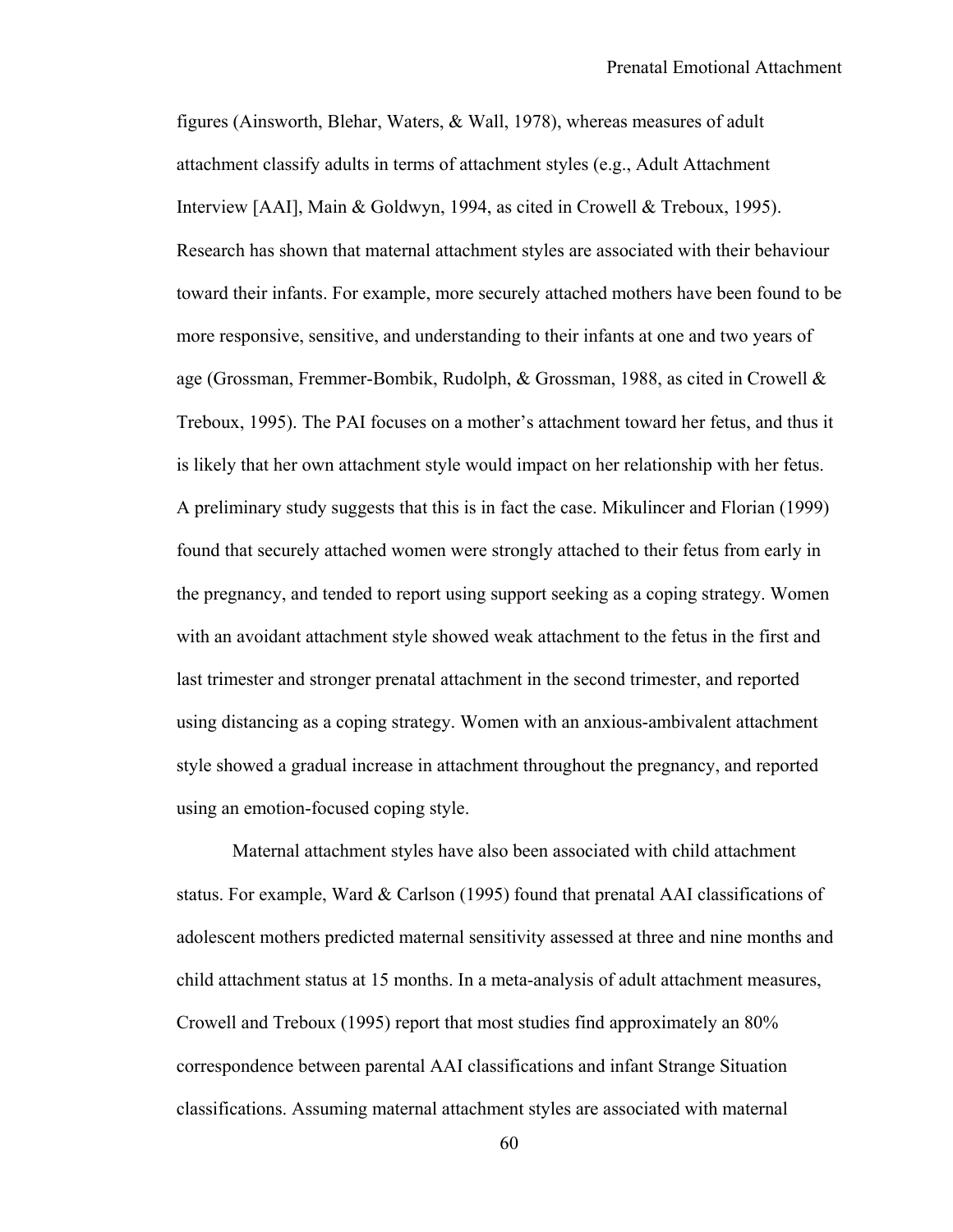prenatal attachment, maternal prenatal attachment may predict child attachment status. Further research is necessary to determine whether such relationships exist, and if so, the nature of the associations between the variables. In order for prenatal attachment to gain wider acceptance outside of the nursing literature, it is imperative that better-established measures of postnatal attachment be utilized to assess the relationship between pre- and post-natal attachment.

*5.2.4 Prenatal attachment, fetal health locus of control, and health practices.* It is possible that the relationship between prenatal attachment and internal FHLC is merely due to their mutual correlation with health care practices. Future research is needed to determine whether the relationship between FHLC and prenatal emotional attachment exists independent of health practices during pregnancy. Measures of health practices during pregnancy that could be used as a control include the Health Practices Questionnaire (HPQ; Lindgren, 2001) and the Self-Care Inventory (Pardine, n.d., as cited in Walker et al., 1999). The former questionnaire is designed to measure both positive and negative pregnancy-related health practices such as healthy eating, getting adequate sleep, and smoking and alcohol use. The latter questionnaire measures a broader range of both positive and negative health behaviours, but is not specifically intended for pregnant populations.

Examining the predictive value of prenatal attachment and FHLC on health practices during pregnancy would be of inherent value for health practitioners, and for those designing interventions for promote healthy behaviours among pregnant women. As noted by Stewart and Cecutti (1993), a woman who believes that her behaviour has little effect on the health of her fetus, and rather that it is controlled by chance, will have low motivation to change maladaptive health-related behaviours. Therefore, initiatives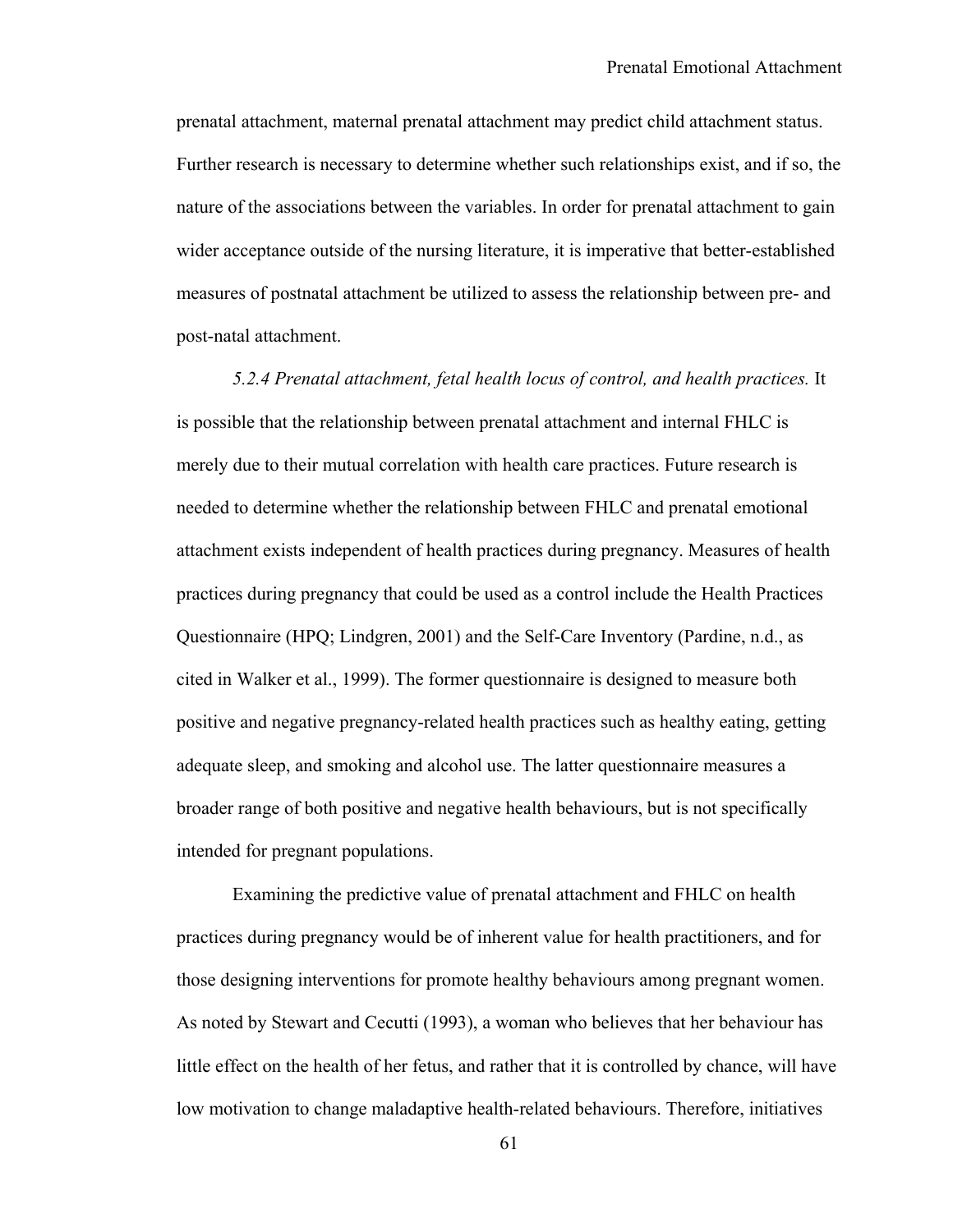designed to encourage health practices during pregnancy would require a different focus for women high in FHLC-C than for those who simply require information regarding what behaviours are and are not recommended. Additionally, messages delivered by a health practitioner may have more resonance and credibility with women who feel "powerful others" control the health of their fetus.

#### *5.3 Implications*

The experience of pregnancy is not only one of the most major events in a woman's life, but also an important period for building the foundation for the future mother-child relationship. It has become increasingly evident in recent years that medical technology has an indelible impact on the psychosocial experience of pregnancy, and the findings of the present study suggest that serum screening may be even more detrimental to bonding than amniocentesis. As serum screening is poised to become a standard component of prenatal care, it would be prudent to proceed with caution. Additionally, the present study's finding that internal locus of control is positively related to maternal-fetal attachment underscores the importance of encouraging women to appreciate their own critical role in determining the fetus' health. Prenatal testing protocols should integrate these findings so that physicians and women are aware of the potential influences on prenatal emotional attachment, and the psychosocial consequences of prenatal screening.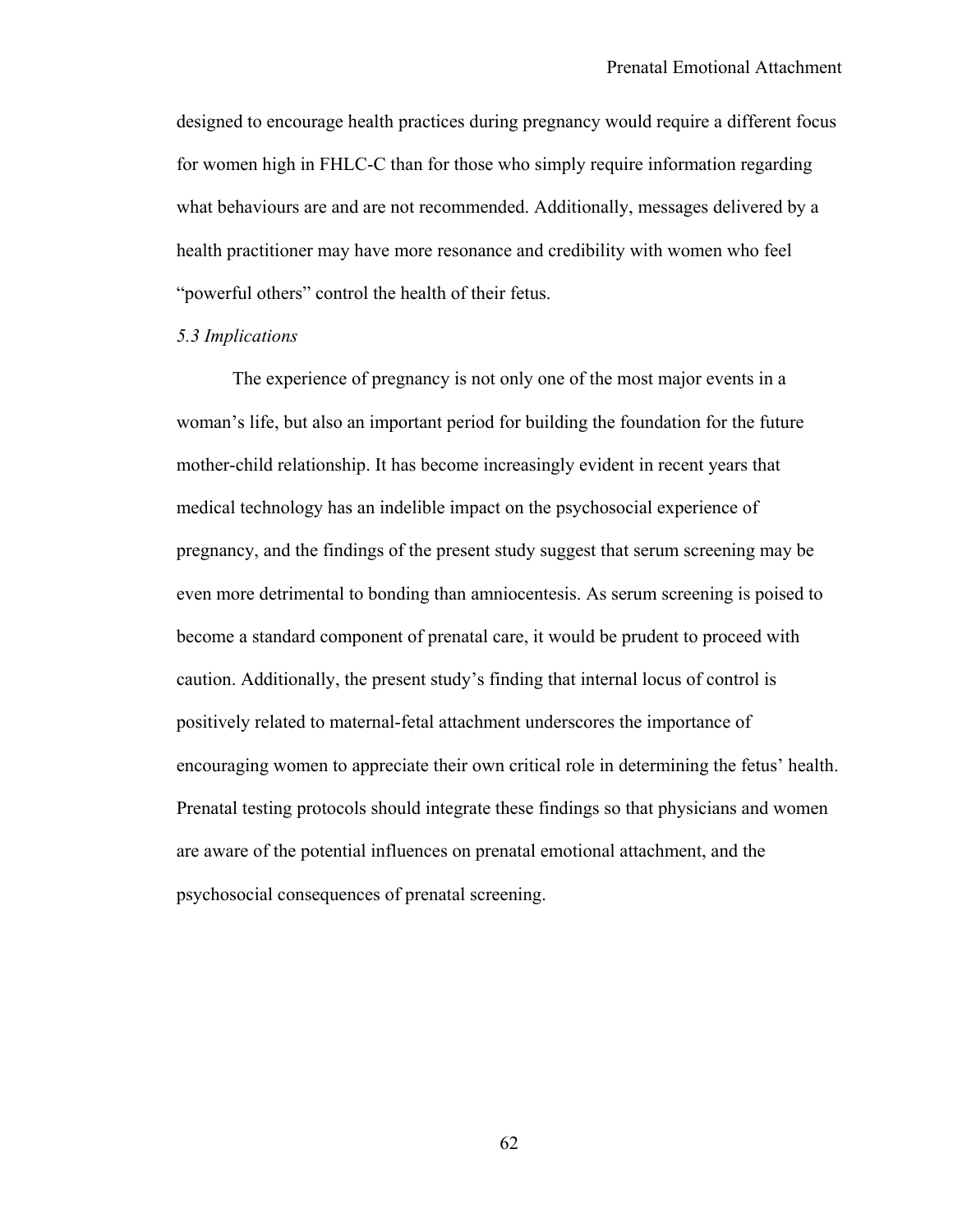#### 6. REFERENCES

- Ainsworth, M. D. S., Blehar, M. C., Waters, E., & Wall, S. (1978). *Patterns of attachment: A psychological study of the strange situation.* Toronto: John Wiley & Sons.
- Anderson, J. C. (1995). Amniocentesis, chorionic villus sampling and fetal blood sampling. In R. J. Trent (Ed.), *Handbook of prenatal diagnosis* (pp. 58-79). New York: Cambridge University Press.
- Armstrong, D. S. (2002). Emotional distress and prenatal attachment in pregnancy after perinatal loss. *Journal of Nursing Scholarship, 34,* 339-345.
- Armstrong, D., & Hutti, M. (1998). Pregnancy after perinatal loss: The relationship between anxiety and prenatal attachment. *Journal of Obstetric, Gynecologic, and Neonatal Nursing, 27,* 183-189.
- Bassett, K. (2000). *Triple-marker screening in British Columbia: Current practice, future options* (BCOHTA 00:14T). Vancouver: British Columbia Office of Health Technology Assessment, The University of British Columbia (Final report made to: The Minister's Advisory Council on Women's Health).
- Berryman, J. C., & Windridge, K. C. (1996). Pregnancy after 35 and attachment to the fetus. *Journal of Infant and Reproductive Psychology, 14,* 133-143.
- Bielawska-Batorowicz, E. (1993). The effect of previous obstetric history on women's scores on the Fetal Health Locus of Control Scale (FHLC). *Journal of Reproductive and Infant Technology, 11,* 103-106.
- Bloom, K. C. (1995). The development of attachment behaviours in pregnant adolescents. *Nursing Research, 44,* 284-289.
- Bowlby, J. (1969). *Attachment and loss*. New York: Basic Books.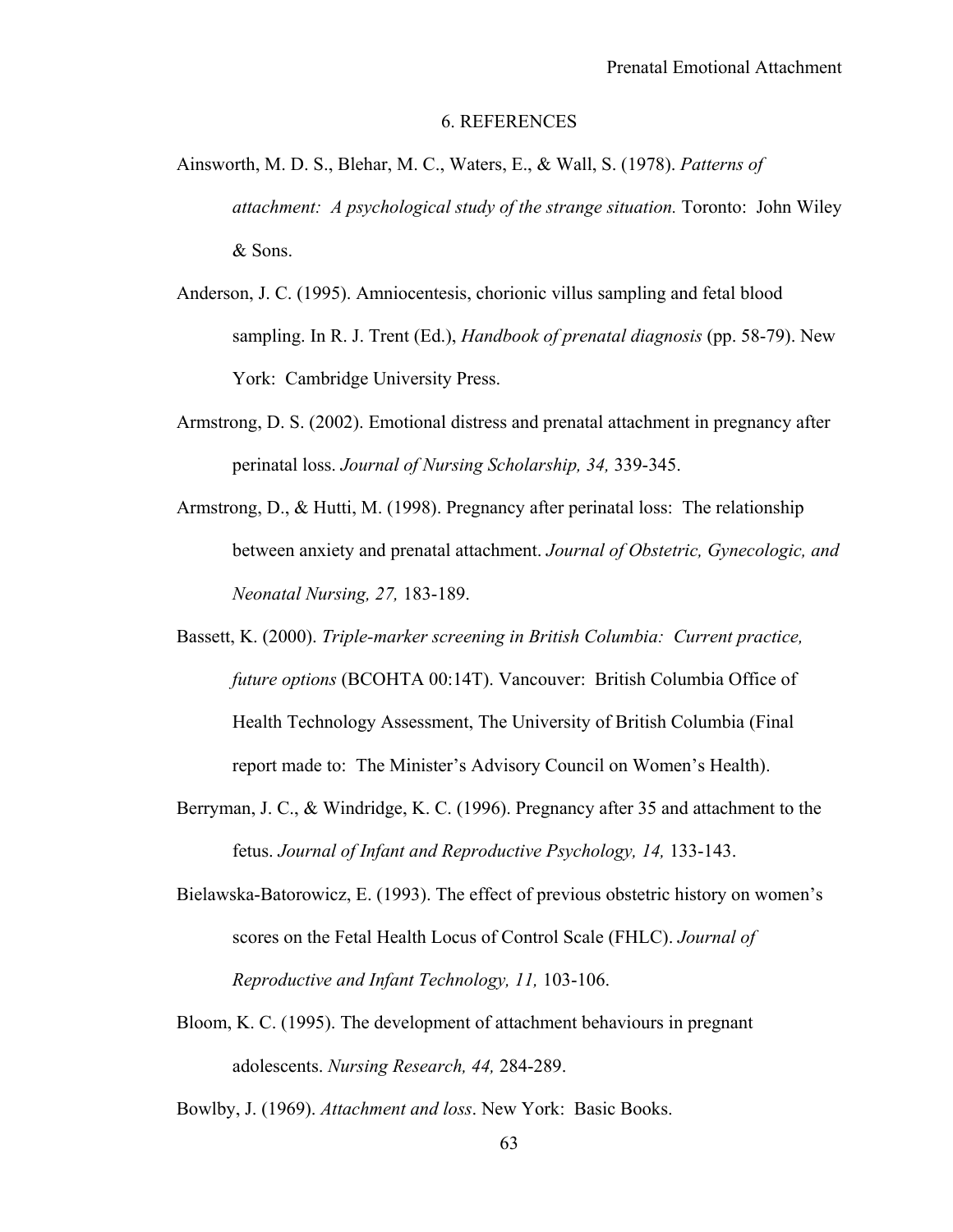- Bowlby, J. (1988). *A secure base: Parent-child attachment and healthy development.*  New York: Basic Books.
- Bretherton, I. (1985). Attachment theory: Retrospect and prospect. *Monographs of the Society for Research in Child Development, 50,* 3-35.
- Browner, C.H., Preloran, H. M., & Cox, S. J. (1999). Ethnicity, bioethics, and prenatal diagnosis: The amniocentesis decisions of Mexican-origin women and their partners. *American Journal of Public Health, 89,* 1658-1666.
- Caccia, N., Johnson, J. M., Robinson, G. E., & Barna, T. (1991). Impact of prenatal testing on maternal-fetal bonding: Chorionic villus sampling versus amniocentesis. *American Journal of Obstetrics and Gynecology, 1122-1125.*

Canadian College of Medical Geneticists & the Society of Obstetricians and Gynaecologists of Canada. (2001a, July). *Canadian guidelines for prenatal diagnosis: Techniques of prenatal diagnosis.* Retrieved from http://www.sogc.org/sogcnet/sogc\_docs/common/guide/pdfs/ ps105b.pdf.

- Canadian College of Medical Geneticists & the Society of Obstetricians and Gynaecologists of Canada. (2001b, June). *Canadian guidelines for prenatal diagnosis: Genetic indications for prenatal diagnosis.* Retrieved from http://www.sogc.org/sogcnet/sogc\_docs/common/ guide/pdfs/ps105.pdf.
- Carson, G. (2003). *Using Serum Screening in Saskatchewan.* Presentation at the Pediatrics, Gynecology, & Obstetrics 2003 Conference. Retrieved July 16, 2004 from http://www.usask.ca/cme/articles/serumscreening.shtml.
- Carter-Jessop, L. (1981). Promoting maternal attachment through prenatal intervention. *MCN: American Journal of Maternal/Child Nursing, 6,* 107-112.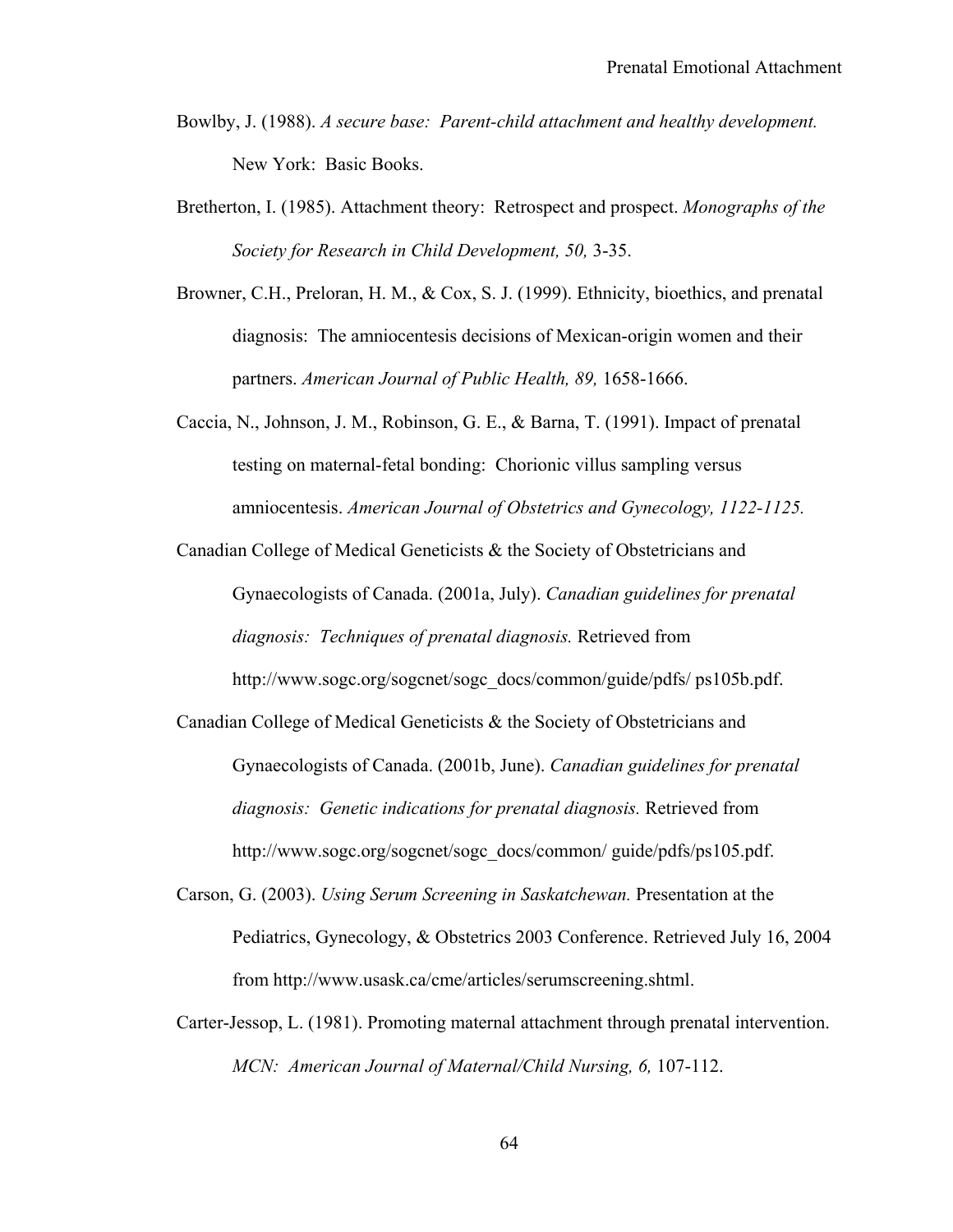- Christensen, A. J., Moran, P. J., & Wiebe, J. S. (1999). Assessment of irrational health beliefs: Relation to health practices and medical regimen adherence. *Health Psychology, 18,* 169-176.
- Conde-Agudelo, A., & Kafury-Goeta, A. C. (1998). Triple marker test as screening for Down syndrome: A meta analysis. *Obstetrical and Gynecological Survey, 53,*  369-376.
- Condon, J. T. (1985). The parental foetal relationship: A comparison of male and female expectant parents. *Journal of Psychosomatic Obstetrics and Gynaecology, 4,* 271-284.
- Condon, J. T. (1986). The spectrum of fetal abuse in pregnant women. *The Journal of Nervous and Mental Disease, 174,* 509-516.
- Condon, J. T. (1988). A comparison of smoking and drinking behaviours in pregnant women: Who abstains and why. *The Medical Journal of Australia, 148,* 381- 384.
- Condon, J.T. (1993). The assessment of antenatal emotional attachment: Development of a questionnaire instrument. *British Journal of Medical Psychology, 66,* 167- 183.
- Condon, J. T., & Dunn, D. J. (1988). Nature and determinants of parent-to-infant attachment in the early postnatal period. *Journal of the American Academy of Child and Adolescent Psychiatry, 27,* 293-299.
- Condon, J. T., & Esuvaranathan, V. (1990). The influence of parity on the experience of pregnancy: A comparison of first- and second-time expectant couples. *British Journal of Medical Psychology, 63,* 369-377.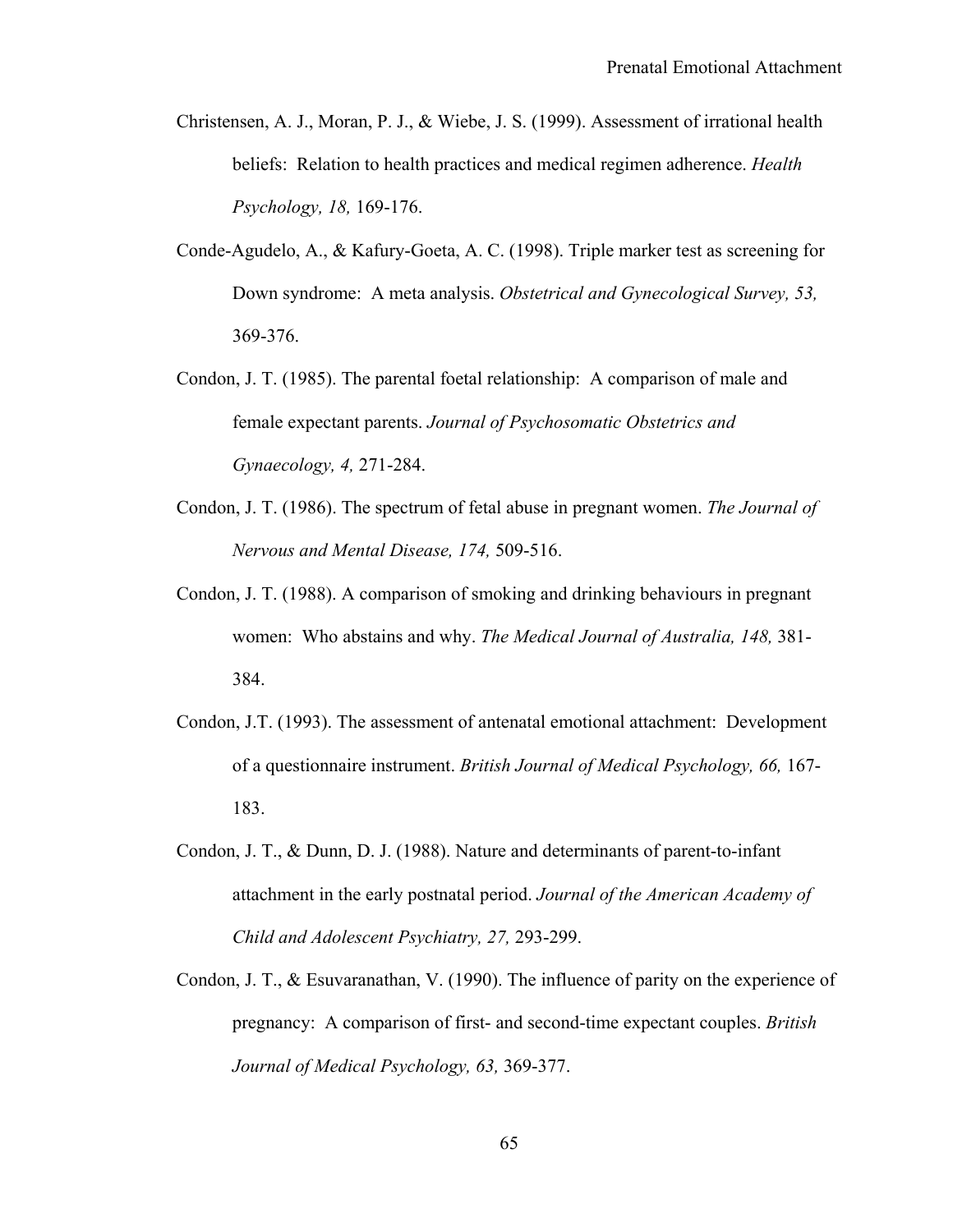- Cranley, M. S. (1981). Development of a tool for the measurement of maternal attachment during pregnancy. *Nursing Research, 30,* 281-284.
- Crowell, J.A. & Treboux, D. (1995) A review of adult attachment measures: Implications for theory and research. *Social Development, 4,* 294-327.
- Damato, E. G. (2000). Maternal attachment in twin pregnancies. *Journal of Obstetric, Gynecologic, and Neonatal Nursing, 29,* 598-605.
- Davis, M. S. & Akridge, K. M. (1987). The effect of promoting intrauterine attachment in primiparas on postdelivery attachment. *Journal of Obstetric, Gynecologic, and Neonatal Nursing, 16,* 430-437.
- Delisle, M. F., & Wilson, R. D. (1999). First trimester prenatal diagnosis: Amniocentesis. *Seminars in Perinatology, 23,* 414-423.
- Denes, M. (1976). *In necessity and sorrow: Life and death in an abortion hospital.* New York: Basic Books.
- Dick, P. T. (1996). Periodic health examination, 1996 update: 1. Prenatal screening for and diagnosis of Down syndrome. *Canadian Medical Association Journal, 154,* 465-479.
- Dixson, B., Richards, T. L., Reinsch, S., Edrich, V. B., Matson, M. R., Jones, O. W. (1981). Midtrimester amniocentesis. Subjective maternal responses. *The Journal of Reproductive Medicine, 26,* 10-16.
- Doan, H. M., & Zimerman, A. (2003). Conceptualizing prenatal attachment: Toward a multidimensional view. *Journal of Prenatal and Perinatal Psychology and Health, 18,* 109-129.
- Franco, K., Belinson, J., Casey, G., Plummer, S., Tamburrino, M., & Tung, E. (2000). Adjustment to perceived ovarian cancer risk. *Psycho-Oncology, 9,* 411-417.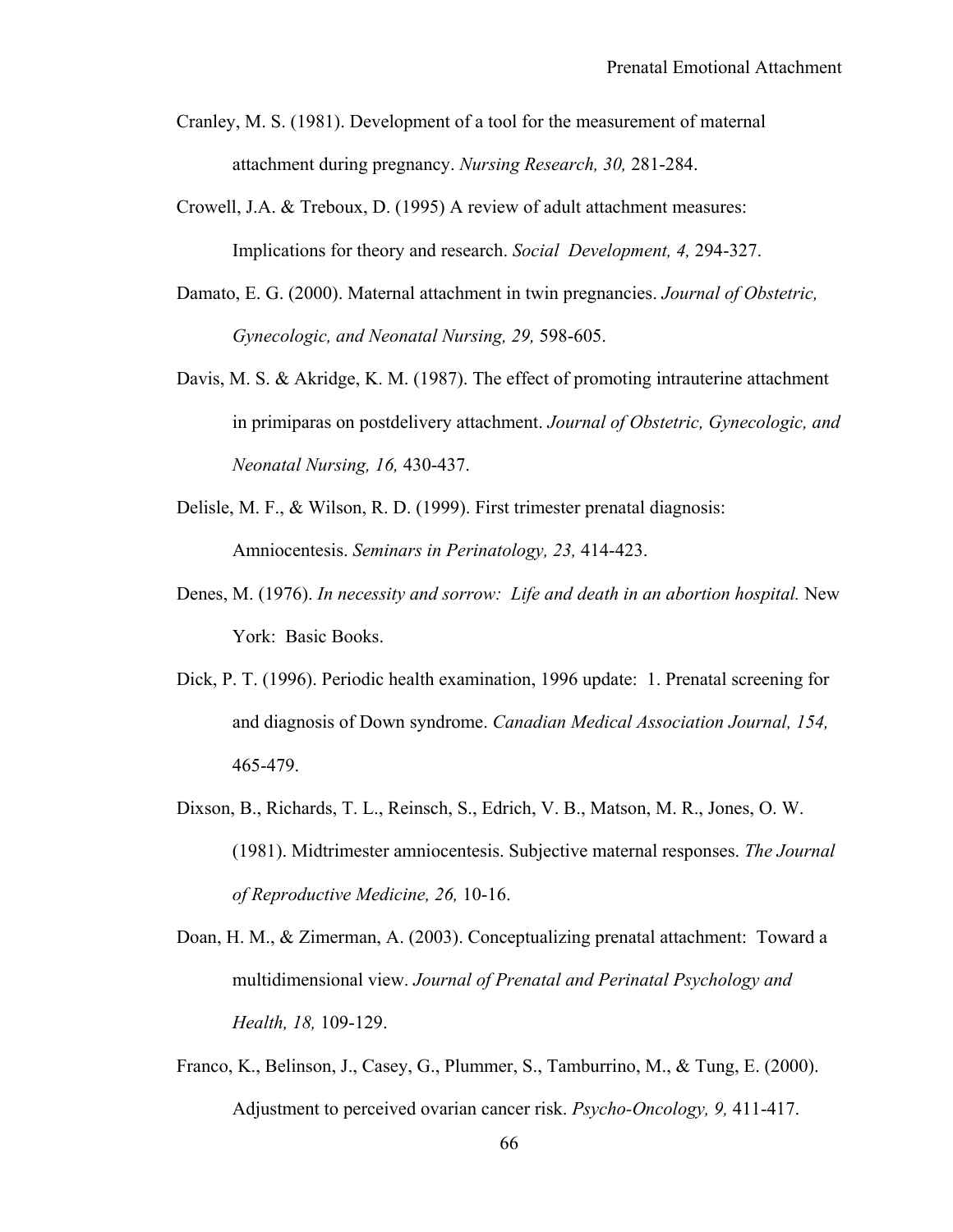- French, B. N., Kurczynsi, T. W., Weaver, M. T., & Pituch, M. J. (1992). Evaluation of the Health Belief Model and decision making regarding amniocentesis in women of advanced maternal age. *Health Education Quarterly, 19,* 177-186.
- Fuller, J. R. (1990). Early patterns of maternal attachment. *Health Care for Women International, 11,* 433-446.
- Furr, L. A., Seger, R. E. (1998). Psychosocial predictors of interest in prenatal genetic screening. *Psychological Reports, 82,* 235-244.
- Gau, M. L., & Lee, T. Y. (2003). Construct validity of the Prenatal Attachment Inventory: A confirmatory factor analysis approach. *Journal of Nursing Research, 11,* 177-187.
- Gosden, C., Nicolaides, K., & Whitting, V. (1994). *Is my baby alright?: A guide for expectant parents.* New York: Oxford Press.
- Grace, J. T. (1989). Development of maternal-fetal attachment during pregnancy. *Nursing Research, 38,* 228-232.
- Halliday, J. L., Lumley, J., & Watson, L. (1995). Comparison of women who do and do not have amniocentesis or chorionic villus sampling. *The Lancet, 345,* 704-709.
- Haslam, C., Lawrence, W., & Haefeli, K. (2003). Intention to breastfeed and other important health-related behaviour and beliefs during pregnancy. *Family Practice, 20,* 528-530.
- Health Canada. (2002). *Congenital anomalies in Canada: A perinatal health report.* Ottawa, ON: Author.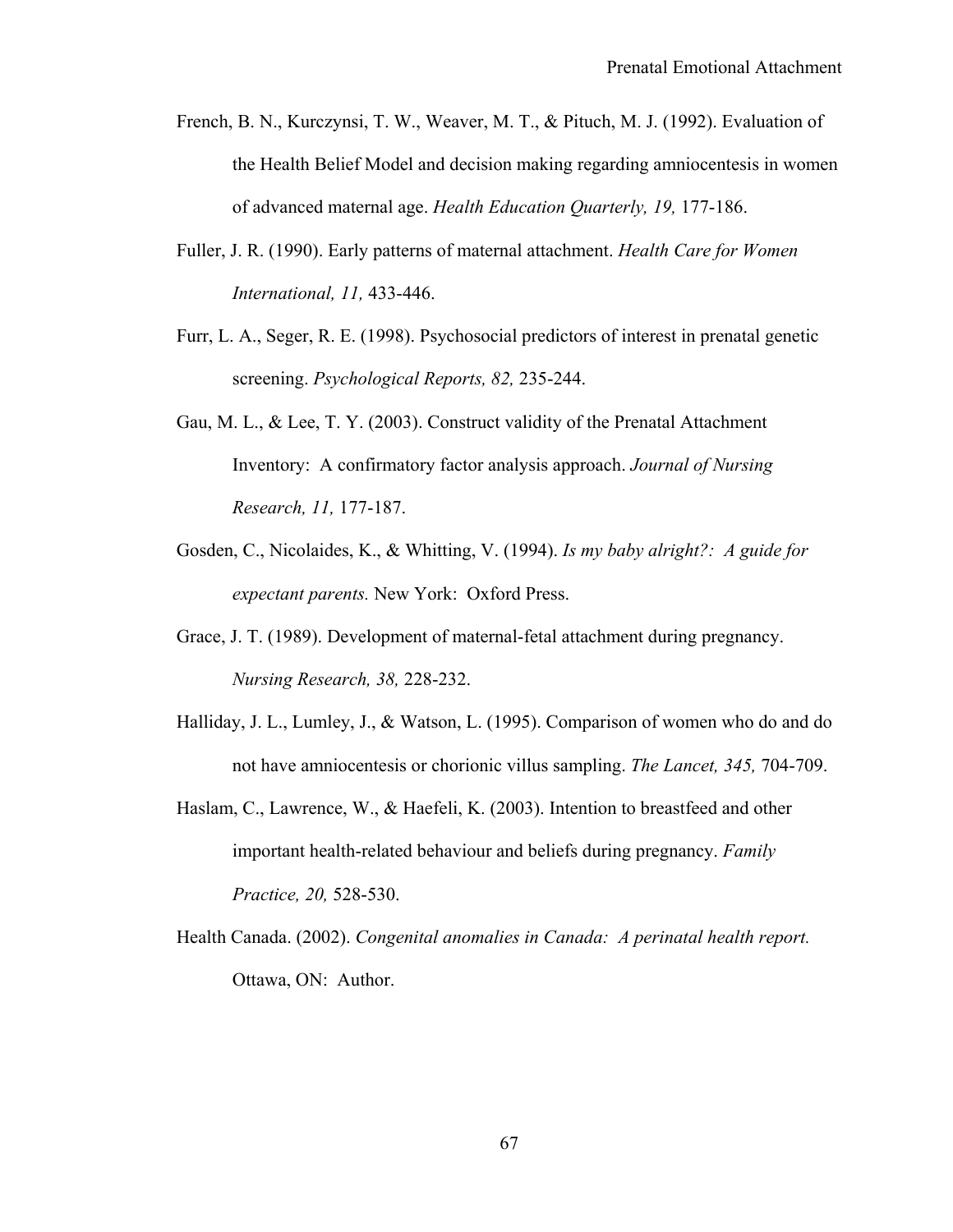- Heckerling, P., Verp, M., & Hadro, T. (1994). Preferences of pregnant women for amniocentesis or chorionic villus sampling for prenatal testing: Comparison of patients' choices and those of a decision-analytic model. *Journal of Clinical Epidemiology, 47,* 1215-1288.
- Heidrich, S. M., & Cranley, M. S. (1989). Effect of fetal movement, ultrasound scans, and amniocentesis on maternal-fetal attachment. *Nursing Research, 38,* 81-84.
- Heyman, B., & Henriksen, M. (2001). *Risk, age and pregnancy: A case study of prenatal and genetic testing.* New York: Palgrave.
- Howell, D. C. (1997). *Statistical Methods for Psychology* (4th ed.). Toronto: Duxbury Press.
- Jenkins, T. M., & Wapner, R. J. (1999). First trimester prenatal diagnosis: Chorionic villus sampling. *Seminars in Perinatology, 23,* 403-413.
- Jones, O. W. (2000). Chorionic villus sampling and amniocentesis. In R. V. Lee, K. Rosene-Montella, L. A. Babour, P. R. Garner & E. Keely (Eds.), *Medical care of the pregnant patient* (pp. 97-103). Philadelphia: American College of Physicians.
- Katz-Rothman, B. (1993). *The tentative pregnancy: How amniocentesis changes the experience of motherhood* ( $2^{nd}$  ed.). New York: W. W. Norton & Company.
- Kemp, V. H., & Page, C. K. (1987). Maternal prenatal attachment in normal and highrisk pregnancies. *Journal of Obstetric, Gynecologic, and Neonatal Nursing, 16,* 178-184.
- Labs, S.M., & Wurtele, S. K. (1986). Fetal Health Locus of Control Scale: Development and validation. *Journal of Consulting and Clinical Psychology, 54,* 814-819.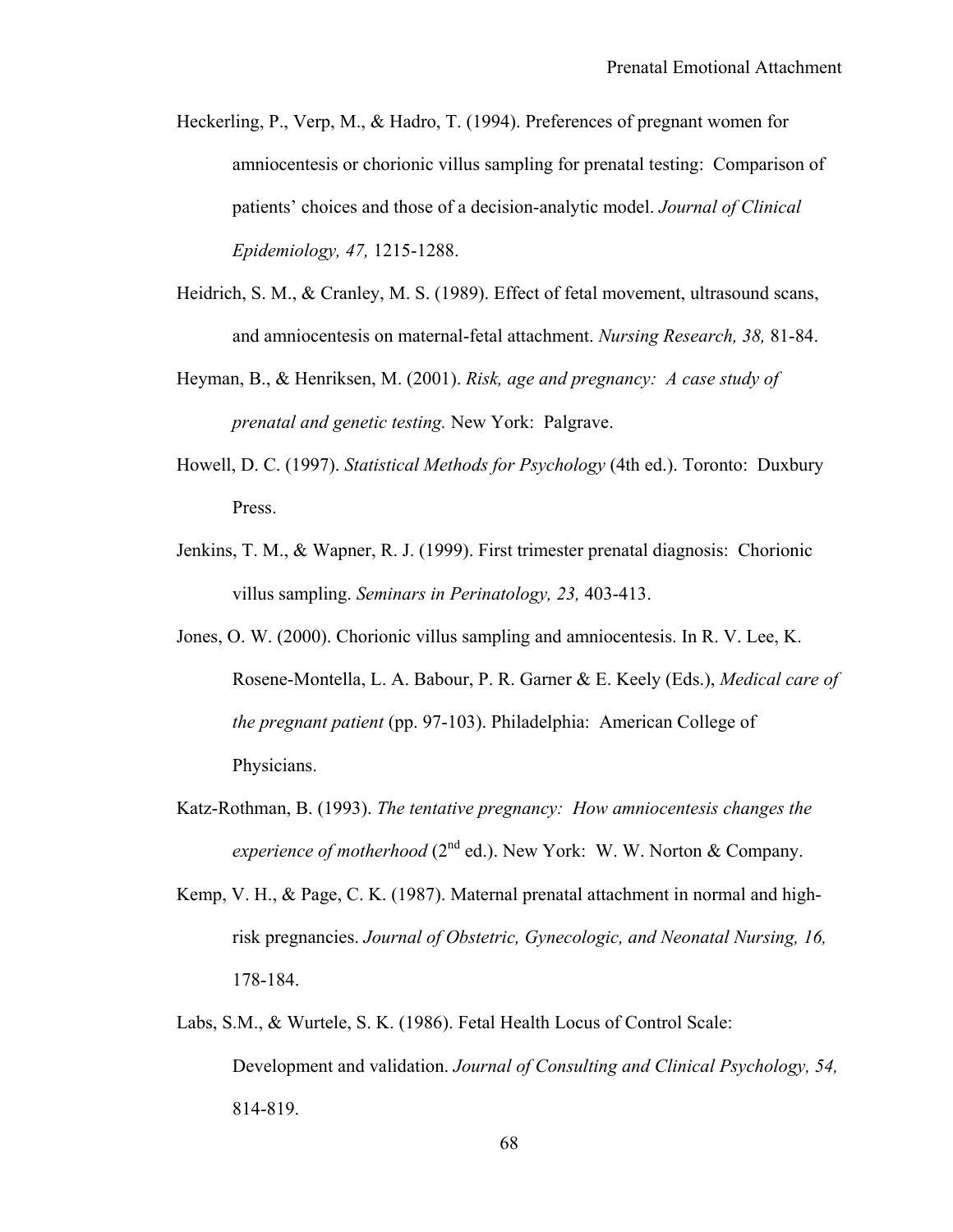- Lawson, K. L. (2001). Contemplating selective reproduction: The subjective appraisal of parenting a child with a disability. *Journal of Infant and Reproductive Psychology, 19,* 73-82.
- Lawson, K. L., & Stolz, C. L. (2002, June). *For the greater good: The role of public health goals in attitudes toward self versus other use of prenatal diagnostic testing.* Poster session presented at the 63rd Annual Convention of the Canadian Psychological Association, Vancouver, BC.
- Laxton-Kane, M., & Slade, P. (2002). The role of maternal prenatal attachment in a woman's experience of pregnancy and implications for the process of care. *Journal of Reproductive and Infant Psychology, 20,* 253-266.
- Leifer, M. (1977). Psychological changes accompanying pregnancy and motherhood. *Genetic Psychology Monographs, 95,* 55-96.
- Levenson, H. (1974). Activism and powerful others: Distinctions within the concept of internal-external control. *Journal of Personality Assessment, 38,* 377-383.
- Lindgren, K. (2001). Relationships among maternal-fetal attachment, prenatal depression, and health practices in pregnancy. *Research in Nursing and Health, 24,* 203-217.
- Marteau, T. M., Plenicar, M., & Kidd, J. (1993). Obstetricians presenting amniocentesis to pregnant women: Practice observed. *Journal of Reproductive and Infant Psychology, 11,* 3-10.
- McDonald-Miszczak, L., Maki, S. A., & Gould, O. N. (2000). Self-reported medication adherence and health status in late adulthood: The role of beliefs. *Experimental Aging Research, 26,* 189-207.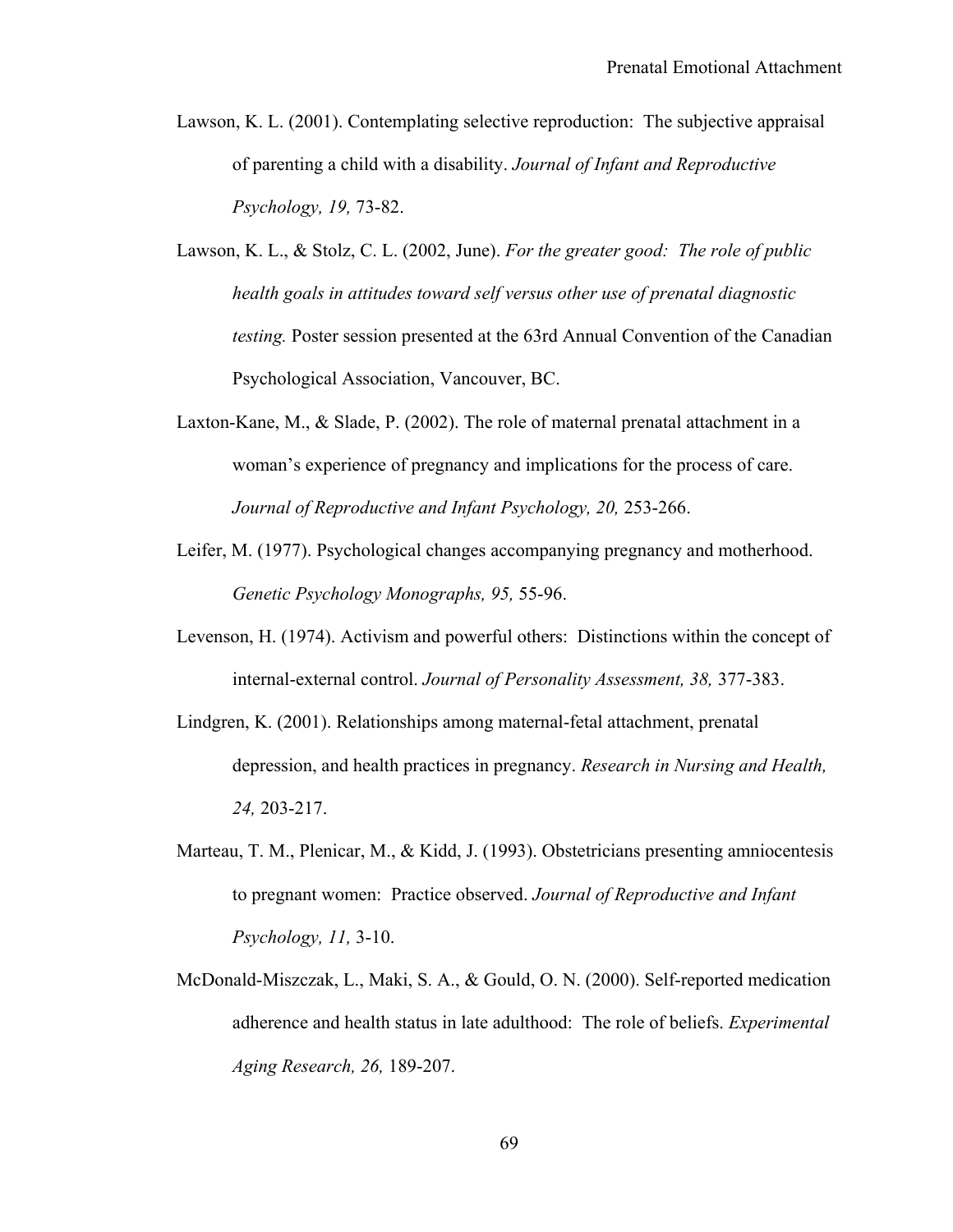- Mercer, R. T., Ferketich, S., May, K., DeJoseph, J., & Sollid, D. (1988). Further exploration of maternal and paternal fetal attachment. *Research in Nursing and Health, 11,* 83-95.
- Mikhail, M. S., Freda, M. C., Merkatz, R. B., Polizzotto, R., Mazloom, E., & Merkatz, I. R. (1991). The effect of fetal movement counting on maternal attachment to fetus. *American Journal of Obstetrics and Gynecology, 165,* 988-991.
- Mikulincer, M., & Florian, V. (1999). Maternal-fetal bonding, coping strategies, and mental health during pregnancy – The contribution of attachment style. *Journal of Social and Clinical Psychology, 18,* 255-276.
- Moore, K. L., & Persaud, T. V. N. (1998). *The developing human: Clinically oriented embryology.* Toronto, ON: W. B. Saunders Company.
- Moyer, A., Brown, B., Gates, E., Daniels, M., Brown, H. D., & Kuppermann, M. (1999). Decisions about prenatal testing for chromosomal disorders: Perceptions of a diverse group of pregnant women. *Journal of Women's Health and Gender-Based Medicine, 8,* 521-531.
- Muller, M.E. (1993). Development of the Prenatal Attachment Inventory. *Western Journal of Nursing Research, 15,* 199-215.
- Muller, M. E. (1994). A questionnaire to measure mother to infant attachment. *Journal of Nursing Measurement, 2,* 129-141.
- Muller, M. E. (1996). Prenatal and postnatal attachment: A modest correlation. *Journal of Obstetric, Gynecologic, and Neonatal Nursing, 25,* 61-166.
- Rapp, R. (1999). *Testing women, testing the fetus: The social impact of amniocentesis in America.* New York: Routledge.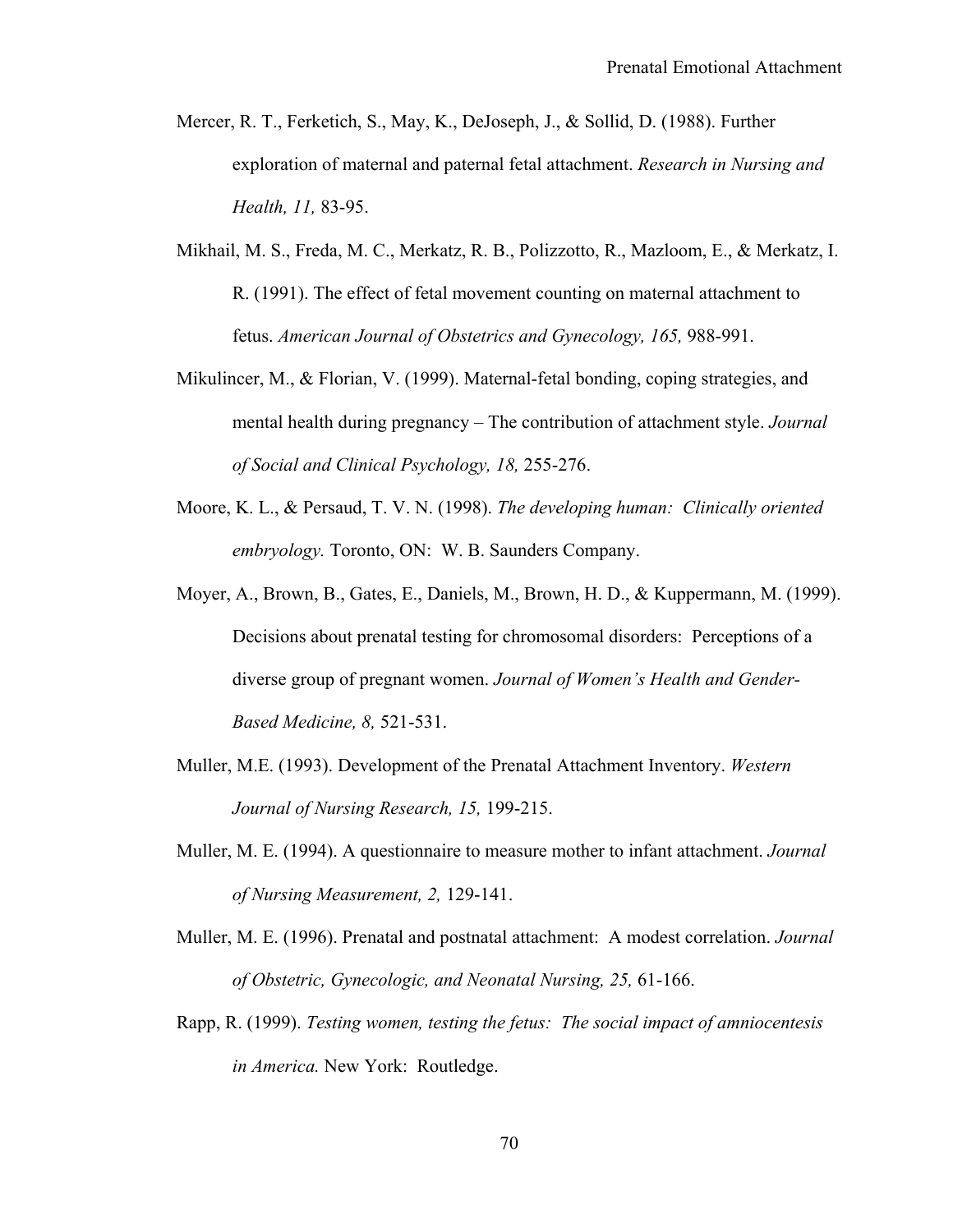- Reading, A. E., Cox, D. N., Sledmere, C. M., & Campbell, S. (1984). Psychological changes over the course of pregnancy: A study of attitudes toward the fetus/neonate. *Health Psychology, 3,* 211-221.
- Reisch, L. M., & Tinsley, B. J. (1994). Impoverished women's health locus of control and utilization of prenatal services. *Journal of Reproductive and Infant Psychology, 12,* 223-232.
- Rice, P. L., & Naksook, C. (1999). Pregnancy and technology: Thai women's perceptions and experience of prenatal testing. *Health Care for Women International, 20,* 259-278.
- Rotter, J. B. (1966). Generalized expectancies for internal versus external control of reinforcement. *Psychological Monographs: General and Applied, 80,* 1-28.
- Royal Commission on New Reproductive Technologies. (1993). *Proceed with care: Final report of the Royal Commission on New Reproductive Technologies* (Vol. 2)*.* Ottawa: Royal Commission on New Reproductive Technologies.
- Rubin, R. (1975). Maternal tasks in pregnancy. *Maternal-Child Nursing Journal, 4,* 143- 153.
- Rubin, R. (1977). Binding-in in the postpartum period. *Maternal-Child Nursing Journal, 6,* 67-75.
- Schwartz-Cowan, R. (1994). Women's roles in the history of amniocentesis and chorionic villi sampling. In K. Rothenberg & E. Thomson (Eds.), *Women and Prenatal Testing: Facing the Challenges of Genetic Technology,* pp. 35-48. Columbus: Ohio State University Press.
- Siddiqui, A., & Haeggloef, B. (2000). Does maternal prenatal attachment predict postnatal mother-infant interaction? *Early Human Development, 59,* 13-25.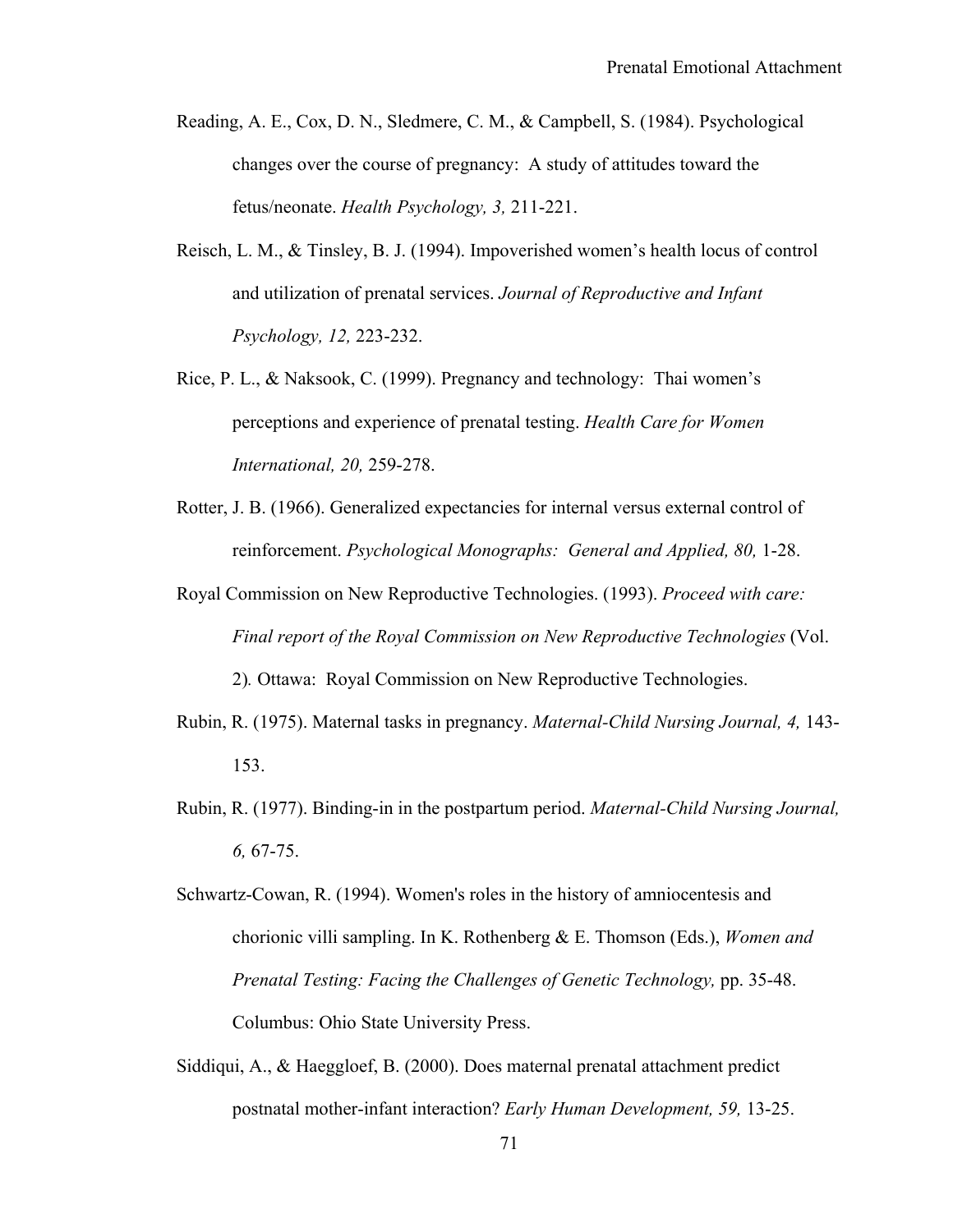- Siddiqui, A., Haeggloef, B., & Eisemann, M. (1999). An exploration of prenatal attachment in Swedish expectant women. *Journal of Reproductive and Infant Psychology, 17,* 369-380.
- Siddiqui, A., Haeggloef, B., & Eisemann, M. (2000). Own memories of upbringing as a determinant of prenatal attachment in expectant women. *Journal of Reproductive and Infant Psychology, 18,* 67-74.
- Simoni, J. M., & Ng, M. T. (2002). Abuse, health locus of control, and perceived health among HIV-positive women. *Health Psychology, 21,* 89-93.
- Silvestre, D., & Fresco, N. (1980). Reactions to prenatal diagnosis: An analysis of 87 interviews. *American Journal of Orthopsychiatry, 50,* 610-617.
- Singer, E. (1991). Public attitudes toward genetic testing. *Population Research and Policy Review, 10,* 235-255.
- Sluckin, W., Herbert, M., & Sluckin, A. (1983). *Maternal bonding.* Oxford: Basil Blackwell.
- Smith, A. (1995). Cytogenetics and prenatal diagnosis. In R. J. Trent (Ed.), *Handbook of prenatal diagnosis* (pp. 80-109). New York: Cambridge University Press.
- Speckhard, A. (1997). Traumatic death in pregnancy: The significance of meaning and attachment. In C. R. Figley, B. E. Bride, & N. Mazza (Eds.), *Death and trauma: The traumatology of grieving* (pp. 67-100). Washington: Taylor & Francis.
- Spencer, J. W., & Cox, D. N. (1988). A comparison of chorionic villus sampling and amniocentesis: acceptability of procedure and maternal attachment to pregnancy. *Obstetrics and Gynecology, 72,* 714-718.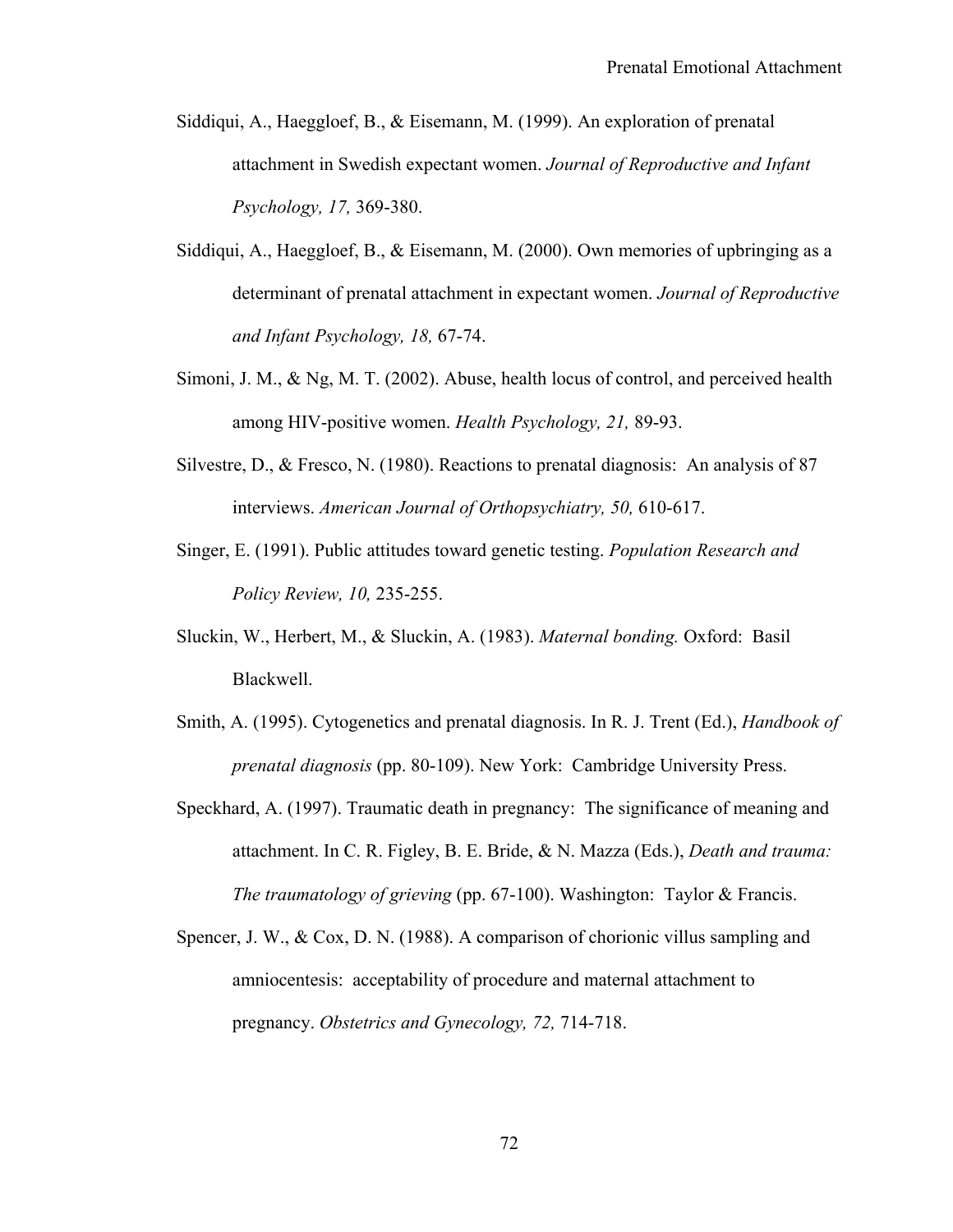Spirito, A., Ruggiero, L., McGarvey, S. T., Coustan, D. R., & Low, K. G. (1990). Maternal and fetal health locus of control during pregnancy: A comparison of women with diabetes and nondiabetic women. *Journal of Reproductive and Infant Psychology, 8,* 195-206.

- Stainton, M.C. (1994). "The epistomology of expectant parenthood": Commentary. *Western Journal of Nursing Research, 16,* 616-618.
- Steptoe, A., & Wardle, J. (2001). Health behaviour, risk awareness and emotional wellbeing in students from Eastern Europe and Western Europe. *Social Science and Medicine, 53,* 1621-1630.
- Stewart, D. E., & Cecutti, A. (1993). Physical abuse in pregnancy. *Canadian Medical Association Journal, 149,* 1257-1263.
- Stewart, D. E., & Streiner, D. L. (1994). Alcohol drinking in pregnancy. *General Hospital Psychiatry, 16,* 406-412.
- Stewart, D. E., & Streiner, D. L. (1995). Cigarette smoking in pregnancy. *Canadian Journal of Psychiatry, 40,* 603-607.
- Suthers, G., & Haan, E. (1995). Maternal serum screening and prenatal diagnosis for birth defects. In R. J. Trent (Ed.), *Handbook of prenatal diagnosis* (pp. 4-27). New York: Cambridge University Press.
- Tinsley, B. J., Trupin, S. R., Owens, L., & Boyum, L. A. (1993). The significance of women's pregnancy-related locus of control beliefs for adherence to recommended prenatal health regimes and pregnancy outcomes. *Journal of Reproductive and Infant Psychology, 11,* 97-102.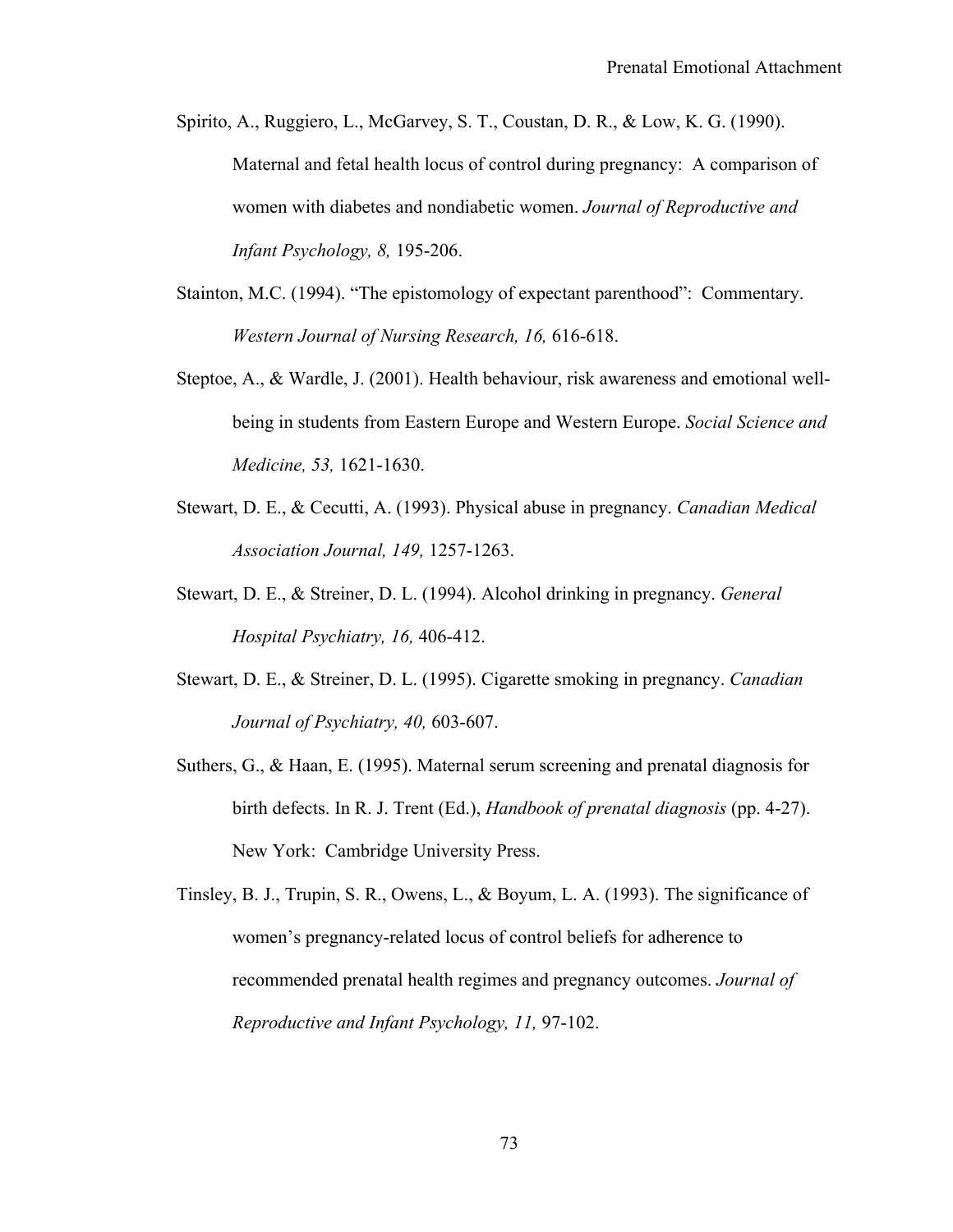University of Manitoba Department of Biochemistry and Medical Genetics. (2001a). *Information for patients.* Retrieved from http://www.umanitoba.ca/faculties/ medicine/units/biochem/programs/other/tripletest.html.

- University of Manitoba Department of Biochemistry and Medical Genetics. (2001b). Q*uestions about prenatal diagnosis.* Retrieved from http://www.umanitoba.ca/ academic/faculties/medicine/biochem/programs/other/prenatquest.html.
- University of Manitoba Department of Biochemistry and Medical Genetics. (2001c). *Triple marker screening in Manitoba: Information for physicians and support staff*. Retrieved from http://www.umanitoba.ca/academic/faculties/medicine/ biochem/programs/other/doctorsinfo.htm.
- Walker, L. O., Cooney, A. T., & Riggs, M. W. (1999). Psychosocial and demographic factors related to health behaviors in the 1<sup>st</sup> trimester. *Journal of Obstetric*, *Gynecologic, and Neonatal Nursing,28,* 606-614.
- Wallston, K. A., Maides, S. A., & Wallston, B. S. (1976). Health-related information seeking as a function of health-related locus of control and health value. *Journal of Research in Personality, 10,* 215-222.
- Wallston, K. A., Wallston, B. S., & DeVellis, R. (1978). Development of the Multidimensional Health Locus of Control (MHLC) Scales. *Health Education Monographs, 6,* 160-170.
- Wallston, B. S., Wallston, K. A., Kaplan, G. D., & Maides, S. A. (1976). Development and validation of the Health Locus of Control (HLC) Scale. *Journal of Consulting and Clinical Psychology, 44,* 580-585.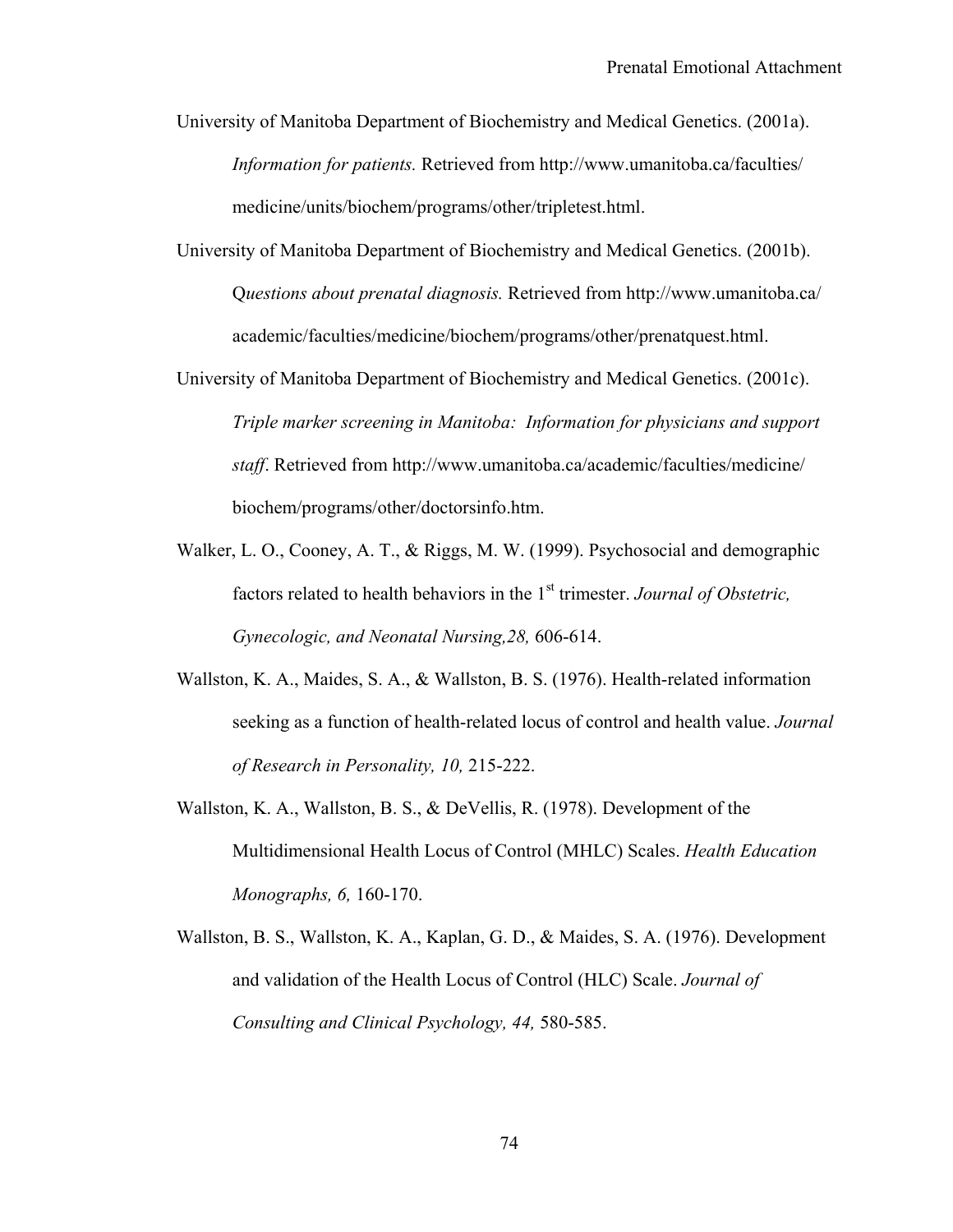- Ward, M. J., & Carlson, E. A. (1995). Associations among adult attachment representations, maternal sensitivity, and infant-mother attachment in a sample of adolescent mothers. *Child Development, 66,* 69-79.
- Weaver, R., H., & Cranley, M. S. (1983). An exploration of paternal-fetal attachment behavior. *Nursing Research, 32,* 68-72.
- Wertz, D. C., Janes, S. R., Rosenfield, J. M., & Erbe, R. W. (1992). Attitudes toward the prenatal diagnosis of cystic fibrosis: Factors in decision making among affected families. *American Journal of Human Genetics, 50,* 1077-1085.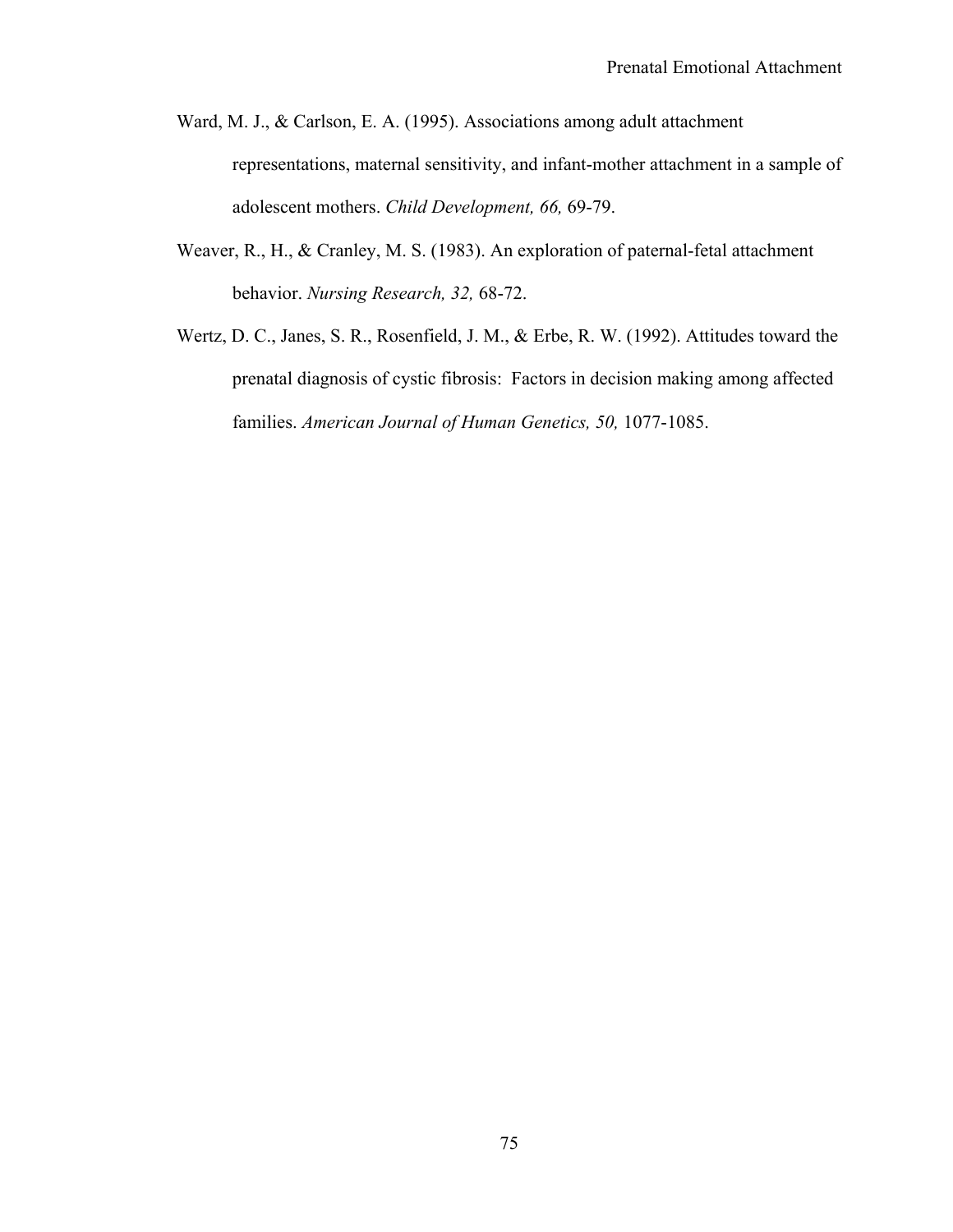# Appendix A

Prenatal Attachment Inventory (Muller, 1993)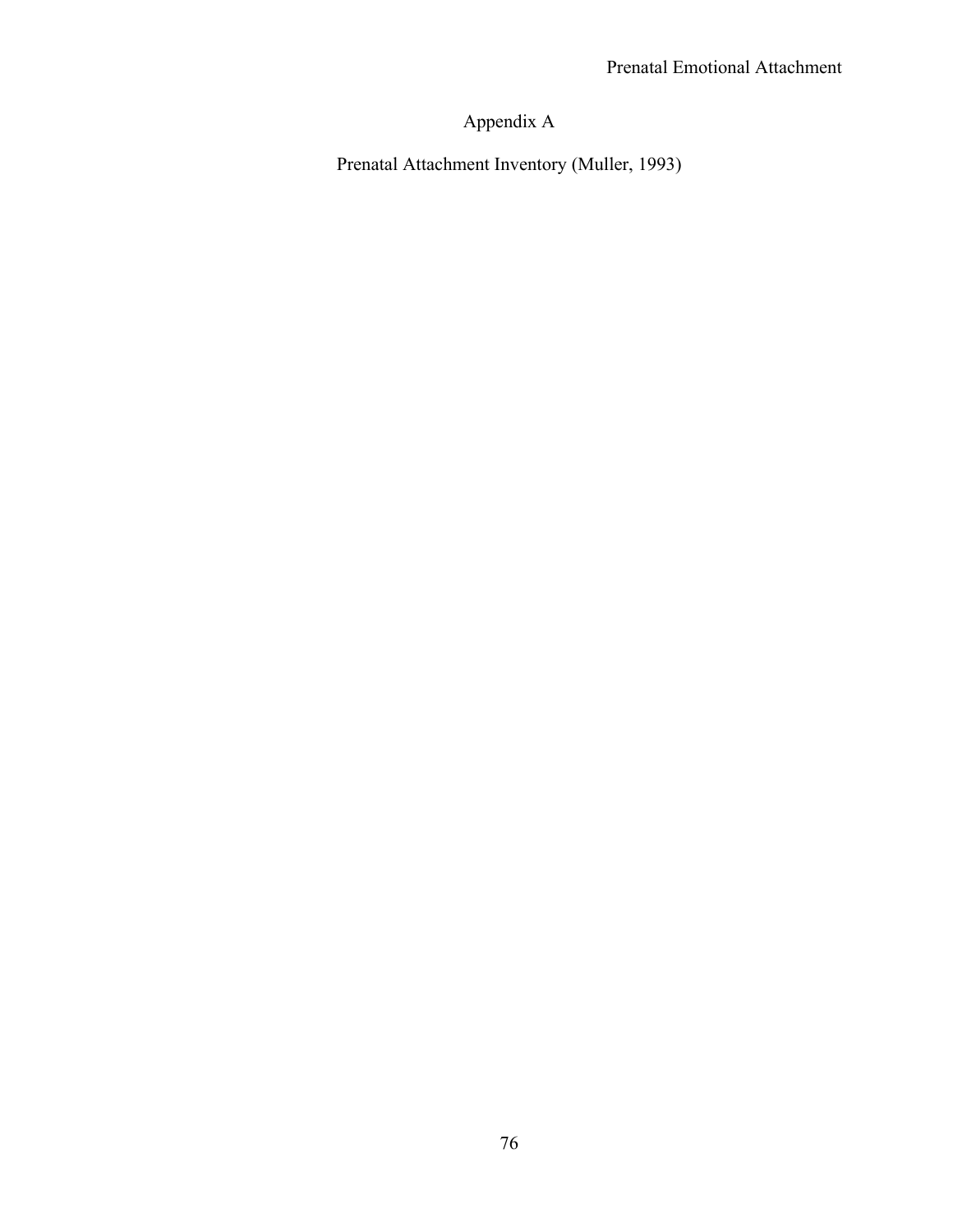*The following sentences describe thoughts, feelings, and situations women may experience during pregnancy. We are interested in your experiences during the past month. Please circle the number under the word that applies to you when thinking about your baby.* 

|                                                                                            | Almost<br>Always | Often          | Sometimes | Almost<br>Never |
|--------------------------------------------------------------------------------------------|------------------|----------------|-----------|-----------------|
| 1. I wonder what the baby looks like<br>now.                                               | $\mathbf{1}$     | $\overline{2}$ | 3         | $\overline{4}$  |
| I imagine calling the baby by name.<br>2.                                                  | $\mathbf{1}$     | $\overline{2}$ | 3         | $\overline{4}$  |
| I enjoy feeling the baby move.<br>3.                                                       | 1                | $\overline{2}$ | 3         | $\overline{4}$  |
| I think that my baby already has a<br>4.<br>personality.                                   | $\mathbf{1}$     | $\overline{2}$ | 3         | $\overline{4}$  |
| I let other people put their hands on<br>5 <sub>1</sub><br>my tummy to feel the baby move. | $\mathbf{1}$     | $\overline{2}$ | 3         | $\overline{4}$  |
| I know things I do make a<br>6.<br>difference to the baby.                                 | 1                | $\overline{2}$ | 3         | $\overline{4}$  |
| I plan the things I will do with my<br>7.<br>baby.                                         | 1                | $\overline{2}$ | 3         | $\overline{4}$  |
| I tell others what the baby does<br>8.<br>inside me.                                       | 1                | 2              | 3         | $\overline{4}$  |
| I imagine what part of the baby I'm<br>9.<br>touching.                                     | 1                | $\overline{2}$ | 3         | $\overline{4}$  |
| 10. I know when the baby is asleep.                                                        | $\mathbf{1}$     | $\overline{2}$ | 3         | $\overline{4}$  |
| 11. I can make my baby move.                                                               | 1                | $\overline{2}$ | 3         | $\overline{4}$  |
| 12. I buy / make things for the baby.                                                      | 1                | $\overline{2}$ | 3         | $\overline{4}$  |
| 13. I feel love for the baby.                                                              | 1                | $\overline{2}$ | 3         | $\overline{4}$  |
| 14. I try to imagine what the baby is<br>doing in there.                                   | 1                | $\overline{2}$ | 3         | $\overline{4}$  |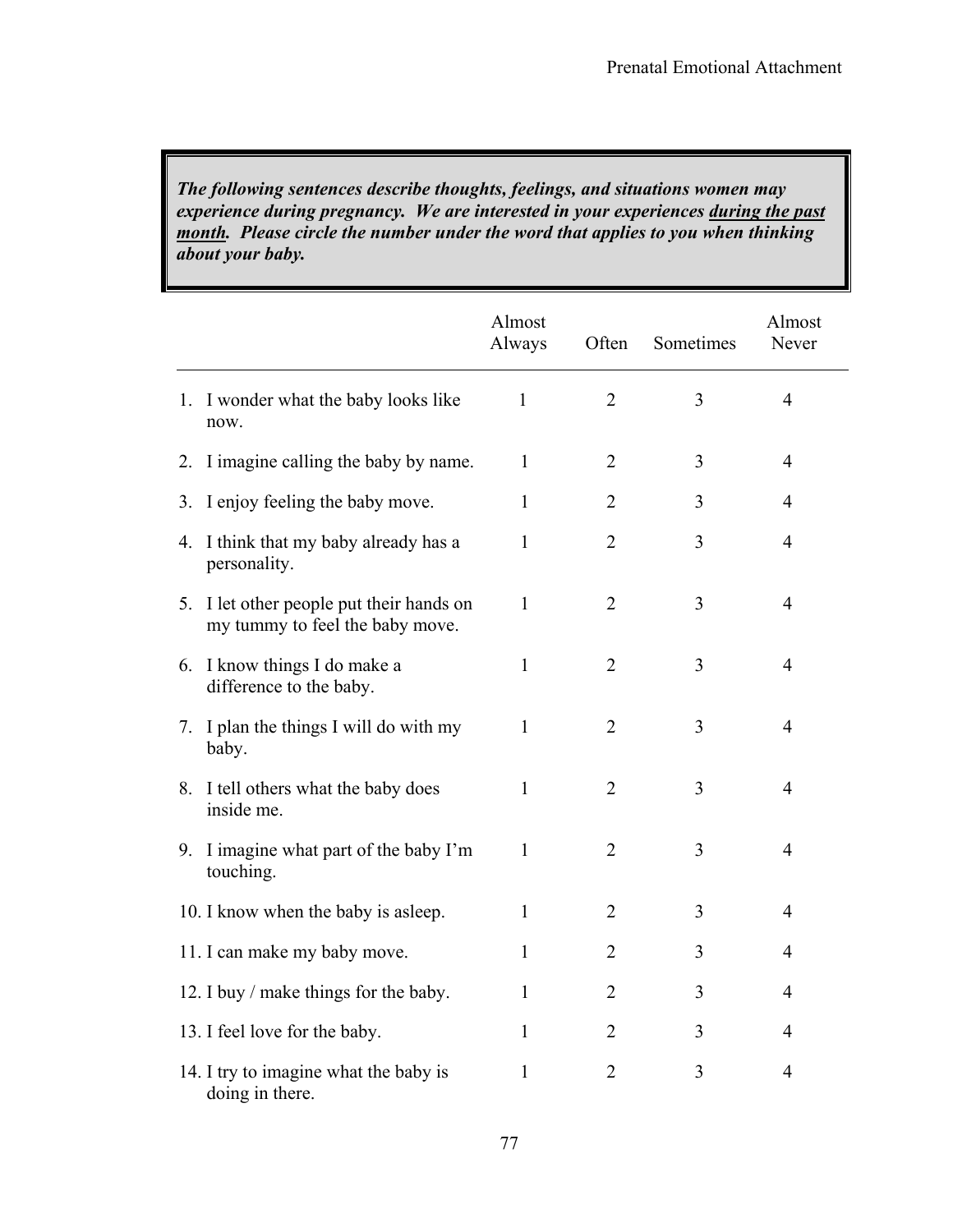|                                                        | Almost<br>Always | Often          | Sometimes | Almost<br>Never |
|--------------------------------------------------------|------------------|----------------|-----------|-----------------|
| 15. I like to sit with my arms around<br>my tummy.     |                  | 2              | 3         | 4               |
| 16. I dream about the baby.                            | 1                | $\overline{2}$ | 3         | $\overline{4}$  |
| 17. I know why the baby is moving.                     |                  | $\overline{2}$ | 3         | $\overline{4}$  |
| 18. I stroke the baby through my<br>tummy.             |                  | 2              | 3         | 4               |
| 19. I share secrets with the baby.                     |                  | 2              | 3         | $\overline{4}$  |
| 20. I know the baby hears me.                          |                  | 2              | 3         | 4               |
| 21. I get very excited when I think<br>about the baby. |                  | 2              | 3         | 4               |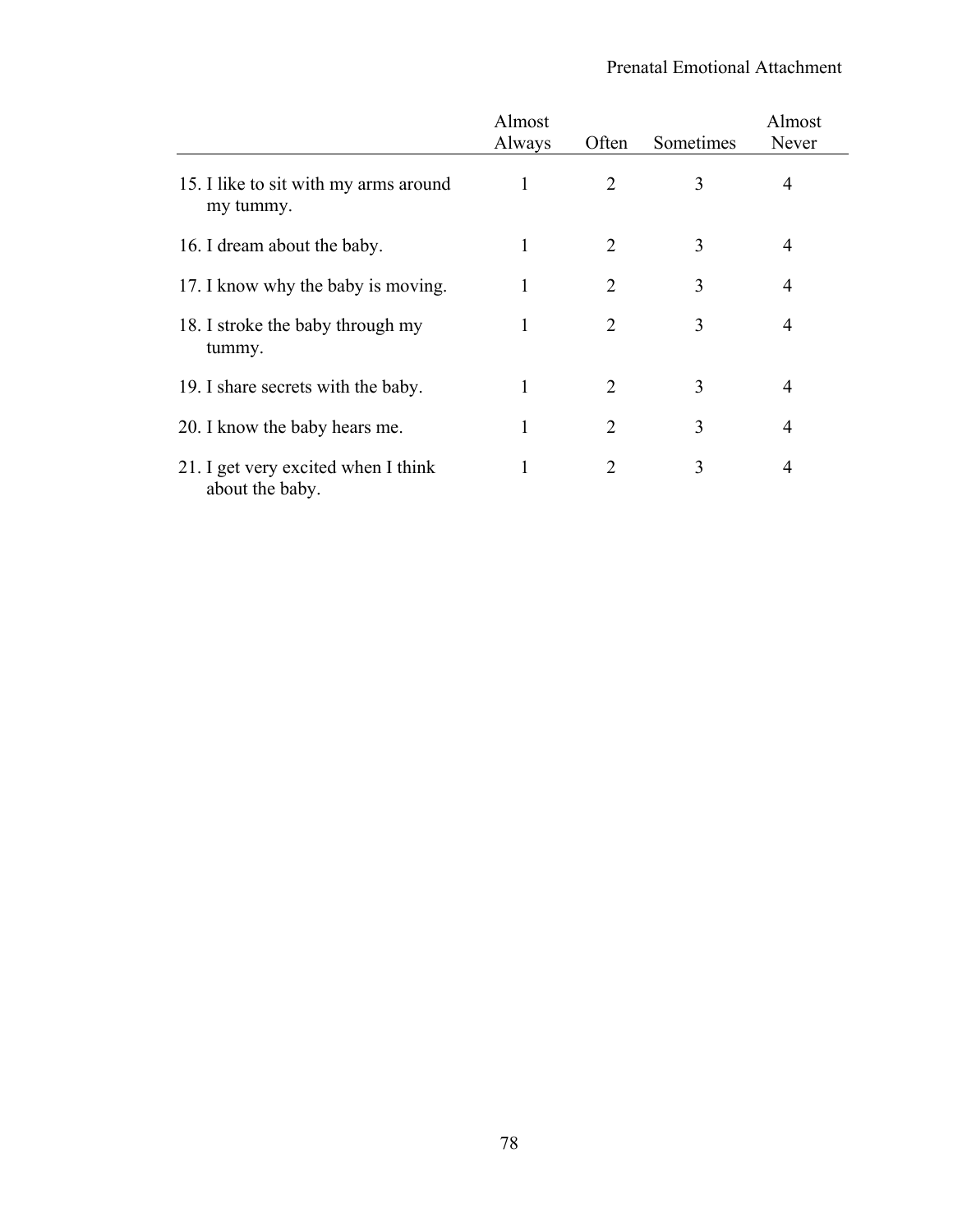## Appendix B

Fetal Health Locus of Control Scale (Labs & Wurtele, 1986)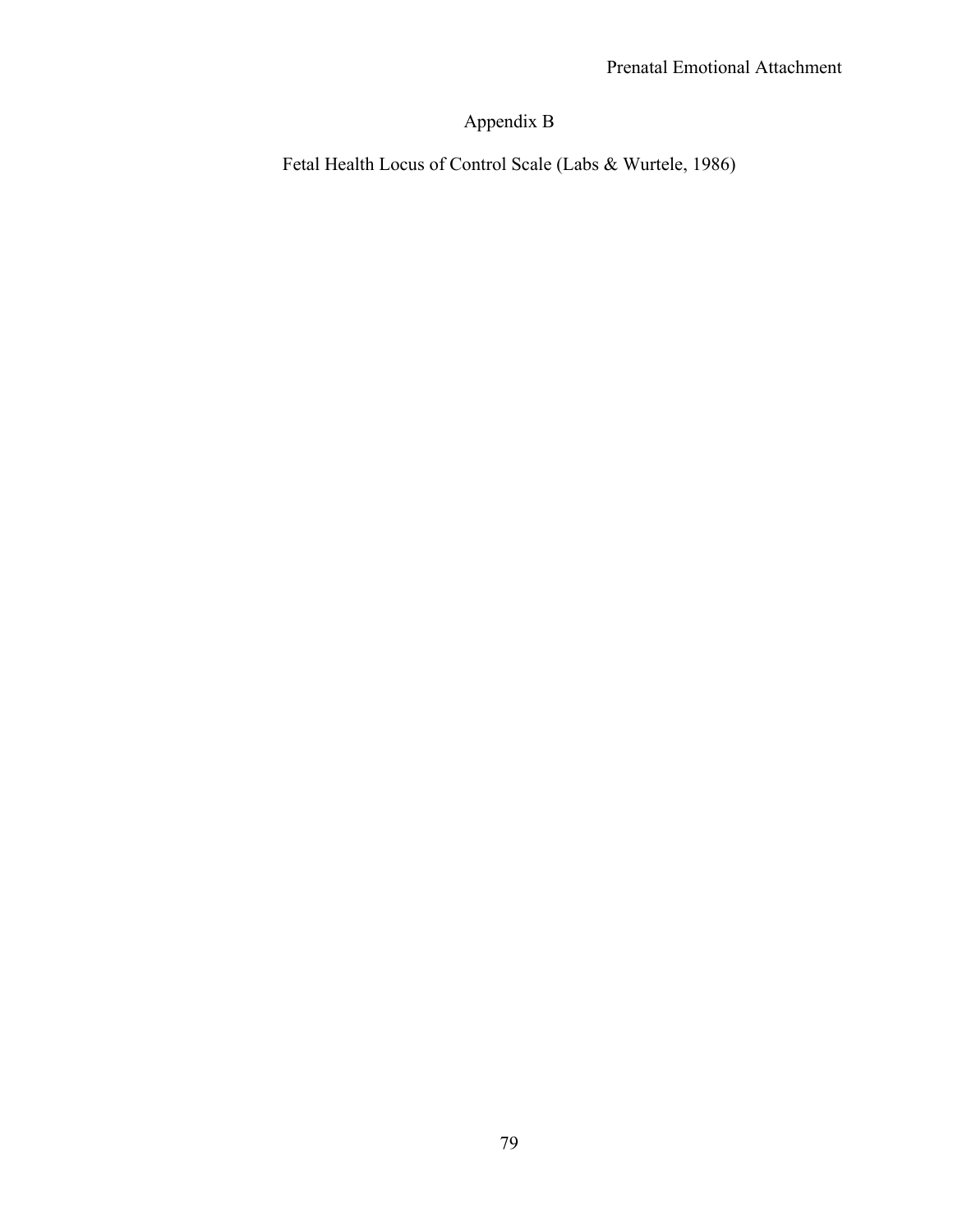*The following items are designed to determine the way in which you view various health issues concerning pregnancy.* 

*Each item is a belief statement with which you can either agree or disagree. Beside each statement is a scale that ranges from strongly disagree (0) to strongly agree (9). For each item, we would like you to circle the number that best represents the extent to which you agree or disagree with the statement. The more strongly you agree with a statement, the higher will be the number you circle. The more strongly you disagree with a statement, the lower will be the number you circle. Please be sure that you answer every item and that you circle only one number per item.* 

|                  |                                                                                                                                                          | Strongly<br>Disagree |              |                | Slightly<br>Disagree |                |   | Slightly<br>Agree |                |   | Strongly<br>Agree |
|------------------|----------------------------------------------------------------------------------------------------------------------------------------------------------|----------------------|--------------|----------------|----------------------|----------------|---|-------------------|----------------|---|-------------------|
| 1.               | By attending prenatal<br>classes taught by competent<br>health professionals, I can<br>greatly increase the odds of<br>having a healthy, normal<br>baby. | $\boldsymbol{0}$     | $\mathbf{1}$ | $\overline{2}$ | $\overline{3}$       | $\overline{4}$ | 5 | 6                 | $\overline{7}$ | 8 | 9                 |
| $\overline{2}$ . | Even if I take excellent care<br>of myself when I am<br>pregnant, fate will<br>determine whether my child<br>will be normal or abnormal.                 | $\mathbf{0}$         | $\mathbf{1}$ | $\overline{2}$ | $\overline{3}$       | $\overline{4}$ | 5 | 6                 | $\tau$         | 8 | 9                 |
| 3.               | My baby will be born<br>healthy only if I do<br>everything my doctor tells<br>me to do during pregnancy.                                                 | $\overline{0}$       | $\mathbf{1}$ | 2              | $\overline{3}$       | $\overline{4}$ | 5 | 6                 | $\overline{7}$ | 8 | 9                 |
| 4.               | If my baby is born<br>unhealthy or abnormal,<br>nature intended it to be that<br>way.                                                                    | $\overline{0}$       | $\mathbf{1}$ | $\overline{2}$ | $\overline{3}$       | $\overline{4}$ | 5 | 6                 | $\overline{7}$ | 8 | 9                 |
| 5.               | The care I receive from<br>health professionals is what<br>is responsible for the health<br>of my unborn baby.                                           | $\mathbf{0}$         | $\mathbf{1}$ | $\overline{2}$ | $\overline{3}$       | $\overline{4}$ | 5 | 6                 | $\overline{7}$ | 8 | 9                 |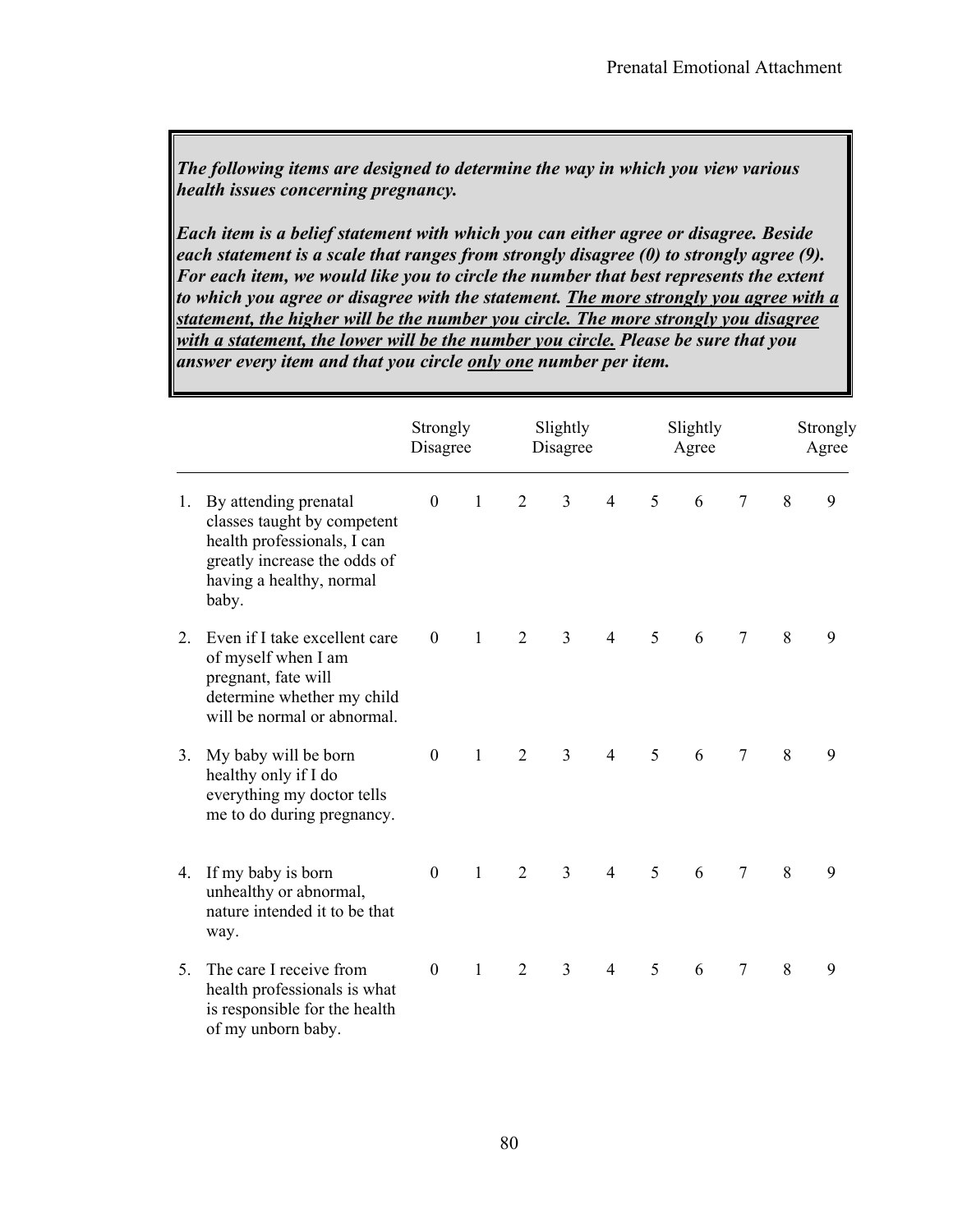|    |                                                                                                                                       | Strongly<br>Disagree |              |                | Slightly<br>Disagree |                |   | Slightly<br>Agree |                |   | Strongly<br>Agree |
|----|---------------------------------------------------------------------------------------------------------------------------------------|----------------------|--------------|----------------|----------------------|----------------|---|-------------------|----------------|---|-------------------|
| 6. | My unborn child's health<br>can be seriously affected by<br>my dietary intake during<br>pregnancy.                                    | $\boldsymbol{0}$     | $\mathbf{1}$ | 2              | $\overline{3}$       | $\overline{4}$ | 5 | 6                 | $\tau$         | 8 | 9                 |
| 7. | Health professionals are<br>responsible for the health of<br>my unborn child.                                                         | $\boldsymbol{0}$     | $\mathbf{1}$ | $\overline{2}$ | $\overline{3}$       | $\overline{4}$ | 5 | 6                 | $\tau$         | 8 | 9                 |
| 8. | If I get sick during<br>pregnancy, consulting my<br>doctor is the best thing I can<br>do to protect the health of<br>my unborn child. | $\boldsymbol{0}$     | $\mathbf{1}$ | $\overline{2}$ | $\overline{3}$       | $\overline{4}$ | 5 | 6                 | $\overline{7}$ | 8 | 9                 |
| 9. | No matter what I do when I<br>am pregnant, the laws of<br>nature will determine<br>whether or not my child<br>will be normal.         | $\boldsymbol{0}$     | $\mathbf{1}$ | $\overline{2}$ | $\overline{3}$       | $\overline{4}$ | 5 | 6                 | $\overline{7}$ | 8 | 9                 |
|    | 10. Doctors and nurses are the<br>only ones who are<br>competent to give me<br>advice concerning my<br>behaviour during<br>pregnancy. | $\theta$             | 1            | $\overline{2}$ | $\overline{3}$       | $\overline{4}$ | 5 | 6                 | 7              | 8 | 9                 |
|    | 11. God will determine the<br>health of my child.                                                                                     | $\boldsymbol{0}$     | $\mathbf{1}$ | $\overline{2}$ | $\overline{3}$       | $\overline{4}$ | 5 | 6                 | $\tau$         | 8 | 9                 |
|    | 12. Learning how to care for<br>myself before I become<br>pregnant helps my child to<br>be born healthy.                              | $\boldsymbol{0}$     | $\mathbf{1}$ | $\overline{2}$ | $\overline{3}$       | $\overline{4}$ | 5 | 6                 | 7              | 8 | 9                 |
|    | 13. My baby's health is in the<br>hands of health<br>professionals.                                                                   | $\boldsymbol{0}$     | $\mathbf{1}$ | $\overline{2}$ | $\overline{3}$       | $\overline{4}$ | 5 | 6                 | $\overline{7}$ | 8 | 9                 |
|    | 14. Fate determines the health<br>of my unborn child.                                                                                 | $\boldsymbol{0}$     | $\mathbf{1}$ | 2              | $\overline{3}$       | $\overline{4}$ | 5 | 6                 | $\tau$         | 8 | 9                 |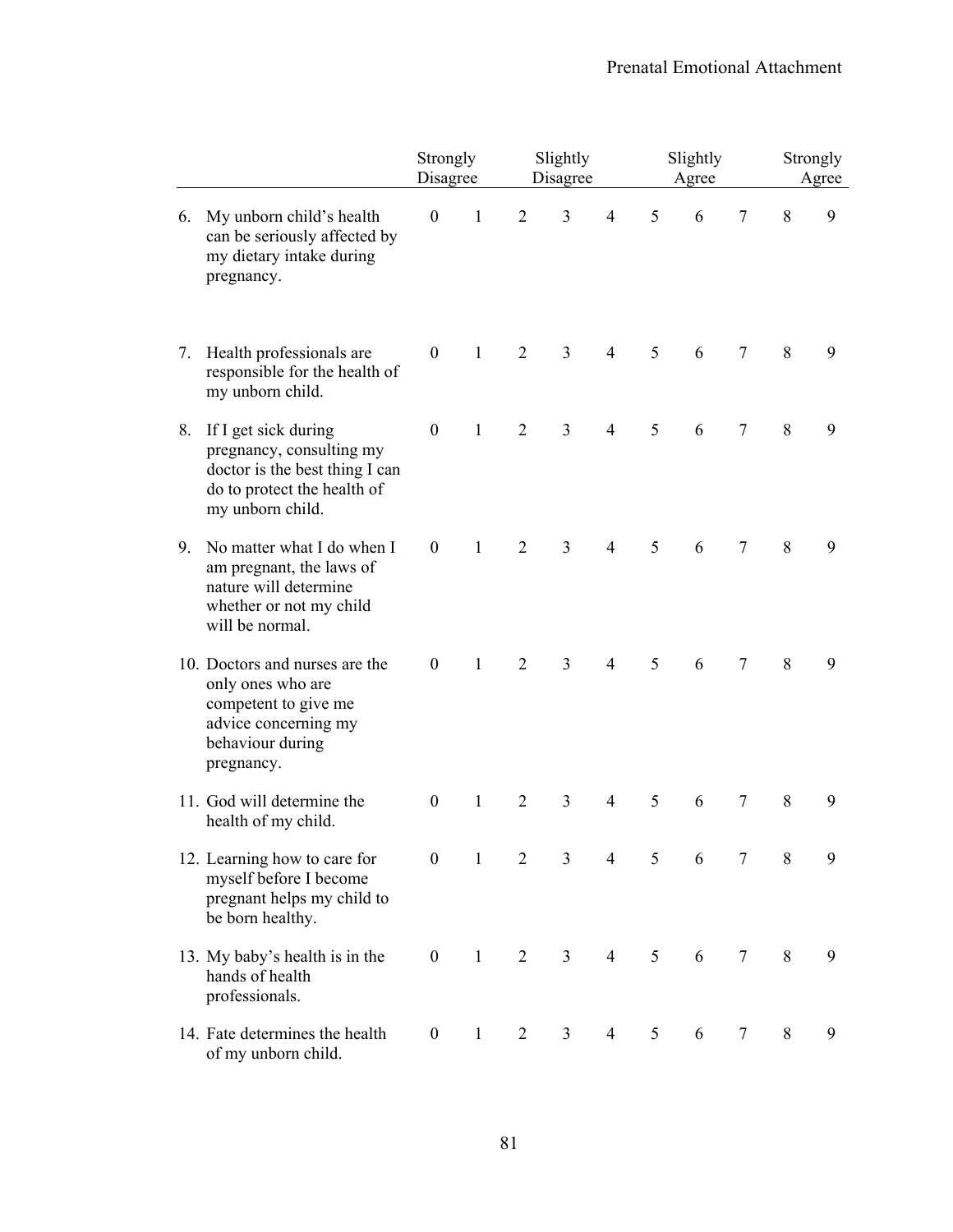|                                                                                                                                                                      | Strongly<br>Disagree |              |   | Slightly<br>Disagree |                |                | Slightly<br>Agree |                |   | Strongly<br>Agree |
|----------------------------------------------------------------------------------------------------------------------------------------------------------------------|----------------------|--------------|---|----------------------|----------------|----------------|-------------------|----------------|---|-------------------|
| 15. What I do right up to the<br>time that my baby is born<br>can affect my baby's health.                                                                           | $\boldsymbol{0}$     | $\mathbf{1}$ | 2 | $\overline{3}$       | $\overline{4}$ | 5              | 6                 | 7              | 8 | 9                 |
| 16. Having a miscarriage means<br>to me that my baby was not<br>destined to live.                                                                                    | $\boldsymbol{0}$     | $\mathbf{1}$ | 2 | $\overline{3}$       | $\overline{4}$ | $\mathfrak{S}$ | 6                 |                | 8 | 9                 |
| 17. Before becoming pregnant,<br>I would learn what specific<br>things I should do and not<br>do during the pregnancy in<br>order to have a healthy,<br>normal baby. | $\theta$             | $\mathbf{1}$ | 2 | $\overline{3}$       | $\overline{4}$ | 5              | 6                 | 7              | 8 | 9                 |
| 18. Only qualified health<br>professionals can tell me<br>what I should and should<br>not do when I am pregnant.                                                     | $\overline{0}$       | $\mathbf{1}$ | 2 | $\overline{3}$       | $\overline{4}$ | 5              | 6                 | $\overline{7}$ | 8 | 9                 |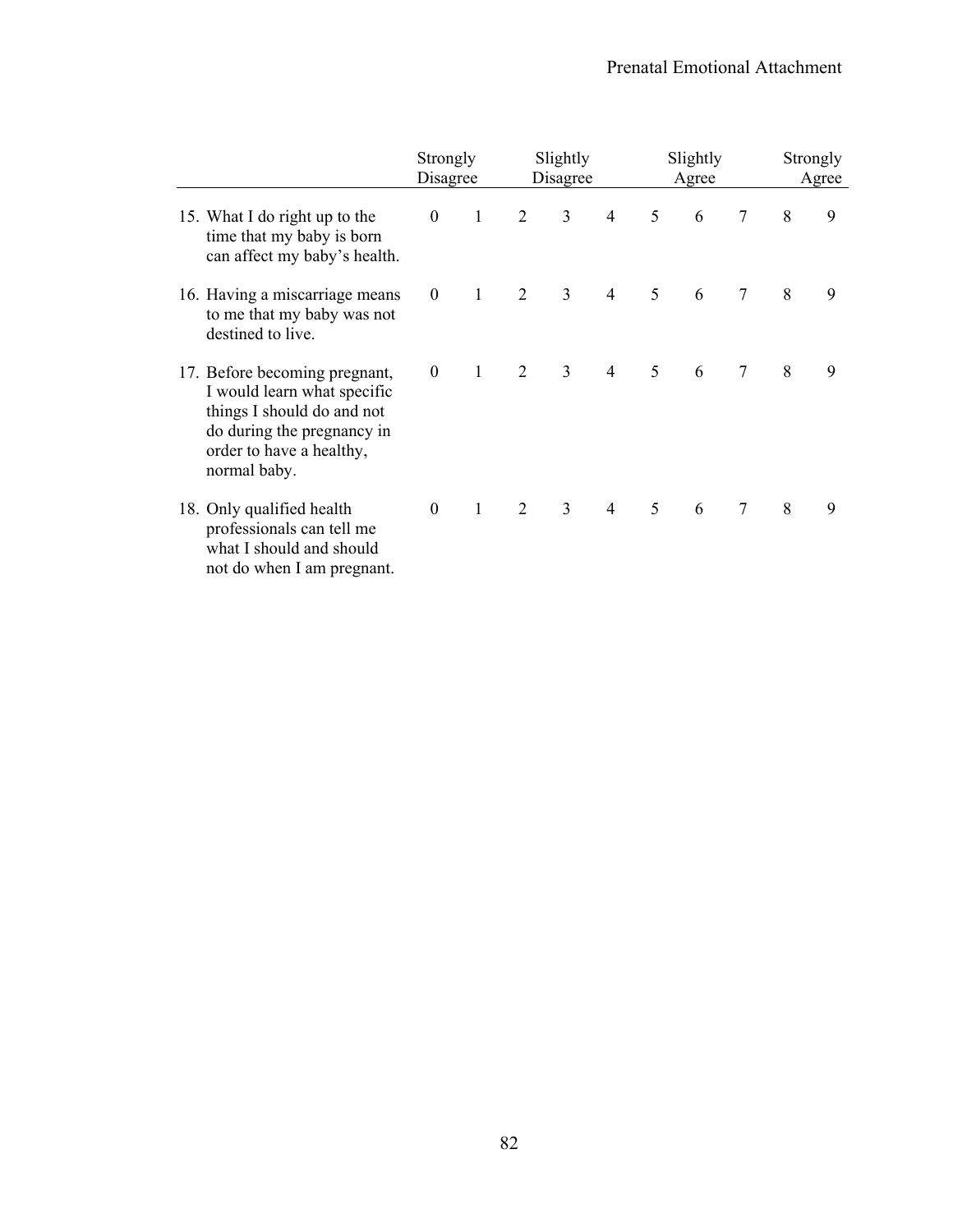## Appendix C

Demographic Items (subset of items that were used in a larger study)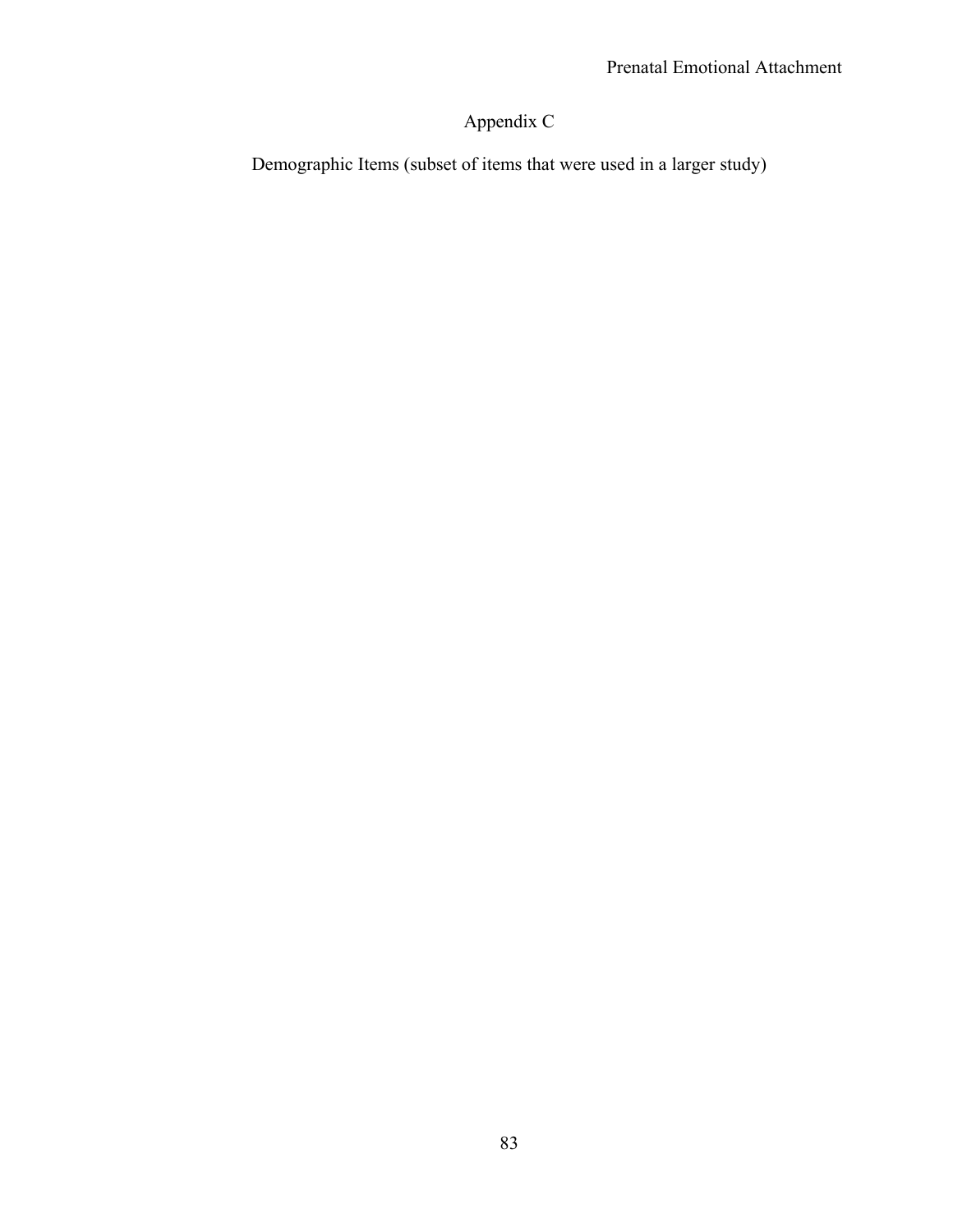*The next few questions ask you about your experiences and/or attitudes toward prenatal testing. Prenatal tests, such as amniocentesis and serum screening, can provide information about the health of a baby before it is born. (Note: Ultrasound is not included as a prenatal test for the purpose of this survey, as it is a routine part of prenatal care for most women).* 

*Please read the following questions carefully and then write down your responses in the space provided.* 

#### **1. Have you had prenatal testing in this pregnancy?**

| Yes<br>No.                                                                                                           | $\rightarrow$ If yes, what kind of testing? |            |          |            |
|----------------------------------------------------------------------------------------------------------------------|---------------------------------------------|------------|----------|------------|
| $\blacktriangleright$ If no, do you wish to have serum screening in this pregnancy? (circle the correct<br>response) |                                             |            |          |            |
|                                                                                                                      |                                             | 3          | 4        | 5          |
| Definitely not                                                                                                       | Probably not                                | Don't know | Probably | Definitely |

**If no, do you wish to have amniocentesis in this pregnancy?** (circle the correct response)

| Definitely not | Probably not | Don't know | Probably | Definitely |
|----------------|--------------|------------|----------|------------|

*This section asks a few questions about you. These questions help us to determine if we have surveyed a wide variety of people. This ensures that our results will reflect the many differing views that different people may hold on these issues. Please take a few minutes to answer these questions.* 

**1. What is your age?** \_\_\_\_\_\_\_\_\_(years)

**2. How many weeks pregnant are you?** \_\_\_\_\_\_\_\_\_\_\_\_\_\_\_\_ (weeks)

**3. Are you**: (check the correct response)

| $\Box$ Single      |
|--------------------|
| $\Box$ Married     |
| Divorced/Separated |
| $\Box$ Widowed     |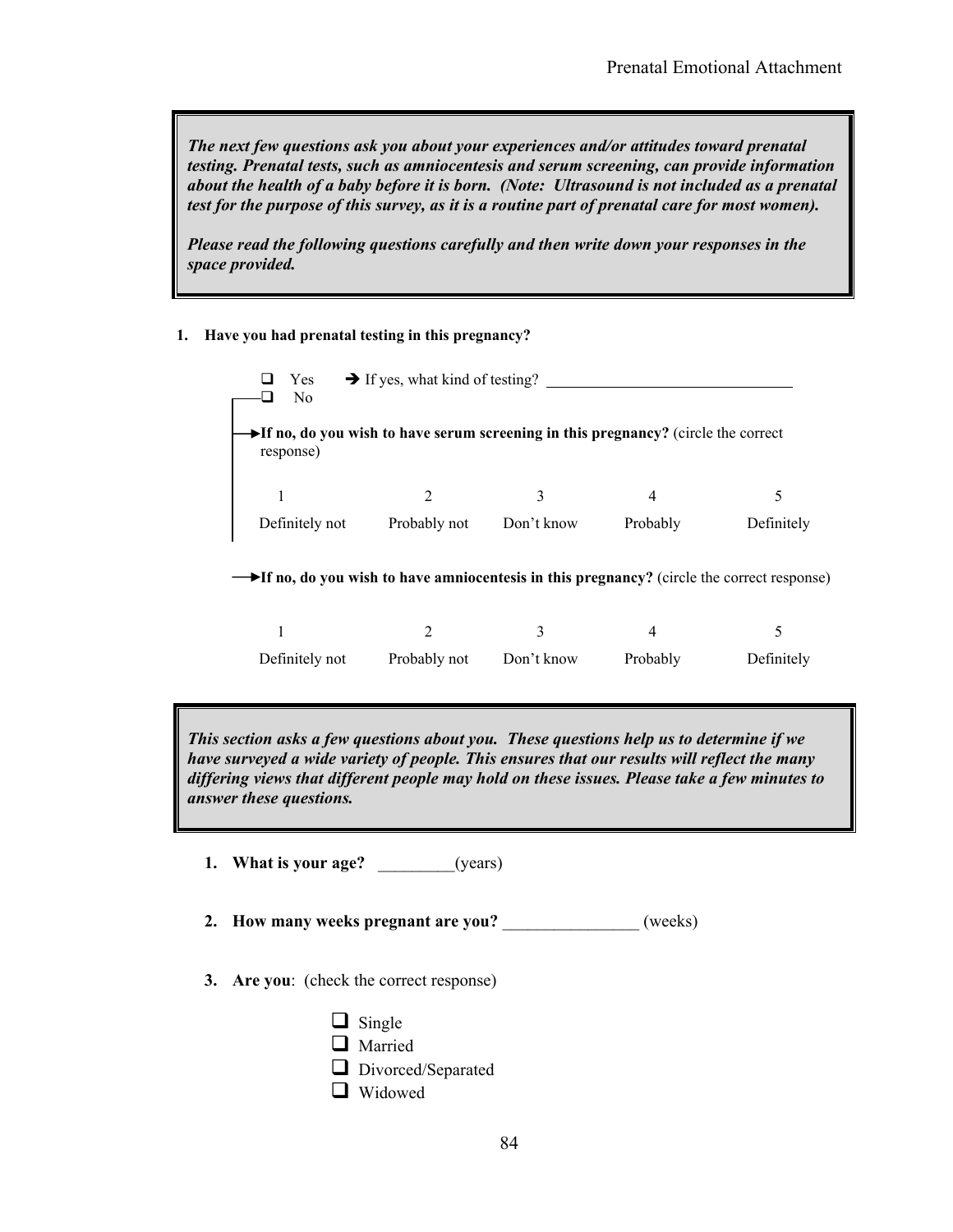**4. Are you:**

| $\Box$ Caucasian     | $\Box$ Asian            |
|----------------------|-------------------------|
| $\Box$ First Nations | $\Box$ African-Canadian |
| $\Box$ Metis         | $\Box$ Other            |

#### **5. How important is it to you to parent children during your life?**

| Not At All | Neither Important | Extremely |
|------------|-------------------|-----------|
| Important  | nor Unimportant   | Important |

#### **6.** How many times have you been pregnant before this pregnancy? (times)

#### **7. Have you experienced a miscarriage in a previous pregnancy?**

 $\Box$  No  $\Box$  Yes  $\rightarrow$  if yes, how many times have you miscarried? (times)

#### **8. Have you had prenatal testing in a previous pregnancy?**



# $\Box$  No

 $\Box$  Yes  $\rightarrow$  if yes, how many abortions have you had?

#### **10. Do you have children?**

 $\Box$  No  $\Box$  Yes  $\rightarrow$  if yes, how many children do you have?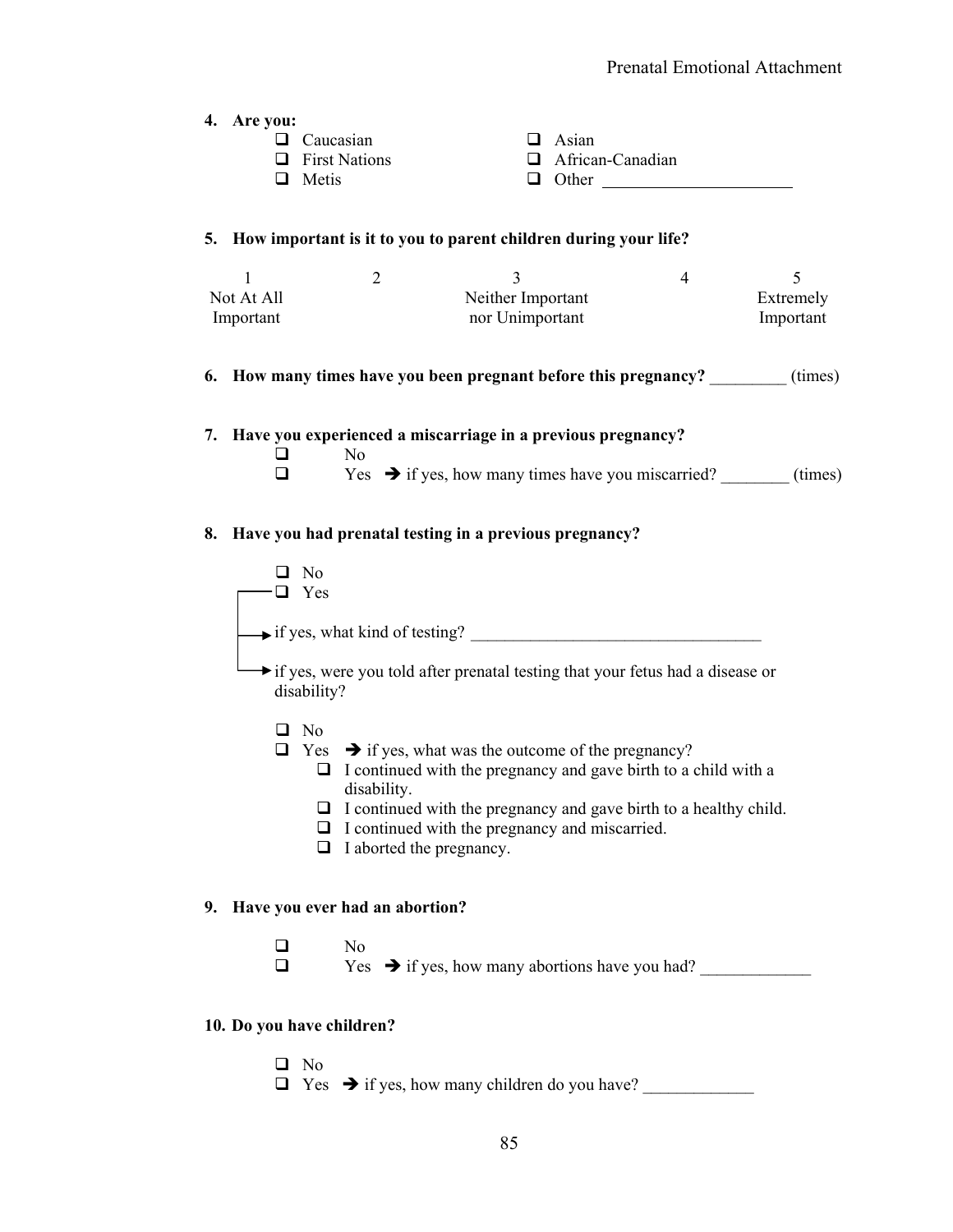**11. Please rate the strength of your religious beliefs**. (circle the correct response)

| Not at all | Moderately | Extremely |
|------------|------------|-----------|
| Strong     | Strong     | Strong    |

#### **12. How much do you agree with the following statements (please circle the number that best corresponds with your views):**

|                |                                                                       | Strongly<br>Disagree | Somewhat<br>Disagree        | No Opinion | Somewhat<br>Agree | Strongly<br>Agree |
|----------------|-----------------------------------------------------------------------|----------------------|-----------------------------|------------|-------------------|-------------------|
| $\mathbf{1}$ . | A woman should never<br>have an abortion.                             |                      | 2                           | 3          | 4                 | 5                 |
| $2_{-}$        | It is a woman's choice<br>whether or not to continue.<br>a pregnancy. | 1                    | $\overline{2}$              | 3          | 4                 | 5                 |
| 3.             | Abortion is wrong in any<br>circumstance.                             | 1                    | $\mathcal{D}_{\mathcal{L}}$ | 3          | 4                 | 5                 |
| 4.             | Abortion is a personal<br>decision.                                   |                      | $\overline{2}$              | 3          | 4                 | 5                 |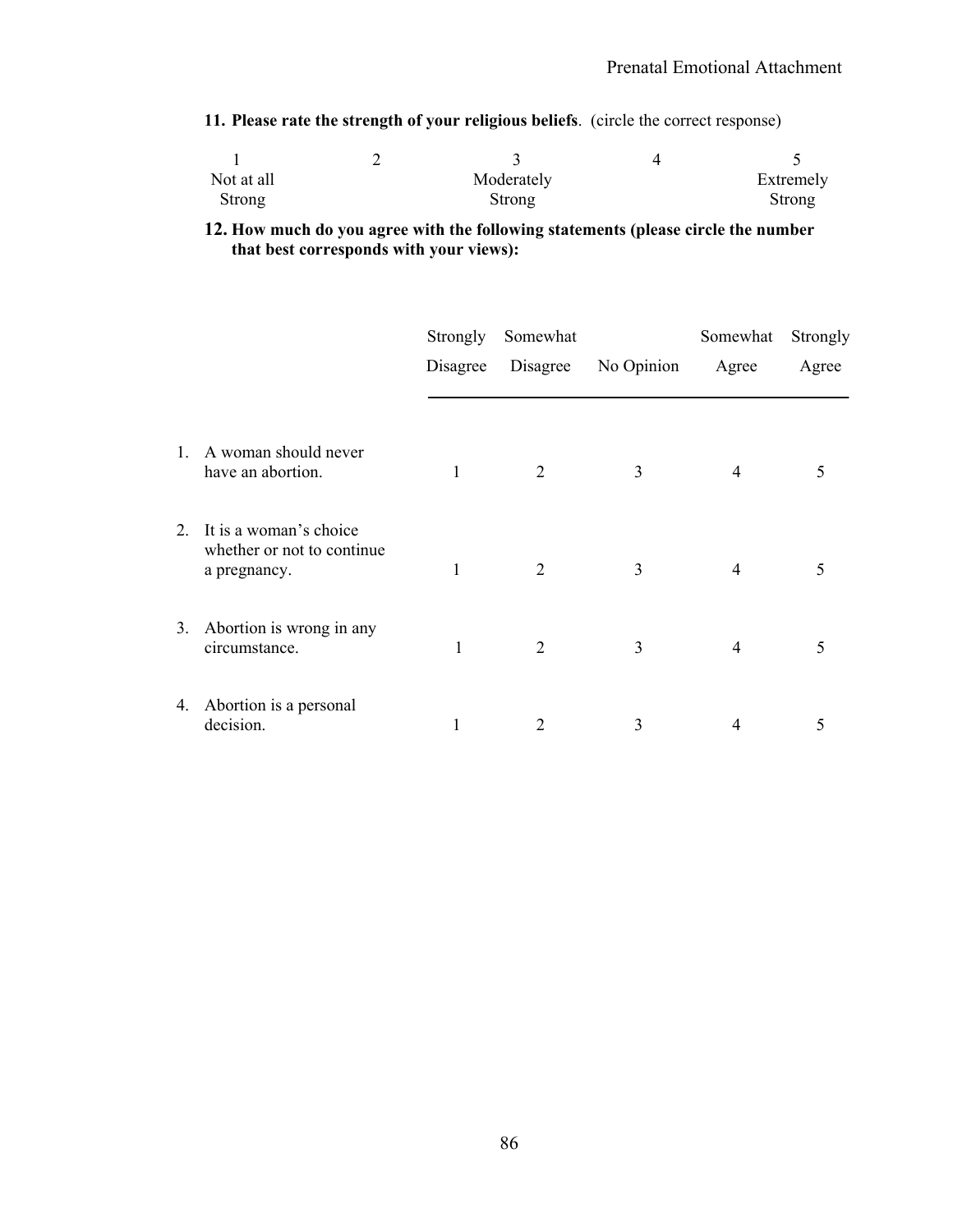Appendix D

Introductory Letter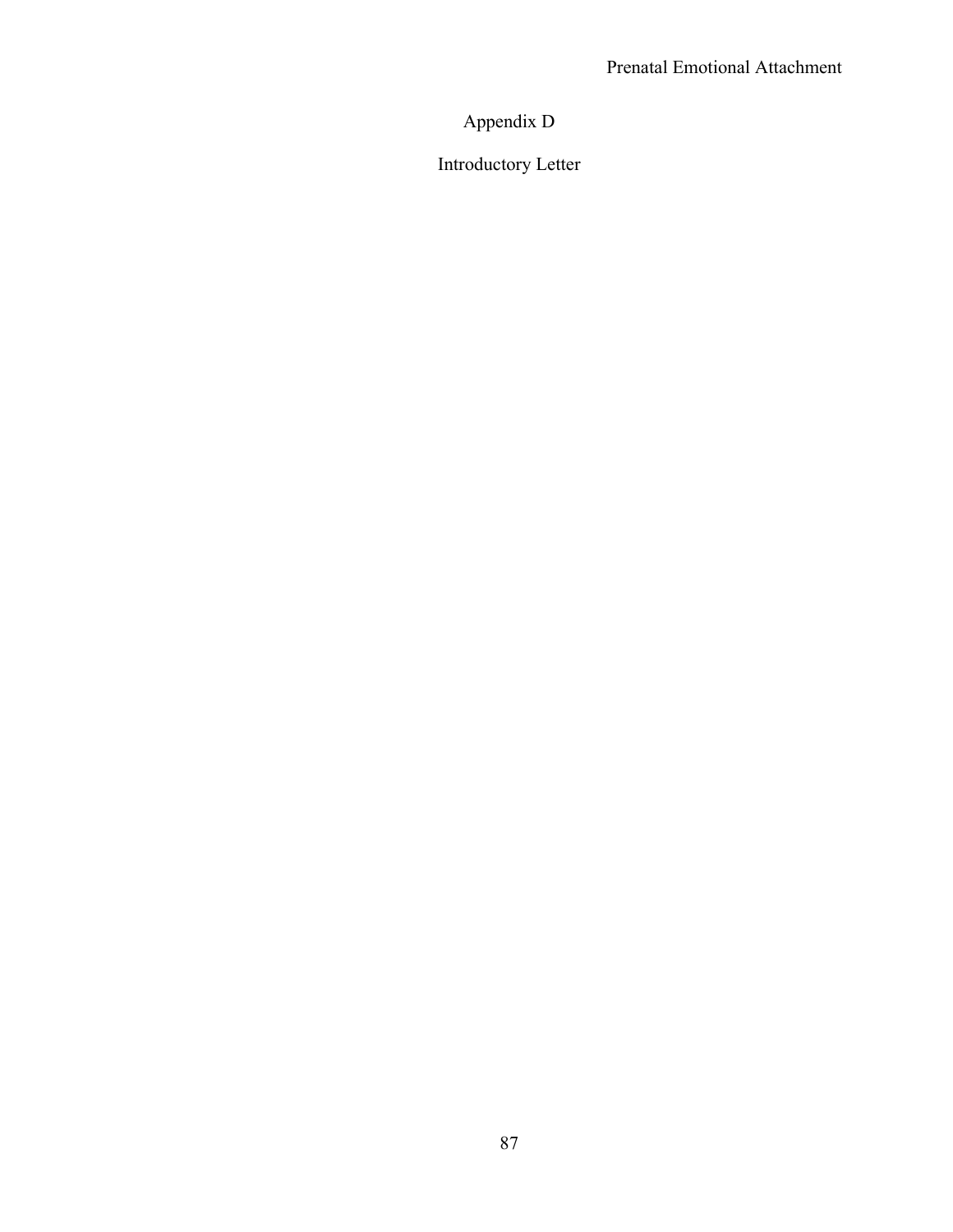Dear Prenatal Care Client,

Medical discoveries are being made faster than we can keep up with them. The growing knowledge means that many new medical procedures are available to us, and this is especially true for prenatal care. Prenatal testing is one option that is now available to pregnant women. Prenatal tests, such as amniocentesis, maternal serum screening and ultrasound provide information about the health of a baby before it is born. Some expectant mothers use these tests to reassure themselves that their baby is healthy. If a diagnosis of disability is made, women can then prepare for parenting a disabled child or can choose to end the pregnancy.

 The number of pregnant women being referred for prenatal testing is growing daily and with the development of new tests it is likely that testing could soon become a routine part of medical care for all pregnant women. When things advance this quickly, the opinions of those most affected are often not taken into account before new medical procedures or policies are put in place. In fact, very little is known about how pregnant women feel about prenatal testing, and that is why we are doing this survey.

 This survey examines how pregnant women feel about their pregnancy and about the option of prenatal testing. We believe that your opinions should be considered before new procedures are put in place. This survey will provide information that could be used to guide policy decisions in a manner that reflects the needs of pregnant women. To help us collect this information, we ask that you complete the enclosed questionnaire booklet and return it to us by either mailing it in the envelope provided or by placing it in the drop-box located in your physician's office. If you are interested in participating, please read the inside page of the questionnaire booklet for more information about this survey. *We ask that, if you do participate, that you complete this questionnaire only once in your pregnancy*.

 Your opinions are very important to this research project. As a way of thanking you for taking the time to participate in this survey, please keep the pen attached to this survey as a token of our appreciation for your cooperation. Also, please keep this letter for your records.

Thank you for your help with this project.

Sincerely,

Karen Lawson, Ph.D.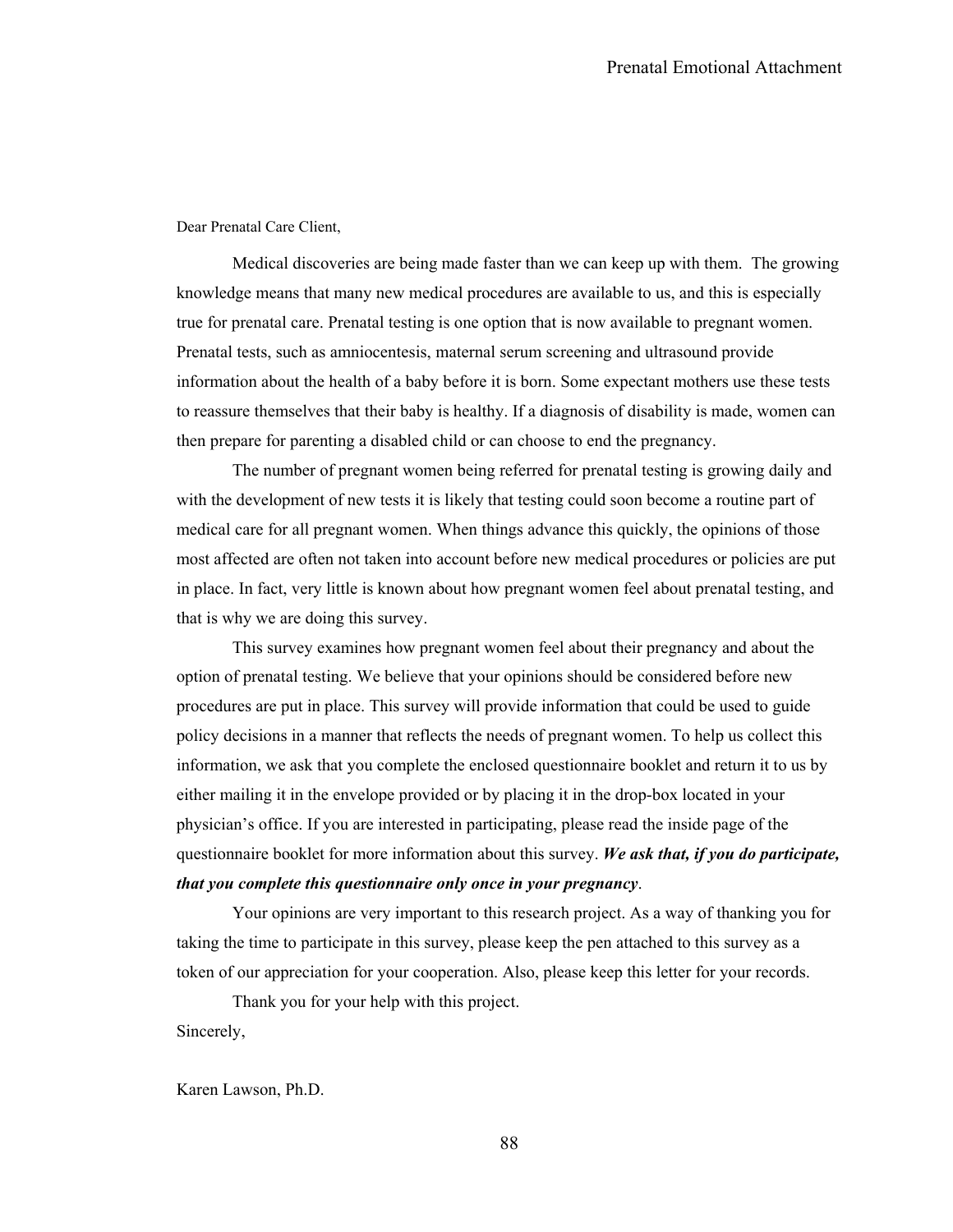#### **Prenatal Testing Study – Information Sheet**

#### **ABOUT THIS SURVEY**

 The purpose of this survey is to examine how pregnant women feel about prenatal testing. The questionnaire takes about 20-30 minutes to complete. When you have completed the questionnaire, please return it to the researchers either by mailing it in the envelope provided or by placing it in the drop-box in your physician's office.

#### **ANONYMITY**

 Your answers to the survey are meant to be anonymous. Please **DO NOT** write your name on your questionnaire. Only the researchers will have access to the completed questionnaires and no one will be able to identify you on the basis of your answers. Even the researcher will not know which questionnaire belongs to which person. Finally, all the responses to the questions will be combined or averaged so that the answers of any one individual cannot be determined. Return of the completed questionnaire implies permission to include your answers in the combined dataset, which will be analyzed and presented in journal articles and conference presentations.

#### **YOUR PARTICIPATION IN THIS RESEARCH**

 Please be as honest as possible when answering the survey. Some of the questions deal with issues that are controversial, and we are interested in the finding out the many different opinions that people may have. We ask you to carefully consider each question and tell us about how you really think. There are no right or wrong answers to any of these questions and no one will ever know how you responded to the questions. So you can feel comfortable in giving your true opinions.

 This questionnaire does ask you about very personal opinions and experiences, but because these are issues that touch all pregnant women, there are no real risks to filling out the questionnaire. However you are free to decide not to complete the questionnaire at any time. You can also decide not to answer any specific question that makes you uncomfortable. In the event that you find any of these questions upsetting and wish to speak to a counselor about these issues, please contact Dr. Lawson (contact information below) for a referral.

 This project was approved by the University of Saskatchewan Behavioural Ethics Research Board on April 9/02. If you have any questions or concerns about this survey or your rights as a participant in this survey or your participation in this study, please contact Dr. Karen Lawson, Department of Psychology, University of Saskatchewan at (306) 966-2524 [e-mail: Karen.Lawson@usask.ca] or Office of Research Services, (306) 966-4053. If you would like a summary of the study results, please contact Dr. Karen Lawson at the above phone number or email address.

THANK YOU FOR YOUR HELP WITH THIS PROJECT

89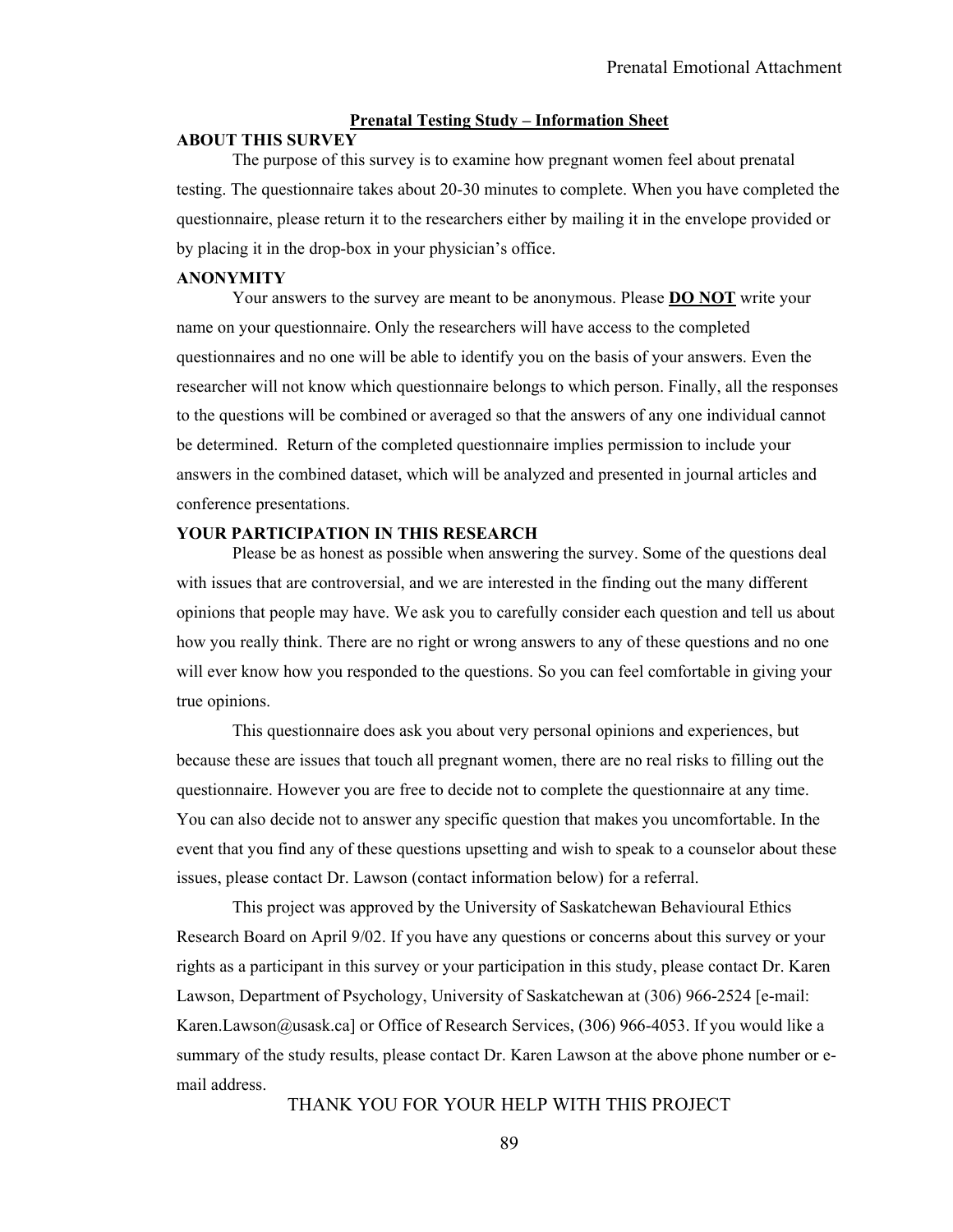# Appendix E

Introduction from the Questionnaire Booklet